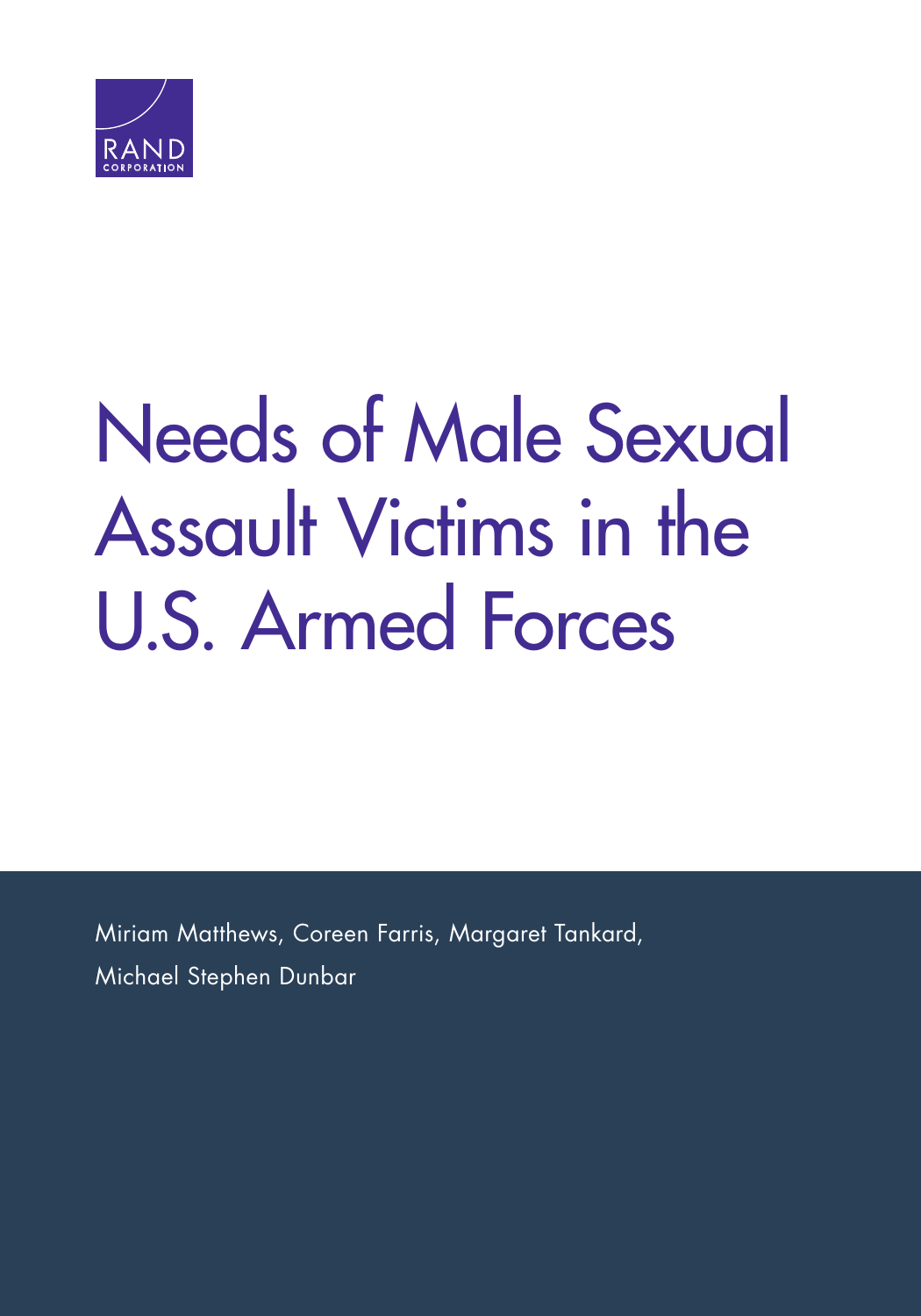For more information on this publication, visit [www.rand.org/t/RR2167](http://www.rand.org/t/RR2167)

**Library of Congress Cataloging-in-Publication Data** is available for this publication. ISBN: 978-1-9774-0031-4

> Published by the RAND Corporation, Santa Monica, Calif. © Copyright 2018 RAND Corporation RAND<sup>®</sup> is a registered trademark.

#### Limited Print and Electronic Distribution Rights

This document and trademark(s) contained herein are protected by law. This representation of RAND intellectual property is provided for noncommercial use only. Unauthorized posting of this publication online is prohibited. Permission is given to duplicate this document for personal use only, as long as it is unaltered and complete. Permission is required from RAND to reproduce, or reuse in another form, any of its research documents for commercial use. For information on reprint and linking permissions, please visit [www.rand.org/pubs/permissions.](http://www.rand.org/pubs/permissions)

The RAND Corporation is a research organization that develops solutions to public policy challenges to help make communities throughout the world safer and more secure, healthier and more prosperous. RAND is nonprofit, nonpartisan, and committed to the public interest.

RAND's publications do not necessarily reflect the opinions of its research clients and sponsors.

Support RAND Make a tax-deductible charitable contribution at [www.rand.org/giving/contribute](http://www.rand.org/giving/contribute)

[www.rand.org](http://www.rand.org)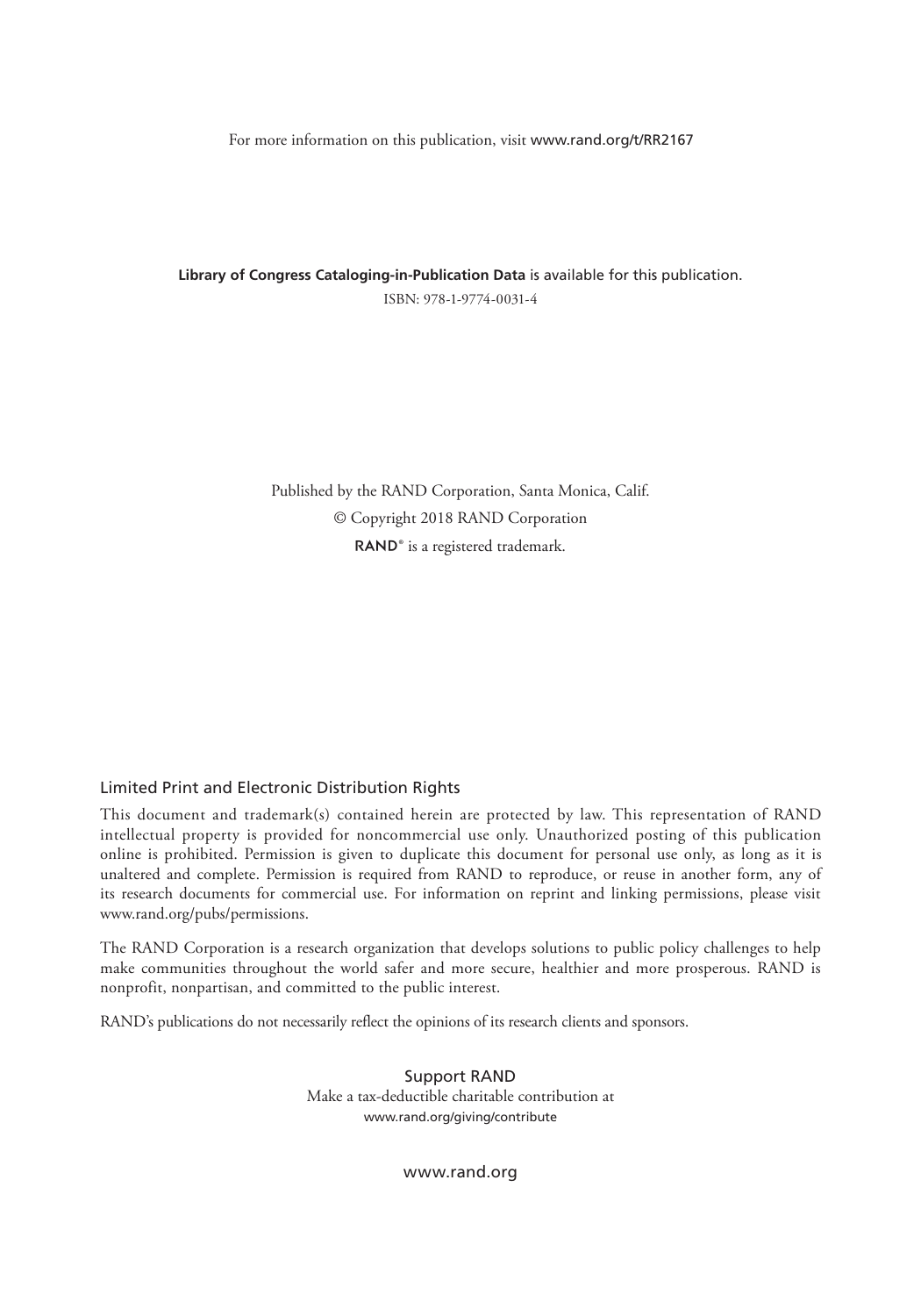## **Preface**

Section 538 of the National Defense Authorization Act for Fiscal Year 2016 included a requirement to improve prevention of and response to sexual assaults in which the victim is a male member of the U.S. armed forces. To support this effort, RAND researchers reviewed previous research on male sexual assault and specifically considered research on male sexual assault in the U.S. armed forces. The researchers also conducted interviews with individuals who provide support services to U.S. military personnel and with civilian experts who study male sexual assault or provide services to victims. This report details the study's findings.

Although research considering the needs of and services for male sexual assault victims is more limited than research addressing female sexual assault victims, the available research provides initial information on the estimated prevalence, characteristics, consequences, and public perceptions of male sexual assault. This literature along with the results of interviews that addressed needs of male sexual assault victims, reporting and help-seeking among victims, and knowledge and perceptions about such assaults—suggests potential avenues for better addressing the needs of male sexual assault victims in the U.S. armed forces. These avenues include improvements to reporting procedures, counseling services, outreach to victims, and education and training of service providers and servicemembers.

This research was sponsored by the Sexual Assault Prevention and Response Office in the Office of the Secretary of Defense and conducted within the Forces and Resources Policy Center of the RAND National Defense Research Institute, a federally funded research and development center sponsored by the Office of the Secretary of Defense, the Joint Staff, the Unified Combatant Commands, the Navy, the Marine Corps, the defense agencies, and the defense Intelligence Community.

For more information on the RAND Forces and Resources Policy Center, see [www.rand.org/nsrd/ndri/centers/frp](http://www.rand.org/nsrd/ndri/centers/frp) or contact the director (contact information is provided on the webpage).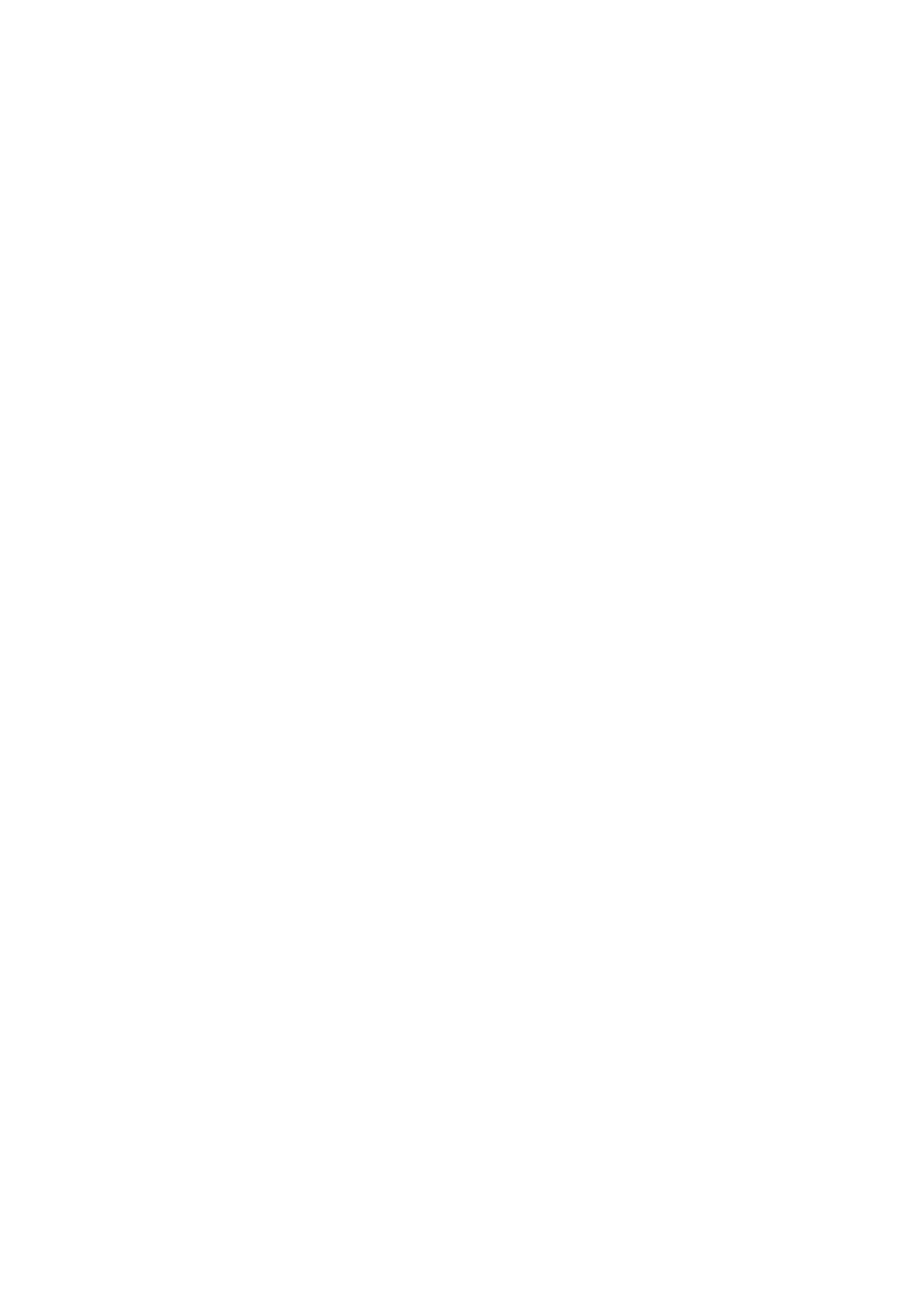## **Contents**

| <b>CHAPTER ONE</b>                                                     |
|------------------------------------------------------------------------|
|                                                                        |
|                                                                        |
|                                                                        |
|                                                                        |
| <b>CHAPTER TWO</b>                                                     |
|                                                                        |
|                                                                        |
|                                                                        |
|                                                                        |
|                                                                        |
| <b>CHAPTER THREE</b>                                                   |
| Identifying and Addressing the Needs of Male Sexual Assault Victims 21 |
|                                                                        |
|                                                                        |
|                                                                        |
| <b>CHAPTER FOUR</b>                                                    |
|                                                                        |
|                                                                        |
|                                                                        |
|                                                                        |
|                                                                        |
|                                                                        |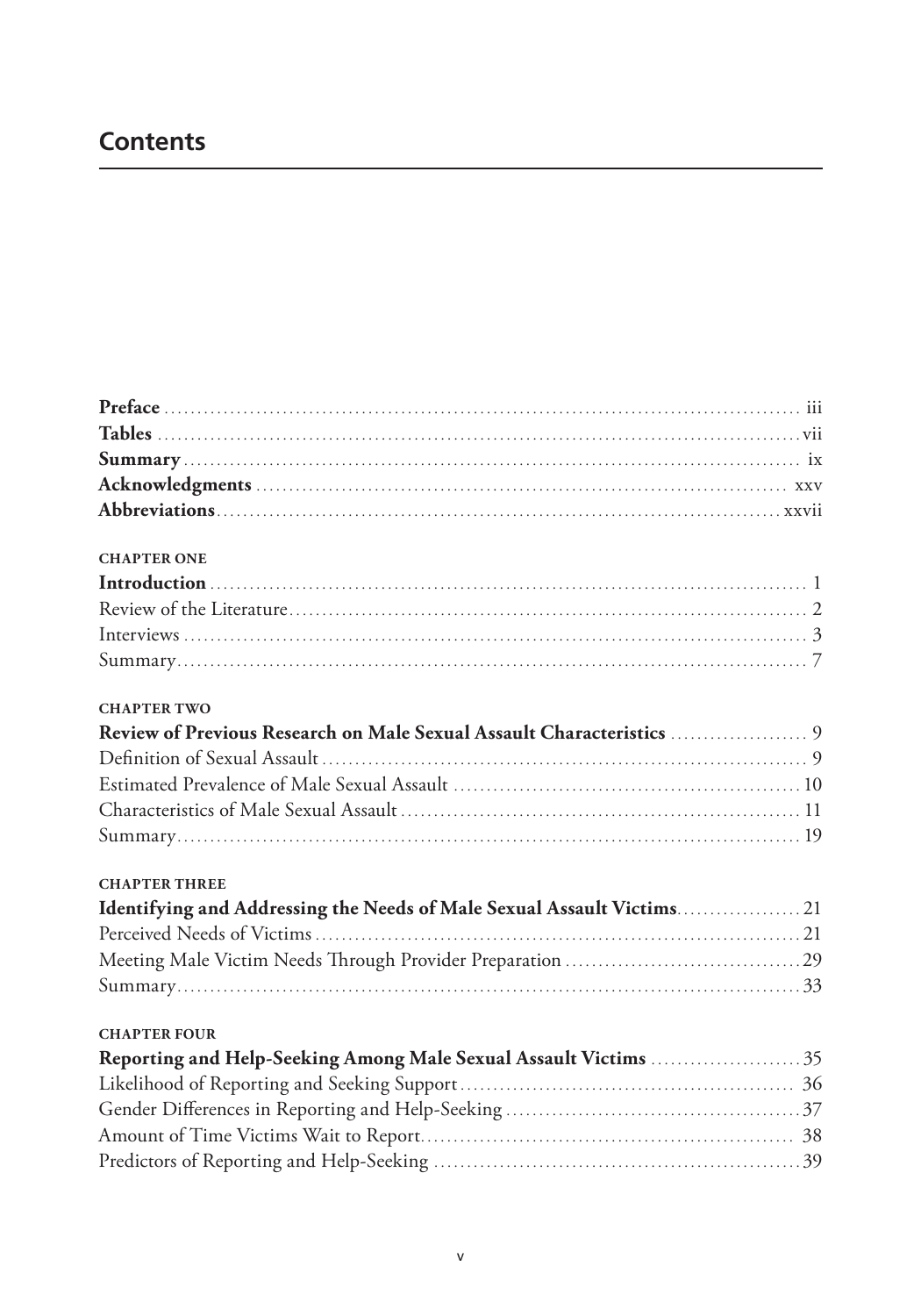#### **CHAPTER FIVE**

| Improving Knowledge and Correcting Misperceptions About Male Sexual                            |
|------------------------------------------------------------------------------------------------|
|                                                                                                |
|                                                                                                |
| Perceptions of Campaigns to Educate Servicemembers About Male Sexual Assault  55               |
| Interviewees' Suggestions on How to Improve Education Campaigns Addressing                     |
|                                                                                                |
|                                                                                                |
| <b>CHAPTER SIX</b>                                                                             |
|                                                                                                |
| <b>ONLINE APPENDIXES</b>                                                                       |
| Available for download at www.rand.org/t/RR2167                                                |
| A. Military Service Provider Interview Protocol                                                |
| B. Military Service Provider Code Case Counts, by Military Service and<br><b>Area of Focus</b> |
| C. Military Service Provider Code Case Counts, by Estimated Number of                          |
| <b>Victims Assisted</b>                                                                        |
|                                                                                                |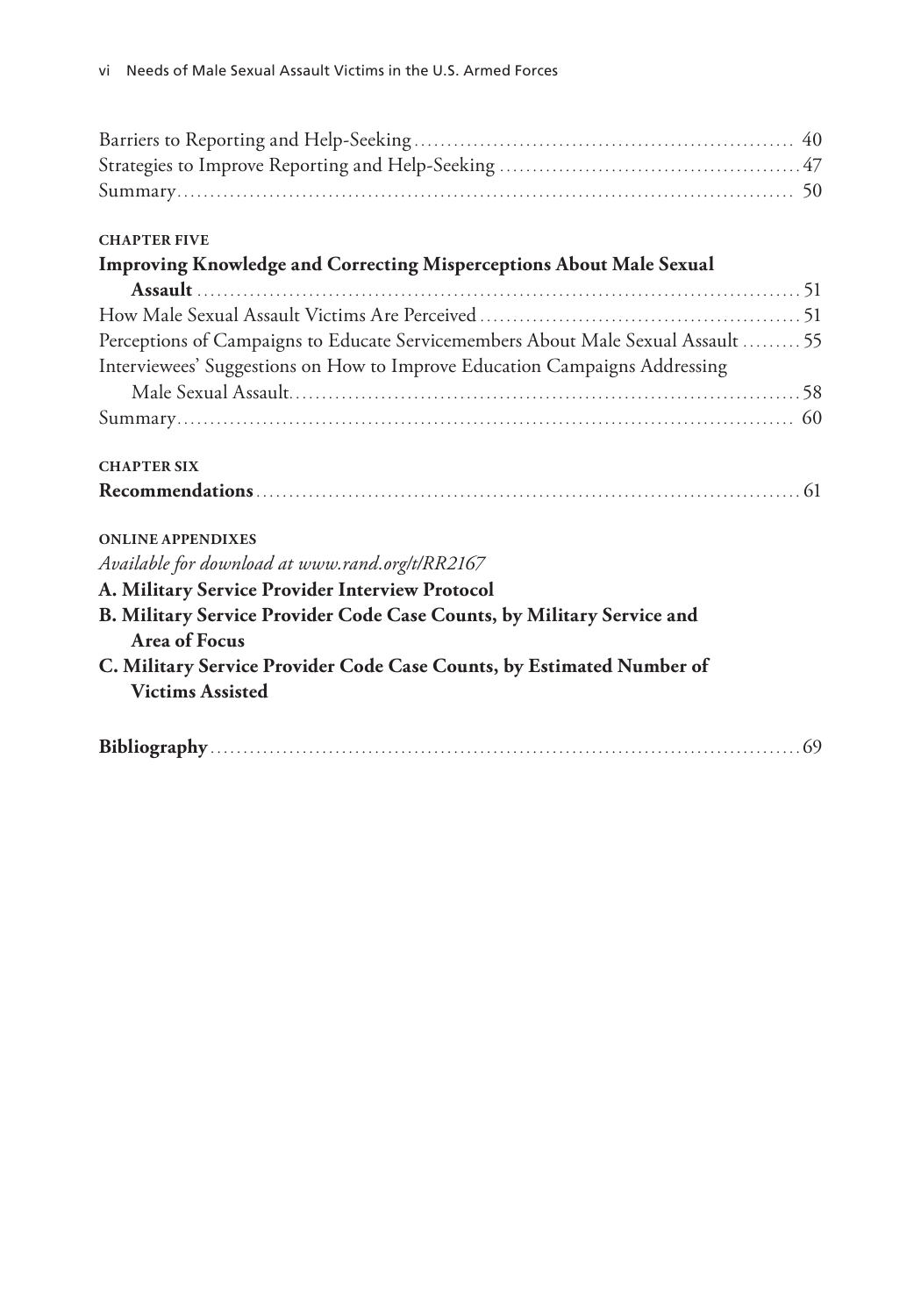# **Tables**

| 1.2. Number of Service Providers Interviewed, by Characteristic and Service |  |
|-----------------------------------------------------------------------------|--|
|                                                                             |  |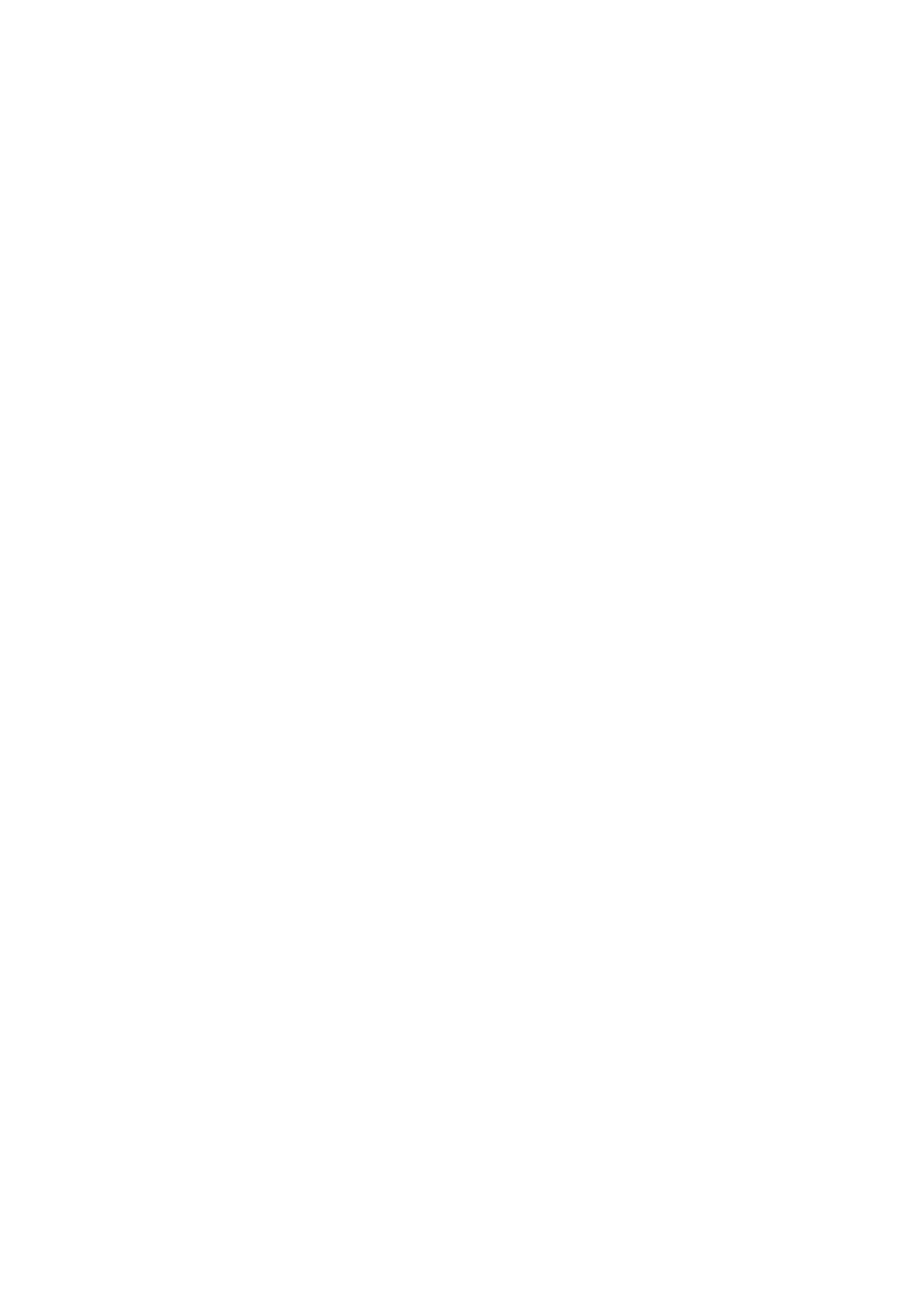In recent years, the public and Congress have shown increased interest in meeting the needs of male servicemembers who have been sexually assaulted (see, for example, Lamothe, 2015). In the National Defense Authorization Act for Fiscal Year (FY) 2016 (Pub. L. 114-92), Congress included a requirement to improve prevention of and response to sexual assaults against male members of the U.S. armed forces. In particular, Congress instructed the U.S. Department of Defense (DoD) to develop a plan to prevent and respond to sexual assaults of military men that specifically addresses the needs of male victims, including their medical and mental health care needs.<sup>1</sup> This report provides information relevant to this requirement. Specifically, the report contains information to assist with the implementation of DoD's *Plan to Prevent and Respond to Sexual Assault of Military Men* (DoD, 2016b).

To begin documenting the needs of male sexual assault victims in the U.S. military services, we first reviewed the published research on sexual assault against men, including the characteristics of perpetrators and victims, post-assault needs, associated services for male victims, and public perception of male victims. We then conducted semi-structured telephone interviews with eight experts external to DoD and 56 individuals who provide services to sexual assault victims in the U.S. military.2 For this study, military service providers included chaplains, mental health care providers, physical health care providers (e.g., sexual assault nurse examiners, sexual assault medical forensic examiners), legal counsel (including special victims' counsel), special agents, sexual assault response coordinators, and victim advocates. Interview topics included needs, reporting, resources, and outreach related to male sexual assault vic-

<sup>1</sup> When we use the term *male sexual assault* in this report, we are referencing sexual assault against men. In addition, although individuals may alternatively be referred to as *survivors*, we use the term *victim* to reference individuals who have been sexually assaulted. There is not a clear consensus on which term should be used, and, when providing assistance to individuals, service providers recommend asking each individual which term he or she prefers (Rape, Abuse, and Incest National Network, 2016).

 $2$  This study was reviewed and approved by RAND's Human Subjects Protection Committee and DoD's Research Regulatory Oversight Office.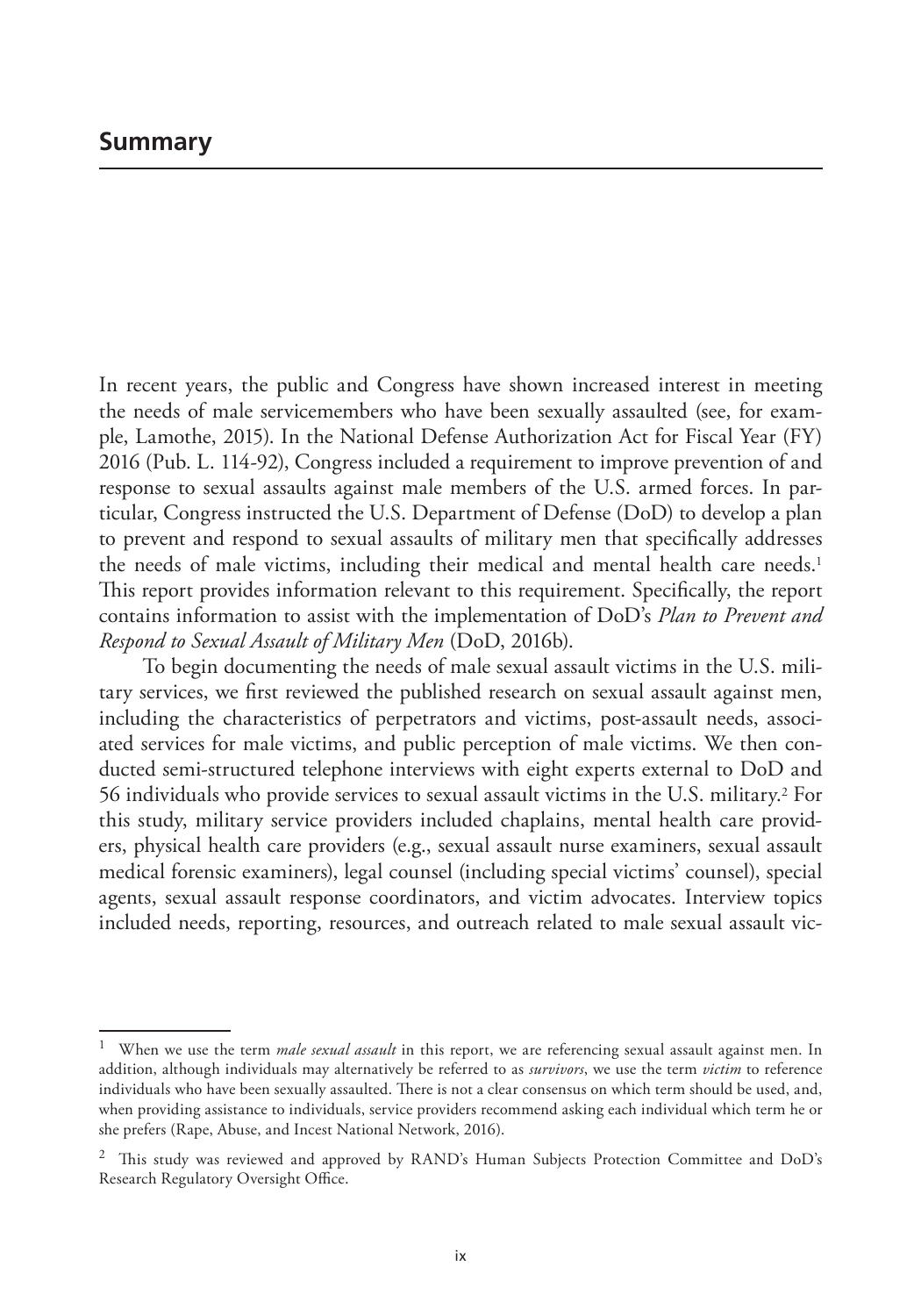tims. The topics also included training for service providers and interviewees' work experiences involving public awareness of male sexual assault.<sup>3</sup>

## **Review of Previous Research on Male Sexual Assault Characteristics**

Research addressing various aspects of male sexual assault, including estimated prevalence and characteristics, has slowly increased over the past several decades.

## **Definition of Sexual Assault**

DoD Instruction 6495.02 defines *sexual assault*, similar to Article 120 of the Uniform Code of Military Justice (UCMJ) (10 U.S.C. 920), as

intentional sexual contact characterized by the use of force, threats, intimidation, or abuse of authority or when the victim does not or cannot consent. As used in this Instruction, the term includes a broad category of sexual offenses consisting of the following specific UCMJ offenses: rape, sexual assault, aggravated sexual contact, abusive sexual contact, forcible sodomy (forced oral or anal sex), or attempts to commit these offenses. (DoD, 2013, p. 91)

To be clear, DoD defines *consent* to include "words or overt acts indicating a freely given agreement to the sexual conduct at issue by a competent person," and consent cannot be given if the person is "sleeping or incapacitated, such as due to age, alcohol or drugs, or mental incapacity" (DoD, 2012, p. 15). These definitions are consistent with most U.S. state statutes on sexual assault, the majority of which include both penetrative and nonpenetrative sexual contact crimes, offender behaviors beyond physical force (such as threats and intimidation), and situations in which the victim is not legally capable of providing consent (Tracy et al., 2012).

## **Prevalence of Male Sexual Assault**

Although many researchers have estimated the prevalence of sexual assault against civilian men, these estimates have varied dramatically across studies (from 0.2 percent to 73 percent among community and university samples) (see Peterson et al., 2011, for a review). Part of the variation in reported estimates appears to be due to substantial sample variation, discrepancies in the time frames referenced across studies (e.g., lifetime, past 12 months), references to different behaviors or categories of behaviors, and other methodological variation across studies (Peterson et al., 2011). One survey that included men, the National Intimate Partner and Sexual Violence Survey (fielded in 2011), used 21 behaviorally specific items to measure rape, attempted rape, and other

 $3$  Review and analysis of all sexual assault prevention efforts administered across the services was outside the scope of the project.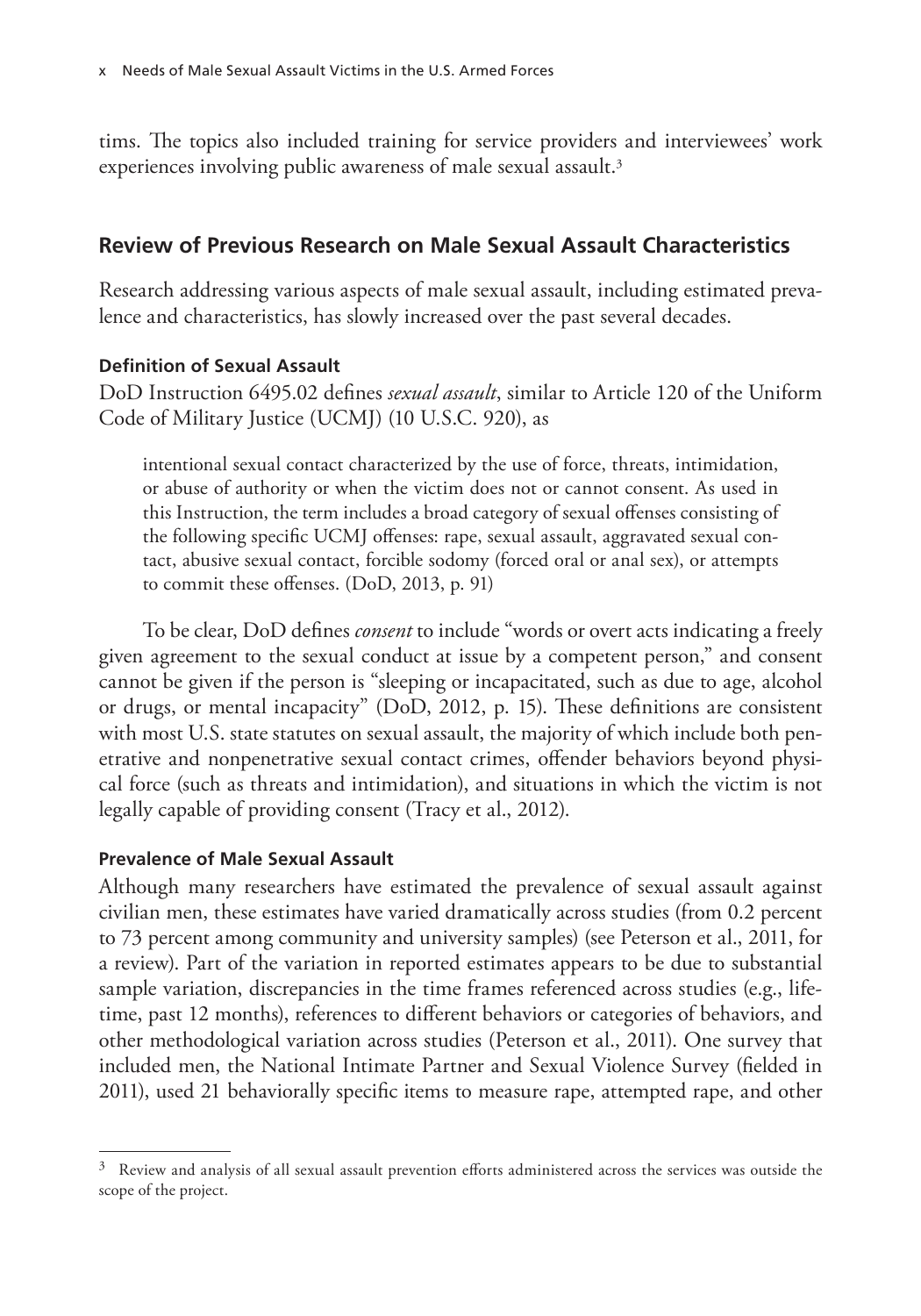sexual violence (Breiding et al., 2014). Based on this survey, the researchers estimated that 1.7 percent of men experienced an attempted or completed rape in their lifetime (compared with 19.3 percent of women). In addition, they estimated that 23.4 percent of men experienced other sexual violence in their lifetime (e.g., being made to penetrate someone else, sexual coercion, unwanted sexual contact).

Methodological and definitional differences across studies also appear to influence prevalence estimates among U.S. servicemen, and thus researchers have also reported a broad range of sexual assault rates for military men (from 0.02 percent to 12 percent) (Hoyt, Klosterman Rielage, and Williams, 2011). The most recent assessment of sexual assault against military men, the 2016 DoD Workplace and Gender Relations Survey of Active Duty Members (WGRA) (Davis et al., 2017), used methodology developed for the 2014 RAND Military Workplace Study (RMWS) (see Morral, Gore, and Schell, 2014). The 2014 RMWS was designed to address criticisms in prior research on military sexual assault. For example, the study relied on a large representative sample, obtained an acceptable survey response rate, and used behaviorally specific survey items that aligned with the sexual assault criteria outlined in Article 120 of the UCMJ (see Morral, Gore, and Schell, 2014). The 2016 fielding of the WGRA used these methods, and results showed that approximately 0.6 percent of active-duty men had experienced a sexual assault in the past year, with rates ranging from 0.3 percent in the Air Force to 0.9 percent in the Navy (Davis and Grifka, 2017a). For lifetime prevalence, the estimate was that 2.2 percent of active-duty men had experienced a sexual assault in their lifetime, and 1.8 percent had experienced a sexual assault since joining the military (Davis and Grifka, 2017a).

#### **Characteristics of Male Sexual Assault**

Beyond examining prevalence estimates, research has explored the characteristics of male sexual assault, including victim, perpetrator, and assault characteristics.

#### *Perpetrator Characteristics*

Among male servicemembers who had been sexually assaulted in the past year, 69 percent indicated that the perpetrator was a man or that the group of people who assaulted them included both men and women (Severance, Debus, and Davis, 2017). In addition, a substantial proportion of sexual assaults against active-duty servicemen involved more than one perpetrator (Severance, Debus, and Davis, 2017). Specifically, 33 percent of active-duty male sexual assault victims indicated that there were multiple offenders (Severance, Debus, and Davis, 2017). Among male servicemembers who were sexually assaulted in the past year, the largest proportion indicated that they were assaulted by a friend or acquaintance (43 percent), but many indicated that they were assaulted by a stranger (19 percent) or that they did not know who assaulted them (31 percent) (Severance, Debus, and Davis, 2017).

Among male civilians, 86 percent of those who reported the assault to civilian law enforcement indicated that the perpetrator was a man (Choudhary et al., 2012).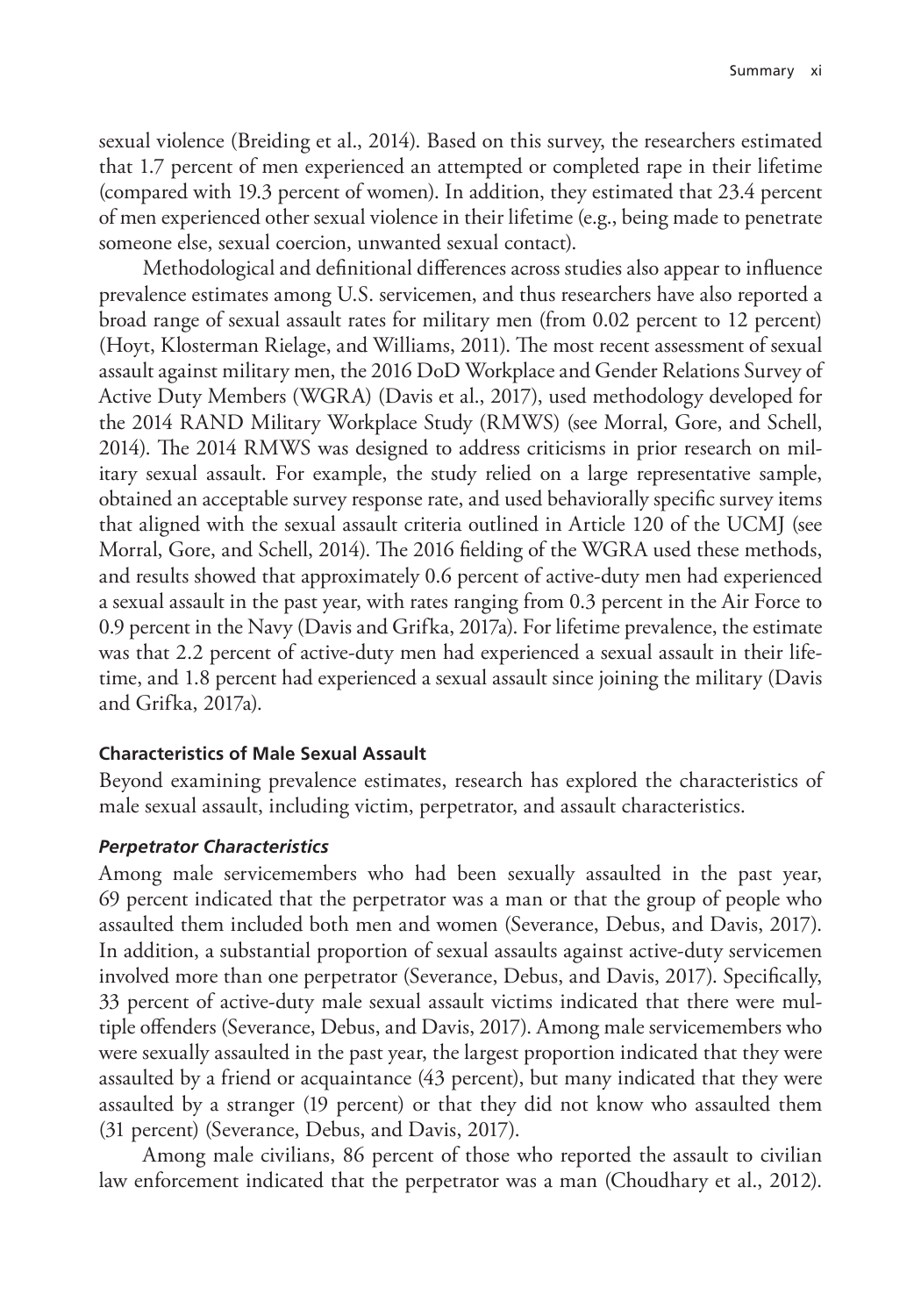In addition, a larger proportion of civilian male sexual assaults than of civilian female sexual assaults appear to involve more than one perpetrator (Bullock and Beckson, 2011; McLean, 2013). Most perpetrators of sexual assault against civilian men also appear to be known to the victim (94 percent) (Choudhary et al., 2012).

#### *Victim Characteristics*

In terms of victim characteristics, servicemen who identified as gay, bisexual, or transgender were substantially more likely to be sexually assaulted in the past year (3.5 percent) than were those who did not identify as gay, bisexual, or transgender (0.3 percent) (Davis et al., 2017). Enlisted servicemen in lower pay grades were more likely than those in higher pay grades to be sexually assaulted (Severance, Debus, and Davis, 2017). Among active-duty servicemen who had experienced a sexual assault in the past year, most were under age 30 (71 percent), white (56 percent), and in junior enlisted pay grades (67 percent) (Severance, Debus, and Davis, 2017).

Research has shown that, among civilians, many (if not most) victims of male sexual assault are heterosexual (Bullock and Beckson, 2011; Isely and Gehrenbeck-Shim, 1997; McLean, 2013). However, gay or bisexual men experience sexual assault at higher rates than heterosexual men (Bullock and Beckson, 2011; Langenderfer-Magruder et al., 2016), and a 2009 study found that approximately 50 percent of transgender persons had experienced unwanted sexual activity in their lifetime (Stotzer, 2009). Research suggests that most civilian male victims in the United States are from a household with an income of either \$25,000–\$74,999 (50 percent) or less than \$25,000 (46.4 percent) (Isely and Gehrenbeck-Shim, 1997; Weiss, 2010). In addition, most victims are non-Hispanic, white (Isely and Gehrenbeck-Shim, 1997; Weiss, 2010). Overall, both men and women with a history of childhood sexual abuse are at higher risk for experiencing sexual assault as an adult (Hines, 2007).

#### *Assault Characteristics*

In addition to examining the characteristics of perpetrators and victims of male sexual assault, studies have also examined the characteristics of the assaults perpetrated against male victims. Research has shown that, among servicemen who had been sexually assaulted in the past year, approximately one-third experienced a *penetrative* sexual assault (35 percent), and two-thirds experienced a *nonpenetrative* or *attempted penetrative* assault (65 percent) (Davis and Grifka, 2017a). The majority of sexual assaults perpetrated against civilian men involved penetrative anal assault (Bullock and Beckson, 2011; Hillman et al., 1991; Isely and Gehrenbeck-Shim, 1997; McLean, 2013; Stermac, del Bove, and Addison, 2004).

More than 40 percent of civilian male victims reported being assaulted in a residence (Choudhary et al., 2012; Isely and Gehrenbeck-Shim, 1997; Weiss, 2010). By contrast, a smaller proportion of military male victims reported being assaulted in a residence (25 percent) (Severance, Debus, and Davis, 2017). Most male, activeduty victims reported being sexually assaulted at a military installation or aboard a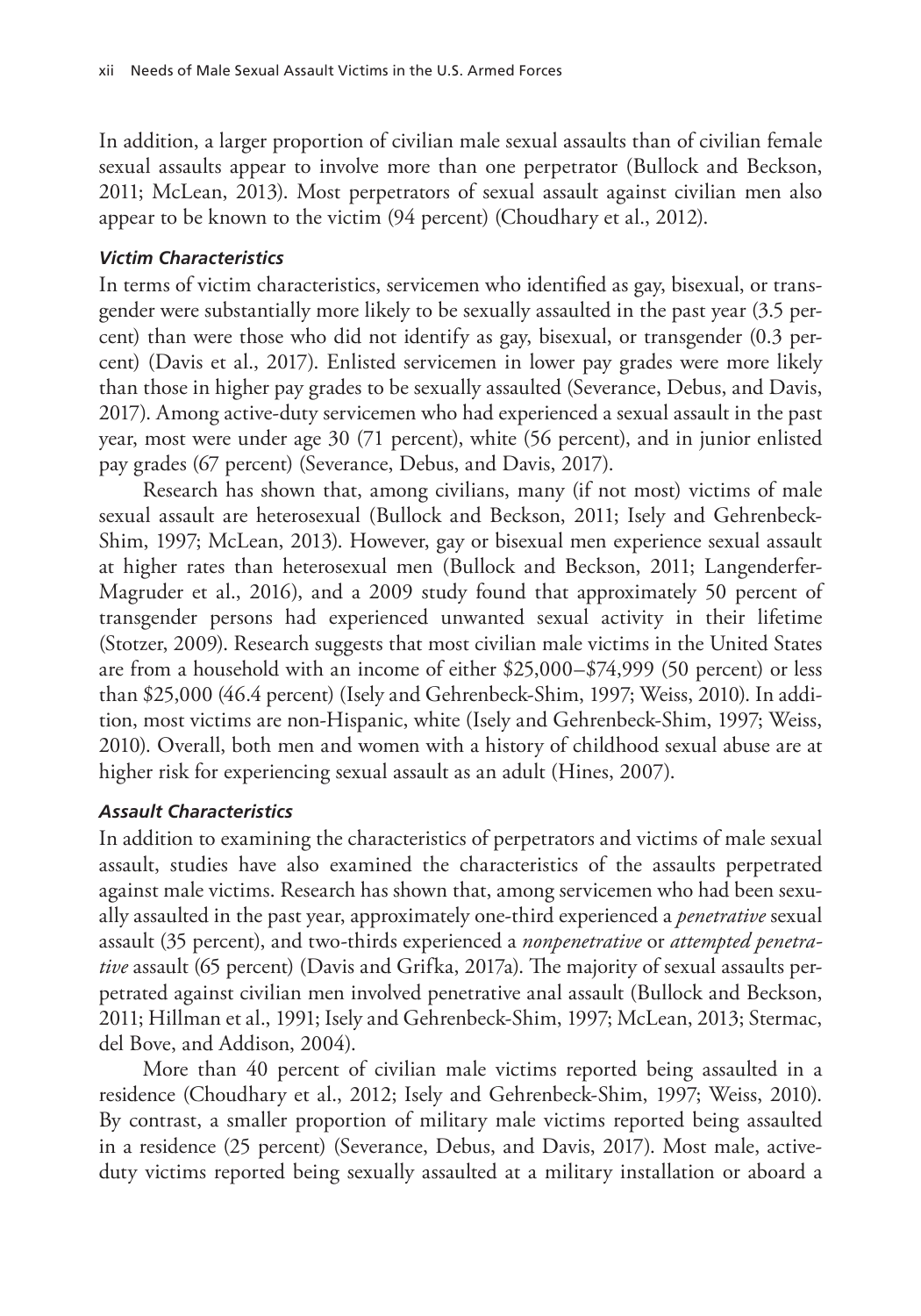military ship (64 percent). Nearly half were assaulted at their workplace during duty hours (45 percent), and 31 percent were assaulted while out with friends or at a party (Severance, Debus, and Davis, 2017).

In addition to being sexually assaulted, approximately 30 percent to 40 percent of civilian male victims are physically injured, typically involving injuries to the perineal or anal area (McLean, 2013; Stermac, del Bove, and Addison, 2004), and 6 percent to 9 percent require medical attention (Stermac, del Bove, and Addison, 2004; Weiss, 2010). For military victims of male sexual assault, about one-half indicated that they were injured during the assault, but the type of injury was not assessed (Morral, Gore, and Schell, 2014). Assault-related injuries were more common among servicemen relative to servicewomen (Morral, Gore, and Schell, 2014).

An involuntary erection and ejaculation during sexual assault can occur for some male victims (Bullock and Beckson, 2011). For example, some men may experience an erection during times of intense fear or pain (Tewksbury, 2007). In addition, victims may intentionally ejaculate to minimize the assault duration, or offenders may make the victim ejaculate as a strategy to confuse the victim and discourage reporting (Fuchs, 2004). Research on arousal and ejaculation during a male sexual assault is limited, and no data are available on prevalence in a military sample. One study found that, among civilians, 18 percent of male victims who accessed sexual assault counseling services were stimulated to ejaculation (King and Woollett, 1997). Research reinforces that victim arousal or ejaculation is not indicative of victim consent (e.g., Bullock and Beckson, 2011; Fuchs, 2004).

Many sexual assaults against military men may be part of hazing acts. Drawing from the most recent reported estimates, military male victims (70 percent) were far more likely than military female victims (42 percent) to indicate that the assault was intended to abuse or humiliate them (Jaycox, Schell, Morral, et al., 2015). Other suggestions that military male sexual assault victims are more likely to be assaulted as part of hazing events than are military female victims include the fact that male victims (45 percent) are more likely than female victims (27 percent) to indicate that the assault took place at work during duty hours (Davis and Grifka, 2017b). Finally, military male victims (26 percent) are more than twice as likely as military female victims (10 percent) to label their worst sexual assault in the past year as a "hazing" incident (Severance, Debus, and Davis, 2017).

#### **Identifying and Addressing the Needs of Male Sexual Assault Victims**

To better address the needs of servicemen who have been sexually assaulted, it is necessary to first understand what those needs are and then ensure that service providers are appropriately trained to address the identified needs. We addressed these topics in our interviews.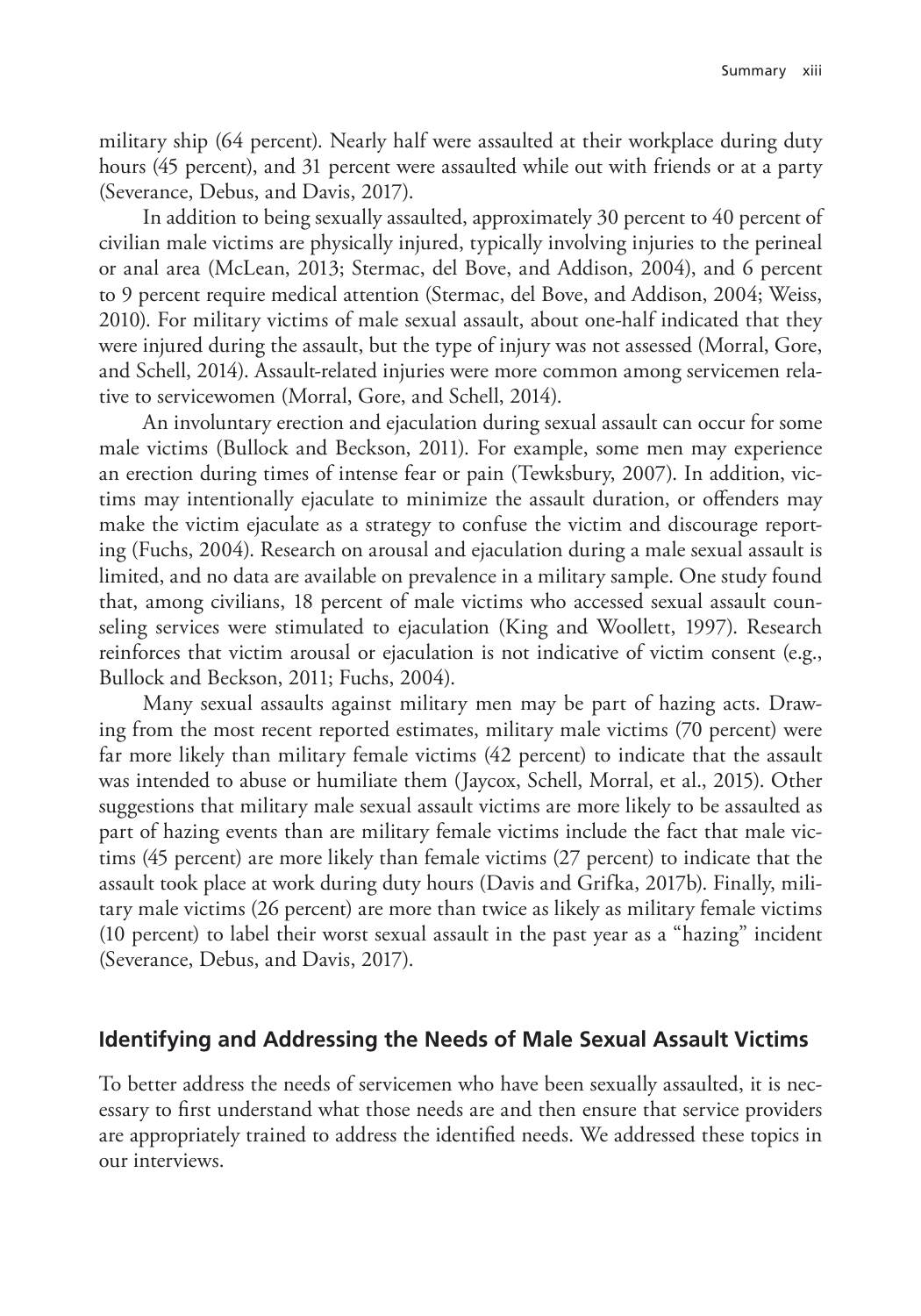#### **Perceived Needs of Victims**

Across the individuals we interviewed, the following were discussed as needs of all sexual assault victims and of male victims specifically: mental health care, advocacy, chain-of-command support, social support, information, legal support, and medical care. More interviewees discussed mental health care needs than any other need, and medical care needs were raised least often. The limited discussion of medical care needs among interviewees could be attributed to multiple factors, including delays in helpseeking until after physical symptoms have resolved and the limited number of physical health (e.g., medical) service providers in our sample.

When we asked interviewees to compare the needs of male and female sexual assault victims in the military, military service providers perceived that there were some differences between men and women. When discussing these differences, service providers tended to discuss gender differences in the barriers to accessing needed services rather than differences in the types of services needed. These barriers for men included concerns over stigma and reluctance to report.

#### *Advocacy, Social Support, and Information*

According to research with civilians, male sexual assault victims may isolate themselves from others, including emotionally distancing themselves and withdrawing from their social network (Walker, Archer, and Davies, 2005). Much of the research addressing military sexual assault among U.S. military veterans assesses a broad category of experiences that are labeled *military sexual trauma* (MST). MST, as defined by U.S. Department of Veterans Affairs screening questions, includes experiencing sexual contact via threat or force or experiencing unwanted sexual attention (e.g., touching, pressuring for sexual favors) while in the military (Maguen et al., 2012). Previous research showed that, among veterans who had been referred to a mental health clinic for anxiety, those who had experienced MST (1) perceived less support from those in their social network than those who had not experienced MST and (2) were more likely to indicate that they had been "shamed, embarrassed, or repeatedly told [they were] no good" (Mondragon et al., 2015).

To ensure that all military sexual assault victims have immediate access to advocacy, social support, and information, each service branch's Sexual Assault Prevention and Response or Sexual Harassment/Assault Response and Prevention program includes victim advocates who are available to guide victims through reporting decisions, provide information about available services, accompany victims to post-assault medical or legal appointments, address immediate safety needs, and offer support (DoD, 2013).

Support services may be particularly important to male victims. Four of the military service providers we interviewed believed that male sexual assault victims have less social support, and ten providers believed that male victims experience more shame than female victims. In addition, both previous research and comments from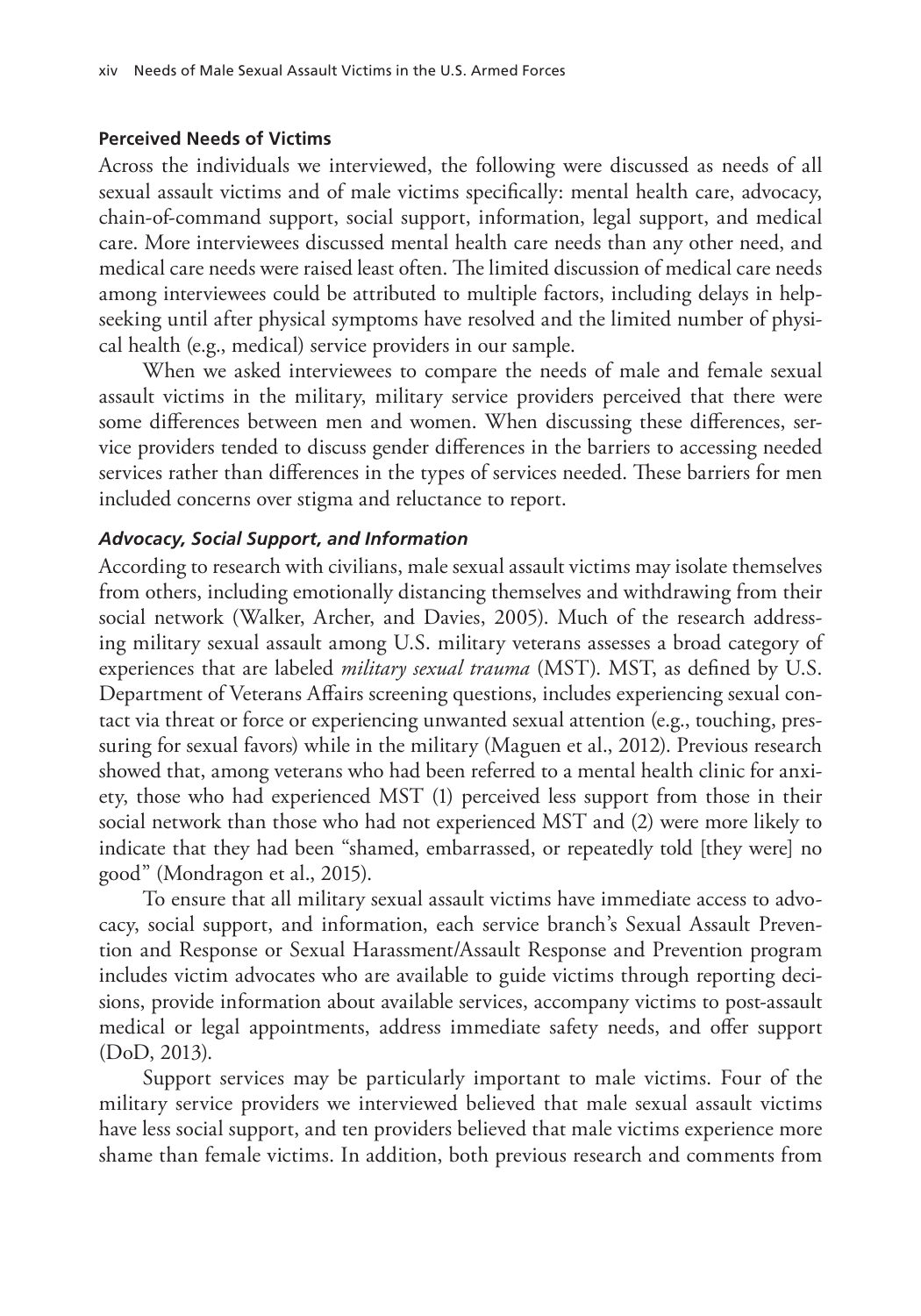our interviewees suggest that male victims may need support to process concerns about sexual identity and perceived loss of masculinity that can arise after a sexual assault. Interviewee comments that emphasized male-specific concerns regarding sexuality and identity suggest that these might be areas where DoD should provide additional support.

#### *Mental Health Care*

According to the published literature on civilian sexual assaults, a large proportion of male sexual assault victims experience symptoms of depression, anxiety, nightmares, flashbacks, self-blame, low self-esteem, or problems with anger control following the assault (Isely and Gehrenbeck-Shim, 1997; Walker, Archer, and Davies, 2005). Among military veterans who sought care at a Department of Veterans Affairs facility, men and women who had experienced MST had higher odds of posttraumatic stress disorder (PTSD), other anxiety disorders, and depression than veterans who were not victims of MST during their military career (Kimerling et al., 2010; Maguen et al., 2012). Male victims, whether civilian or military, may experience suicidal ideation, and some may make a suicide attempt (Schry et al., 2015; Tiet, Finney, and Moos, 2006; Walker, Archer, and Davies, 2005). For male sexual assault victims who develop psychiatric conditions, such as major depressive disorder or PTSD, evidence-based treatments for these conditions are available. However, limited research has assessed the efficacy of mental health treatment specifically designed to assist male sexual assault victims.

Eighteen of the military service providers we interviewed believed that the military system could benefit from additional male-specific mental health services, such as men's support groups and counselors with greater knowledge of the needs of male sexual assault victims. Among the civilian experts we talked with, opinion was divided about the value of group-based therapy relative to individual therapy for male victims of sexual assault.

#### *Career Support*

The experience of MST among men serving in the military is strongly associated with military separation or retirement (Millegan et al., 2016). The military service providers we interviewed brought up the career support that victims may need, particularly support from their chain of command. The chain of command can support a victim's needs in a variety of ways, such as supporting access to services, which may require appointments during work hours. As one mental health care provider for the Air Force described,

Primarily what [victims] are looking for from command is just support. So, allowing them to attend medical and mental health appointments as needed; reassignment if that's something that they desire or something that everyone agrees would be in the victim's best interest. And so, primarily [they need] support.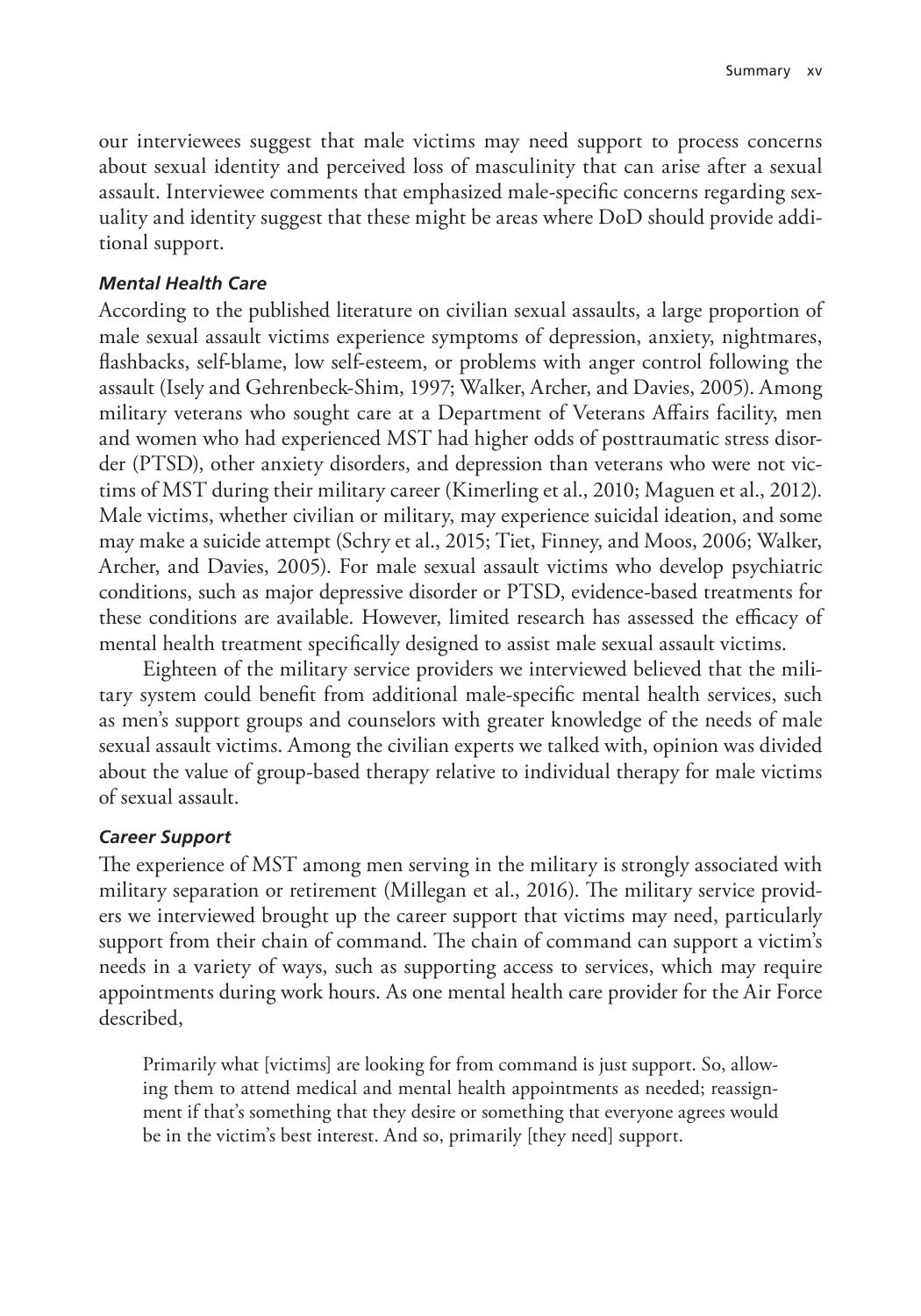#### *Medical Care*

Our interviews with civilian and military experts did not often address the medical care needs of victims. One civilian researcher noted that research shows that male victims experience more-violent assaults with greater risk of injury and added that this will affect "what sort of injuries and what sort of mental and physical trauma needs to be attended to."

#### *Other Needs*

Interviewees noted that male victims may also have legal, spiritual, or financial needs following an assault, but these needs were not discussed in as much detail as those previously described. In addition, military service providers specifically commented on victims' concerns about privacy, which we discuss more later.

#### **Meeting Male Victim Needs Through Provider Preparation**

Male victims often seek help for a variety of individualized needs, ranging from shortterm advocacy and medical care to longer-term mental health support. Military service providers working in the sexual assault, medical, mental health, chaplaincy, and legal fields may already have training to support female victims that can be readily translated to care for male victims. In other cases, additional training in addressing the unique needs of male victims or in ensuring a sensitive, gender-specific approach toward men may be necessary.

Researchers recommend that the curriculum used to train military service providers include factual information about male sexual assault and address common myths about sexual assault against men and women (Anderson and Quinn, 2009; Kassing and Prieto, 2003). If service providers build a factual foundation of information about male sexual assault and understand the potential impact of false beliefs on male victims, they will be in a better position to counter the harmful false narratives that victims may believe about themselves (e.g., "I should have been able to stop it") and that others might believe about them (Davies, 2002). Researchers have also recommended ways that service providers should interact with male sexual assault victims. For example, researchers recommend establishing good rapport when a victim initially comes forward and suggest using normalizing statements, such as "Everyone takes time to deal with an assault" (Tomlinson and Harrison, 1998, p. 721).

Among the military service providers we spoke to about service provider preparation, most believed that individuals in their profession were either somewhat informed or well informed about sexual assault against men in the military.4 However, this was not consistent across all professions. Specifically, only two chaplains believed that those in the chaplaincy were somewhat informed or well informed about assisting male vic-

<sup>4</sup> When we summarize interviewee comments, the terms *most* and *majority* indicate that more than half of those who commented on a specific topic or responded to a particular question provided comments that were coded as the referenced theme.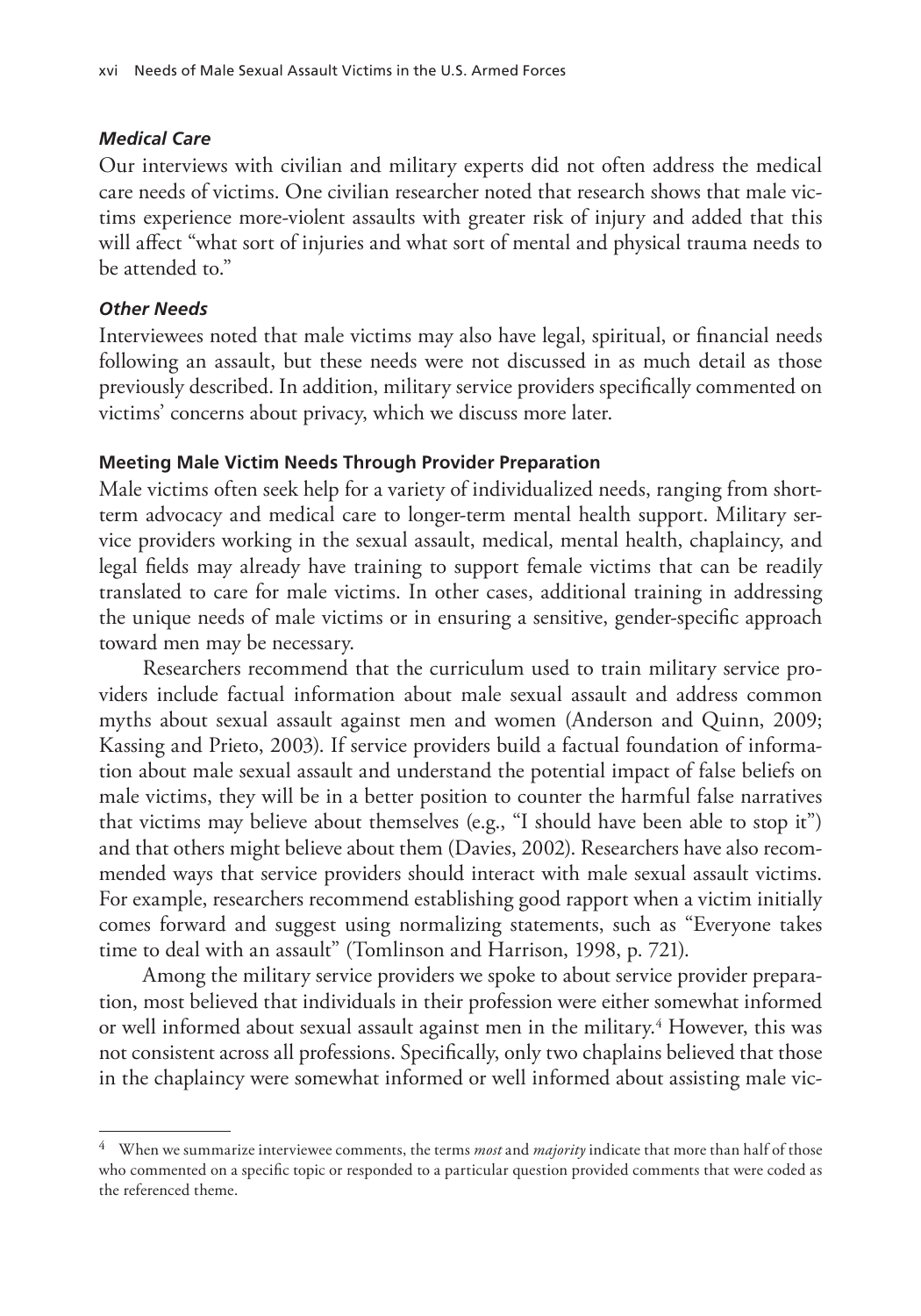tims. In response to being asked how well prepared military chaplains were to serve male victims, an Army chaplain stated, "I think I could sell it very short and say not very. And I think that's true from a models standpoint. We're not taught any models anywhere in the Army for modalities for treating survivors of sexual assault."

Among military service providers who discussed the extent to which their training addressed male sexual assault, interviewees provided mixed responses. Almost half of those who responded recalled that their training provided either some information or a great deal of information on male sexual assault. However, slightly more than half of those who responded recalled that their training provided little or no such information. Most service providers who addressed training needs believed that more training on male sexual assault would be helpful.

#### **Reporting and Help-Seeking Among Male Sexual Assault Victims**

Following a sexual assault, victims make a series of decisions about whether to disclose the assault and to whom. They may choose to reach out to informal support persons, such as friends and family, or they may want or need assistance from formal support persons, such as sexual assault advocates, health care providers, and mental health counselors. Some victims may choose to involve the criminal justice system by reporting the crime or applying for a restraining order against the perpetrator. For civilians, each of these decisions can be made relatively independently. For military members, this is also true, with the exception that involving the military criminal justice system requires also involving the chain of command. U.S. military personnel who experience a sexual assault and choose to report it officially may file either a restricted or an unrestricted report. A *restricted report* is a confidential report that allows victims to access advocate support and medical and mental health care. Filing an *unrestricted report* allows the victim to access all the same services that a restricted report allows; in addition, filing an unrestricted report begins a criminal investigation, and the sexual assault report is disclosed to the victim's chain of command.

#### **Likelihood of Reporting and Seeking Support**

Estimates suggest that only 15 percent of military male sexual assault victims file a report (Severance, Debus, and Davis, 2017). Data published in 2017 show that, of victims who did report, 31 percent filed a restricted report, 55 percent filed an unrestricted report, and 15 percent were not sure what type of report they filed (Severance, Debus, and Davis, 2017). These findings are consistent with reporting among civilians. Although civilians can report to law enforcement without their employer being notified, the majority of civilian male sexual assault victims choose not to involve the criminal justice system (Pino and Meier, 1999).

Although victims who sought the services of our interviewees were, by definition, receptive to their services, the military service providers we spoke with described some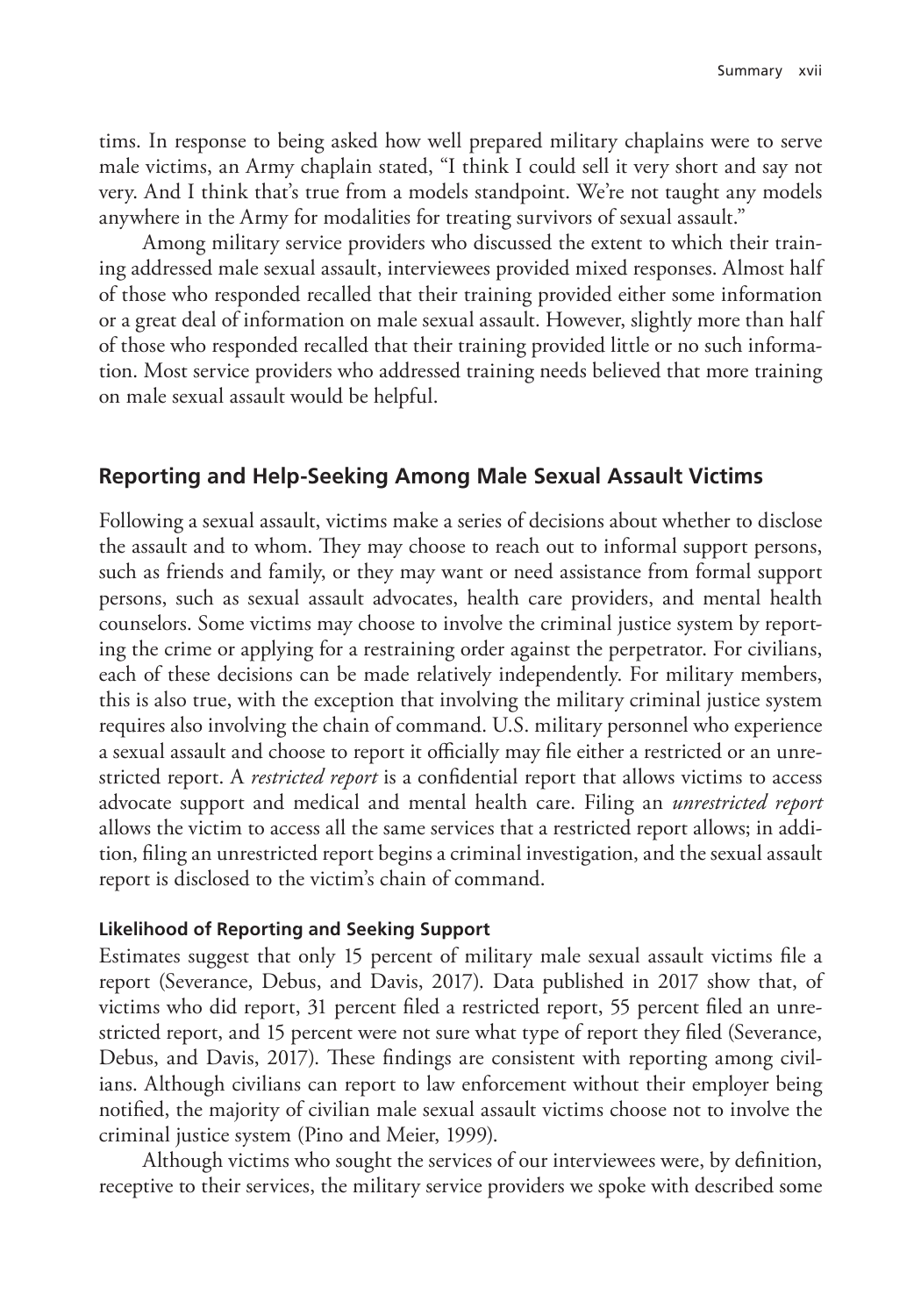variability in the degree to which victims were willing to seek care from other service providers. It was common for the military service providers we spoke with to indicate that they often provide referrals for services outside their specialty area.

Five out of the seven civilian experts who commented on this topic noted that male victims' reluctance to report or access services is a key challenge to connecting them to resources. Several indicated that, even among individuals seeking treatment for sexual assault–related conditions, there may be distrust of this treatment or of other suggested resources.

#### **Gender Differences in Reporting and Help-Seeking**

Servicewomen who experience a sexual assault are significantly more likely to file a report (31 percent) than are servicemen (15 percent) (Severance, Debus, and Davis, 2017). Both the civilian experts and military service providers we spoke with perceived that reporting was less common among men who had been sexually assaulted relative to women, and men may be less receptive than women to following up with resources.

#### **Amount of Time Victims Wait to Report**

When queried, most of the civilian experts we spoke with (six out of seven who responded) indicated that there is a wide range or too much variability across individuals to provide a reasonable estimate on gender differences in the amount of time individuals wait to report. Most military service providers who made a comparison did not perceive a gender difference in time to report among the male and female victims. They did, however, note that victims may wait to report until they are in a location that is away from their perpetrator. When commenting on trends in male sexual assault reporting, one provider responsible for sexual assault response in the Air Force said, "Instead of being on site or on station where the individual [perpetrator] was," the victim "waited until they went [on temporary duty] or deployed and then reported because they weren't where the individual was."

#### **Predictors of Reporting and Help-Seeking**

Greater severity of sexual assault appears to be associated with greater odds that male victims will seek help. Specifically, male victims are more likely to seek help when the perpetrator used threats during the incident and the victim believed he was at risk of being physically injured (Masho and Alvanzo, 2009). Among servicemen who experienced a sexual assault in the past year and who chose to report it, the most common motivations for reporting were to stop the offender from hurting others (45 percent) or themselves again (47 percent) (Severance, Debus, and Davis, 2017), or because they believed it was their civil or military duty to report (41 percent) (Severance, Debus, and Davis, 2017).

The military service providers we interviewed discussed several motivating factors for victims' reporting, including a desire to obtain justice, to prevent or stop an assault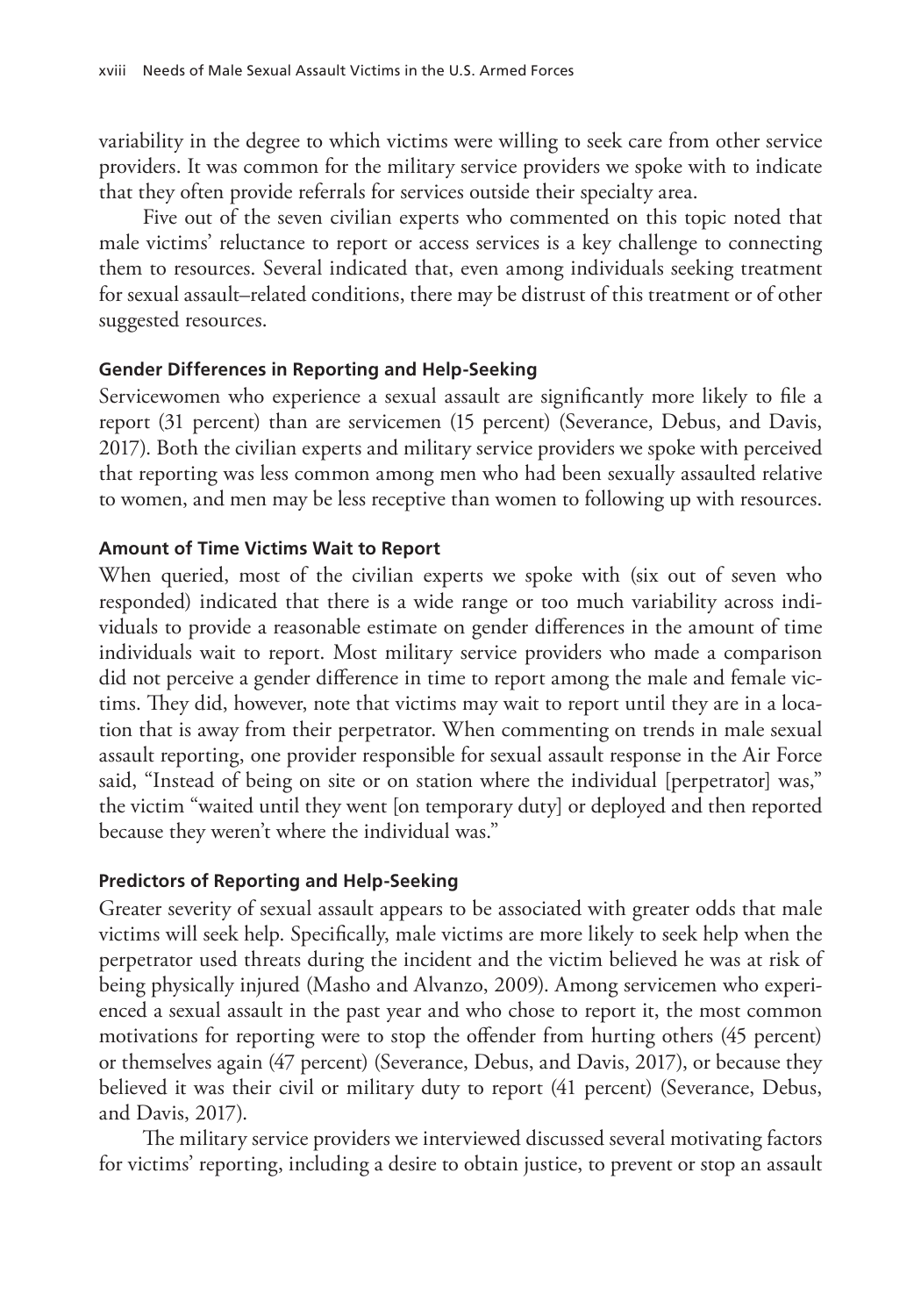from happening to others, and to access certain rights or services. The providers also mentioned encouragement from others to report the assault; the assault having negative effects on the victim's life (e.g., intimate relationships); and, for some, unintentional reporting as a consequence of discussing the assault with a mandated reporter (e.g., a commander) or colleagues. Of these, the largest number of providers discussed the victim's desire to access rights or services as a motivator for reporting.

#### **Barriers to Reporting and Help-Seeking**

There are several reasons that some sexual assault victims choose not to report an assault or not to seek services or support following an assault. In some cases, the victim may not be personally aware of the barriers. For example, victims who do not label the incident as a sexual assault may not be aware that this is preventing them from accessing services that could help them. In other cases, the decision whether to report is based on the victim's calculus about likely outcomes. If sexual assault victims believe that their report will not be believed or acted upon; that they will be shamed, harmed, or retaliated against for reporting; or that the system cannot protect their confidentiality, many will decide that not disclosing will protect their interests better than reporting would. Notably, servicemen who indicate being penetrated or touched on their private areas during a hazing assault are unlikely to categorize the event as "sex."5 Because their perpetrator(s) may not have been sexually aroused during the incident, the victims might not classify what happened to them as "sexual assault."

In addition, servicemen may lack confidence in the military system and, therefore, may not report. The military service providers we interviewed commented on this lack of confidence in the system and the common fear among male victims that they will not be believed even if they do come forward. One Navy mental health care provider noted,

For men, I don't think they even think they'll be believed . . . . If they're gay, they think that, "oh, everyone is going to think it was consensual." And then if they're straight, then they think, "oh, everyone is going to think that really I'm gay, and I really wanted it." . . . Whether they're gay or straight, it doesn't seem to matter. They both feel like they're somehow going to be judged to be participants in it and willing participants in it.

Many sexual assault victims also choose not to report their assault or not to seek advocacy, medical care, or mental health care services because they believe that there will be negative consequences for doing so. Military service providers mentioned victim concerns about possible disciplinary actions for collateral misconduct (e.g., underage drinking prior to the assault) and emphasized worry about the impact of reporting on military careers.

<sup>5</sup> *Private areas* typically include buttocks, inner thigh, breasts, groin, anus, vagina, penis, or testicles.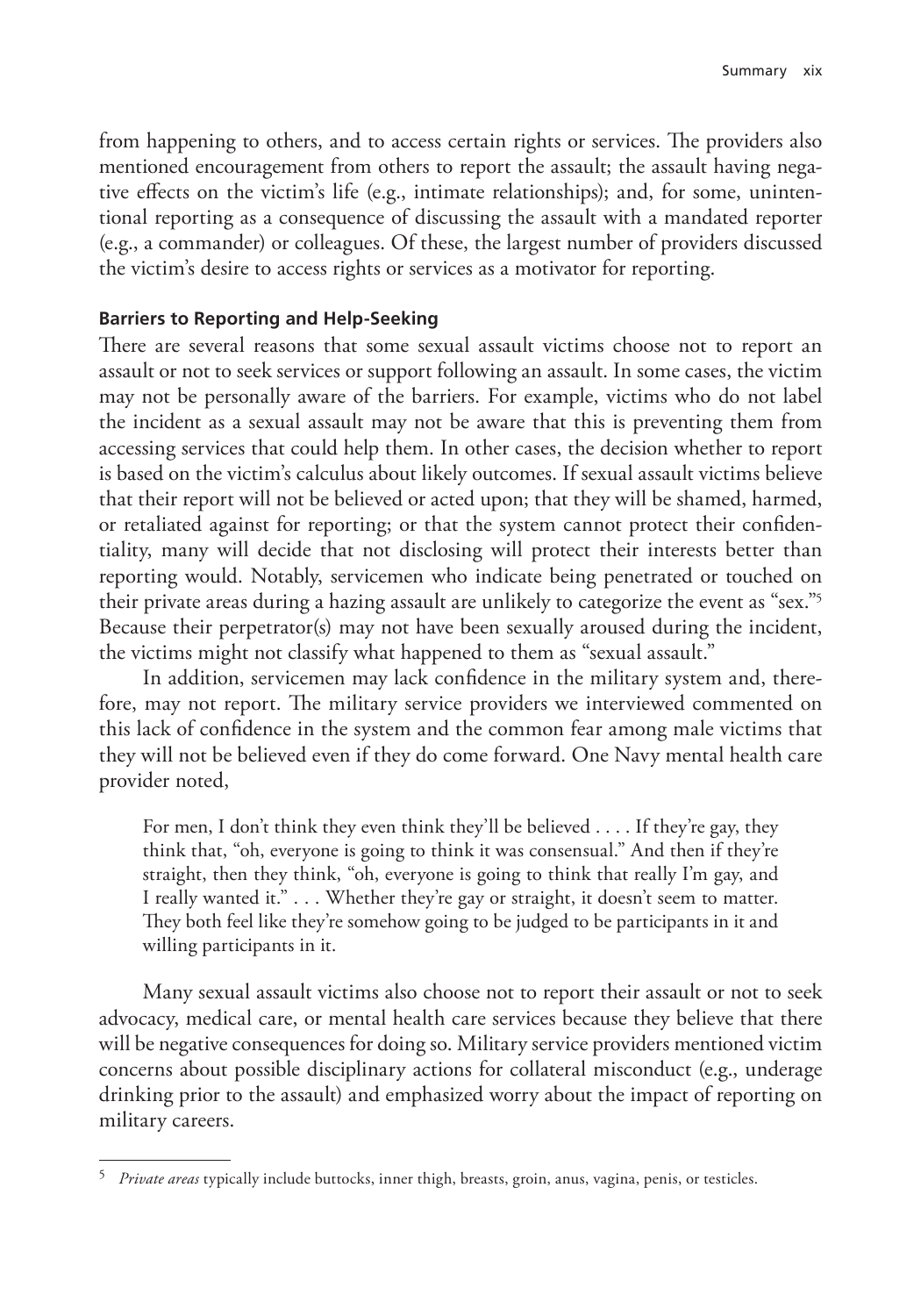Among U.S. servicemen, stereotypes about masculinity, including views of men as sexually assertive and powerful, and men's beliefs in male sexual assault myths may hinder reporting and help-seeking among victims (Castro et al., 2015; Morris et al., 2014). The military service providers we interviewed noted that military victims' selfblame, embarrassment, and shame are significant barriers to reporting and connecting them to services, and the providers identified embarrassment as a particularly potent barrier for male victims.

Further, evidence suggests that barriers to reporting and help-seeking, for both veterans and active-duty servicemembers, include the desire to maintain one's privacy and a lack of confidence in the confidentiality of medical, mental health, or other services (Turchik, McLean, et al., 2013). Privacy concerns were cited as a common barrier to reporting and help-seeking by the military service providers we interviewed.

Finally, some researchers have proposed that low rates of male sexual assault reporting in the U.S. military may be related to a perceived code of silence regarding these experiences and concern that reporting may be seen as betraying one's unit, particularly if the perpetrator or perpetrators are part of the unit (Castro et al., 2015). It is also notable that sexual assault is one of the few events that is exempt from military guidance to resolve conflict "at the lowest possible level." For example, even service members who are sexually harassed are encouraged to resolve the conflict directly or as low in their own military chain of command as possible. In a culture that trains individuals to prioritize direct conflict resolution, it may be psychologically difficult for male sexual assault victims to elevate their complaint even though they are allowed by policy to do so.

#### **Strategies to Improve Reporting and Help-Seeking**

One avenue for promoting help-seeking among male servicemembers who have experienced sexual assault is to dispel myths that those in the U.S. military community may believe regarding male sexual assault. To do so, researchers suggest including examples of male sexual assault survivors in educational materials (O'Brien, Keith, and Shoemaker, 2015). These materials should also include accurate information about sexual assault against men and women to counteract the inaccurate myths that some servicemembers may believe (Turchik and Edwards, 2012).

In addition, if the military provides training and educational materials that include male sexual assault victims, male servicemembers who experience sexual assault may not only be more willing to seek help following an assault but may also be more willing to report their assault through official channels (O'Brien, Keith, and Shoemaker, 2015; Scarce, 1997; Turchik and Edwards, 2012). However, if victims perceive that those to whom they report will react negatively or with disbelief, they may be unlikely to report being sexually assaulted. To promote reporting, male sexual assault victims must know that the professionals to whom they disclose will not express negative attitudes toward them or disbelief in their account of the assault (Javaid, 2017).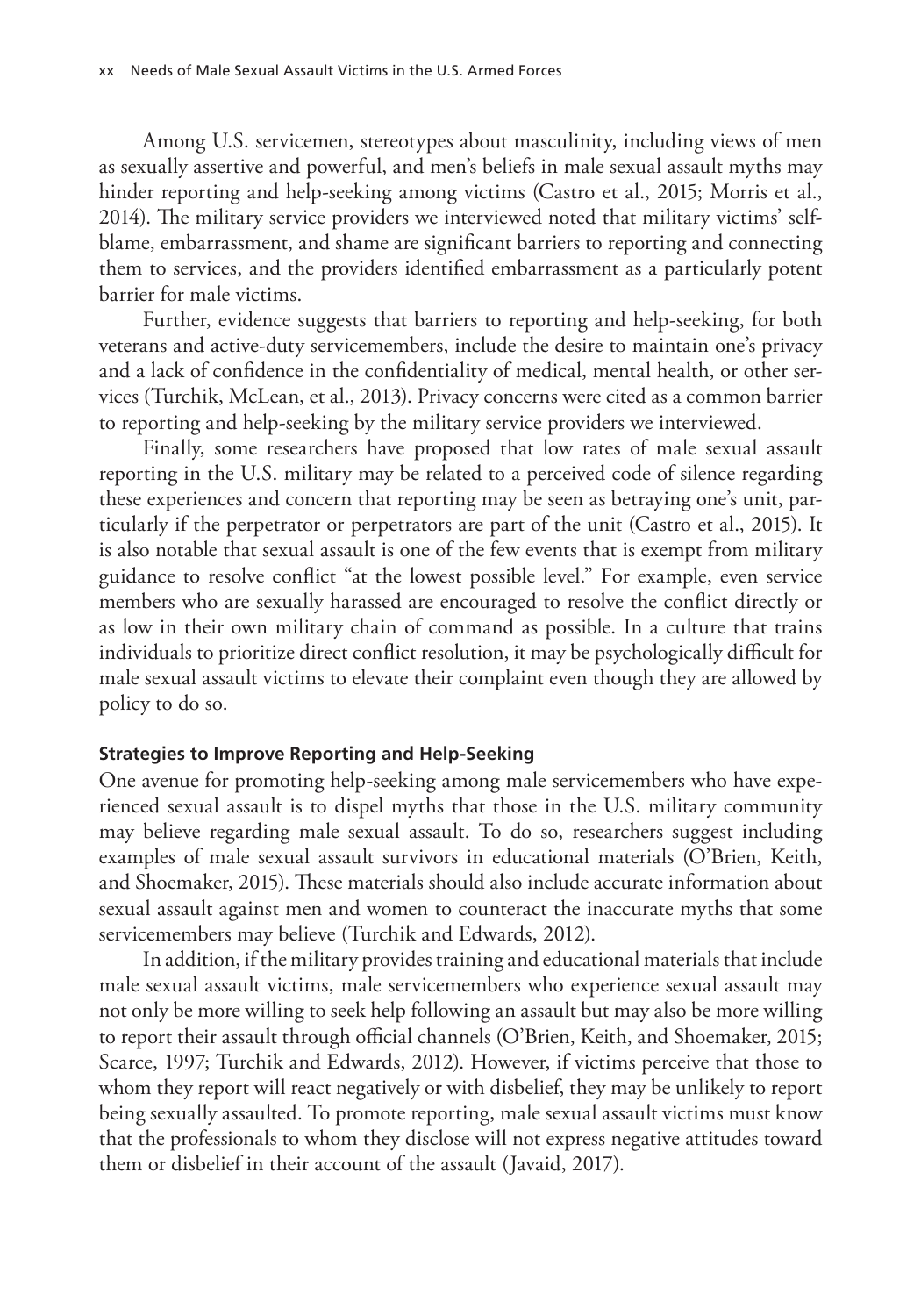## **Improving Knowledge and Correcting Misperceptions About Male Sexual Assault Victims**

Much of the research on male sexual assault has specifically considered public perceptions of such assault, including false and prejudicial beliefs, and the potential impact of these perceptions on male victims (Davies and Rogers, 2006; Light and Monk-Turner, 2009).

#### **How Male Sexual Assault Victims Are Perceived**

As suggested previously, among all military sexual assault victims, approximately half are men (Morral, Gore, and Schell, 2015b). Nonetheless, male sexual assault victims continue to be underrecognized and underserved for a variety of reasons (Castro et al., 2015; Turchik and Edwards, 2012). During our interviews, we asked civilian experts and military service providers their thoughts about how the general population and general military population perceived male victims of sexual assault.

Among military service providers, opinions were mixed about whether the general military population had an adequate understanding that men can be victims of sexual assault. Although male sexual assault is addressed in military sexual assault prevention training, some military providers believed that servicemembers maintain their stereotypes regarding male sexual assault even after receiving this training. In our discussions with research experts on civilian sexual assault, all of the experts who offered a comparison of the general public's understanding of male sexual assault (six) agreed that the public has greater knowledge or understanding of sexual assaults against women than of those perpetrated against men.

Reduced reporting among men, as well as limited public understanding, may keep the population of male victims more hidden than the population of female victims. The lack of public exposure to men who have survived a sexual assault may explain, in part, some individuals' acceptance of myths about sexual assault against men. *Sexual assault myths*, also known as *rape myths*, include false beliefs about sexual assault and beliefs that hold victims responsible for the assault while justifying the actions of the perpetrators (Chapleau, Oswald, and Russell, 2008).

#### **Perceptions of Campaigns to Educate Servicemembers About Male Sexual Assault**

Given evidence that servicemembers may not recognize that male sexual assault can occur and may have other misconceptions about such assaults, it seems clear that efforts to improve this population's understanding are needed. In the published literature, researchers have advocated for education that would dispel myths about sexual assault against both men and women (Turchik and Edwards, 2012) and have encouraged inclusion of examples of male sexual assault survivors in educational materials (O'Brien, Keith, and Shoemaker, 2015). The U.S. military services provide annual sexual assault prevention and response training to all servicemembers (see, for exam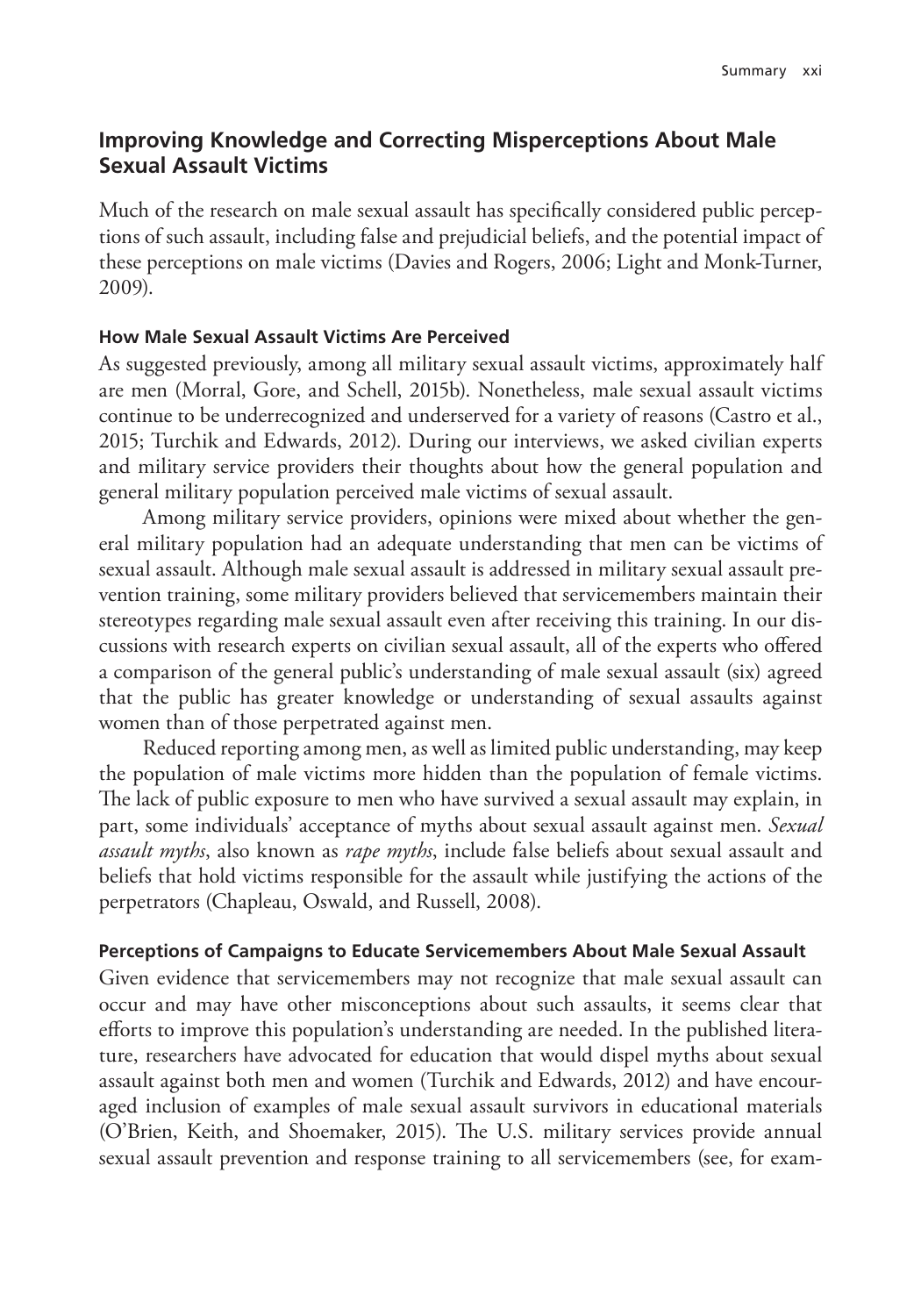ple, DoD, 2013), and it appears to increase knowledge of available support services and protocols (Holland, Rabelo, and Cortina, 2014).

In our interviews, we queried the perceived efficacy of outreach efforts. Most service providers who responded to this question indicated that they believed that the outreach campaigns were effective. The providers often noted that they believed that the campaigns had promoted sexual assault awareness or sexual assault reporting in the military population. However, opinions about the efficacy of efforts were not universal. Ten interviewees indicated that they perceived the campaigns as only somewhat effective, and eight noted that they were not certain how effective the campaigns were.

## **Interviewees' Suggestions on How to Improve Education Campaigns Addressing Male Sexual Assault**

The civilian experts we interviewed provided a range of recommendations for improving sexual assault outreach campaigns. Two out of the six civilian experts who commented on this topic noted that there are lessons to be learned from successful safety and public health campaigns that have shifted societal norms. Discussing the recommendations that messaging address myths about male victims and that research support is necessary, one interviewee described the potential value of aligning conceptions of masculinity with the courage required to come forward as a survivor.

With respect to educating the military public about male sexual assault in particular, military service providers suggested, among other options, providing servicemembers with specific information about the characteristics of male sexual assaults and developing outreach materials that specifically address such assaults.

## **Recommendations**

Information from previous research and our interviews with experts and military service providers suggest several potential avenues for DoD to consider as part of its efforts to improve prevention and response to sexual assaults against male victims. In this section, we provide several recommendations that draw from this previous research and our interviews.

## *Better educate military service providers on how to provide gender-responsive support to male sexual assault victims.*

Previous research and interview results suggest that military service providers who might interact with male sexual assault victims should receive training on how to assist these individuals. This training should inform service providers of the concerns and needs of male victims, including feelings of shame, feelings of self-blame, confusion regarding sexual identity, perceived loss of masculinity, and concerns over privacy. Training should also provide a grounding in the common experiences of male victims and the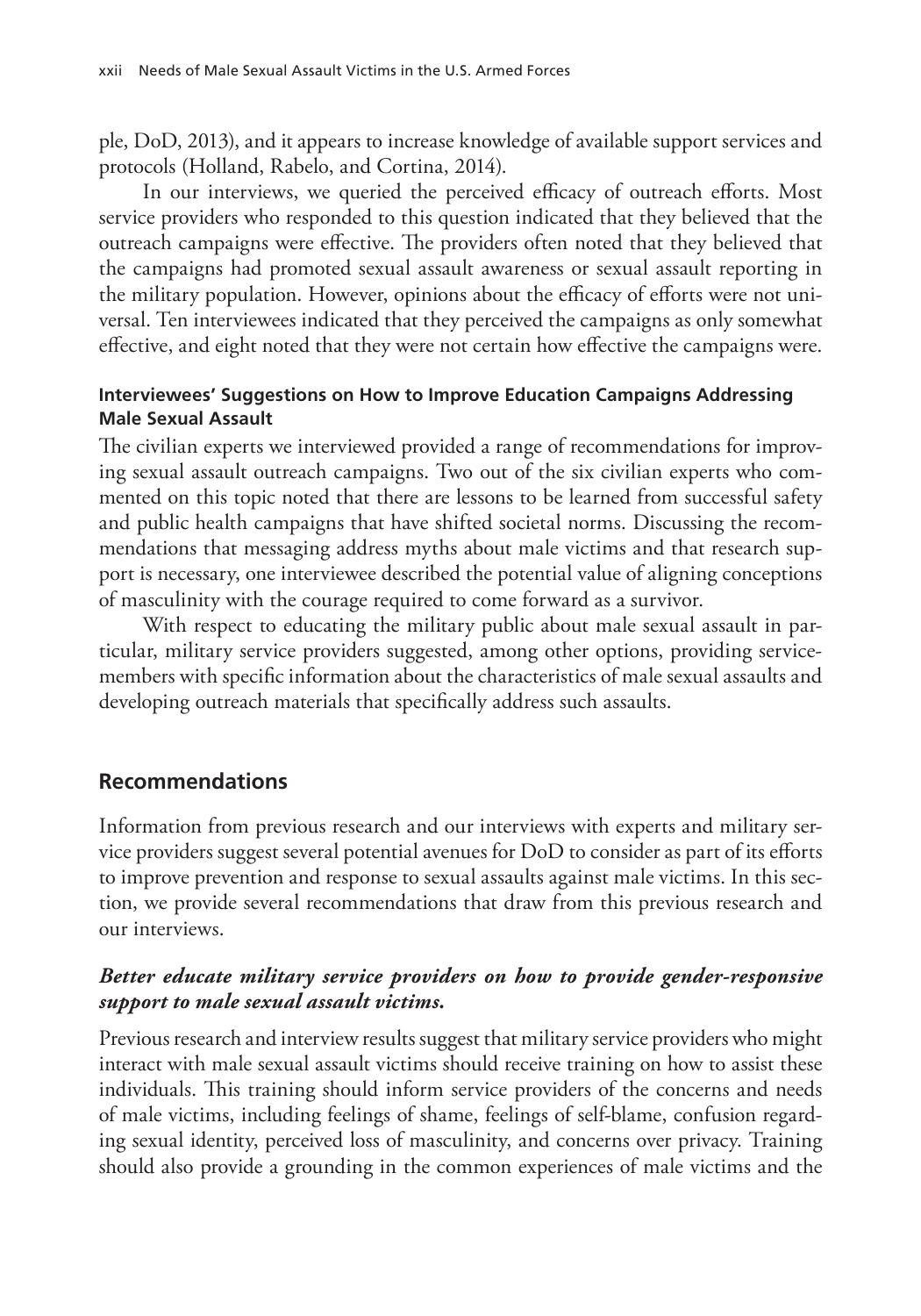variance in male victim thoughts and actions following an assault, as well as information that counters commonly held male sexual assault myths. In addition, the training should include practice and role-play. This would give service providers some practice talking about the topic and the opportunity to receive feedback from a trainer about areas of strength and areas requiring additional practice.

## *Promote male victim reporting by ensuring that reporting is safe and confidential.*

An issue raised in previous research and during our interviews with experts and service providers is that the majority of male sexual assault victims are disinclined to report. In the military, this can include a disinclination to file restricted or unrestricted reports. These reports are connected to the availability of a variety of services for victims. However, reporting is also perceived to be related to a considerable risk of social or professional retaliation (Morral, Gore, and Schell, 2015b) and potential harm to the individual's career. In other words, victims make an individual calculus that weighs the benefits of reporting against the risks, and many decide that the risks are too considerable and the benefits too limited. Therefore, improving reporting rates will need to be a two-pronged approach. First, the reporting system must be improved to ensure that reassurances that reporting will not lead to retaliation or career harm are true. Second, male victims should be encouraged to report. As discussed later, training and education might assist servicemembers with identifying sexual assault and may promote reporting.

## *Change outreach to better address the needs and concerns of male sexual assault victims.*

Additional outreach campaigns that are targeted specifically to male sexual assault victims, rather than those that are gender-neutral or targeted to female victims, might better promote male victim reporting and help-seeking, as suggested by several experts and service providers. Male victims who feel shame, perceive stigma, and experience doubts about their masculinity may find it challenging to absorb the information from a brochure or poster that primarily depicts women. In addition, reaching out to a sexual assault response coordinator or mental health care provider appears to be too high a hurdle for many male victims. To address this barrier, campaigns for men could emphasize services that do not require in-person appointments.

## *When educating servicemembers on sexual assault prevention and response, use an engaging format that includes information on the characteristics of male sexual assault.*

Based on the information provided by our interviewees, it is not clear whether additional sexual assault prevention and response training sessions that address only male sexual assault are needed. However, substantial portions of the training and education provided to servicemembers should specifically address male sexual assault. In particu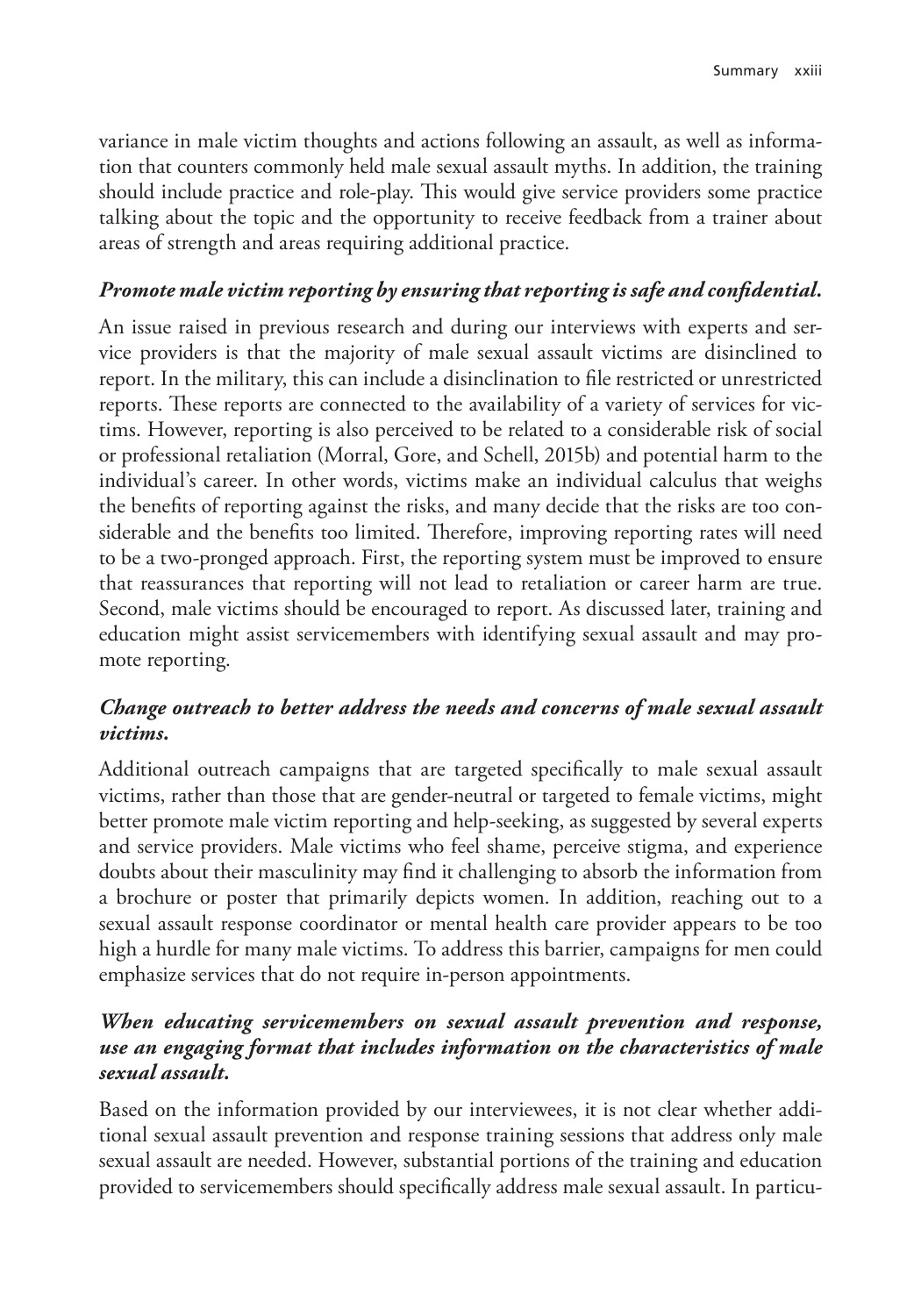lar, training and education should include detailed information regarding the characteristics of male sexual assault among servicemembers, which may reference the occurrence of sexual assault during acts of hazing. To dispel common myths, education and training should focus on providing and reinforcing accurate information about the characteristics and experiences of victims.

## *Educate commanders on how to respond to male sexual assault and how to interact with male victims.*

To better address the needs of male sexual assault victims and their concerns regarding stigma, commanders should receive training that specifically addresses the sexual assault of male servicemembers. This training content should include common characteristics of male sexual assault in the military, needs and concerns of male sexual assault victims, and appropriate and inappropriate ways to interact with and assist these victims. This training should also emphasize the importance of maintaining victim privacy and confidentiality.

## *Consider development and evaluation of additional counseling services that address the mental health care needs of male sexual assault victims in the military.*

Service providers we interviewed suggested that DoD could devote more resources to the development and implementation of counseling resources for male sexual assault victims in the military. Potential counseling services that DoD could consider developing, implementing, and evaluating include small, structured support groups with male sexual assault victims in the military; increased use of online support groups or telephone-based support groups for such victims; and longer available duty hours of installation clinics.

## *Support additional research that addresses the effects of training, outreach, and services addressing male sexual assault.*

When implementing a new effort or modifying a current effort to better address male sexual assault in the U.S. armed forces, DoD should devote time and resources to evaluating the impact and efficacy of these efforts. Overall, systematic data collection and analysis can provide information about which elements are effective and which elements may need to be modified to better address the needs of servicemembers broadly and male sexual assault victims specifically.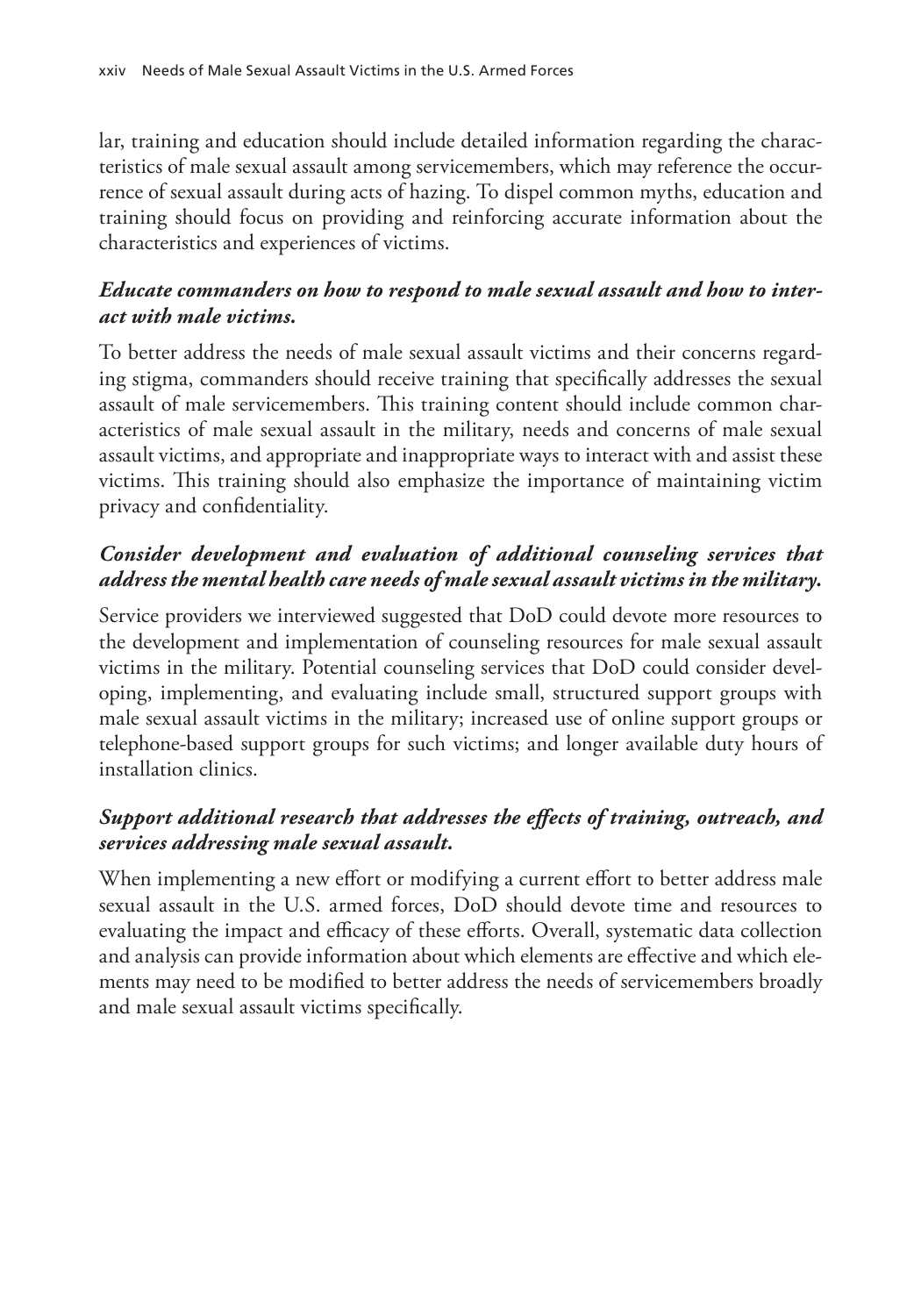The authors wish to thank Nate Galbreath, deputy director of the U.S. Department of Defense Sexual Assault Prevention and Response Office (SAPRO); Bette Inch, senior victim assistance adviser for SAPRO; CAPT Karmon Dyches; Stephen Axelrad; and Jim Hopper for their assistance with this project. We would also like to thank the experts and military service providers who participated in discussions with us. In addition, we thank Andrew Morral, Terry Schell, John Winkler, Craig Bond, Kristie Gore, Lisa Harrington, and Sarah Meadows for their guidance and feedback throughout this project. We also thank Rajeev Ramchand and Rachel Kimerling for their thorough reviews and helpful comments on drafts of this report.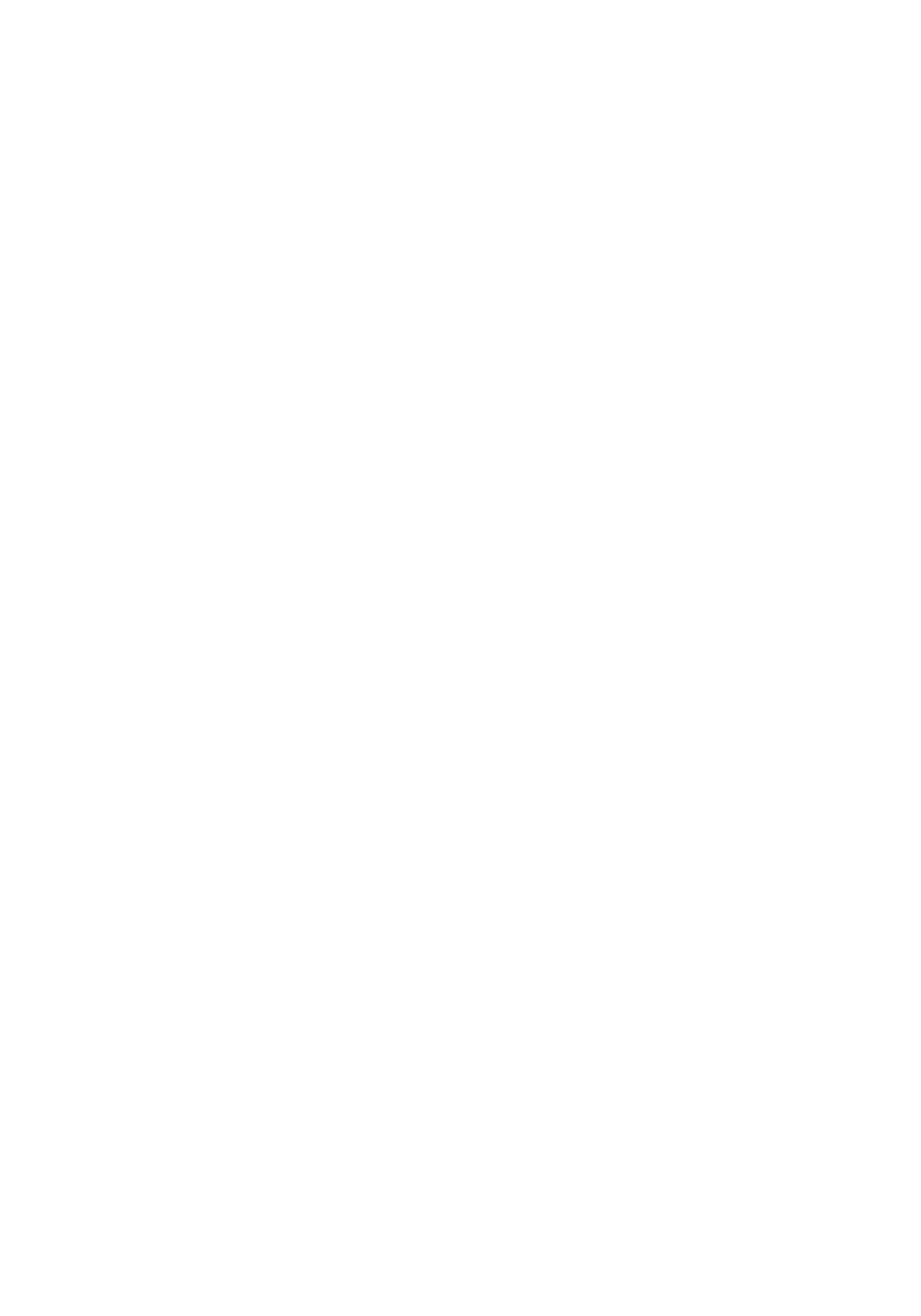# **Abbreviations**

| DoD          | U.S. Department of Defense                                   |
|--------------|--------------------------------------------------------------|
| <b>FY</b>    | fiscal year                                                  |
| <b>MST</b>   | military sexual trauma                                       |
| <b>NCVS</b>  | National Crime Victimization Survey                          |
| <b>NIBRS</b> | National Incident-Based Reporting System                     |
| <b>PTSD</b>  | posttraumatic stress disorder                                |
| <b>RMWS</b>  | RAND Military Workplace Study                                |
| <b>SAPR</b>  | sexual assault prevention and response                       |
| <b>SAPRO</b> | Sexual Assault Prevention and Response Office                |
| <b>SARC</b>  | sexual assault response coordinator                          |
| <b>UCM</b>   | Uniform Code of Military Justice                             |
| VA           | U.S. Department of Veterans Affairs                          |
| <b>WGRA</b>  | Workplace and Gender Relations Survey of Active Duty Members |
|              |                                                              |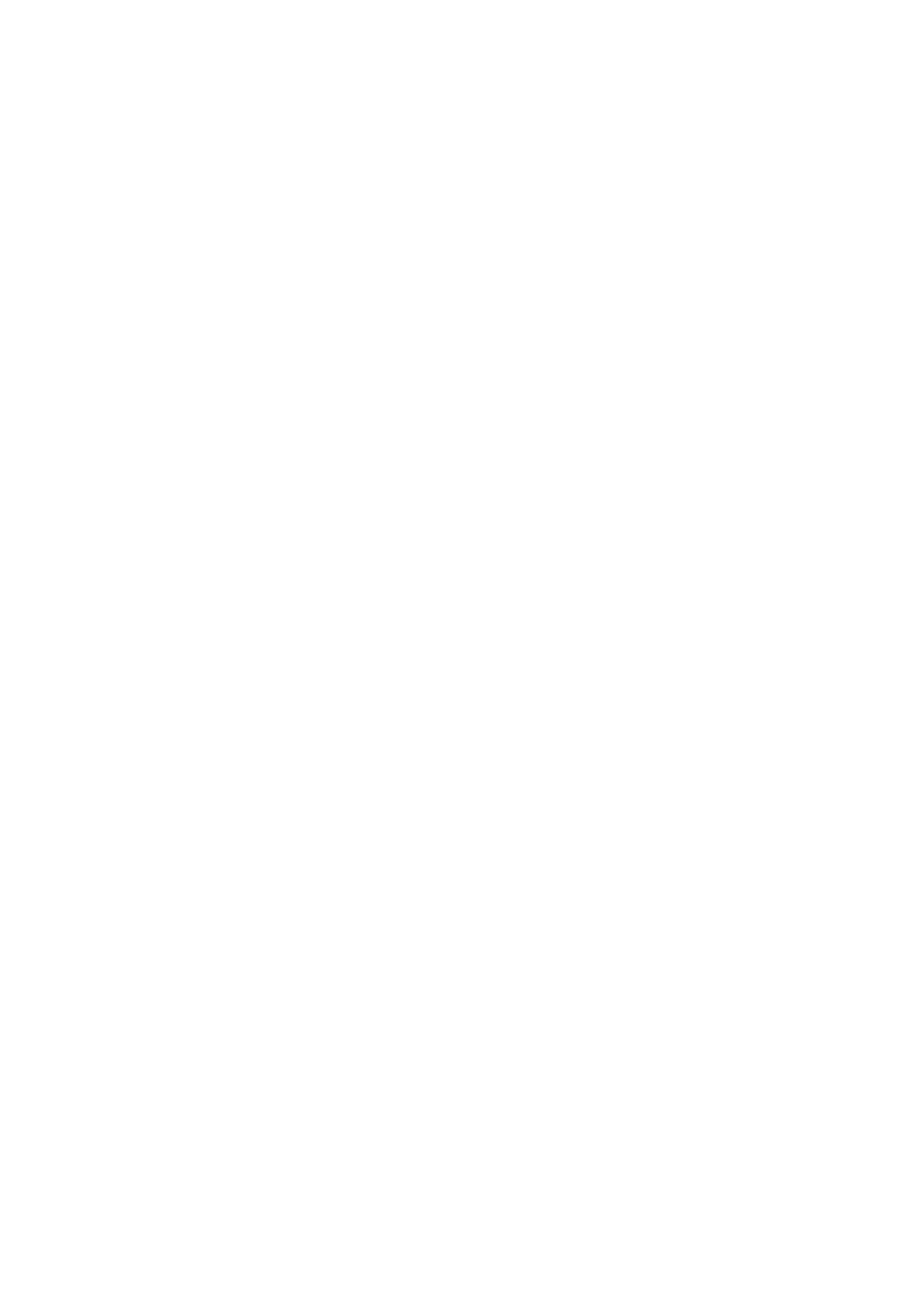Each year, an estimated 0.6 percent of active-duty men and 4.3 percent of activeduty women in the U.S. military are sexually assaulted (Davis and Grifka, 2017a). Although women are at greater risk for sexual assault, men substantially outnumber women in the military; therefore, about half of all military sexual assault victims are men (Morral, Gore, and Schell, 2015b). Relative to research addressing the characteristics and consequences of sexual assault against women and the subsequent needs of female sexual assault victims, less research has been conducted on male sexual assault, particularly sexual assault against men serving in the U.S. military.<sup>1</sup>

In recent years, the public and Congress have shown increased interest in meeting the needs of male servicemembers who have been sexually assaulted (see, for example, Lamothe, 2015). In the National Defense Authorization Act for Fiscal Year (FY) 2016 (Pub. L. 114-92), Congress included a requirement to improve prevention of and response to sexual assaults against male members of the U.S. armed forces. In particular, Congress instructed the U.S. Department of Defense (DoD) to develop a plan to prevent and respond to sexual assaults of servicemen that specifically addresses the needs of male victims, including their medical and mental health care needs. The resulting DoD *Plan to Prevent and Respond to Sexual Assault of Military Men* (DoD, 2016b, p. 3) documents that

the Department is now working to increase research-informed, gender-specific prevention techniques that address male specific approaches to increase awareness of male sexual assault, ensure response services meet the specific needs of male survivors, and promote male engagement with the response system.

The research conducted for this report responds, in part, to a Sexual Assault Prevention and Response Office (SAPRO) plan to "identify new research efforts in

<sup>1</sup> When we use the term *male sexual assault* in this report, we are referencing sexual assault against men. In addition, although individuals may alternatively be referred to as *survivors*, we use the term *victim* to reference individuals who have been sexually assaulted. There is not a clear consensus on which term should be used, and when providing assistance to individuals, service providers recommend asking each individual which term he or she prefers (Rape, Abuse, and Incest National Network, 2016).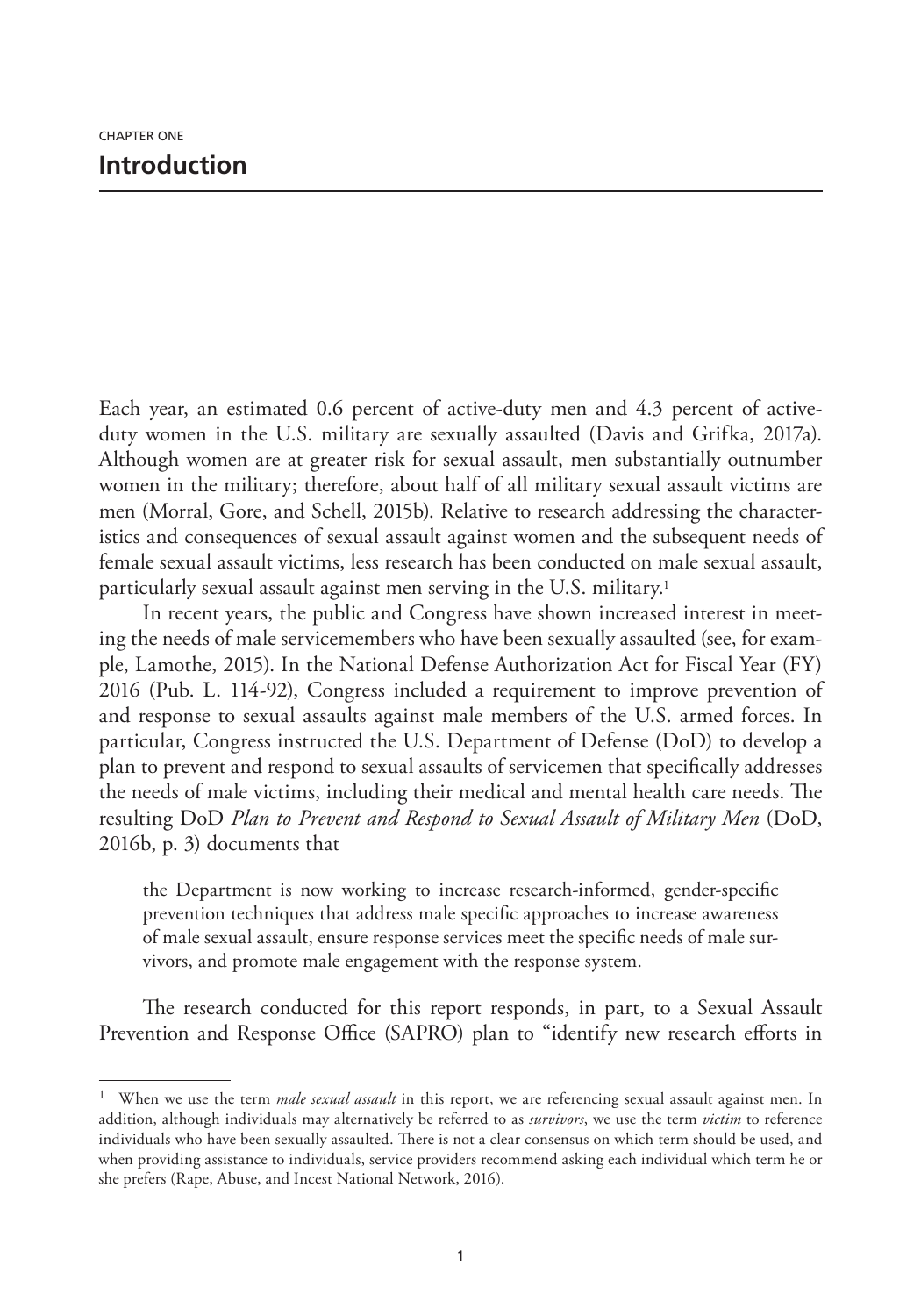order to better understand the experiences and needs of male survivors" (DoD, 2016b, p. 4). Specifically, this report contains information to assist with the implementation of DoD's *Plan to Prevent and Respond to Sexual Assault of Military Men*. It documents military service providers' and non-DoD experts' opinions about the needs of male sexual assault victims in the U.S. military and includes recommendations about how the needs of these victims could be addressed through education, outreach, training, and response systems.2

## **Review of the Literature**

To begin documenting the needs of male sexual assault victims in the U.S. military, we first reviewed the published research on sexual assault against men, including the characteristics of perpetrators and victims, post-assault needs, associated services for male victims, and public perception of male victims. Although we considered some research on child sexual abuse, we focused on studies of adult men. We considered research on

- sexual assault against all men
- sexual assault against U.S. military servicemen, including current active-duty personnel, reserve personnel (National Guard and Reserve), and veterans
- services for male sexual assault victims
- public perception of male sexual assault victims.

We used the Google Scholar database to search the Online Computer Library Center's WorldCat (undated) and research databases available via the RAND Corporation's Knowledge Services, including LexisNexis, EBSCO, and ProQuest, among others. We searched English-language literature, including research focused on populations outside of the United States, that had been published since January 2005, using relevant keywords and phrases. Example search terms included "male sexual assault," "male rape," "male sexual trauma," "male victims" AND "sexual assault," "male victims" AND "rape," "male victims" AND "sexual trauma," and ("male" OR "men") AND "military sexual trauma." After establishing a preliminary list of relevant studies, we reviewed the references listed in the studies to identify additional research. We also asked informed colleagues to review this list and identify research that had been overlooked. Our final list included 98 sources.

<sup>2</sup> Review and analysis of all sexual assault prevention efforts administered across the services was outside the scope of the project.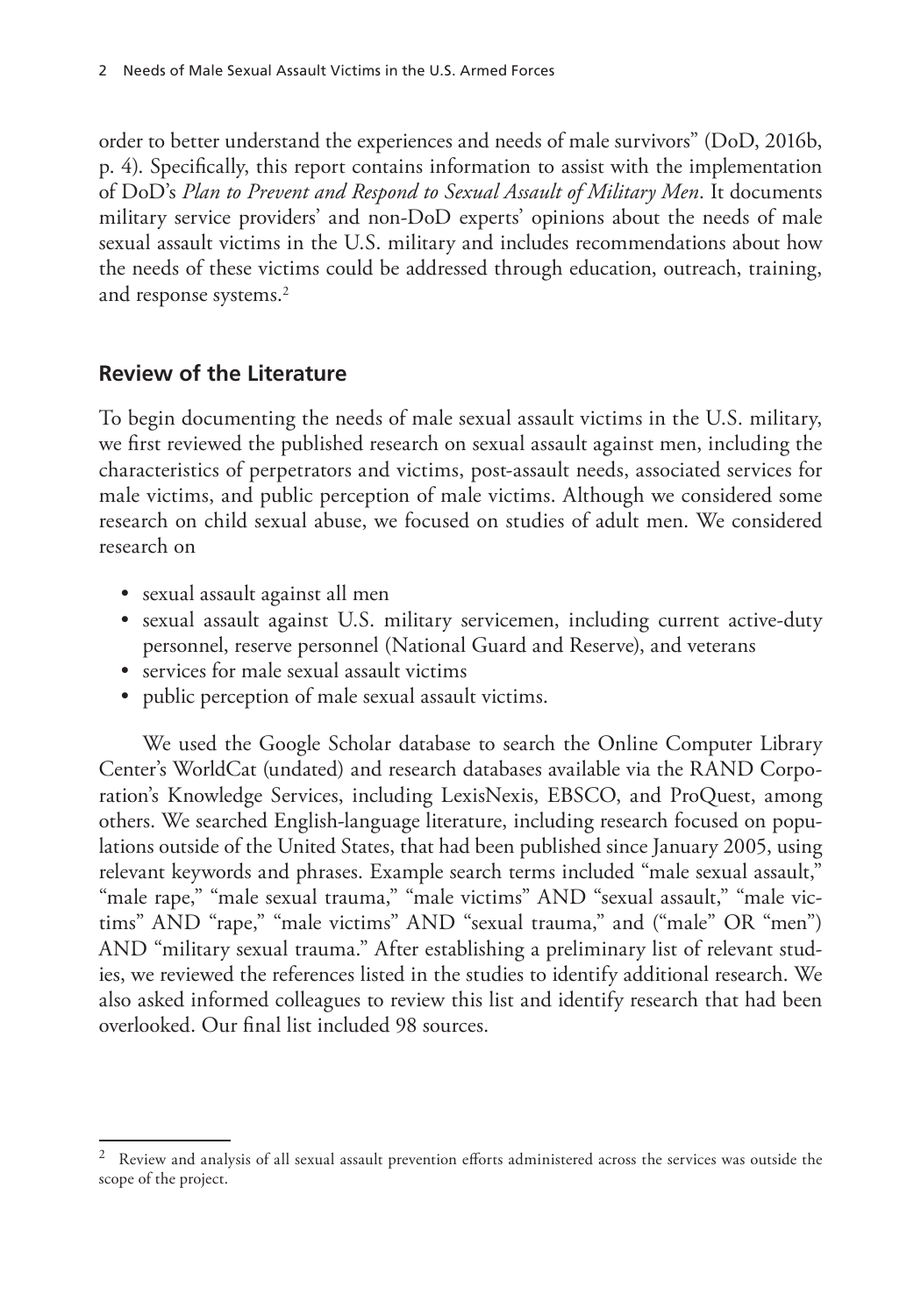#### **Interviews**

To gain insight into the needs of male sexual assault victims, we conducted semistructured telephone interviews with eight experts external to DoD and 56 individuals who provide services to sexual assault victims in the U.S. military (hereafter referred to as *military service providers*).3 For this study, military service providers included chaplains, mental health care providers, physical health care providers (e.g., sexual assault nurse examiners, sexual assault medical forensic examiners), legal counsel (including special victims' counsel), special agents, sexual assault response coordinators (SARCs), and victim advocates. Interview topics included needs, reporting, resources, and outreach related to male sexual assault victims. The topics also included training for service providers and interviewees' work experiences involving public awareness of male sexual assault. The eight experts external to DoD discussed the topics broadly, without a specific focus on military personnel, and military service providers discussed the topics with a specific focus on U.S. military personnel.

#### **Materials**

We developed the interview protocols based on our literature review and the topics raised in Section 538 of the FY 2016 National Defense Authorization Act. Representatives from SAPRO and one expert outside DoD provided feedback on the protocols. Ultimately, the interview protocols contained eight sections. One of the sections assessed the characteristics and professional experience of the interviewee, and the concluding section gathered general comments and recommendations. The remaining six sections addressed specific areas related to male sexual assault (Table 1.1). Within each section, the protocol included queries addressing sexual assault victims in general and male sexual assault victims specifically or comparisons between male and female sexual assault victims. For the complete interview protocol, see Appendix A of this report, available for download at [www.rand.org/t/RR2167.](http://www.rand.org/t/RR2167) Appendixes B and C (also available online) provide tables listing the number and type of military service providers who commented on each theme (e.g., the amount of time that had elapsed between an assault and the victim reporting the assault, victims' need for legal counsel support) during the interviews.

<sup>&</sup>lt;sup>3</sup> This study was reviewed and approved by RAND's Human Subjects Protection Committee and DoD's Research Regulatory Oversight Office.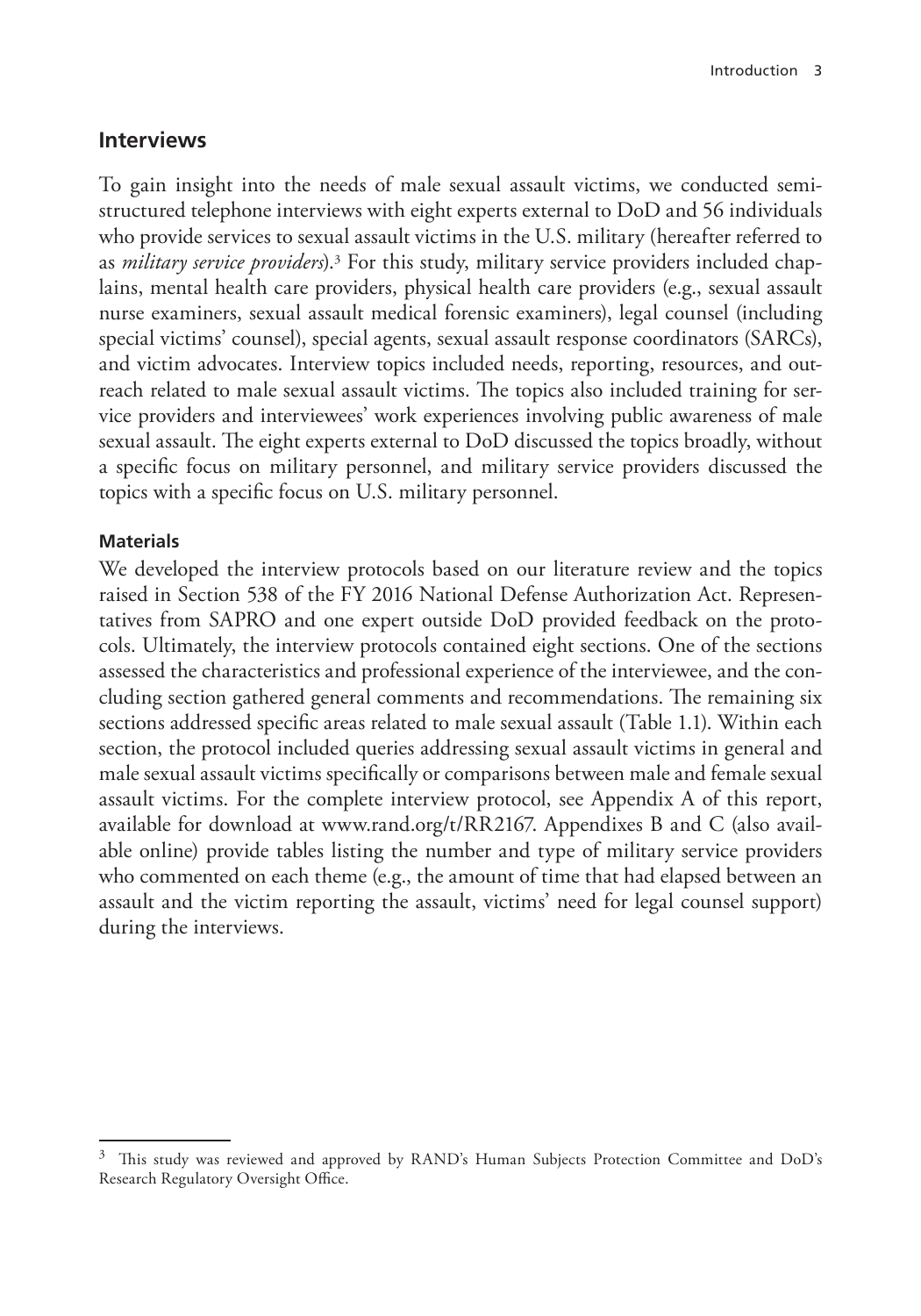| <b>Topic</b>                                | <b>Sample Question</b>                                                                                               |
|---------------------------------------------|----------------------------------------------------------------------------------------------------------------------|
| Interviewee characteristics                 | How many, if any, male sexual assault victims have you assisted?                                                     |
| <b>Needs</b>                                | What are the needs male servicemember sexual assault victims, in<br>particular, may have?                            |
| Reporting                                   | What are the most common reasons servicemembers who are sexual<br>assault victims do NOT report the assault?         |
| Resources                                   | What are the most common resources you offer to a victim of military<br>sexual assault?                              |
| Knowledge and perceptions<br>of victims     | What do servicemembers know about the sexual assault of male<br>servicemembers?                                      |
| Outreach                                    | Are you aware of any current outreach campaigns to prevent and<br>respond to military sexual assault?                |
| Training                                    | In your experience, how informed are [respondent's professional group]<br>about male sexual assault in the military? |
| Parting observations and<br>recommendations | Do you have any additional suggestions about how DoD could better<br>serve male sexual assault victims?              |

#### **Table 1.1 Topics Addressed in the Interview Protocol**

#### **Recruitment and Sample Description**

To create each sample of interviewees, we used a purposeful, or nonprobability, approach (Patton, 2015). For the expert interviews, we invited those employed by or affiliated with organizations that focus on providing services to male sexual assault victims and researchers who had published peer-reviewed articles on male sexual assault. We obtained their contact information from the articles they had published or their employer's website. The final sample consisted of four mental health care providers, one physical health care provider, and three researchers.

For the military service provider sample, we first identified three installations for each service branch where providers would be more likely to have worked with male sexual assault victims than providers serving at other installations. The three installations included locations where men might be at a higher risk of sexual assault relative to other installations in the same military service. We identified these installations using analyses of the RAND Military Workplace Study (RMWS) (for more information on this survey and data, see Morral, Gore, and Schell, 2014, and especially Morral et al., forthcoming).4 We then modified our initial list of installations based on feedback

<sup>4</sup> Notably, DoD's 2016 Workplace and Gender Relations Survey of Active Duty Members (WGRA) draws from the methods of the 2014 RMWS, which we discuss in Chapter Two.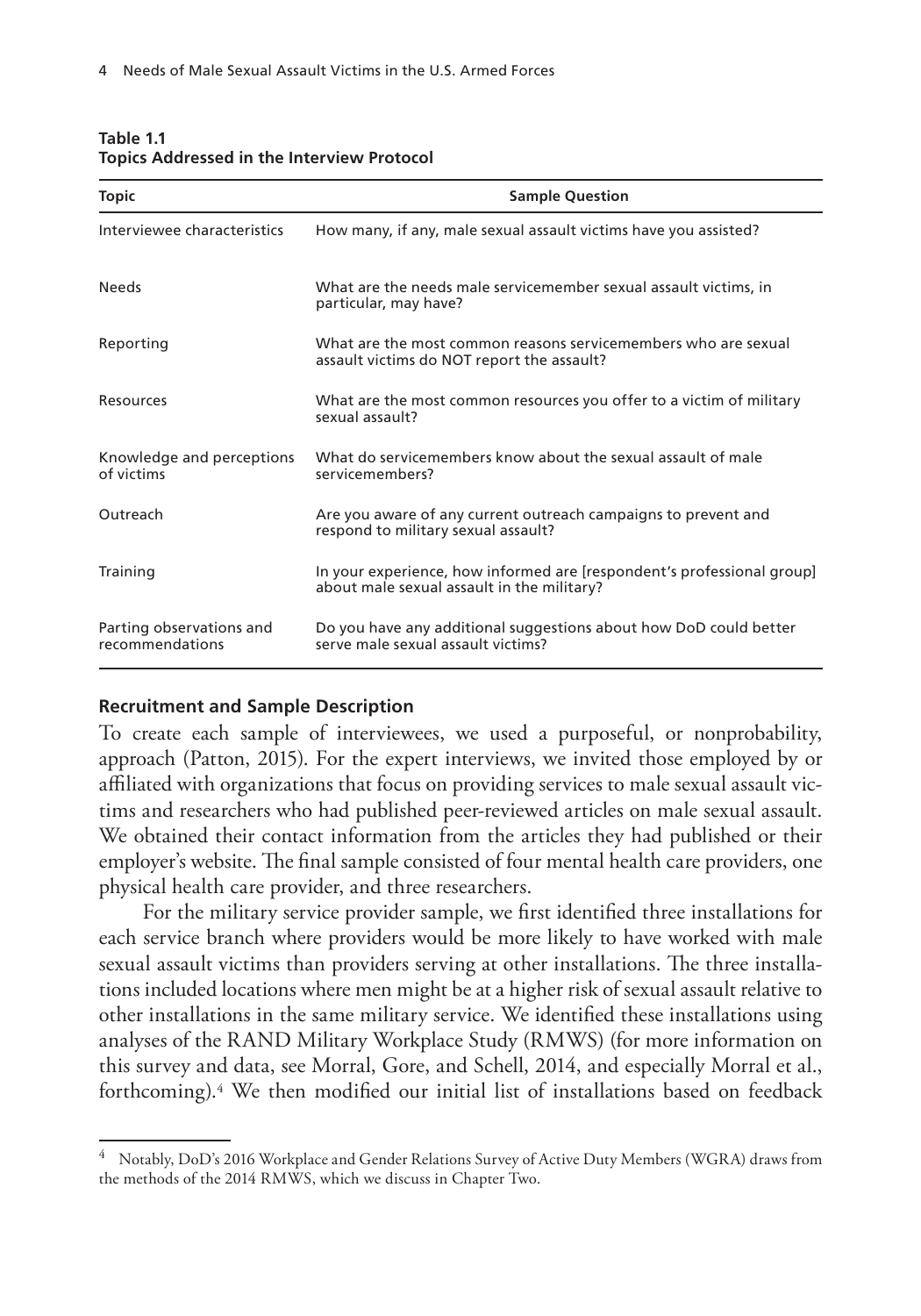from service representatives. For example, an alternative installation was requested because a selected installation was already participating in research requiring service provider time. The installations included in the interview sample were as follows:

- Army
	- Fort Bragg
	- Fort Campbell
	- Fort Hood
- Navy
	- Naval Base San Diego
	- Naval Station Great Lakes
	- Naval Station Norfolk
- Air Force
	- Hurlburt Field Air Force Base
	- Lackland Air Force Base
	- Minot Air Force Base
- Marine Corps
	- Marine Corps Air Station Cherry Point
	- Marine Corps Air Ground Combat Center 29 Palms
	- Marine Corps Base Camp Pendleton.

For each selected installation, service representatives provided us with contact information for at least one chaplain, mental health care provider, physical health care provider, legal counsel, and SARC or victim advocate who was likely to have worked with male sexual assault victims. Individuals from our research team emailed providers an invitation to participate in a research interview, which included information about the RAND Corporation and this study. The invitation email included the study's informed consent document as an attachment and requested a one-hour phone conversation on a date and time convenient for the service provider. We sent a subsequent email one week after the initial email to individuals who had not yet responded. One week after this reminder email, we called individuals who had not yet responded.

In addition to the eight experts external to DoD, 15 providers affiliated with the Army, 17 with the Navy, 12 with the Air Force, and 12 with the Marine Corps participated in an interview. Table 1.2 summarizes service provider characteristics, including the number of male sexual assault victims they had assisted.<sup>5</sup>

<sup>&</sup>lt;sup>5</sup> We also asked service providers whether they had assisted friends, family, spouses, or partners of male sexual assault victims. However, very few service providers indicated that they had provided services to these individuals, so we do not include such information in this report.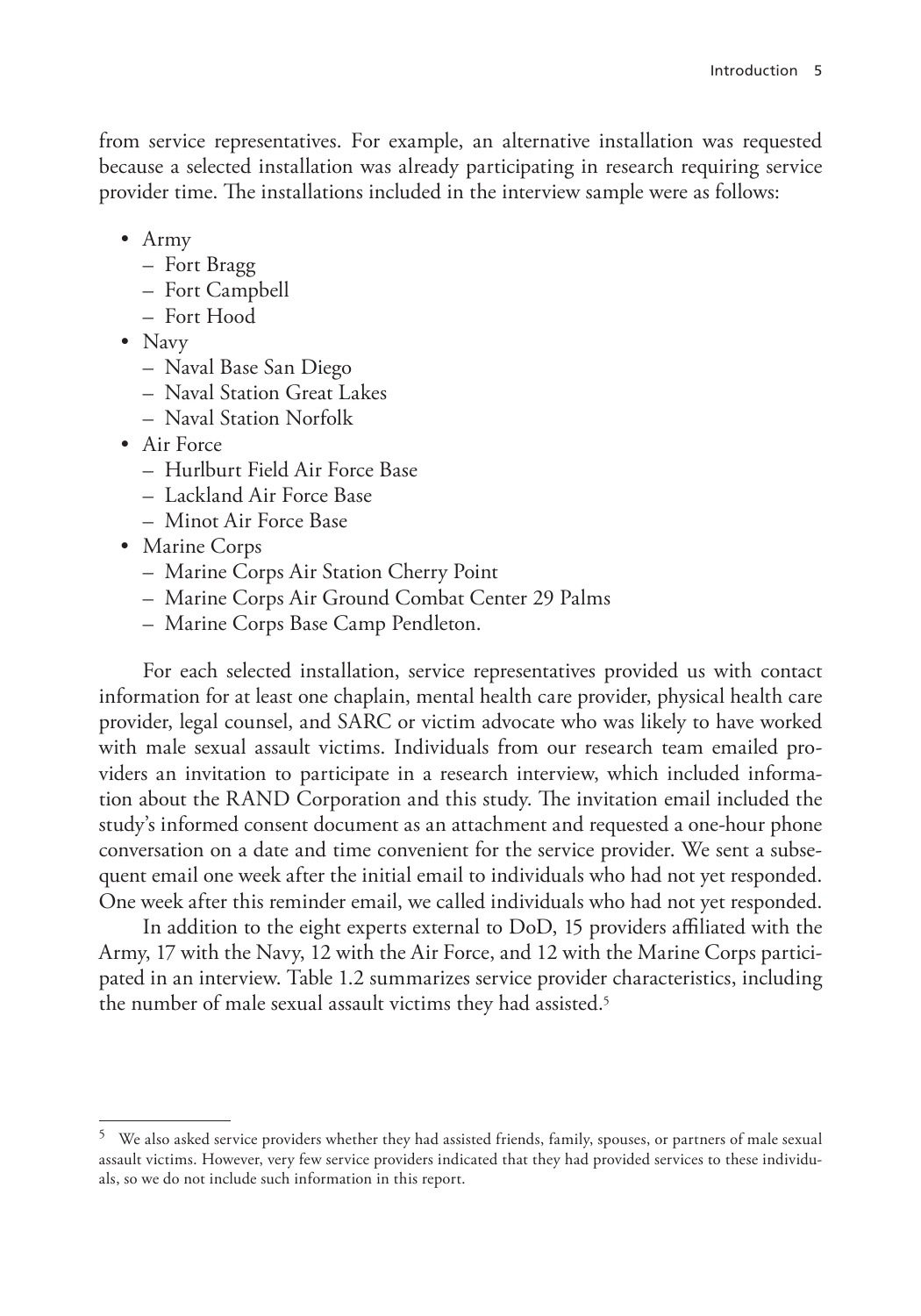|                                                                                                                        | <b>Service Branch</b> |              |                  |                     |
|------------------------------------------------------------------------------------------------------------------------|-----------------------|--------------|------------------|---------------------|
| <b>Characteristic</b>                                                                                                  | Army                  | Navy         | <b>Air Force</b> | <b>Marine Corps</b> |
| Gender                                                                                                                 |                       |              |                  |                     |
| Male                                                                                                                   | 7                     | 9            | 5                | 7                   |
| Female                                                                                                                 | 8                     | 8            | 5                | 5                   |
| Gender not provided                                                                                                    | 0                     | $\mathbf{0}$ | $\overline{2}$   | 0                   |
| Military experience                                                                                                    |                       |              |                  |                     |
| Active-duty servicemember                                                                                              | 10                    | 8            | 9                | 7                   |
| Veteran                                                                                                                | 4                     | 3            | 2                | 2                   |
| Neither active duty nor veteran                                                                                        | 1                     | 6            | 1                | 3                   |
| Area of focus                                                                                                          |                       |              |                  |                     |
| Chaplain                                                                                                               | 3                     | 3            | 2                | 2                   |
| Mental or behavioral health care                                                                                       | $\overline{2}$        | 5            | $\overline{2}$   | 3                   |
| Physical health care                                                                                                   | 2                     | 3            | 2                | 2                   |
| Legal counsel <sup>a</sup>                                                                                             | 3                     | 3            | 3                | 3                   |
| Sexual assault responseb                                                                                               | 5                     | 3            | 3                | $\overline{2}$      |
| Interviewee-estimated number of all (male<br>and female) sexual assault victims assisted<br>during career <sup>c</sup> |                       |              |                  |                     |
| None                                                                                                                   | 0                     | 0            | $\mathbf{0}$     | 0                   |
| 1 to 12                                                                                                                | 3                     | $\mathbf{0}$ | 1                | 0                   |
| 13 to 24                                                                                                               | 2                     | 4            | 3                | 0                   |
| 25 or more                                                                                                             | 9                     | 12           | 8                | 9                   |
| Estimate not available                                                                                                 | 1                     | 1            | $\mathbf{0}$     | 3                   |
| Interviewee-estimated number of male sexual<br>assault victims assisted during career <sup>c</sup>                     |                       |              |                  |                     |
| None                                                                                                                   | $\overline{2}$        | $\Omega$     | $\Omega$         | 0                   |
| 1 to 12                                                                                                                | 11                    | 9            | 12               | 8                   |
| 13 to 24                                                                                                               | 1                     | 3            | 0                | 1                   |
| 25 or more                                                                                                             | 1                     | 4            | 0                | 3                   |
| Estimate not available                                                                                                 | 0                     | 1            | $\Omega$         | $\mathbf{0}$        |

#### **Table 1.2 Number of Service Providers Interviewed, by Characteristic and Service Branch**

a Includes victims' legal counsel, special victims' counsel, and judge advocates.

b Includes SARCs, victim advocates, and special agents.

c When interviewees provided a range, we used the midpoint to categorize them. For example, someone who had assisted "20 to 30 victims" would be categorized as assisting 25. When interviewees indicated that they had assisted more than a certain number, we used one number above the number provided to categorize them. For example, someone who had assisted "more than 12 victims" would be categorized as assisting 13. Those who did not provide a number or range (e.g., "quite a few," "not many") were categorized as not having an available estimate.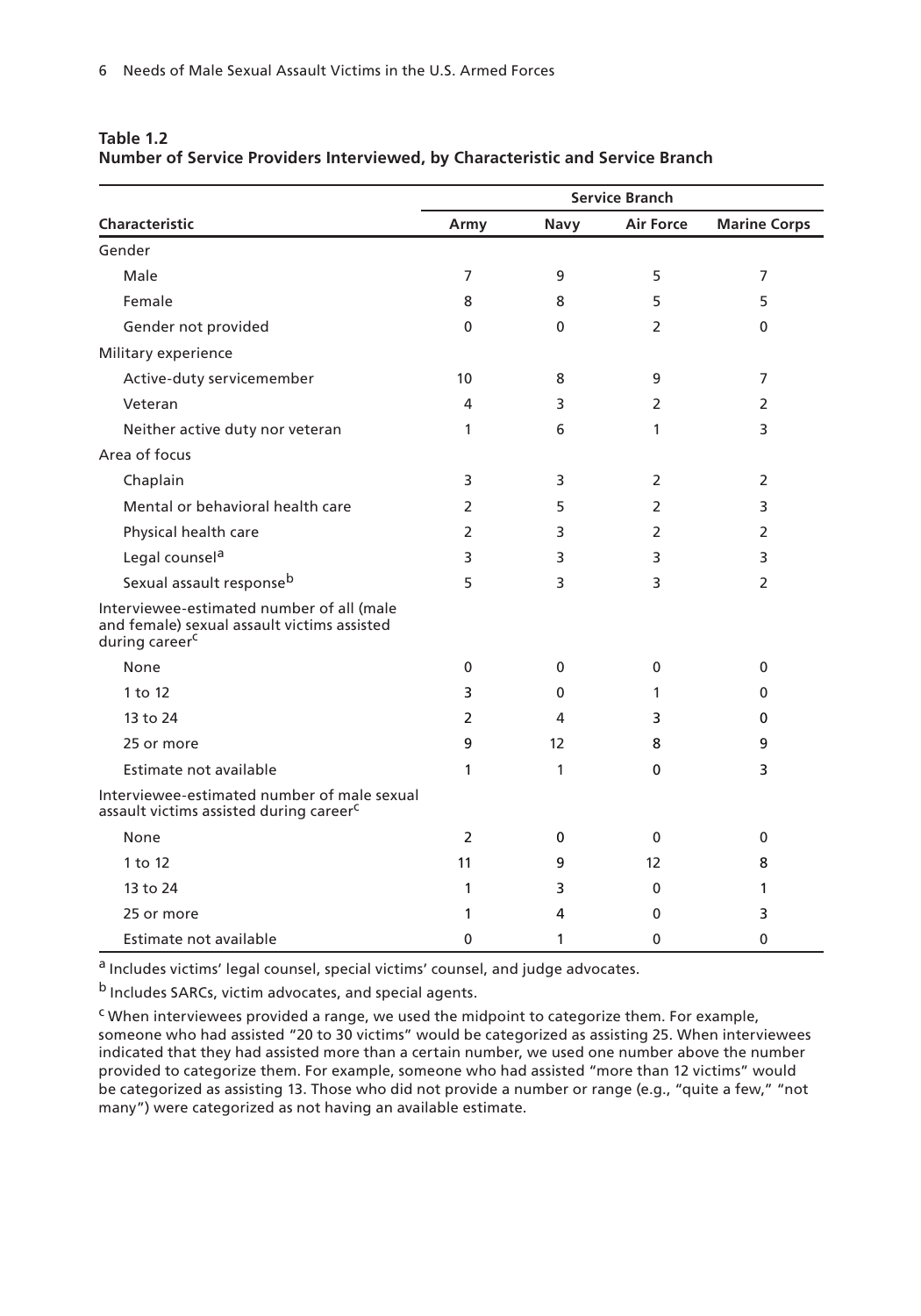#### **Interview and Data Analysis Procedures**

Four RAND researchers conducted one-on-one, semi-structured telephone interviews with participants between February and April 2017. After obtaining consent from each participant, the interviewers audio-recorded each interview. All interviews were then transcribed verbatim. We uploaded all transcripts to Dedoose, a research tool for qualitative and mixed-methods data analysis (Dedoose, 2017), and used a two-stage process to code the interviews. In the first stage, we developed a preliminary codebook that corresponded to the specific questions in the interview protocol (see Appendix A). In the second stage, two RAND researchers coded the interviews. We developed subcodes within each question based on transcript themes that arose from interviewee comments, which we discussed in weekly meetings. We tested code application agreement using the Dedoose training module, focusing on code reliability within protocol sections. The pooled Cohen's kappa statistic was 0.97, which demonstrates good reliability (Bernard and Ryan, 2010).

Because of the small sample size and variation in expert background, we did not expect the number or proportion of interviewees who provided comments relevant to each theme to be a meaningful reflection of the prevalence of different expert viewpoints. Given that the sample size was too small for generalization or subgroup analysis, in the chapters that follow, we focus instead on describing the themes that arose and using illustrative quotes to complement these descriptions. As noted previously, Appendixes B and C contain tables of the number and type of interviewee who commented on each theme.

#### **Summary**

This chapter provided the policy context that motivated the research presented in this report and described the research study. Methods included a review of the published literature, semi-structured interviews with non-DoD experts on male sexual assault, and semi-structured interviews with military service providers. The interview protocol included sections focused on male sexual assault victims' needs, reporting decisions, and resources; provider perception of the general population's knowledge and attitudes toward male sexual assault victims; and provider knowledge and perception of outreach activities and their own training. About half of the service providers in the sample were women, and interviewee experience ranged from not having worked directly with a male sexual assault victim to having worked with hundreds of male victims in group therapy.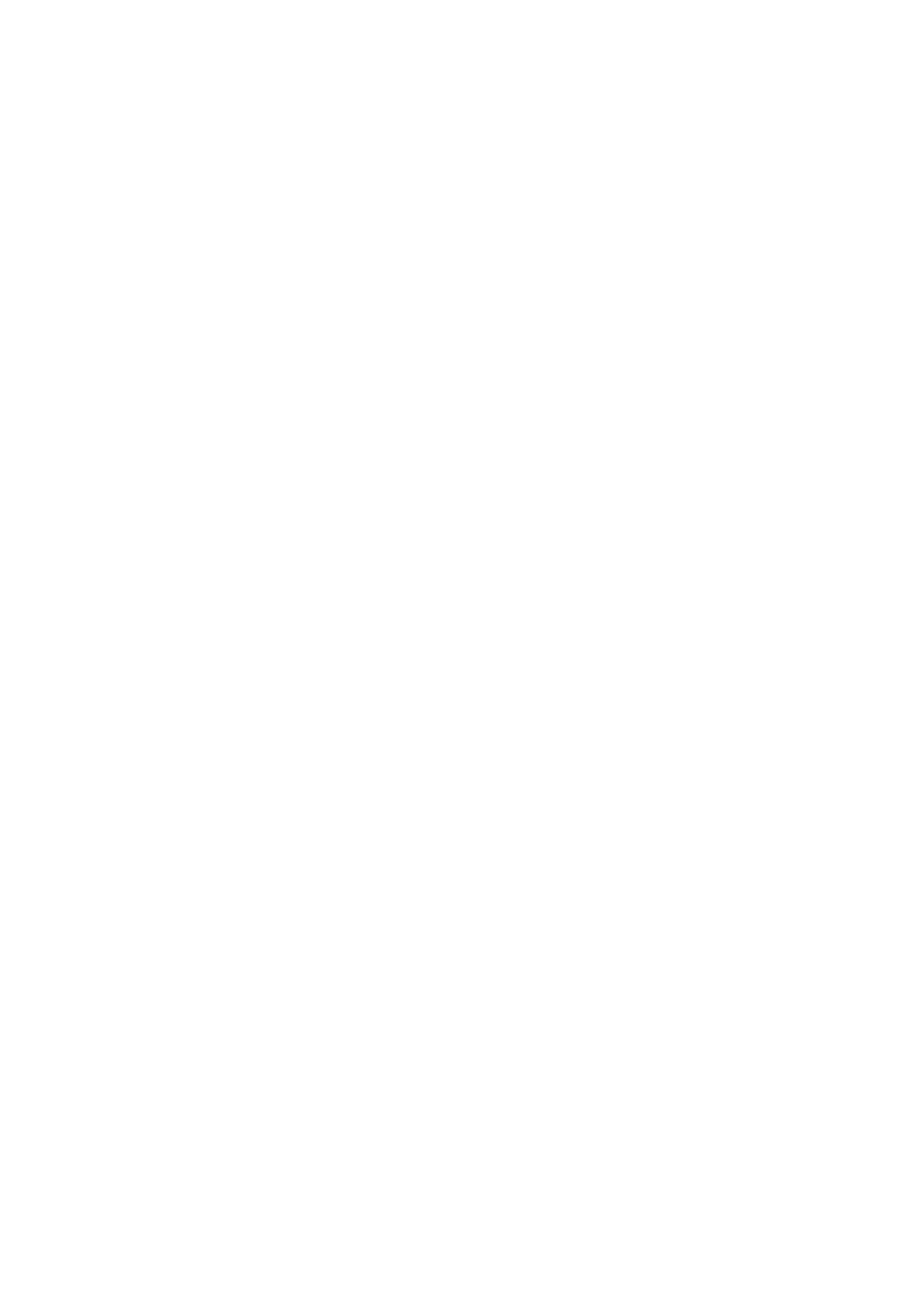# **Review of Previous Research on Male Sexual Assault Characteristics**

In this chapter, we introduce the DoD definition of sexual assault; review estimates of the prevalence of sexual assault against men; and review previous research that has considered perpetrator, victim, and assault characteristics. Throughout, we review research assessing community and nonmilitary samples, as well as research specifically addressing the U.S. military, including current active-duty personnel, reserve personnel (National Guard and Reserve), and veterans.

## **Definition of Sexual Assault**

DoD Instruction 6495.02 defines *sexual assault*, similar to Article 120 of the Uniform Code of Military Justice (UCMJ) (10 U.S.C. 920), as

intentional sexual contact characterized by the use of force, threats, intimidation, or abuse of authority or when the victim does not or cannot consent. As used in this Instruction, the term includes a broad category of sexual offenses consisting of the following specific UCMJ offenses: rape, sexual assault, aggravated sexual contact, abusive sexual contact, forcible sodomy (forced oral or anal sex), or attempts to commit these offenses. (DoD, 2013, p. 91)

To be clear, DoD defines consent to include "words or overt acts indicating a freely given agreement to the sexual conduct at issue by a competent person," and consent cannot be satisfied if the person is "sleeping or incapacitated, such as due to age, alcohol or drugs, or mental incapacity" (DoD, 2012, p. 15). These definitions are consistent with most U.S. state statutes on sexual assault, the majority of which include both penetrative and nonpenetrative sexual contact crimes, offender behaviors beyond physical force (such as threats and intimidation), and situations in which the victim is not legally capable of providing consent (Tracy et al., 2012).

Until recently, many laws in the United States did not recognize the possibility of male victims of sexual assault. U.S. law has typically, and often explicitly, viewed rape as specific to female victims (Fuchs, 2004). Until 2012, assaults against men were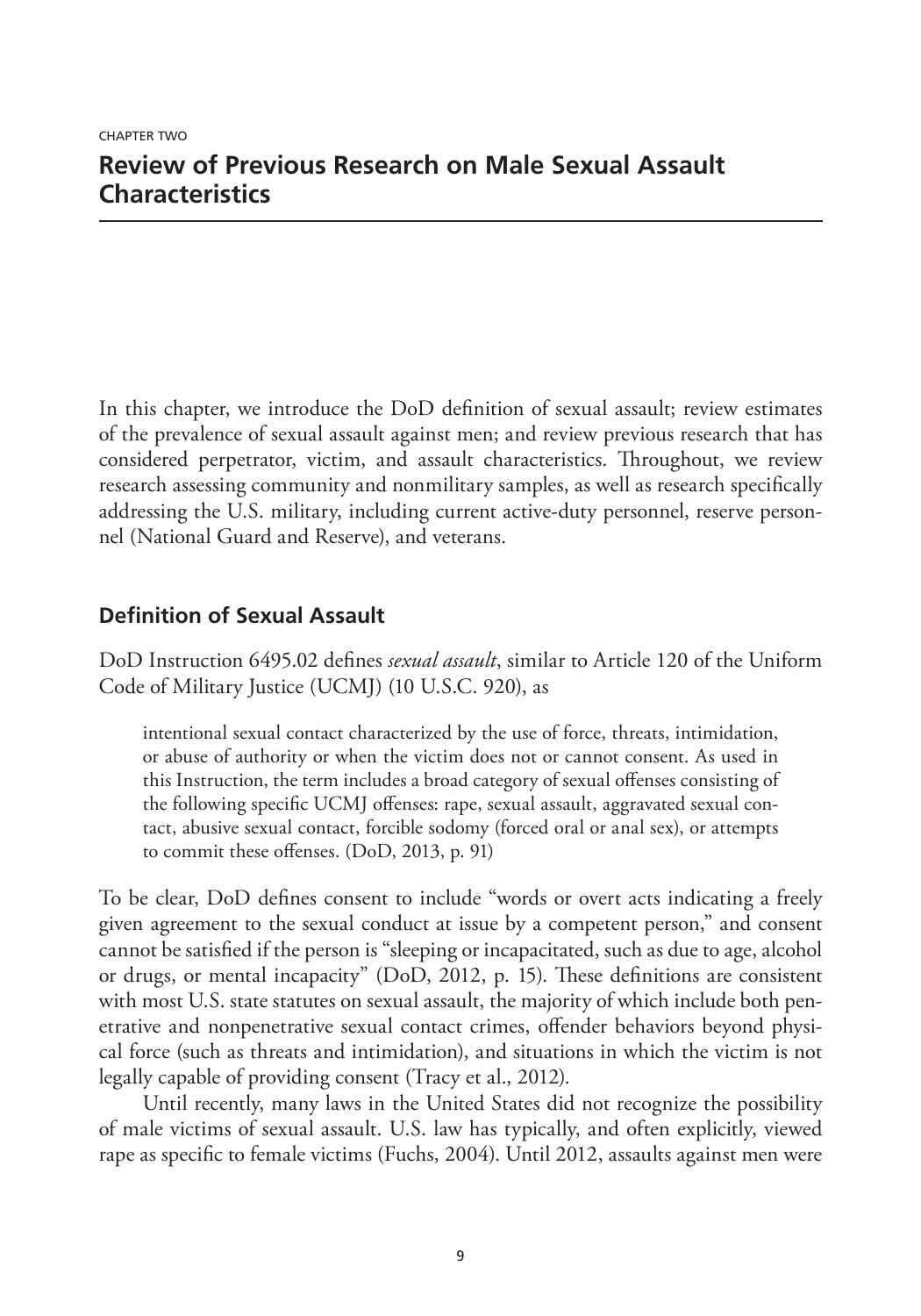also largely excluded from Article 120 definitions of rape and sexual assault, both of which limited "sexual acts" to contact between the penis and vulva or penetration of the genital opening. The 2012 revisions to Article 120 expanded the definitions of rape and sexual assault to apply to male victims by updating them to include sexual acts that men can experience (i.e., contact between the penis and the vulva, anus, or mouth; or penetration of the vulva, anus, or mouth) (10 U.S.C. 920).

## **Estimated Prevalence of Male Sexual Assault**

Although many researchers have estimated the prevalence of sexual assault against civilian men, these estimates have varied dramatically across studies (from 0.2 percent to 73 percent among community and university samples) (see Peterson et al., 2011, for a review). Part of the variation in these prevalence estimates appears to be from substantial sample variation, discrepancies in the time frames referenced across studies (e.g., lifetime, past 12 months), references to different behaviors or categories of behaviors, and other methodological variation across studies (Peterson et al., 2011). Within this landscape, it can be difficult to select a primary estimate of the prevalence of male sexual assault. However, only a small number of survey-based sexual assault studies use nationally representative samples of civilians, and, of those, only one that included civilian men has been conducted in the past decade (see Farris et al., 2014, for a review). Fielded in 2011, the National Intimate Partner and Sexual Violence Survey used 21 behaviorally specific items to measure rape, attempted rape, and other sexual violence (Breiding et al., 2014). Based on this survey, the researchers estimated that 1.7 percent of men experienced an attempted or completed rape in their lifetime (compared with 19.3 percent of women). In addition, they estimated that 23.4 percent of men experienced other sexual violence (e.g., being made to penetrate someone else, sexual coercion, unwanted sexual contact) in their lifetime. Among women, 43.9 percent were estimated to have experienced other sexual violence in their lifetime.

As with civilian estimates, researchers studying military samples have reported a broad range of sexual assault rates for military men (from 0.02 percent to 12 percent) (Hoyt, Klosterman Rielage, and Williams, 2011). Again, respondent, definitional, and other methodological differences across studies likely explain much of the variation in prevalence estimates (Bachman, 2012; Farris et al., 2014; Fisher, 2004; Fisher and Cullen, 2000; Kilpatrick, 2004; National Research Council, 2014). For example, nonresponse rates across studies involving servicemen range from 3 percent to 92 percent, with particularly high nonresponse rates seen at the service academies; high nonresponse rates increase the possibility of inaccurate estimates. Further, some studies have used behaviorally specific items (e.g., touched, stroked, or fondled private areas<sup>1</sup>), and

<sup>1</sup> *Private areas* typically include buttocks, inner thigh, breasts, groin, anus, vagina, penis, or testicles.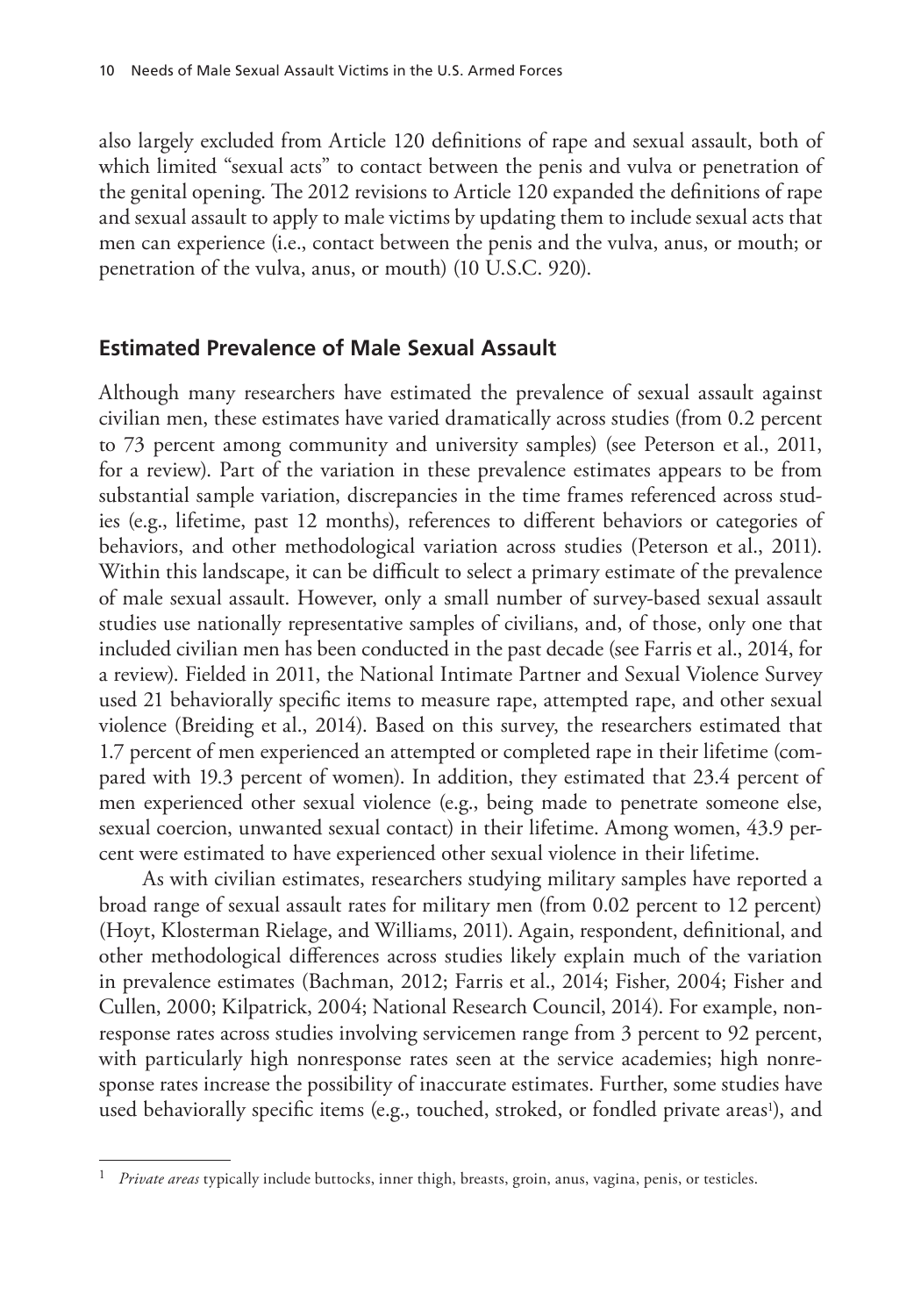other studies have used legal terms (e.g., sexual assault) (Hoyt, Klosterman Rielage, and Williams, 2011). Overall, studies using data from anonymous surveys show a higher average rate of male sexual assault among U.S. military personnel (2.8 percent) than studies involving formal investigations of sexual assault (0.6 percent) (Hoyt, Klosterman Rielage, and Williams, 2011). And studies that use lifetime prevalence estimates, such as those that include childhood experiences of sexual assault, obtain higher estimates of male sexual assault among U.S. military personnel than studies that consider a more limited time frame (see, for example, Lapp et al., 2005).

One of the most recent assessments of sexual assault against military men was based on the 2014 RMWS (see Morral, Gore, and Schell, 2014), on which the 2016 WGRA methods are based. RAND designed the 2014 assessment to address criticisms in prior research on military sexual assault. For example, the study relied on a large representative sample, obtained an acceptable survey response rate, and used behaviorally specific survey items that aligned with the sexual assault criteria outlined in Article 120 of the UCMJ (see Morral, Gore, and Schell, 2014). The most recent fielding of the WGRA, in 2016, used these methods, and results showed that approximately 0.6 percent of active-duty men had experienced a sexual assault in the past year, with rates ranging from 0.3 percent in the Air Force to 0.9 percent in the Navy (Davis and Grifka, 2017a). For lifetime prevalence, 2.2 percent of active-duty men were estimated to have experienced a sexual assault in their lifetime, and 1.8 percent had experienced a sexual assault since joining the military (Davis and Grifka, 2017a).

## **Characteristics of Male Sexual Assault**

Although less is known about the experiences of male victims of sexual assault than the experiences of female victims, an emerging literature has begun to coalesce around some basic facts and themes. As noted earlier, the WGRA now collects data from a large percentage of military servicemembers. It also uses state-of-the-art survey weights to correct for nonresponse bias (Davis, Falk, and Schneider, 2017; Ghosh-Dastidar et al., 2016). It is one of the first surveys to collect a large enough sample of male victims to allow analyses of the differences between men's and women's sexual assault experiences. Thus, even though research is limited, DoD has invested in the survey infrastructure necessary to provide needed data. The civilian literature is more often based on small and nonrepresentative samples of male victims (e.g., men who seek mental health services, men who report to law enforcement). In this section, we summarize the information from the DoD survey of servicemembers and contrast it with work on civilian victims to provide some context. This empirical information about the characteristics of male sexual assault provides background knowledge necessary to interpret relevant comments from our interviews with civilian experts specializing in male sexual assault and military providers who serve victims of sexual assault.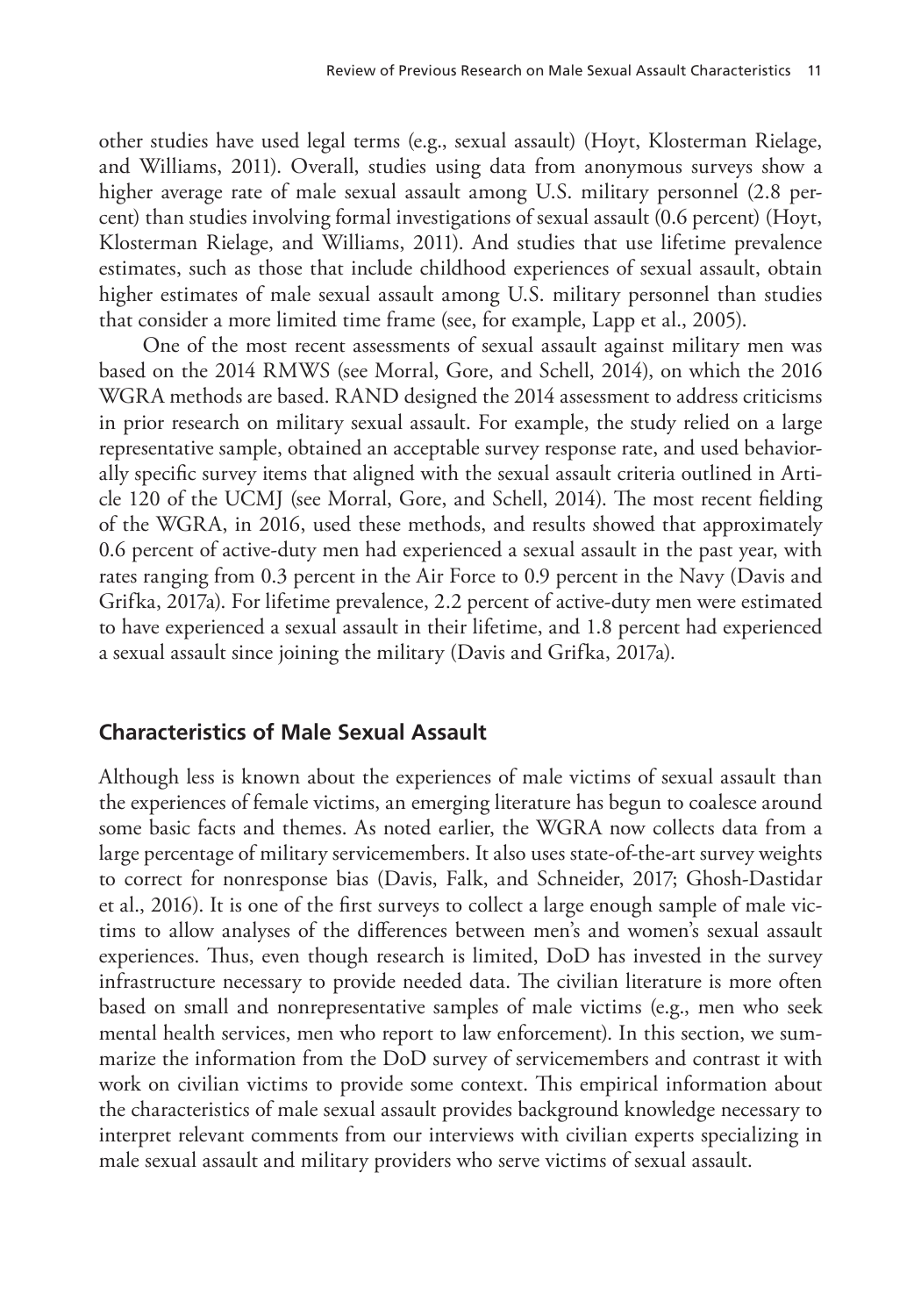## **Perpetrator Characteristics**

Some previous research on male sexual assault has considered perpetrator gender, number of offenders, relationship to victim, and other characteristics. In this section, we describe research on the characteristics of those who perpetrate male sexual assault.

## *Gender*

Among male servicemembers who had been sexually assaulted in the past year, 69 percent indicated that their perpetrator was a man or that the group of people perpetrating the assault included both men and women (Severance, Debus, and Davis, 2017). This contrasts with female military victims, who were almost all (98 percent) assaulted by a man or by a group that included both men and women. The percentage of military male victims who reported being assaulted by male perpetrators (69 percent) appears to be lower than the percentage of civilian male victims who sought medical care: 93 percent of these civilians indicated that their perpetrator was a man (Stermac, del Bove, and Addison, 2004). Similarly, 86 percent of civilian male victims who reported an assault to civilian law enforcement indicated that the perpetrator was a man (Choudhary et al., 2012). This differentiation between civilian men and military men should be interpreted with caution. Civilian data are often drawn from help-seeking male victims, whereas the WGRA collects data from a representative sample of male servicemembers responding to a confidential survey that assesses all sexual assaults. Rather than reflecting a true distinction between civilian and military victims, the differences in these figures may reflect that sexual assaults requiring assistance from medical personnel or law enforcement are more often perpetrated by men.

## *Number of Offenders*

A substantial proportion of sexual assaults against active-duty servicemen involve more than one perpetrator. Specifically, 33 percent of active-duty male sexual assault victims indicated that there were multiple offenders (Severance, Debus, and Davis, 2017). Among samples of civilian male sexual assault victims, the estimates vary greatly; 5 percent to 40 percent of male victims have indicated that there was more than one perpetrator (Bullock and Beckson, 2011; Isely and Gehrenbeck-Shim, 1997; McLean, 2013; Weiss, 2010). Furthermore, among civilian male victims, a larger proportion of male sexual assaults than female sexual assaults appear to involve more than one perpetrator, but this difference between military male and military female victims has varied over time and across studies (Bullock and Beckson, 2011; McLean, 2013; Morral, Gore, and Schell, 2014; Riggs et al., 2000; Severance, Debus, and Davis, 2017; Stermac, del Bove, and Addison, 2004; Weiss, 2010).

## *Relationship to the Victim*

Among male servicemembers who were sexually assaulted in the past year, the largest proportion indicated that they were assaulted by a friend or acquaintance (43 percent), but many indicated that they were assaulted by a stranger (19 percent) or that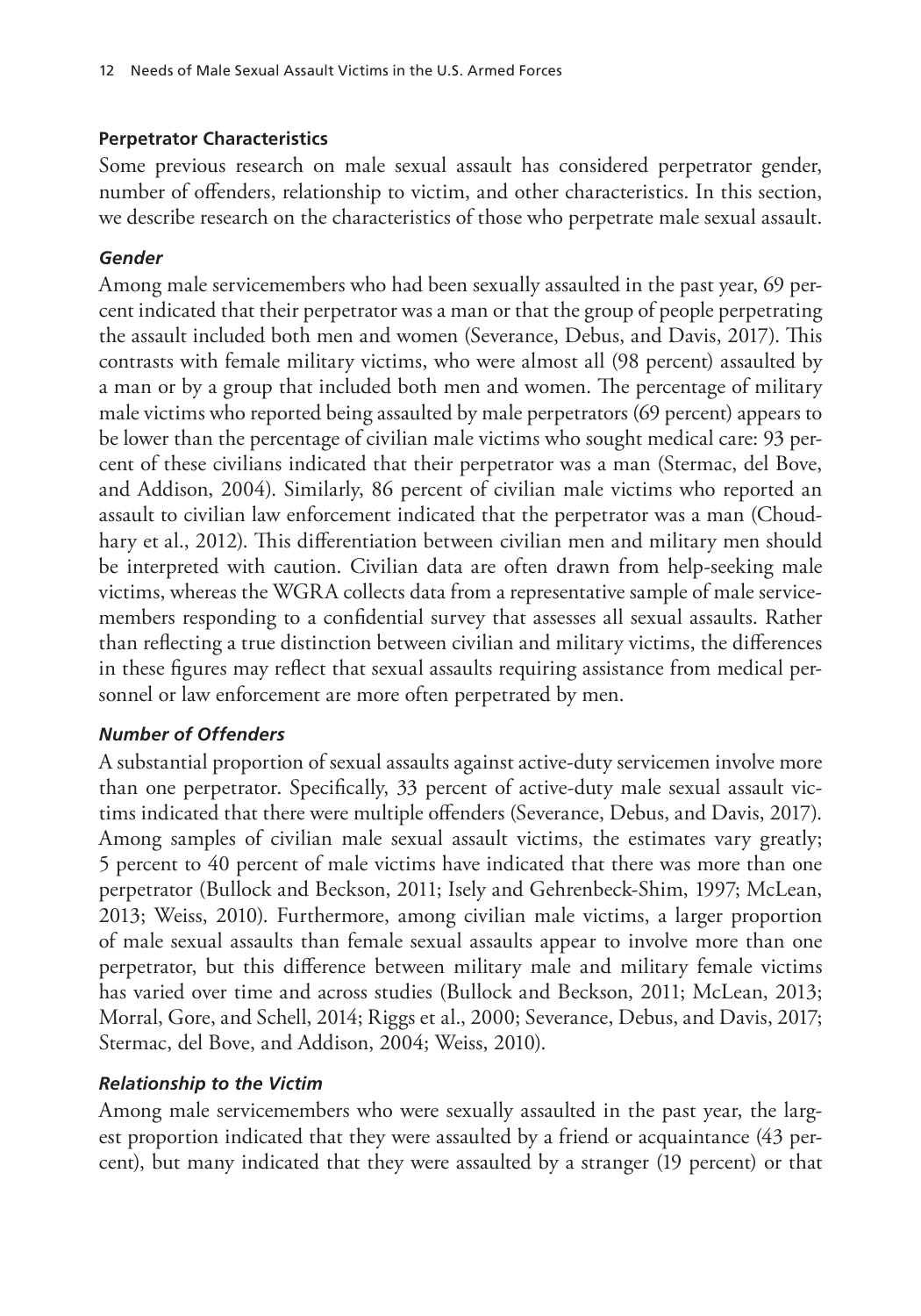they did not know who assaulted them (31 percent). Among male servicemembers who knew the military status of the offender(s), a large majority indicated that at least one offender was a member of the military (75 percent). Military male victims indicated that perpetrators who were military members were most often higher ranking than the victim (53 percent) or ranked similarly to the victim (40 percent). However, men (29 percent) were significantly more likely than women (19 percent) to have been assaulted by someone of lower rank (Severance, Debus, and Davis, 2017).

The military data are consistent with some research on civilian male victims of sexual assault. Using data from the National Incident-Based Reporting System (NIBRS), a multi-state criminological database of reported incidents in the United States, researchers found that most perpetrators of sexual assault against men were known to the victim (94 percent) (Choudhary et al., 2012). However, using data from the National Crime Victimization Survey (NCVS), Pino and Meier (1999) summarized data from 81 male sexual assault victims and found that the offender was most often a stranger (54 percent). The larger proportion of stranger assailants observed in the NCVS relative to the results seen among the military and NIBRS might be due to the NCVS's small sample size and its specific focus on rape (rather than all sexual assaults). Compared with female victims in the NCVS, male victims were more likely to be raped by a stranger (Pino and Meier, 1999).

## *Other Demographics*

Beyond gender, military status, and relationship to the victim, the DoD WGRA does not assess other perpetrator characteristics (Davis et al., 2017). Among samples of civilian victims, most perpetrators of sexual assaults against men are white (69 percent to 80 percent) (Choudhary et al., 2012; Isely and Gehrenbeck-Shim, 1997; Pino and Meier, 1999), perceived to be heterosexual by their victims (90 percent) (Isely and Gehrenbeck-Shim, 1997), and under age 32 (Choudhary et al., 2012; Hodge and Canter, 1998; Pino and Meier, 1999).

## **Victim Characteristics**

Research examining male sexual assault has also considered victim characteristics, including sexual orientation, gender identity, socioeconomic status, and prior victimization. In this section, we summarize findings from several previous studies on these topics.

## *Sexual Orientation and Gender Identity*

In 2016, an assessment of sexual orientation and gender identity that had not been included in the RMWS was added to the WGRA, which allowed DoD to estimate relative risk for sexual assault for the first time among those of different sexual orientations (Davis et al., 2017). Based on this assessment, 3 percent of active-duty service-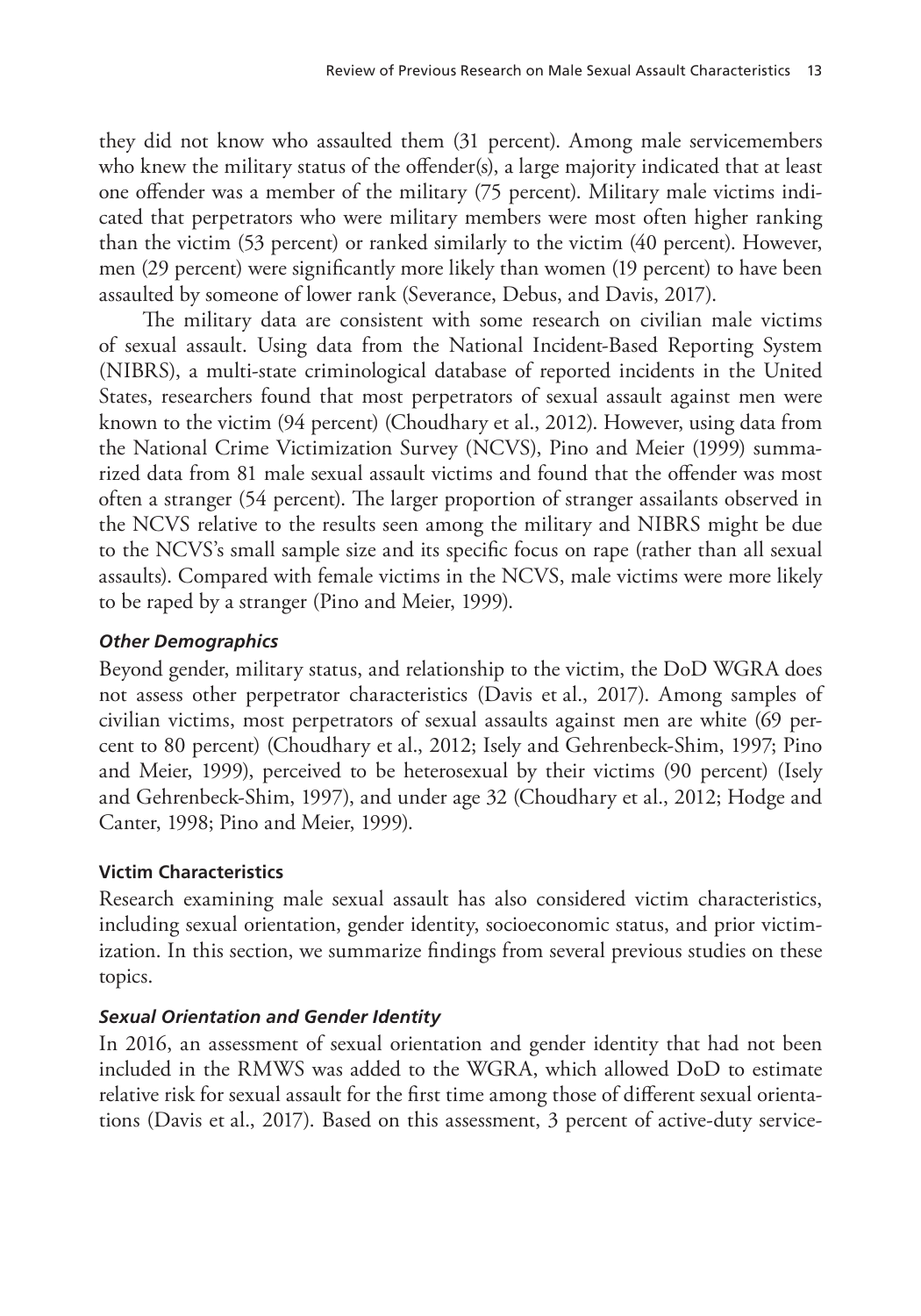men identified as gay, bisexual, or transgender (Davis, Vega, and McLeod, 2017).2 These servicemen were substantially more likely to be sexually assaulted in the past year (3.5 percent) than were those who did not identify as gay, bisexual, or transgender (0.3 percent).

Among civilians, many, and likely most, victims of male sexual assault are heterosexual (Bullock and Beckson, 2011; Isely and Gehrenbeck-Shim, 1997; McLean, 2013). However, gay or bisexual men experience sexual assault at higher rates than heterosexual men (Bullock and Beckson, 2011; Langenderfer-Magruder et al., 2016), and a 2009 study found that approximately 50 percent of transgender persons had experienced unwanted sexual activity in their lifetime (Stotzer, 2009).

## *Socioeconomic Status*

Pay grade is a marker of income in the military, but it is also associated with organizational power and, usually, with age. Thus, the comparison between household income among civilians and pay grades among servicemembers is not exactly parallel. Nonetheless, data show that enlisted servicemen in lower pay grades are more likely than those in higher pay grades to be sexually assaulted (Severance, Debus, and Davis, 2017). Among civilians, research suggests that most male victims in the United States are from a household with an income of either \$25,000–\$74,999 (50 percent) or less than \$25,000 (46.4 percent) (Isely and Gehrenbeck-Shim, 1997; Weiss, 2010).

## *Other Demographics*

Among active-duty servicemen who experienced a sexual assault in the past year, most were under age 30 (71 percent), white (56 percent), and in junior enlisted pay grades (67 percent). Relative to servicemen who were not sexually assaulted in the past year, those who were assaulted were significantly younger, were less likely to be African-American, were in lower pay grades, and had higher Armed Forces Qualifying Test scores (Severance, Debus, and Davis, 2017).

Notably, much of the research addressing military sexual assault among U.S. military veterans assesses a broad category of experiences labeled *military sexual trauma* (MST). MST, as defined by U.S. Department of Veterans Affairs (VA) screening questions, includes experiencing sexual contact via threat or force or experiencing unwanted sexual attention (e.g., touching, pressuring for sexual favors) while in the military (Maguen et al., 2012). Among veterans who deployed in Operation Enduring Freedom or Operation Iraqi Freedom and sought care at a VA facility, most men who screened positive for MST were aged 18 to 34 (61 percent) and were non-Hispanic white (64 percent) (Kimerling et al., 2010). Almost half of these men were married (49 percent). In terms of military service characteristics, 72 percent of the men who screened positive for MST served in the Army. Furthermore, 53 percent of the men who screened positive were on active duty, and 95 percent served in the enlisted grades.

<sup>&</sup>lt;sup>2</sup> Categorization as "servicemen" was based on self-report in the survey.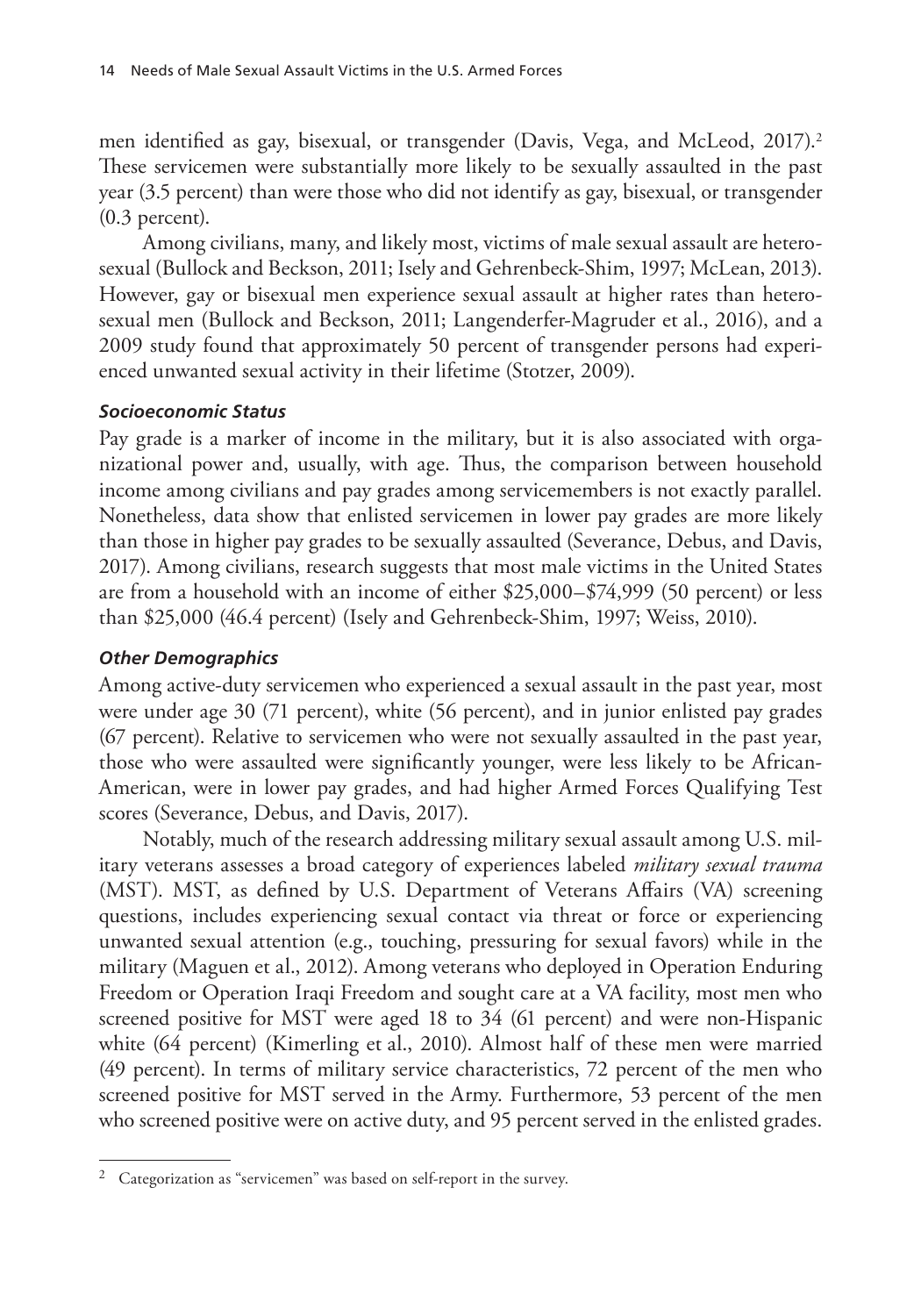When considering male civilians, research indicates that most victims are non-Hispanic white (Isely and Gehrenbeck-Shim, 1997; Weiss, 2010). However, risk appears to be higher among African-American men relative to white men (Choudhary et al., 2012). In addition, the average age of adult male sexual assault victims who are civilians is between 20 and 30 years (Bullock and Beckson, 2011; Isely and Gehrenbeck-Shim, 1997; McLean, 2013; Stermac, del Bove, and Addison, 2004; Weiss, 2010).

## *Prior Sexual Victimization*

Overall, both men and women with a history of childhood sexual abuse are at higher risk for experiencing sexual assault as an adult (Hines, 2007). One study found that men who experienced sexual assault in adulthood were five times more likely to have a history of childhood sexual assault than men who had not experienced sexual assault in adulthood, and these childhood experiences appeared to amplify trauma-related symptoms following an adult sexual assault (e.g., anxiety, depression, irritability) (Elliott, Mok, and Briere, 2004; see also Stermac, del Bove, and Addison, 2004). The reasons why those who experience sexual assault in adulthood are more likely to have a history of childhood sexual assault are not yet clear.

Researchers have noted that many individuals, particularly men, may enlist in the military in an effort to escape adversity (Blosnich et al., 2014). Research involving active-component U.S. personnel, members of the National Guard and Reserves, and U.S. military veterans has shown that men who experienced sexual assault during military service had a greater number of instances of childhood sexual abuse, childhood physical abuse, and traumatic life events (Martin, Rosen, and Durand, 1998; Murdoch, Polusny, Street, et al., 2014; Schry et al., 2015). This corresponds with research involving community samples (Hines, 2007). According to the 2016 WGRA, 0.9 percent of active-component men and 6.8 percent of active-component women experienced at least one sexual assault before joining the military (Davis and Grifka, 2017a).

## **Assault Characteristics**

In addition to examining the characteristics of the perpetrators and victims of male sexual assault, studies have examined the characteristics of the assaults themselves. In this section, we review some of the findings from these studies.

## *Type*

Several studies have considered the types of sexual assaults against men. Using DoD definitions, *penetrative* sexual assaults include penetration of the mouth or anus by an object, penis, or body part. *Nonpenetrative* assaults include sexual contact with private areas of the servicemember's body or incidents in which the servicemember is forced to touch the private areas of someone else's body. *Attempted penetrative* assaults are those in which someone attempted to sexually assault the servicemember, but there was no contact with a private area (such contact would have allowed classification as a nonpenetrative sexual assault).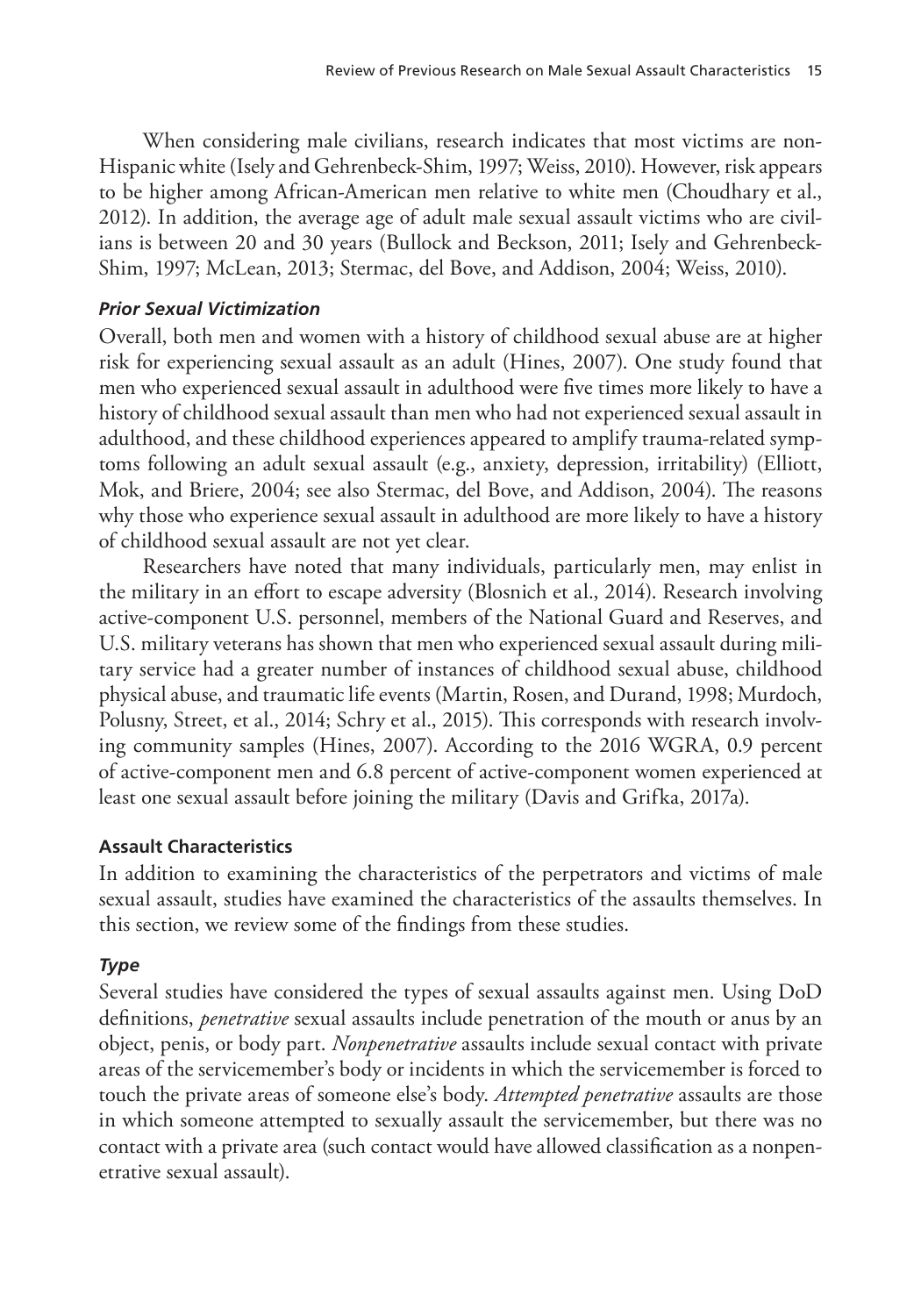Among servicemen who had been sexually assaulted in the past year, approximately one-third experienced a penetrative sexual assault (35 percent), and two-thirds experienced a nonpenetrative or attempted penetrative assault (65 percent) (Davis and Grifka, 2017a).

The majority of sexual assaults perpetrated against civilian men involve penetrative anal assault (Bullock and Beckson, 2011; Hillman et al., 1991; Isely and Gehrenbeck-Shim, 1997; McLean, 2013; Stermac, del Bove, and Addison, 2004). Across civilian studies, forced fellatio was involved in approximately 20 percent to 60 percent of male sexual assaults (Isely and Gehrenbeck-Shim, 1997; Stermac, del Bove, and Addison, 2004). Fondling, either performed on the victim or that the victim was forced to perform on the perpetrator, was reported in 20 percent to 55 percent of civilian male sexual assaults (Choudhary et al., 2012; Isely and Gehrenbeck-Shim, 1997; Stermac, del Bove, and Addison, 2004). Although it appears that civilian male victims are more likely than military victims to experience a penetrative assault, note that the military sample is a representative sample of male victims, while the civilian studies typically describe male victims who seek help or report the assault. Because help-seeking is associated with severity, we would expect that samples of help-seeking men would be characterized by more-severe assaults.

Prior to being categorized as having experienced a sexual assault, servicemembers who participated in the 2014 RMWS responded to screening items about the type of unwanted sexual contact they had experienced.3 Among servicemen who responded that they had experienced at least one of the items, the most common experiences were being touched on their private areas or forced to touch someone else's private areas; penetration by an object, penis, or other body part was less common, and being forced to penetrate someone else was least common (Jaycox, Schell, Morral, et al., 2015).

#### *Tactics*

For military victims, the 2014 RMWS included a series of questions assessing the offender's tactics (e.g., use of physical force, threats) (Jaycox, Schell, Farris, et al., 2014), and the results from this question were not provided in the overview report for the 2016 WGRA. The sample of male victims who responded to these questions in the 2014 RMWS was too small to accurately estimate the percentage of offenders who employed each type of assault tactic in penetrative assaults (Jaycox, Schell, Morral, et al., 2015). However, for nonpenetrative assaults, the most common offender tactic was continuing even after the male victim told or showed the offender that he was unwilling (61 percent). Threating the victim (16 percent) and use of physical force (14 percent) were the next most common tactics but occurred during substantially fewer nonpenetrative assaults (Jaycox, Schell, Morral, et al., 2015).

<sup>&</sup>lt;sup>3</sup> The results from this question were not provided in the most recent overview report on the 2016 WGRA (Davis et al., 2017).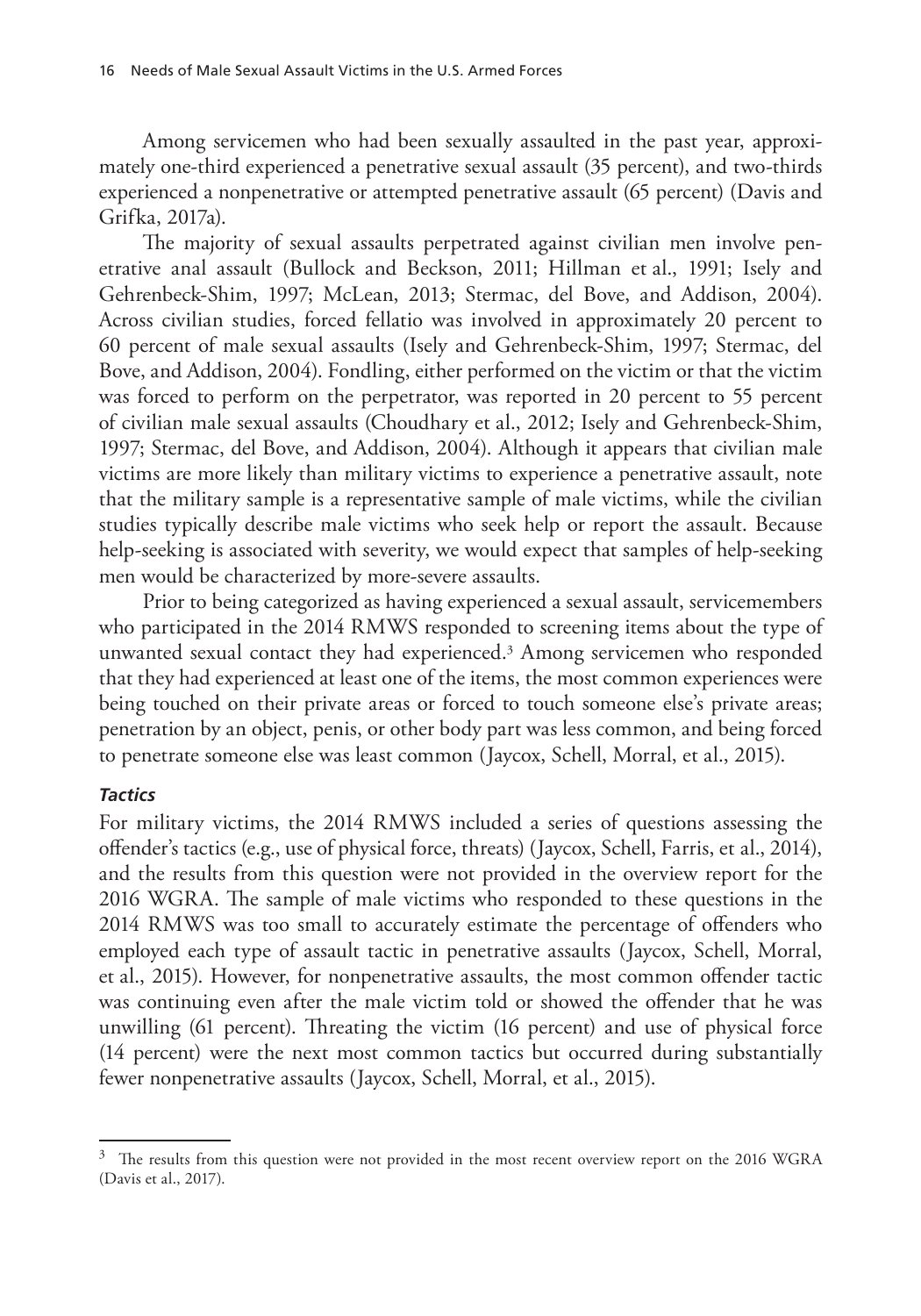For civilians, perpetrator use of physical violence, physical restraint, or physical threats appears to be involved in approximately 40 percent or more of male sexual assaults (Choudhary et al., 2012; McLean, 2013; Stermac, del Bove, and Addison, 2004). Offender physical violence appears to be more common and more severe during sexual assaults against civilian men relative to women (Pino and Meier, 1999; Tewksbury, 2007). Weapons are involved in 10 percent or fewer of male sexual assaults (Choudhary et al., 2012; McLean, 2013; Weiss, 2010).

The majority of sexual assaults against civilian and military men do not involve alcohol or drug consumption by the victim or assailant (Choudhary et al., 2012; Weiss, 2010; Severance, Debus, and Davis, 2017). Such use, when it is involved, appears to be even less common when the perpetrator is a stranger than when the perpetrator is known (Stermac, del Bove, and Addison, 2004). Some researchers have speculated that male sexual assault victims may underreport use of substances but do not suggest why these victims may underreport (Choudhary et al., 2012).

## *Location*

More than 40 percent of civilian male victims are assaulted in a residence (Choudhary et al., 2012; Isely and Gehrenbeck-Shim, 1997; Weiss, 2010). By contrast, a smaller proportion of military male victims report being assaulted in a residence (25 percent) (Severance, Debus, and Davis, 2017). In addition, most active-duty male victims reported being sexually assaulted at a military installation or aboard a military ship (64 percent). About half were assaulted at their workplace during duty hours (45 percent), and 31 percent were assaulted while out with friends or at a party. Compared with female victims, male victims were significantly less likely to have been assaulted while off base, out with friends, or in someone else's home. Male victims were significantly more likely than female victims to be assaulted while on temporary duty, on temporary additional duty, at sea, at a military function, or at work during duty hours, as well as during field exercise alerts or an overseas port visit (Severance, Debus, and Davis, 2017).

## *Injuries*

During sexual assaults, approximately 30 percent to 40 percent of civilian male victims are physically injured, typically in the perineal or anal area (McLean, 2013; Stermac, del Bove, and Addison, 2004), and 6 percent to 9 percent require medical attention (Stermac, del Bove, and Addison, 2004; Weiss, 2010). Among civilian victims who reported the assault to law enforcement, younger male victims appeared to have higher injury rates than male victims aged 30 or older (Choudhary et al., 2012). For military victims of male sexual assault, about one-half indicated that they were injured during the assault, but the type of injury was not assessed (Morral, Gore, and Schell, 2014). Assault-related injuries were more common among servicemen relative to women (Morral, Gore, and Schell, 2014).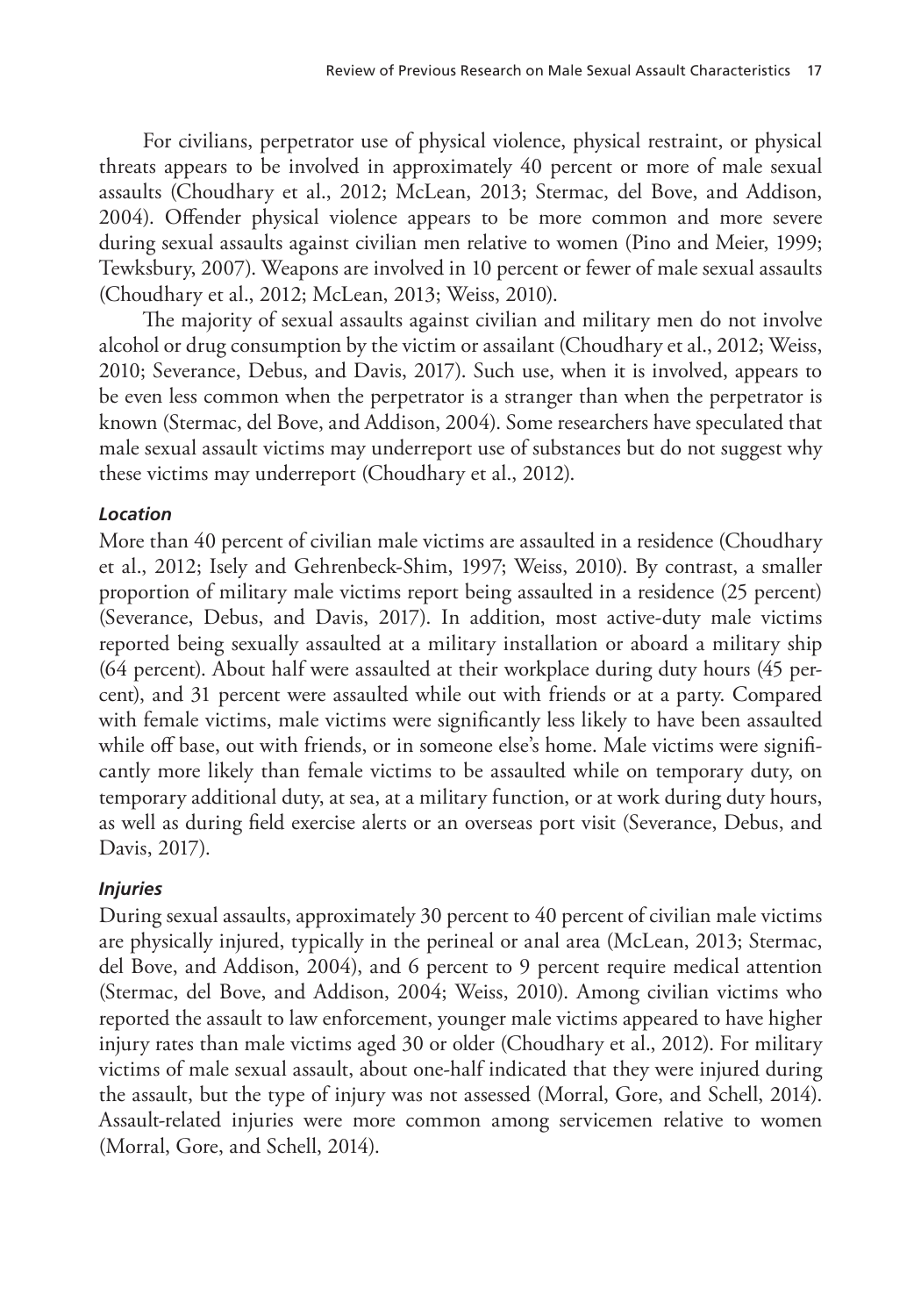#### *Erection or Ejaculation During the Assault*

An involuntary erection and ejaculation during sexual assault can occur for some male victims (Bullock and Beckson, 2011). For example, some men may experience an erection during times of intense fear or pain (Tewksbury, 2007). In addition, victims may intentionally ejaculate to minimize the assault duration, or offenders may make the victim ejaculate as a strategy to confuse the victim and discourage reporting (Fuchs, 2004). Research on arousal and ejaculation during a male sexual assault is limited, and no data are available on prevalence in a military sample. Among civilian victims, one study found that 18 percent of male victims who accessed sexual assault counseling services were stimulated to ejaculation (King and Woollett, 1997). Research reinforces that victim arousal or ejaculation is not indicative of victim consent (e.g., Bullock and Beckson, 2011; Fuchs, 2004).

#### *Hazing*

The RMWS assessment of sexual assault was specifically designed to ensure that men who were assaulted as part of a hazing incident would be included in the assessment (Jaycox, Schell, Farris, et al., 2014). Because neither the assailant nor victim in hazing sexual assaults may perceive the event to be sexual in nature, the screening items were designed to avoid using the words *sex* or *sexual*. For respondents who experienced an unwanted penetrative or nonpenetrative contact event, follow-up questions categorized the event as a sexual assault if the respondent indicated that the intent was to abuse or humiliate them or was for a sexual purpose. Drawing from the most recent reported estimates, military male victims (70 percent) were far more likely than military female victims (42 percent) to indicate that the assault was intended to abuse or humiliate them (Jaycox, Schell, Morral, et al., 2015). Other suggestions that male military sexual assault victims are more likely than female victims to be assaulted as part of hazing events include the fact that a greater proportion of male victims (45 percent) are more likely than female victims (27 percent) to indicate that the assault took place at work during duty hours (Davis and Grifka, 2017b). Finally, military male victims (26 percent) are more than twice as likely as female victims (10 percent) to label their worst sexual assault in the past year as a hazing incident (Severance, Debus, and Davis, 2017). Researchers note that "together, these differences suggest a pattern in which sexual assaults against men often involve repeated, physically violent assaults that occur in a context of bullying, abuse, or hazing, often perpetrated by multiple coworkers in their workplace" (Jaycox, Schell, Morral, et al., 2015, p. 90).

For civilians, preliminary qualitative studies suggest that some sexual assaults against adult, civilian men are hazing-related. For example, more-senior members of groups or sports teams may sexually assault junior members as part of hazing rituals in order to assert the position of the junior members at the bottom of the hierarchy (Anderson, McCormack, and Lee, 2012; Kirby and Wintrup, 2002). However, we are not aware of any studies that estimate the proportion of male sexual assaults among civilians that are hazing-related.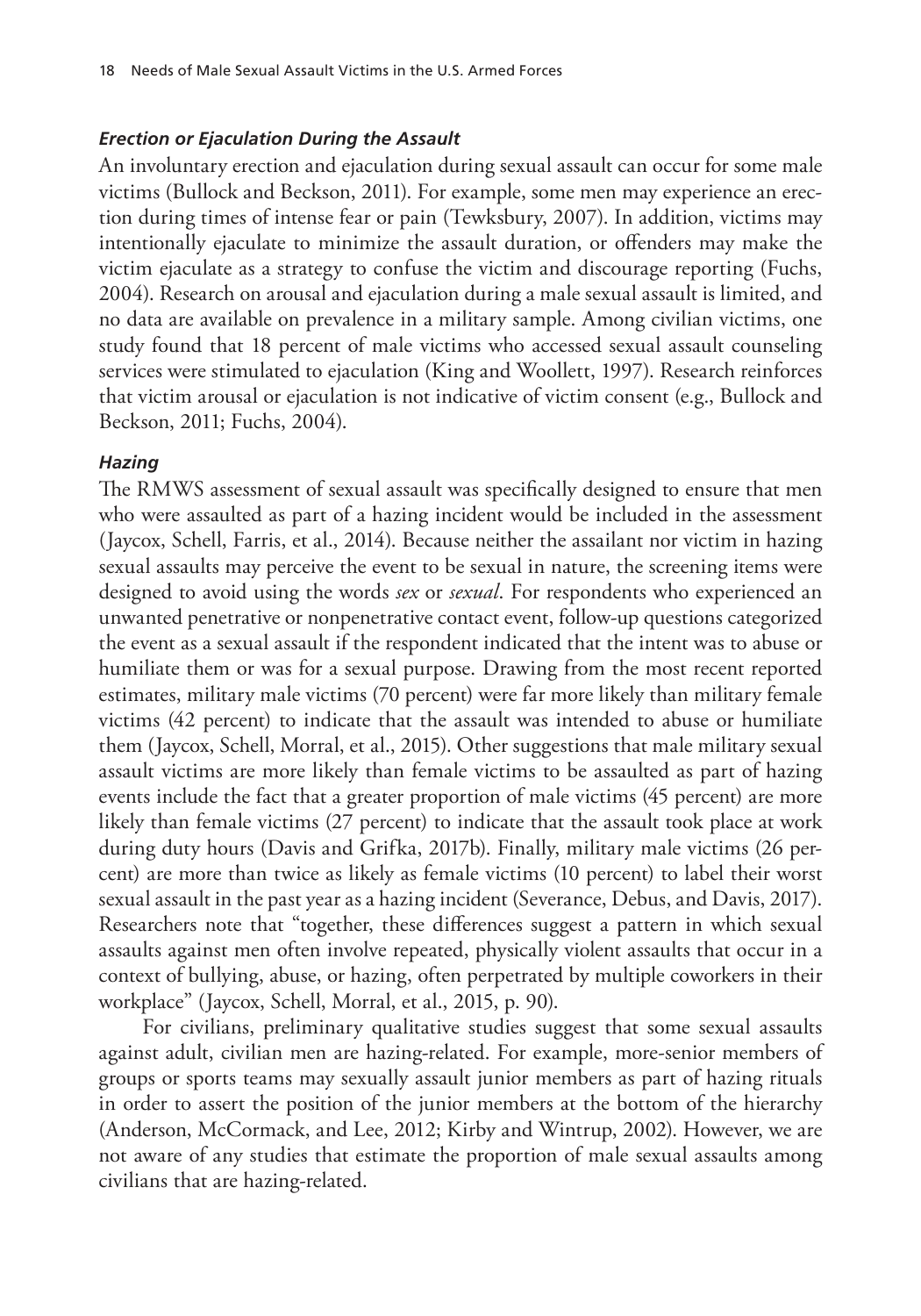## **Summary**

In this chapter, we summarized what is known about victim, perpetrator, and assault characteristics of sexual assaults against men. The best-available research suggests that 1.7 percent of civilian men have experienced a completed or attempted rape in their lifetime, and 2.6 percent of military men have experienced a sexual assault in their lifetime.4 Based on the estimates of annual prevalence, in a room of 100 servicemen, the odds suggest that one will be sexually assaulted in the coming year. Although continuing to improve measurement precision may provide the data necessary to better target response resources to those in need, there is no longer a question that a large number of military servicemen have been victims of sexual assault. In the next chapter, we discuss needs that these men might have.

 $^4$  The civilian estimate excludes nonpenetrative sexual assaults, while the military estimate includes them.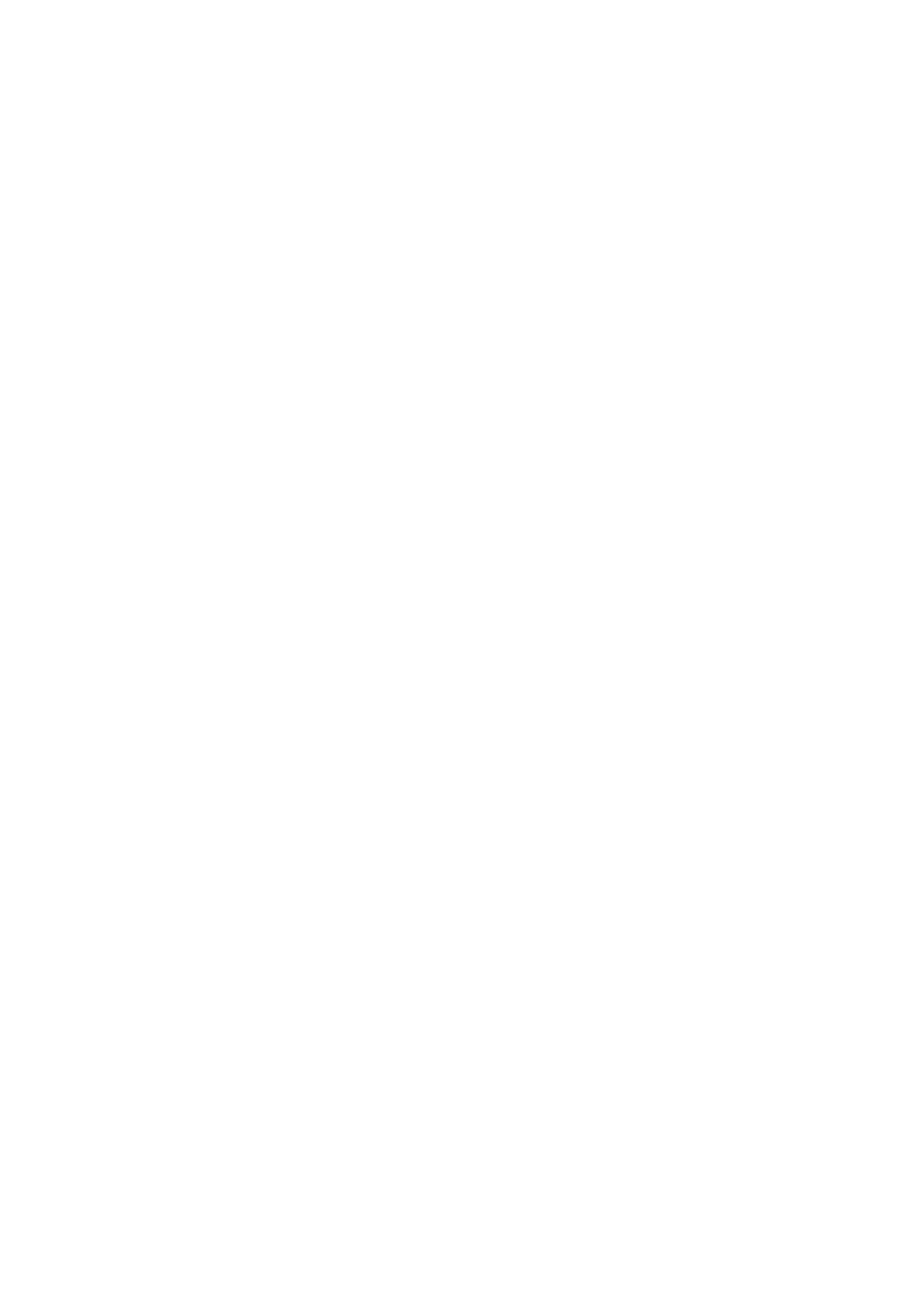To better address the needs of servicemen who have been sexually assaulted, it is necessary to first understand what those needs are and then ensure that service providers are appropriately trained to address the identified needs. In this chapter, we describe insights regarding victim needs that we learned from our interviews with civilian experts and military service providers and draw from related literature on the shortand long-term needs that male victims may have after a sexual assault.

## **Perceived Needs of Victims**

We interviewed a variety of civilian experts and military service providers to uncover the range of services and support that male victims may need. Notably, sexual assault victims may seek different support services from different professionals. For example, they may choose to discuss their legal needs, but not mental health symptoms, with their legal counsel. The results of our analyses showed some variation by interviewee profession in terms of needs discussed. However, across interviewees of different professions, the following were discussed as needs of all sexual assault victims and of male victims specifically: mental health care, advocacy, chain-of-command support, social support, information, legal support, and medical care (Appendix B, Tables B.1 and B.2). More interviewees discussed mental health care needs than any other need, and medical care needs were raised least often. The limited discussion of medical care needs among interviewees could be attributed to multiple factors, including delays in helpseeking until after physical symptoms have resolved and the limited number of physical health (e.g., medical) service providers in our sample.

When we asked military service providers to compare the needs of male and female sexual assault victims in the military, they perceived that there were some differences in needs between men and women (see Table B.3). When discussing these differences, service providers tended to discuss gender differences in the barriers to accessing needed services rather than differences in the types of services needed. These barriers for men included greater concerns over stigma and reluctance to report.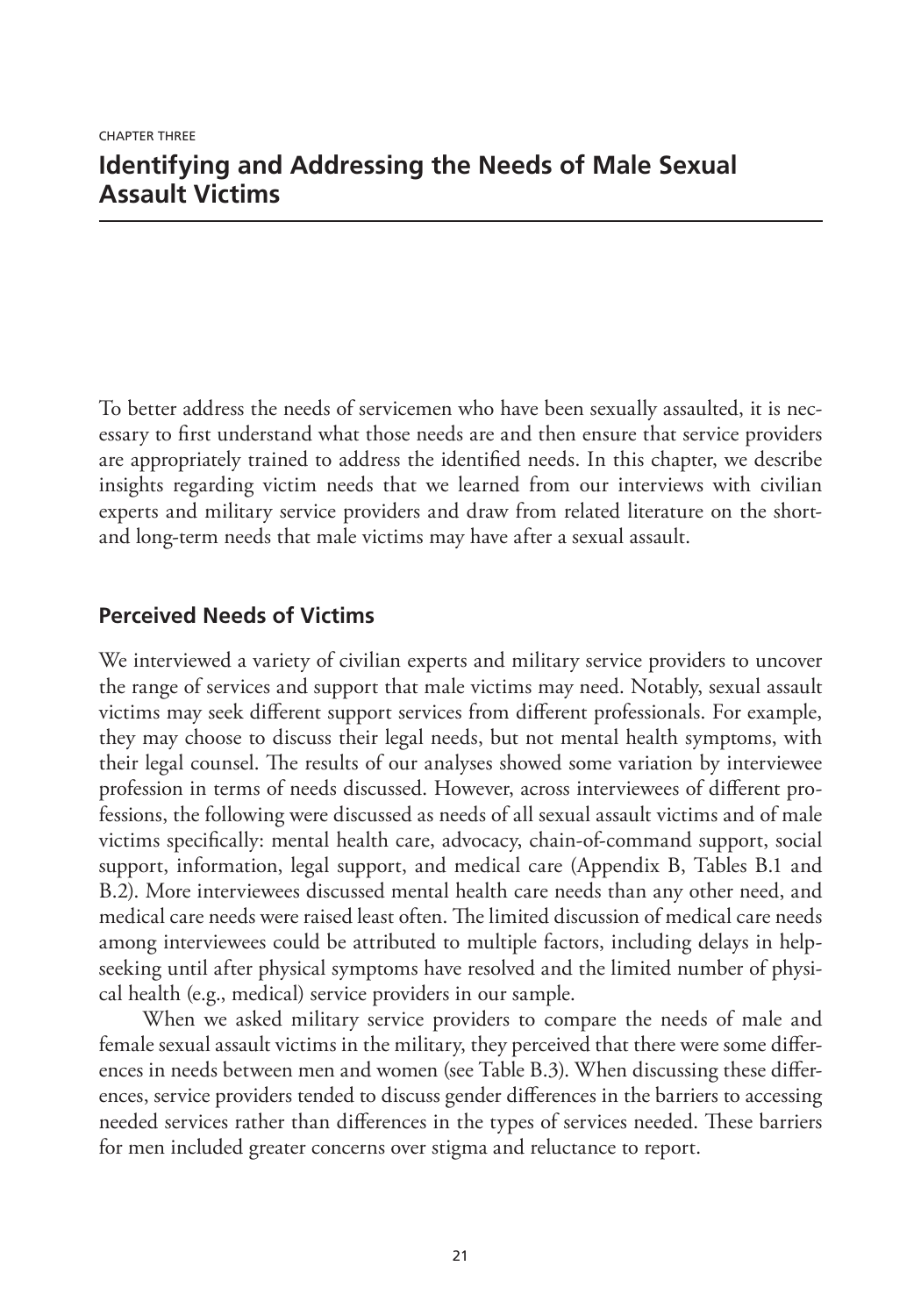We heard similar descriptions from the civilian experts we interviewed. For example, three of the five experts who commented on this topic observed that the resources for male and female victims may not need to be different, but they may need to be provided in ways that are accepting of and accessible to male victims. One civilian expert commented, "what needs to be different is that there's an awareness that men are safe [accessing services] too." Another echoed this sentiment, stating, "I don't actually know if there's different resources needed other than . . . [providers] need to be very well trained in understanding men's perspectives as victims."

Several civilian interviewees also highlighted that victims' needs are highly variable, depending on their personal situation and their reasons for coming forward. One expert noted, for example, that it is more important to understand the individual needs of each victim who is seeking help than to focus on average gender differences.

In the next sections, we provide more information on several of the categories of needs that our interviewees discussed, including previous research relevant to these categories, as well as observations and quotations from the interviewees.

#### **Advocacy, Social Support, and Information**

According to research with civilians, male sexual assault victims may isolate themselves from others, including emotionally distancing themselves and withdrawing from their social network (Walker, Archer, and Davies, 2005). Previous research showed that, among veterans who had been referred to a mental health clinic for anxiety, those who had experienced MST (1) perceived less support from those in their social network than those who had not experienced MST and (2) were more likely to indicate that they have been "shamed, embarrassed, or repeatedly told [they were] no good" (Mondragon et al., 2015).

Although support persons can come from a victim's informal network (e.g., a friend or parent), some victims do not have a sympathetic and knowledgeable support person in their social network. To ensure that all military sexual assault victims have immediate access to advocacy, social support, and information, each service branch's Sexual Assault Prevention and Response (SAPR) or Sexual Harassment/ Assault Response and Prevention program includes victim advocates who are available to guide victims through reporting decisions, provide information about available services, accompany the victim to post-assault medical or legal appointments, address immediate safety needs, and offer support (DoD, 2013). DoD also offers Safe Helpline, which provides confidential crisis counseling, information about services and reporting choices, and support (Safe Helpline, undated-a).

Support services may be particularly important to male victims. Four of the military service providers we interviewed believed that male sexual assault victims have less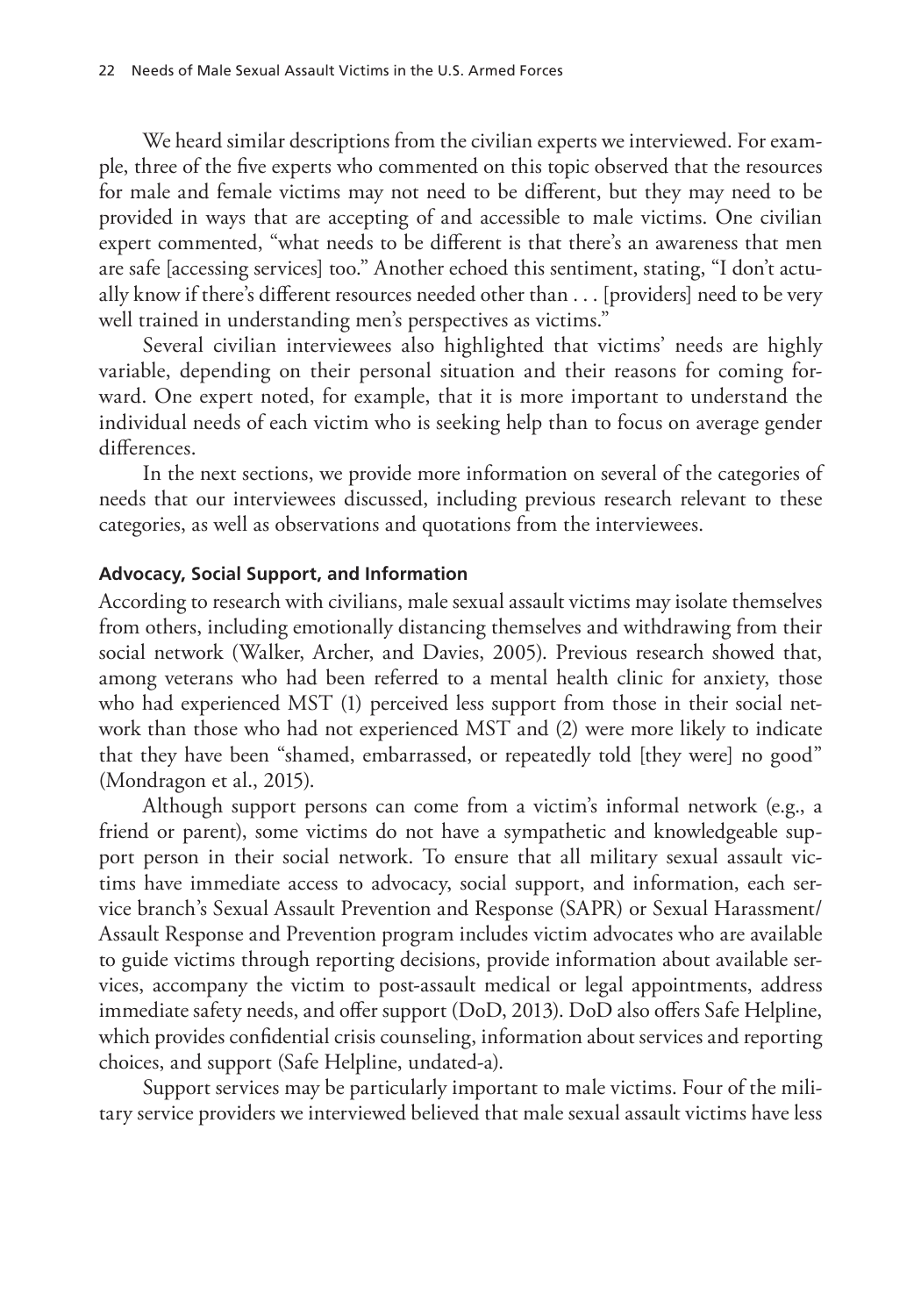social support and experience more shame than female victims (Table B.3). One military service provider for the Army commented,

I think males may be more concerned about loss of masculinity, and therefore they need somebody to listen to them that's not going to make them feel like they're somehow less of a man because they allowed this to happen to them. Whereas, for females, there's a different kind of loss that they experience—safety, security—and they tend to feel like it's their fault. And so they need to know, "Hey, it's not your fault. No matter what you did, you didn't ask for this," and so on and so forth, that narrative. A male may very well need to hear, "Look, you're not any less of a man. You're not any less of a person because a woman did this to you or another man did this to you. Nothing's been taken from you except your right to be safe, your right to not be violated." Stuff like that.<sup>1</sup>

## *Support Related to Sexual Identity Concerns*

Both previous research and comments from our interviewees suggest that male victims may need support to process concerns about sexual identity and loss of masculinity that can arise following a sexual assault. Research with civilian men reveals that some heterosexual victims are concerned or even fearful that they will be perceived as gay because of the sexual assault, and some gay victims can feel as though the assault was punishment for their sexual orientation (Davies, 2002; Gold, Marx, and Lexington, 2007; Isely and Gehrenbeck-Shim, 1997; Peterson et al., 2011; Tewksbury, 2007). For both heterosexual and gay men, sexual assault can lead to long-term confusion or concerns about their sexual identity (Isely, 1998; Tewksbury, 2007; Walker, Archer, and Davies, 2005). One civilian mental health care provider commented,

Men struggle much more with their sense of their own masculinity after an assault, because we really don't ever talk about or hear about male survivors. So that, for them, it's a real threat to their masculinity, and they may not even feel like men anymore. . . . That also gets in the way of their ability to seek help because they feel weak and less manly if they . . . get help for their struggles.

. . . Another core struggle is with sexual orientation. . . . [The assault] may cause them to question their sexual orientation or feel like they're to blame somehow for the assault.

The desire for additional research on the specific needs of transgender victims was also highlighted by a mental health care provider for the Navy, who told us, "Addressing the needs of transgender individuals . . . may be something to focus on. . . . Certainly, one of my fears is that these individuals will be a target by predators."

 $1$  Per this interviewee's request, we do not state the interviewee's occupation.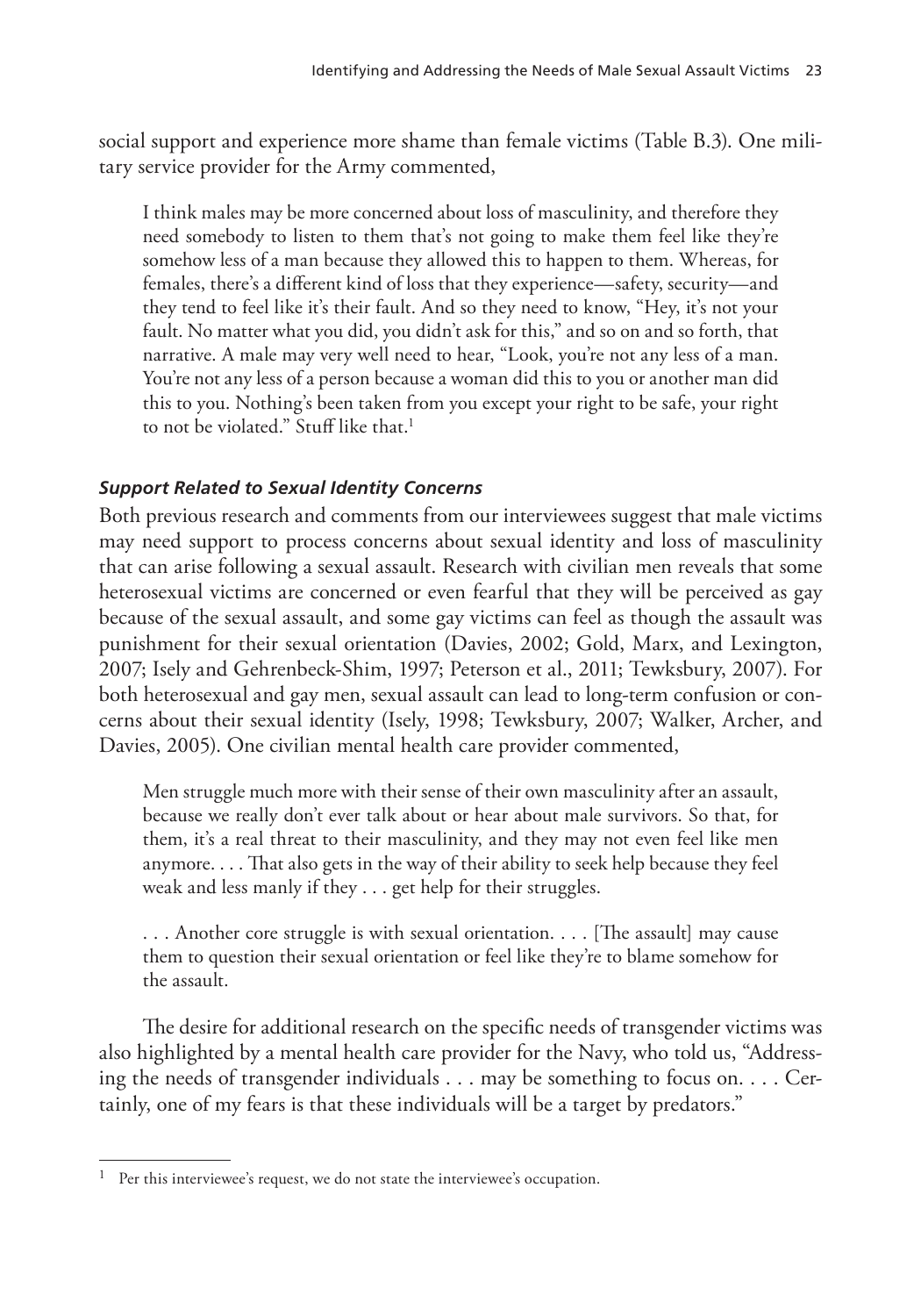Comments that emphasized male-specific concerns regarding sexuality and identity suggest that these might be areas where DoD should provide additional support. These concerns include confusion among heterosexual victims about whether an involuntary erection means that they are gay and confusion among all male victims about whether an involuntary erection could mean that they had consented. Service providers also addressed the self-blame that male victims may experience. One provider of physical health care services for the Marine Corps commented,

There's so many of them, regardless of the way they identify themselves with their sexual orientation, regardless of which way that they lean, they tend to really, really blame themselves. Because guys just, for whatever reason, they just seem to think they should've been able to stop it. And so, because of that, they really doubt themselves.

#### **Mental Health Care**

In this section, we review the literature on mental and behavioral health care needs of male sexual assault victims and then describe insights from our interviewees. According to the published literature on civilian sexual assaults, a large proportion of male sexual assault victims experience symptoms of depression, anxiety, nightmares, flashbacks, self-blame, low self-esteem, or problems with anger control following the assault (Isely and Gehrenbeck-Shim, 1997; Walker, Archer, and Davies, 2005). Among military veterans who sought care at a VA facility, men and women who had experienced MST had higher odds of posttraumatic stress disorder (PTSD), other anxiety disorders, and depression than veterans who were not victims of MST during their military career (Kimerling et al., 2010; Maguen et al., 2012). Research focusing specifically on male veterans has shown that men who experienced MST, or sexual assault specifically, self-reported a greater number of depression symptoms and were more likely to be diagnosed with a mood disorder than were men who had not had these experiences (Chang et al., 2003; Mondragon et al., 2015). Male victims, whether civilian or military, may experience suicidal ideation, and some may make a suicide attempt (Schry et al., 2015; Tiet, Finney, and Moos, 2006; Walker, Archer, and Davies, 2005). Male veterans with a history of sexual assault report more difficulty controlling their anger and more nightmares and flashbacks than male veterans without this history (Cucciare et al., 2011).

In addition, alcohol abuse, drug abuse, and increased use of tobacco are commonly reported among male sexual assault victims (Cook et al., 2016; Guina et al., 2016; Isely and Gehrenbeck-Shim, 1997; Peterson et al., 2011; Walker, Archer, and Davies, 2005). Among military veterans who sought care at a VA facility, men and women who had experienced MST had higher odds of substance use disorders than veterans who had not experienced MST (Kimerling et al., 2010; Maguen et al., 2012). In addition, male veterans with a history of sexual assault reported higher levels of con-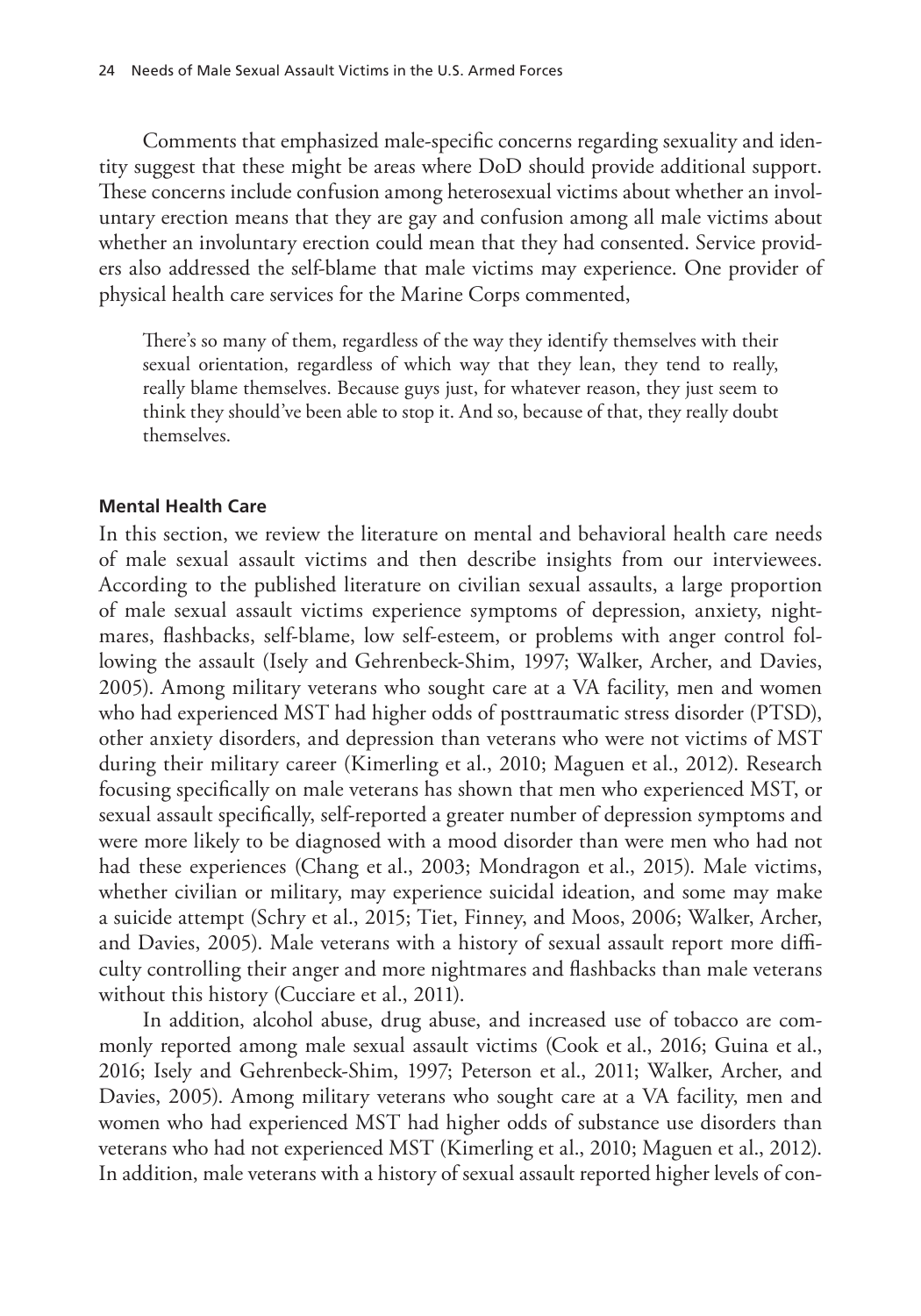sumption of alcohol and multiple drugs—including heroin, sedatives, cocaine, methamphetamines, hallucinogens, and inhalants—than male veterans without this history (Cucciare et al., 2011).

Some men may be at higher risk for mental health problems following a sexual assault than others. Men who believe or endorse male sexual assault myths (see Chapter Five) may have particular difficulty coping. In examining risk for mental health symptoms, Voller and colleagues (2015) found that higher rape myth acceptance and sexual victimization in the past were associated with decreased self-efficacy among male sexual assault victims. Self-efficacy, in turn, was negatively associated with psychiatric symptoms.

One commonly held misunderstanding about male sexual assault victims has been that men are not as negatively affected by sexual assault as women are (Peterson et al., 2011). However, the mental health symptoms for which male victims are at increased risk correspond with the same symptoms often experienced by female victims (Ullman and Filipas, 2001). In fact, most research suggests that male sexual assault victims react at least as negatively as female victims do. A study that relied on a stratified random sample of the U.S. population found that men with a history of adult sexual assault demonstrated more trauma-related symptoms than women with a history of adult sexual assault did in the following domains: anxious arousal, depression, intrusive experiences, defensive avoidance, dissociation, sexual concerns, dysfunctional sexual behavior, impaired self-reference, and tension reduction behaviors (Elliott, Mok, and Briere, 2004). Research also suggests that male victims of sexual assault react with more hostility and anger than female victims do (Frazier, 1993; Walker, Archer, and Davies, 2005).

For male sexual assault victims who develop psychiatric conditions, such as major depressive disorder or PTSD, evidence-based treatments for these conditions are available. VA/DoD Clinical Practice Guidelines for posttraumatic stress, major depressive disorder, and other conditions provide strong recommendations for effective psychopharmacological or behavioral therapies that can help servicemen recover from these conditions (Management of Major Depressive Disorder Working Group, 2016; Management of Post-Traumatic Stress Working Group, 2010). Although experimental, nonvalidated treatments that are specific to male sexual assault victims should continue to be tested, victims should be informed that the treatments are experimental and should be offered access to validated treatments for any behavioral health conditions that they are experiencing.

Limited research has assessed the efficacy of mental health treatment specifically designed to assist male sexual assault victims. Hoyt, Klosterman Rielage, and Williams (2012) evaluated a group-based treatment protocol for addressing interpersonal and psychological issues among male veterans who have experienced MST. The threephase group therapy addressed interpersonal effectiveness, self-esteem and forgiveness, and the integration of new skills and beliefs into participants' lives. Only two of 11 participants completed treatment, and PTSD symptoms declined for both of them.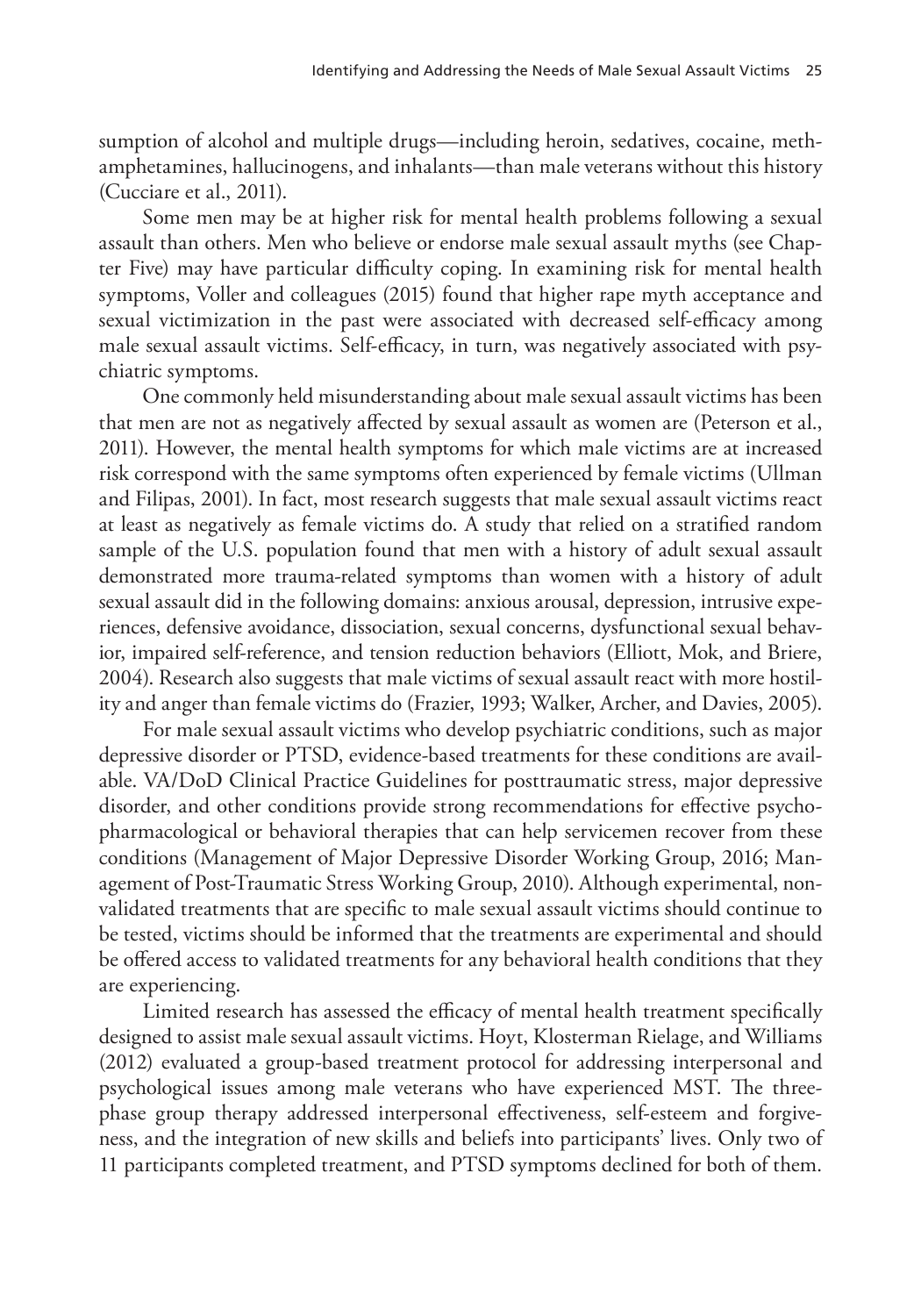Although this group-based treatment for sexual assault–related conditions might assist with addressing mental health symptoms among male sexual assault victims in the U.S. military, the small sample prevents strong conclusions regarding the utility of this treatment for this population.

Cognitive processing therapy, an evidence-based treatment for PTSD (Management of Post-Traumatic Stress Working Group, 2010), has also been evaluated among male veterans who experienced MST. Using archival data to assess the effect of a residential treatment program using cognitive processing therapy, researchers found significant decreases in PTSD and depression symptoms among male veterans who had experienced MST (Voelkel et al., 2015). In a separate study of cognitive processing therapy delivered in an outpatient setting, 11 male veterans with a history of MST showed significant declines in PTSD and depressive symptoms following therapy (Mullen et al., 2014). Improvements were maintained for at least 6 months after treatment completion.

Most sexual assault victims will not develop a psychiatric condition that requires specialized treatment, but some may desire mental health care for subclinical traumarelated symptoms. In this case, researchers and clinicians have proposed that different issues may need to be addressed depending on whether the victim is seeking treatment soon after the assault or long after the assault, such as years later (Vearnals and Campbell, 2001). Early psychological treatment for sexual assault–related conditions may include providing a supportive context for male victims to talk about the assault and address concerns regarding their masculinity and feelings of anger and shame, along with trauma-related symptoms. Later treatment may involve cognitive-behavioral therapy or similar approaches to address sexual identity concerns, intrusive thoughts, and symptoms of PTSD or depression (Vearnals and Campbell, 2001).

## *Perceptions of Male Victim Mental Health Care Needs*

Those we interviewed distinguished the immediate crisis intervention needs that male victims may have immediately following an assault from longer-term follow-up needs, and many interviewees had suggestions for how care can be tailored to the needs of male sexual assault survivors.

The most frequently mentioned comment made by military service providers regarding resources needed for male sexual assault victims was that the military system needs additional male-specific mental health services, such as men's support groups and counselors with greater knowledge of the needs of male sexual assault victims (see Table B.18 for more detail). A provider of physical health services to Navy personnel commented,

I'd like to see more support groups for the men, . . . groups of four and five so that they can realize they're not alone, basically. You know, the male attacks tend to be more violent, tend to be more aggressive, and I just think that it would be nice to see support groups for them that are not a group of 20 but maybe a group of four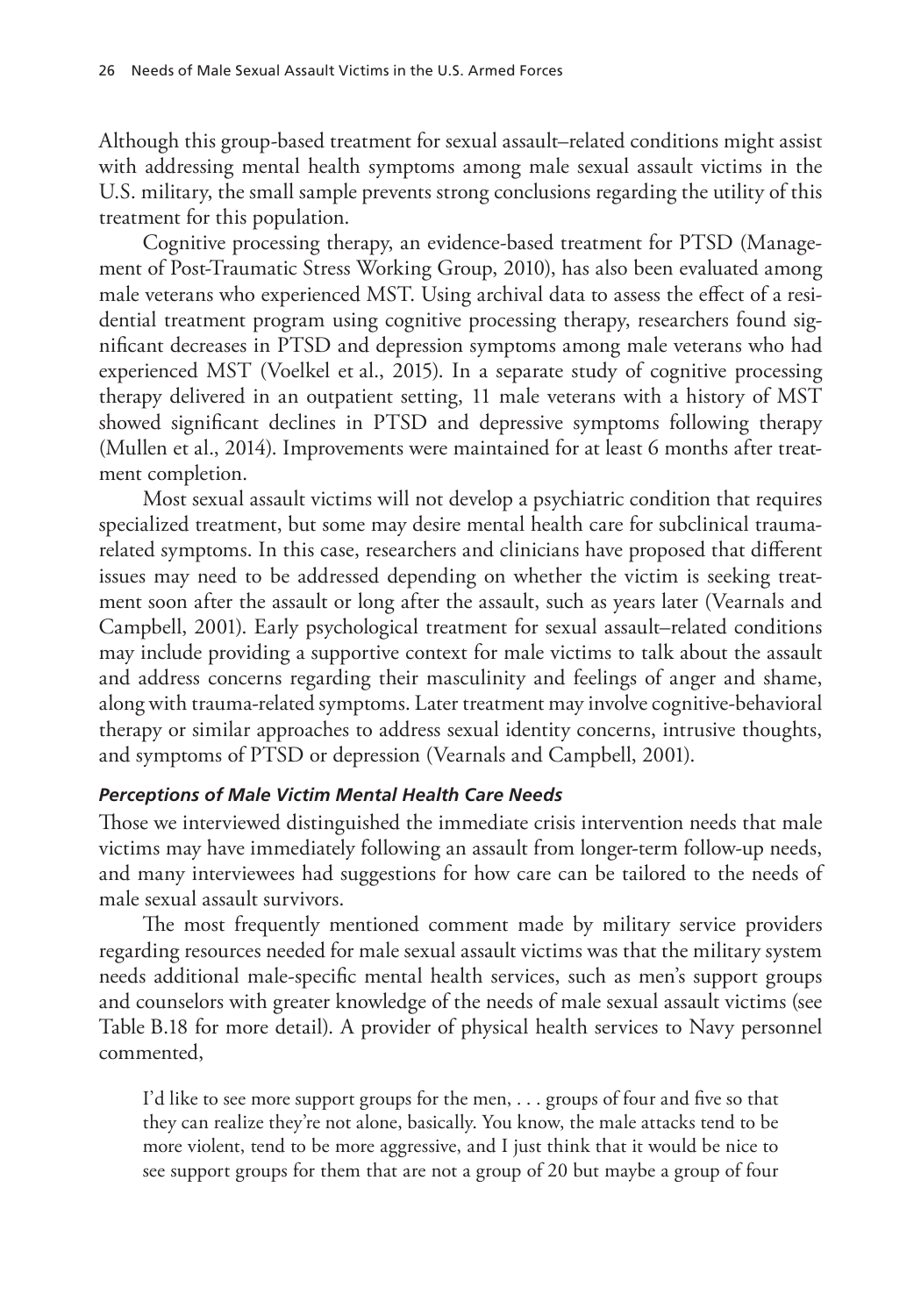or five connected. I think they would respond better to that . . . . Even [video teleconference] support groups for guys, where they're not sitting next to each other but [it is] connecting them through a phone conference where they can talk and no one knows who they are. I think that might be very helpful.

Among the civilian experts we talked with, opinion was divided about the value of group-based therapy relative to individual therapy for male victims of sexual assault. Some believed that it was critical for male victims to be exposed to other men who had a similar experience. For example, one civilian mental health care provider noted,

Individual therapy is fine, but men especially need to talk to other men. . . . Then they no longer feel like a freak, and they no longer feel like they were weak and sick. And they actually start to feel like, "Wow, I can have self-esteem again. I can thrive." . . . A therapist can help with that to a large degree, but I think having a group experience and being able to talk to other men is really critical.

Another civilian mental health care provider commented that the value of group-based therapy is also possible via cyber interventions. Discussing an online support group for victims, the interviewee noted,

They get first-stage psychoeducation. They get . . . [to] know each other by their nicknames. They say stuff like, "Hey, I've been there" or "I got your back, bro." It's really lovely stuff that you hear in brick and mortar work. . . . It's not the full monte of service provisions to survivors, but wow, what a useful first step.

A third such provider, however, expressed reservations about male treatment groups, commenting,

I want to say that group therapy for male survivors is important and probably a resource that's less available than it should be. The thing that's hanging me up is that many men don't want to do that, so part of the reason why there aren't as many groups for men is probably because it's hard to recruit enough men to run a group. . . . For some men, it's the shame and embarrassment. Just the idea of having a group of people know that about them is too aversive.

And finally, another civilian mental health care provider succinctly summarized the two perspectives by pointing to the need for individualized care:

I think some research is needed on men's treatment preferences. People tend to assume that men want certain kinds of mental health treatment. For example, they only want individual treatment, or they never want to do a group, or they must have a long-term support group, or they can only work with female clinicians not male clinicians. And the truth is their preferences really are actually diverse, and there's no one-size-fits-all.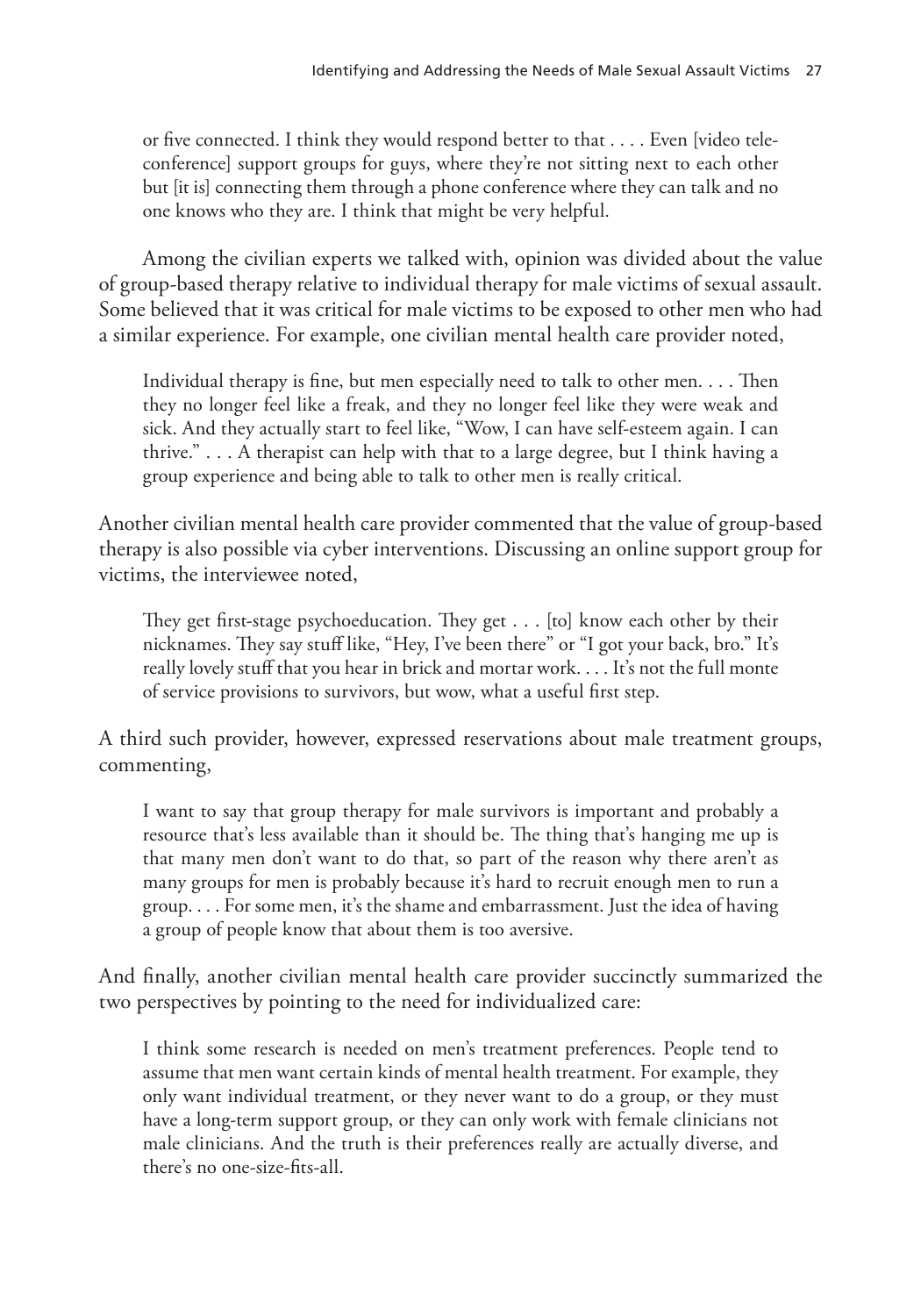### **Career Support**

The experience of MST among men serving in the military is strongly associated with military separation or retirement (Millegan et al., 2016). The military service providers we interviewed brought up the career support that victims may need, particularly support from their chain of command. As one Navy mental health care provider described it,

[It's] a lot of anxiety, a lot of depression, also dealing with the anger and the selfblaming that can come along with that, and other mental health issues that can be exaggerated because of the environment. Often, [it's] not having the opportunity to address those mental health issues because of the [operations] tempo. If things are at a fast pace, you may not allow yourself to get the treatment that you need because you want to be really gung ho and help the team. And you want to be mission first and not allow yourself to sit still and feel what you're feeling, so you try to bottle up whatever feelings you have.

A victim's chain of command can support the victim's needs in a variety of ways, including supporting access to services, which may require appointments during work hours. As one mental health care provider for the Air Force described,

Primarily what [victims] are looking for from command is just support. So, allowing them to attend medical and mental health appointments as needed; reassignment if that's something that they desire or something that everyone agrees would be in the victim's best interest. And so, primarily [they need] support.

## **Medical Care**

Research with civilians (Tewksbury, 2007) and servicemembers (Jaycox, Schell, Morral, et al., 2015) suggests that, when compared with sexual assaults against women, sexual assaults against men are more likely to be violent, are more likely to involve a weapon, and are associated with more corollary injuries. However, as discussed in more detail in Chapter Four, male victims appear to be reluctant to seek help (Masho and Alvanzo, 2009; Monk-Turner and Light, 2010; Severance, Debus, and Davis, 2017). Therefore, it is likely that only the victims with the most-pressing injuries receive immediate medical care. Among civilian male victims who did seek emergency department care, 25 percent to 64 percent had experienced a traumatic injury during the assault (Pesola, Westfal, and Kuffner, 1999; Riggs et al., 2000; Stermac, del Bove, and Addison, 2004). Common injuries include soft-tissue injuries; genital or anal abrasions and tears; and bruising on the head, neck, or face (Ernst et al., 2000; Riggs et al., 2000; Stermac, del Bove, and Addison, 2004). Long-term physical health consequences can include sexually transmitted infections (Hillman et al., 1991), sexual dysfunction (Peterson et al., 2011; Tewksbury, 2007), tension headaches, ulcers, and colitis (Tewksbury, 2007).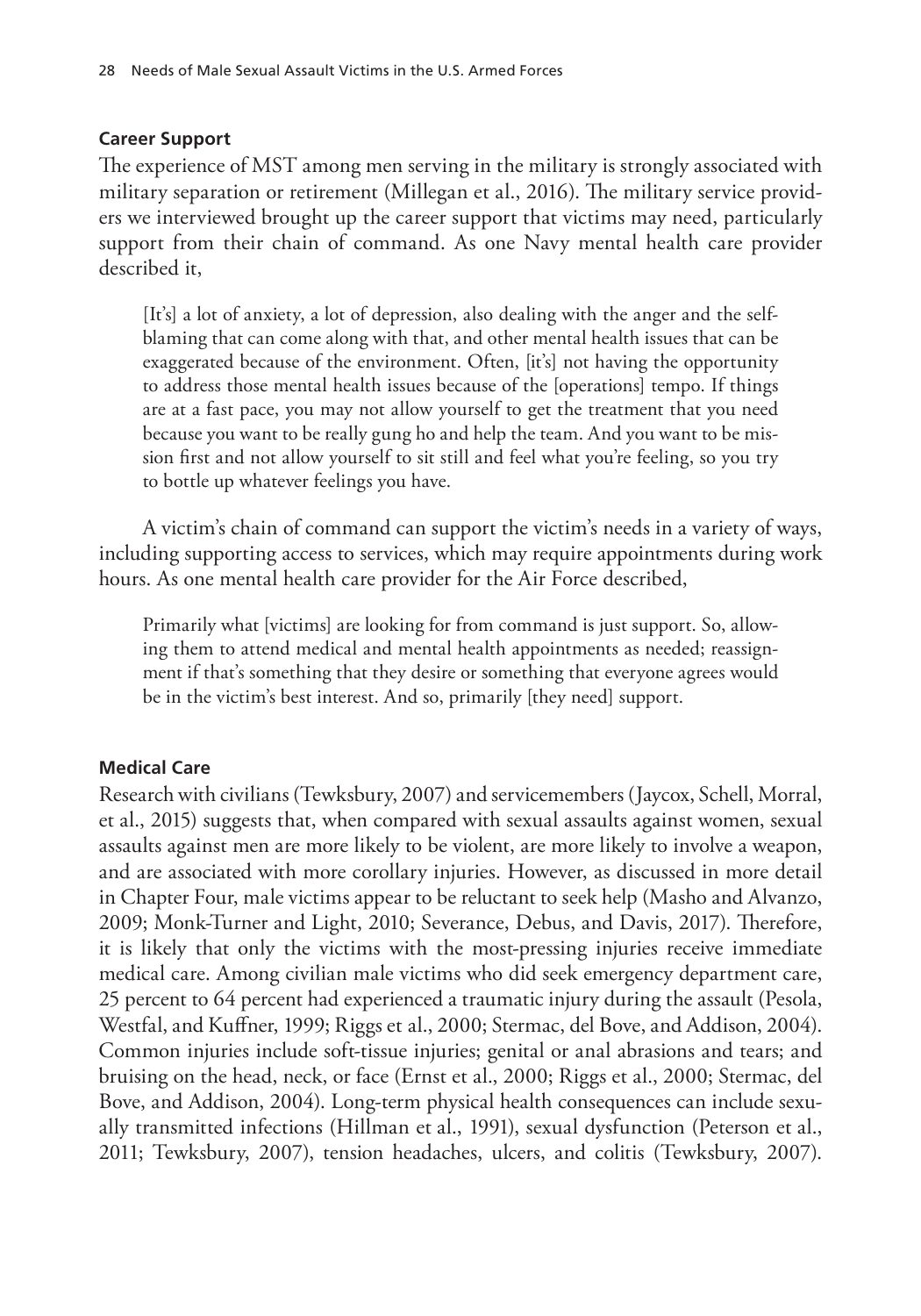Similar to civilian men, male veterans with a history of MST have significantly higher odds of having a diagnosis of a sexually transmitted infection, sexual desire disorder, or sexual arousal disorder than military men without this MST history (Turchik, Pavao, Nazarian, et al., 2012).

Our interviews with civilian and military experts did not touch often on medical care needs among victims. One civilian interviewee noted the research showing that male victims experience more-violent assaults with greater risk of injury and added that this will affect "what sort of injuries and what sort of mental and physical trauma need to be attended to." A civilian mental health care provider added, "There might be some unique things, like the physical damage after an assault, that could lead to long-term problems with rectal pain if they were anally sexually assaulted, erectile dysfunction, or difficulties with sexual functioning."

## **Other Needs**

Interviewees noted that male victims may also have legal, spiritual, or financial needs following an assault, but these needs were not discussed in as much detail as those previously described. In addition, military service providers discussed victims' concerns about, and need for, privacy. Commenting on this, a Navy mental health care provider stated,

The privacy is a big piece because a lot of the reason that people don't report in the military is because they worry about their privacy, and they expect things to be spoken about amongst the command. So, helping them understand that you're not here to talk about their information with others, that you're able to protect their rights and support them through the process and not just go talk about it with anyone who does not have a need to know—those are some important things, I think.

We discuss privacy concerns in greater detail in the next chapter.

## **Meeting Male Victim Needs Through Provider Preparation**

Male victims often seek help for a variety of individualized needs, ranging from shortterm advocacy and medical health care to longer-term mental health support. Military service providers working in the sexual assault, medical, mental health, chaplaincy, and legal fields may already have training to support female victims that can be readily translated to care for male victims. In other cases, additional training in addressing the unique needs of male victims or in ensuring a sensitive, gender-specific approach toward men may be necessary. To summarize providers' preparation to meet the needs of male sexual assault victims in the military, we reviewed the published literature on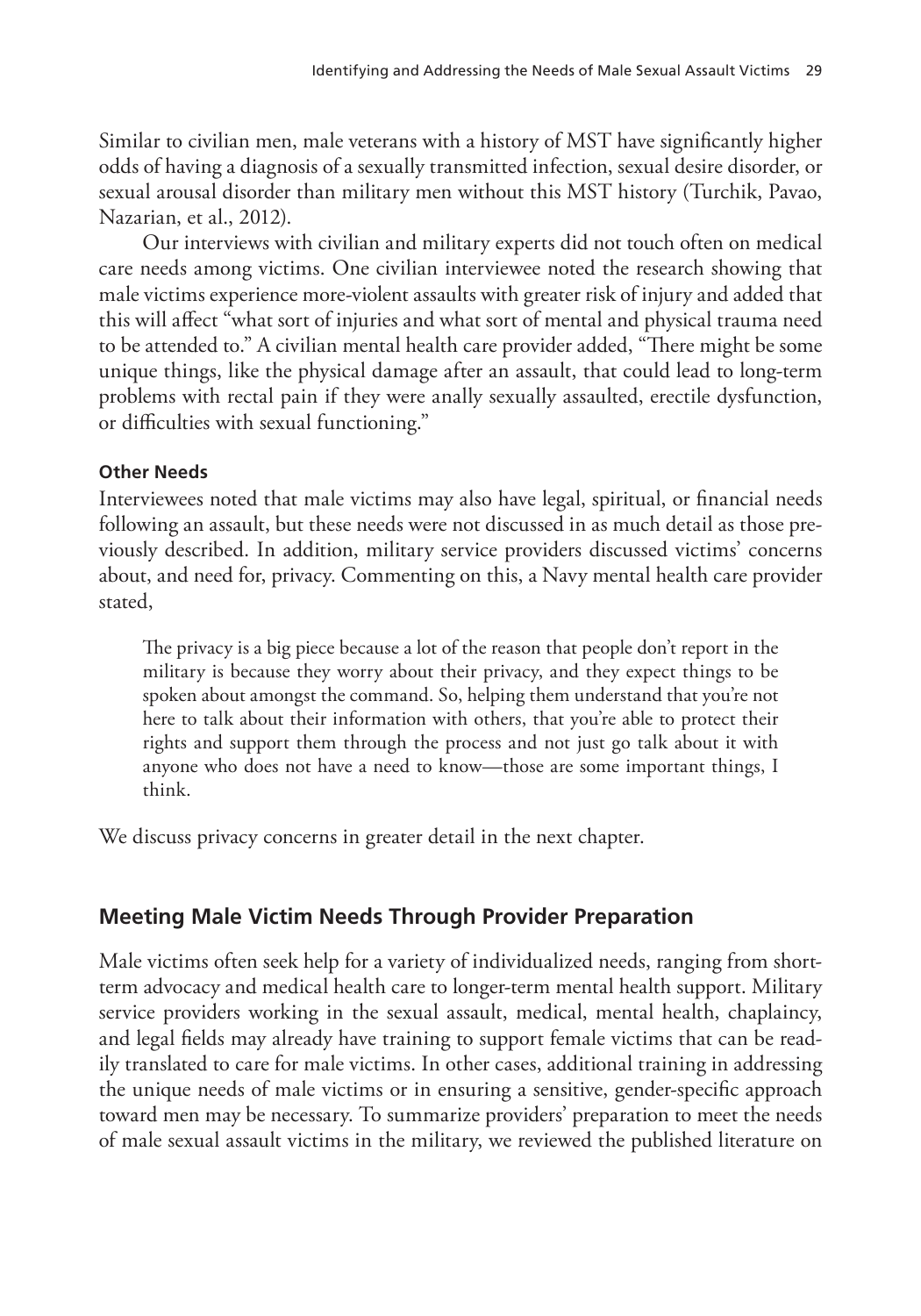provider recommendations and asked our interviewees about their perceptions of provider preparation and training needs.

Researchers recommend that the curriculum used to train military service providers include factual information about male sexual assault and address common myths about sexual assault against men and women (Anderson and Quinn, 2009; Kassing and Prieto, 2003). If service providers build a factual foundation of information about male sexual assault and understand the potential impact of false beliefs on male victims, they will be in a better position to counter the harmful rape myths that victims may believe about themselves (e.g., "I should have been able to stop it") and that others might believe about them (Davies, 2002). Research examining the attitudes and perceptions of counselors in training found that, overall, these individuals did not clearly reject myths regarding sexual assault, but, notably, those who had completed a larger number of training sessions were less likely to blame a male sexual victim for being assaulted (Kassing and Prieto, 2003).

In addition to recommending training that reduces endorsement of male sexual assault myths, researchers recommend several ways that service providers should interact with male sexual assault victims. For example, researchers advise providers to establish a good rapport when a victim initially comes forward and suggest using normalizing statements, such as "Everyone takes time to deal with an assault" (Tomlinson and Harrison, 1998, p. 721). Researchers also recommend assessing the victim's potential coping ability—for example, by asking about available support networks and victim perceptions of himself and others (Tomlinson and Harrison, 1998). Service providers should also be aware that even clients with strong social networks may encounter negative reactions and a lack of support after an assault (Davies, 2002).

Furthermore, medical professionals may need specialized training in forensic examination of men's bodies (Scarce, 1997), and advocates and mental health care providers should be aware of and sensitive to some male victims' confusion regarding sexual identity (Turchik, Pavao, Hyun, et al., 2012). Availability and understanding of legal recourse for male sexual assault victims might assist with increasing victim reporting. Therefore, service providers might work to ensure or increase provision of straightforward information on the legal system, legal timelines and processes, and victim's rights. However, systematic research considering public awareness and attitudes toward the legal system and how those affect reporting and case attrition has focused on female sexual assault victims (e.g., Campbell, 2005; Frazier and Haney, 1996). There is no available information regarding the extent to which perceptions of the legal system affect male victim reporting or the long-term psychological consequences of case attrition among male victims who do report.

#### **Perceptions of Service Provider Preparation**

We asked the civilian experts we interviewed which groups would benefit from additional training on male victims of sexual assault. Some interviewees commented on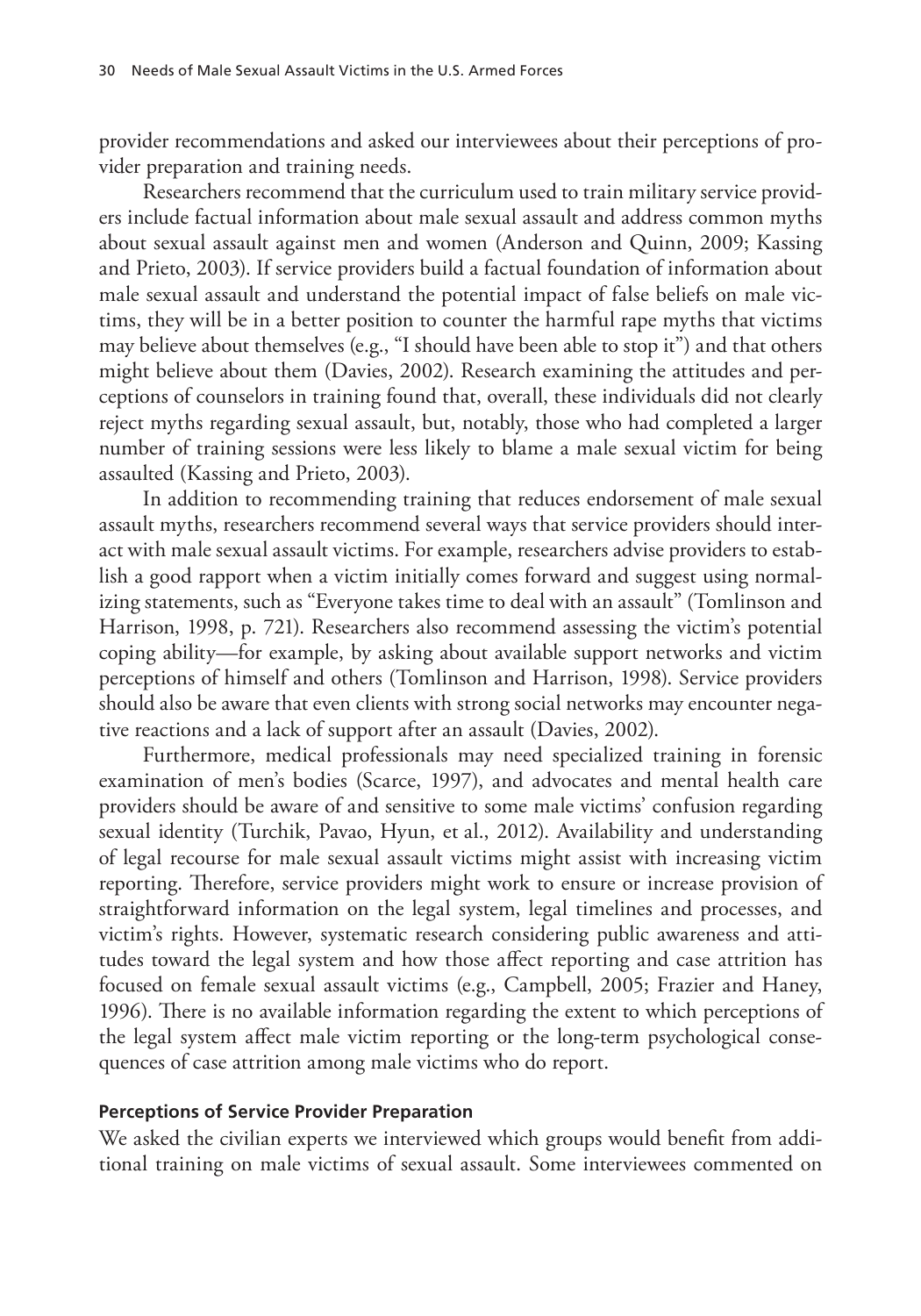the range of providers who interact with victims and who thus could benefit in some way from additional training; those providers included, for example, therapists, health care providers, spiritual support personnel, physicians and nurses, substance abuse treatment providers, and the staff of rape crisis organizations. Suggestions for training topics included information about why men have trouble seeking help, information about the scope of the problem (i.e., the number of male victims), and strategies to avoid making assumptions when working with sexual assault victims (e.g., about the gender of a victim or perpetrator, about mental health consequences for a given victim). When describing how training service providers can affect barriers to male victims coming forward, one civilian mental health care provider stated,

I think the biggest difference . . . is talking about socialization issues and the impact of those messages. Helping people understand why men are so blocked from being able to come forward. Once you do actual treatment, there's not too much difference. I think . . . one thing that's important in treatment is really helping shore up a man's masculinity and helping them understand that they do have strength and they do have courage, because they believe the contrary—that being a victim means that they're powerless and helpless and no longer a man. So helping them affirm their masculinity, to me, is a really important difference in doing the work.

Among the military service providers we spoke to about this topic, most believed that individuals in their profession were either somewhat informed or well informed about sexual assault against men in the military.<sup>2</sup> However, this was not consistent across all professions. Specifically, only two chaplains believed that those in the chaplaincy were somewhat informed or well informed about assisting male victims (Table B.25). In response to being asked how well prepared military chaplains were to serve male victims, an Army chaplain stated, "I think I could sell it very short and say not very. And I think that's true from a models standpoint. We're not taught any models anywhere in the Army for modalities for treating survivors of sexual assault."

Among military service providers who discussed the extent to which their training addressed male sexual assault, interviewees provided mixed responses. Almost half of those who responded recalled that their training provided either some information or a good deal of information on male sexual assault (Table B.26). They mentioned videos that addressed male victims, vignettes that included male victims, talks from male sexual assault survivors or organizations that advocate for male victims (e.g., MaleSurvivor.org), and materials that included descriptive statistics on male victims in the military. However, slightly more than half of those who responded recalled

<sup>2</sup> When we summarize interviewee comments, the terms *most* and *majority* indicate that more than half of those who commented on a specific topic or responded to a particular question provided comments that were coded as the referenced theme. For more information, see Appendixes B and C.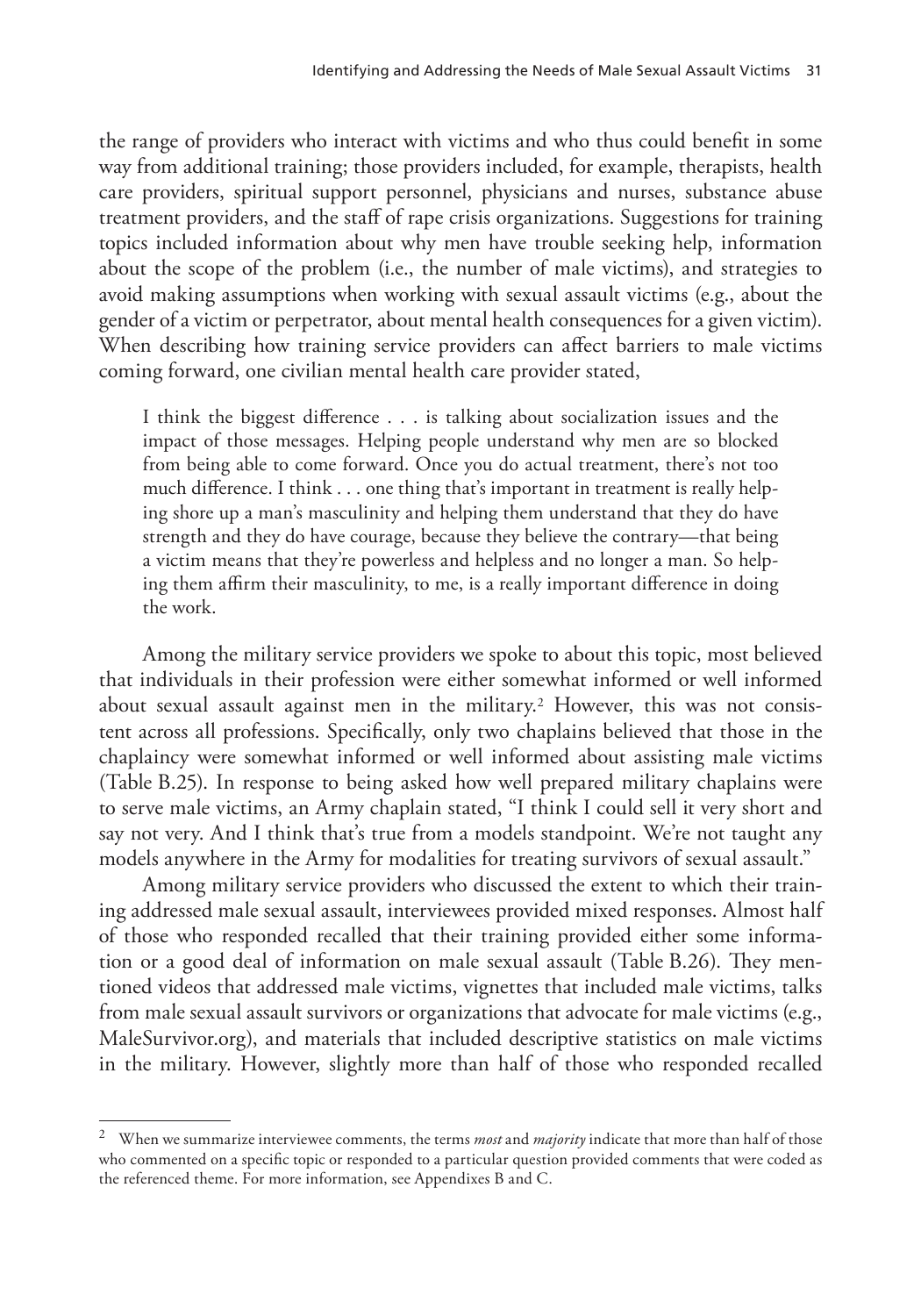that their training provided little or no information on male sexual assault. All of the chaplains who responded described their training as either minimally addressing male sexual assault or not addressing it at all.

Most service providers who addressed training needs believed that more training on male sexual assault would be helpful (Table B.27). The most frequently discussed desire was for more information on how to counsel and appropriately interact with male sexual assault victims (Table B.28). An Army legal counselor explained,

We all know how to be lawyers; we know how to do the legal piece of this job. And this job in particular requires you to do a lot that's extra-legal. . . . We take great pains not to try to be therapists; we absolutely don't try to get in that lane. But let's be honest: These people have very unique traumatic issues. They're survivors of horrible things. And so, you've got to be sensitive, and you have to know how to talk to people, and you have to ideally have some kind of framework to draw from when you're advising them.

Relatedly, eight service providers expressed a desire to learn more about the psychological effects of sexual assault on male victims and to hear from male sexual assault victims during training. Addressing the need for more information on psychological effects, one Army chaplain said,

I would say probably [training] would help us, even if the majority of it is more understanding about what is happening in the mind of somebody who's been assaulted in that way. What are their needs? . . . It could be that some [men] have a stronger . . . need for security than identity. The bottom line is I think that we would certainly benefit from some additional training.

However, 15 of the service providers who commented on this topic believed that additional training was not needed. They pointed to the low base rates of male sexual assault and noted that they would likely provide services to only a small number of male victims during their careers. Explaining this viewpoint, one mental health care provider for the Air Force stated,

I'm not sure what the incremental validity would be of having specific training for mental health providers. We train on an awful lot of things. We have trainings on top of trainings. That's not to say that this is not important. It certainly is. It's just I would wonder about the return on investment. Because every time something comes up, some sort of low base rate phenomenon—whether it's suicide, or sexual assault, or substance abuse, name whatever you want—anytime something like that comes up, the intuitive and first answer is always, "If we just put everybody through another training, then this would never happen again." And that's obviously not the case.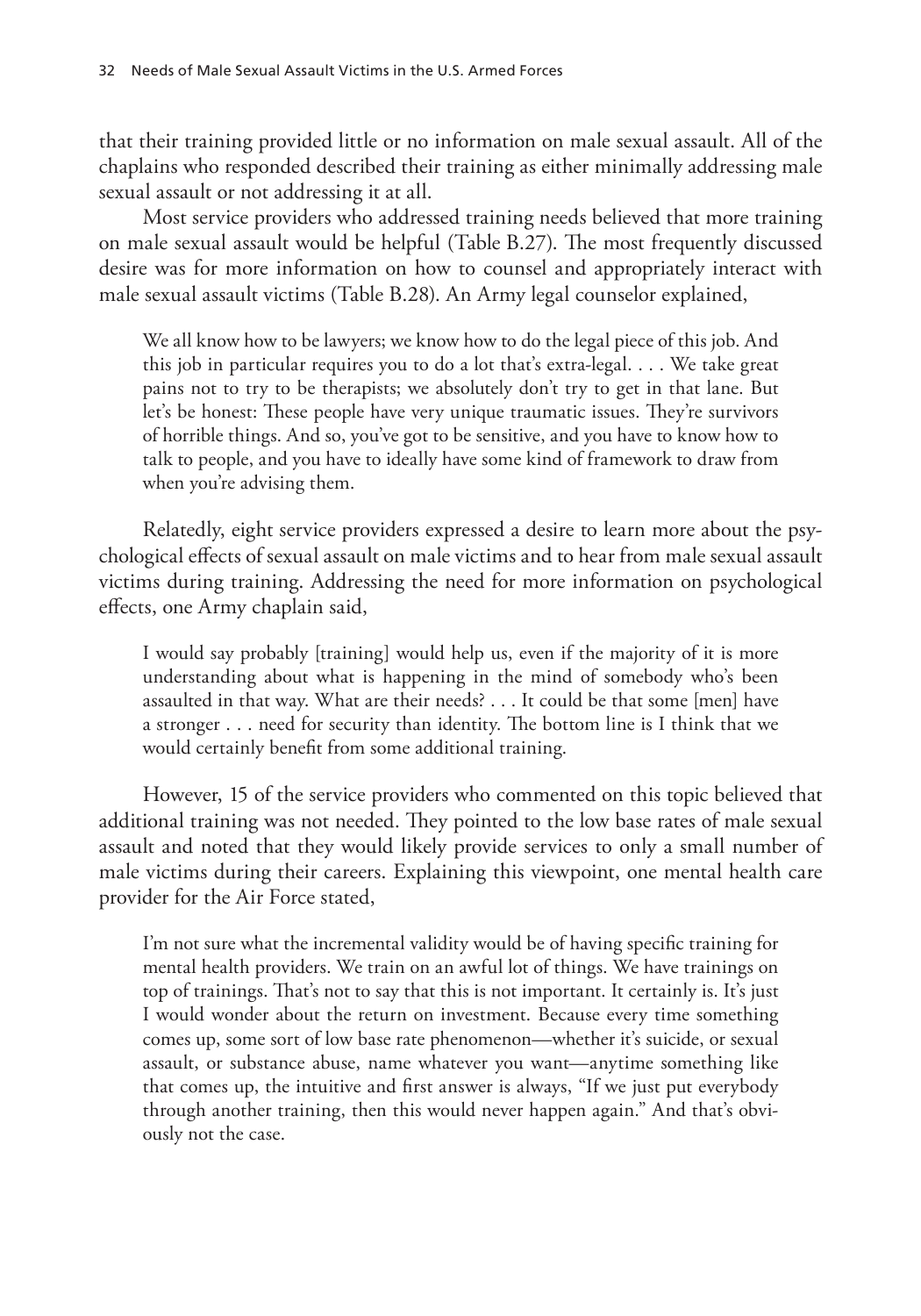Finally, five of the military service providers we interviewed offered that it would be helpful to provide additional training for commanders that emphasizes the importance of command sensitivity to male victim needs (Table B.29).

## **Summary**

Each victim of sexual assault is unique and will have a different constellation of needs in the days, months, and years following the assault. In this chapter, we reviewed the most common needs among male sexual assault victims, which include short-term advocacy, social support, information, mental health care, career support, and medical care. Although both male and female victims may need or benefit from similar services, the individuals we interviewed described some needs that seem to be relatively unique to male victims, including support for perceived loss of masculinity and sexual identify confusion. With the exception of military chaplains, most of the military service providers believed that members of their profession were reasonably well prepared to serve male victims. Nonetheless, most military service providers still thought that their career group would benefit from additional training about the unique reactions of male sexual assault survivors and strategies for professionally and empathetically interacting with male sexual assault victims.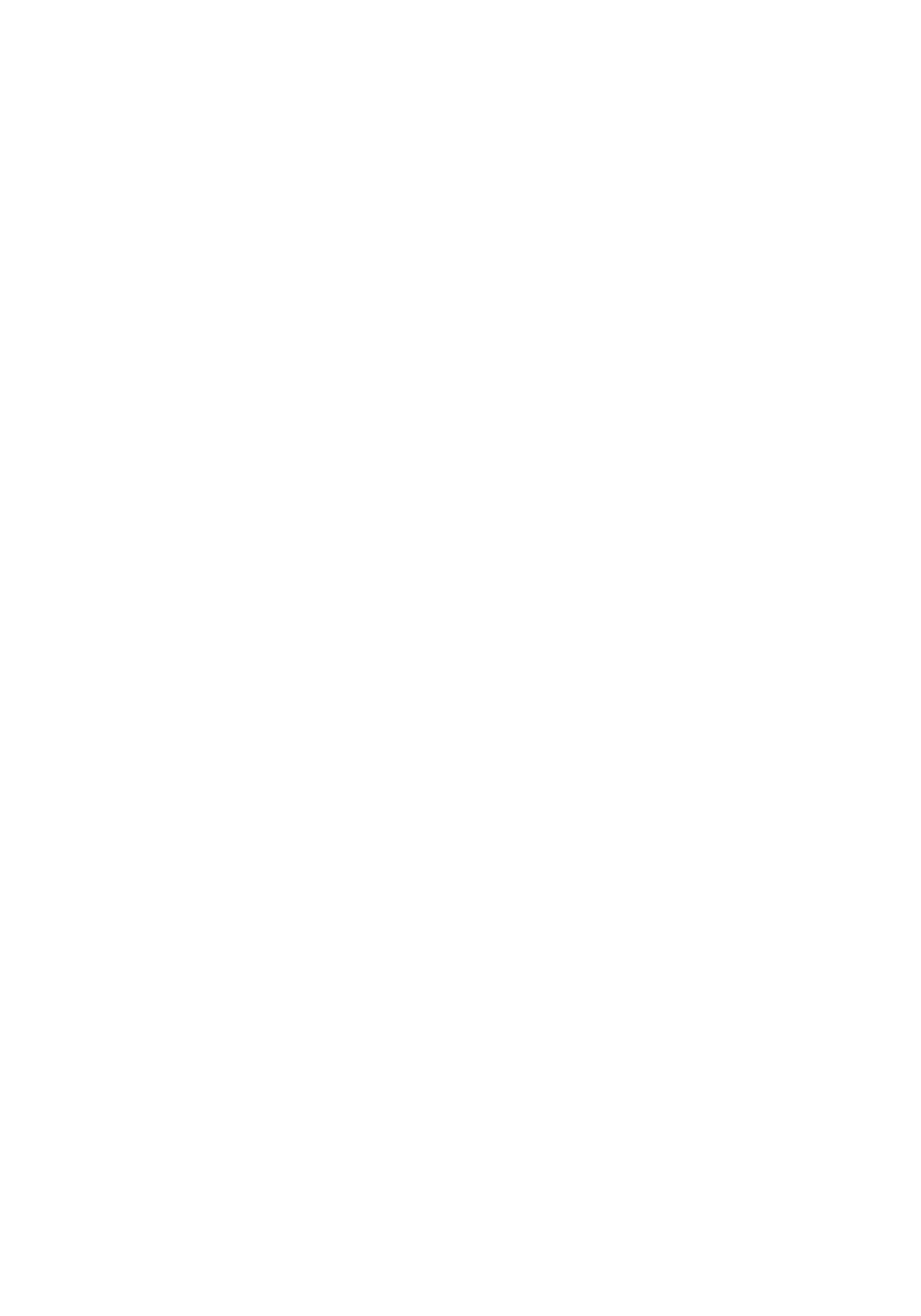# **Reporting and Help-Seeking Among Male Sexual Assault Victims**

Following a sexual assault, victims make a series of decisions about whether to disclose the assault and to whom. They may choose to reach out to informal support persons, such as friends and family, or may want or need assistance from formal support persons, such as sexual assault advocates, health care providers, and mental health counselors. Some victims may choose to involve the criminal justice system by reporting the crime or applying for a restraining order against the perpetrator. For civilians, each of these decisions can be made relatively independently. For military members, this is also true, with the exception that involving the military criminal justice system also requires involving the chain of command.

U.S. military personnel who experience a sexual assault and choose to report it may file a restricted or unrestricted report. Described in DoD Directive 6495.01 (DoD, 2012), a *restricted report* is a confidential report that allows victims to access advocate support and medical and mental health care. A restricted report is not provided to law enforcement and does not result in an investigation. The victim's command receives a notification that a sexual assault occurred but is not provided any details about the victim's or the alleged perpetrator's identity. Those who file restricted reports cannot request a military protective order or an expedited transfer because of the sexual assault.1 Filing an *unrestricted report* allows the victim to access all the same services that a restricted report allows; in addition, filing an unrestricted report begins a criminal investigation, and the sexual assault report is disclosed to the victim's chain of command. When investigators begin interviews with the alleged perpetrator and potential witnesses, the victim's identity and the existence of an investigation become more widely known. Servicemembers who file an unrestricted report can receive a military protective order and can also request an expedited transfer to another installation.

<sup>1</sup> An *expedited transfer* is a temporary or permanent reassignment to a different installation or to a different unit within a current installation.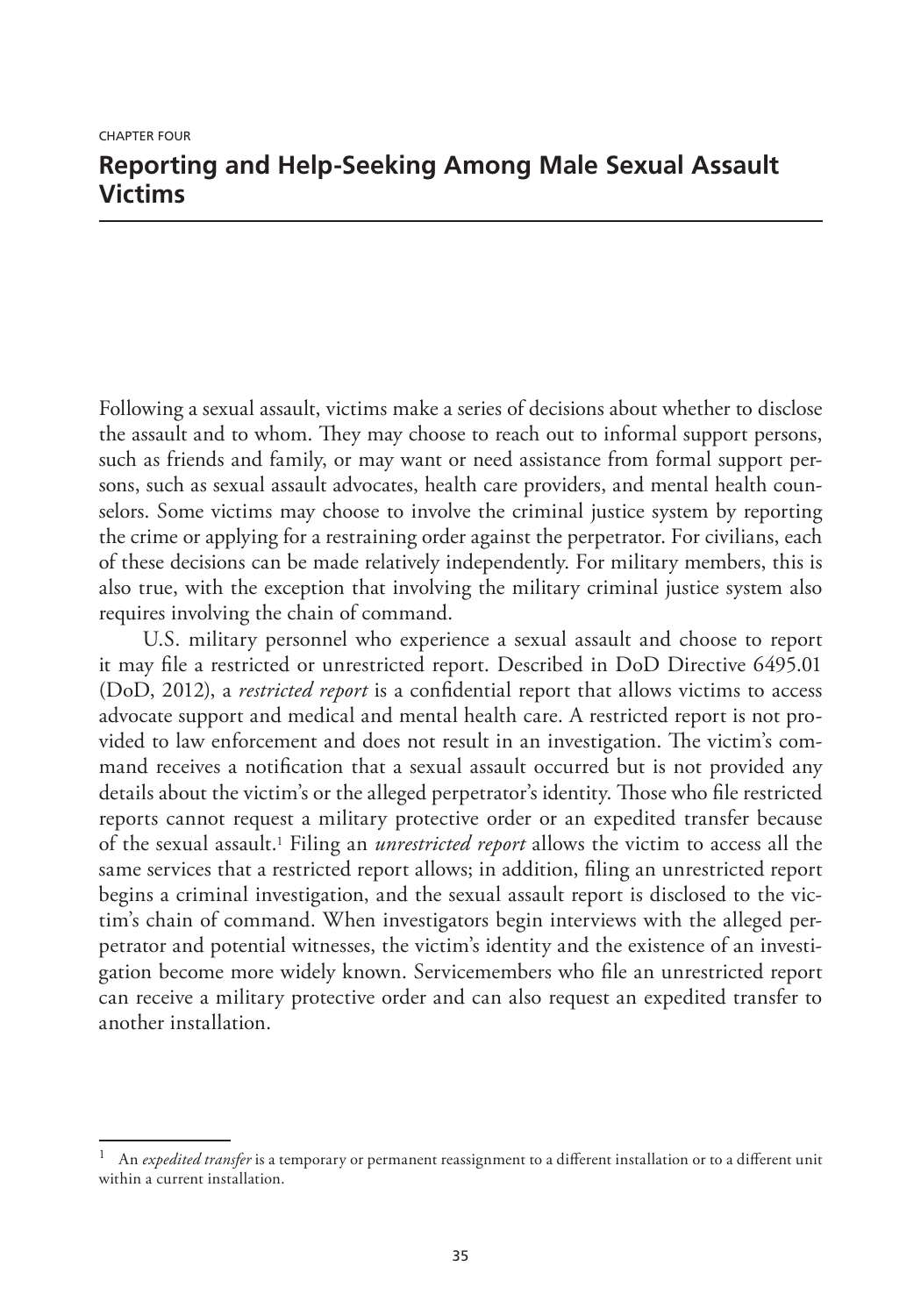## **Likelihood of Reporting and Seeking Support**

Estimates suggest that only 15 percent of military male sexual assault victims file a report (Severance, Debus, and Davis, 2017). Data published in 2017 show that, of those who did report, 31 percent filed a restricted report, 55 percent filed an unrestricted report, and 15 percent were not sure which type of report they filed (Severance, Debus, and Davis, 2017, p. 104). These findings are consistent with reporting among civilians. Although civilians can report to law enforcement without their employer being notified, the majority of civilian male sexual assault victims choose not to involve the criminal justice system (Pino and Meier, 1999).

The 2014 RMWS found that, including reporting, only 40 percent of military servicemen who were sexually assaulted had told *anyone* about the assault (Morral, Gore, and Schell, 2015a). The people whom male victims most commonly told about the assault were a friend or family member (29 percent), a supervisor or someone in their chain of command (21 percent), an officer or noncommissioned officer outside their chain of command (10 percent), or their SARC (10 percent) (Morral, Gore, and Schell, 2015a). Again, this finding appears to be consistent with male victims in the civilian population who commonly do not seek any help following an assault. Research suggests that, of civilian men who are sexually assaulted, 30 percent or less seek any kind of help (Masho and Alvanzo, 2009; Monk-Turner and Light, 2010).

Possibly because our interviewees provide a variety of services to victims, we received diverse responses when we asked what proportion of all sexual assault victims in the military report to authorities. Some interviewees provide services that tend to be connected to reporting (e.g., legal counsel), and others provide services that do not require reporting (e.g., chaplains). Overall, military service providers tended to indicate that the military sexual assault victims they have assisted had filed a report (Table B.4). Given the low rate of reporting among the population of male sexual assault victims in the military, the high rate of reporting described by service providers may indicate that their insights about male victims are not representative of the entire population and instead apply more specifically to male victims who report.

Several of the service providers we spoke with noted that, due to their professions, victims come to see them only when seeking services and are, by definition, receptive to resources. Nevertheless, the military service providers described some variability in the degree to which victims are willing to seek care from other service providers. It was common for these interviewees to indicate that they often provide referrals for services outside their specialty area. Common referrals included behavioral or mental health services, SARC or victim advocate services, medical care, legal counsel, and chaplain support (Table B.12). Most service providers who addressed referrals indicated that they have offered to connect victims to behavioral or mental health services, and a small portion of these providers specifically referenced offering off-installation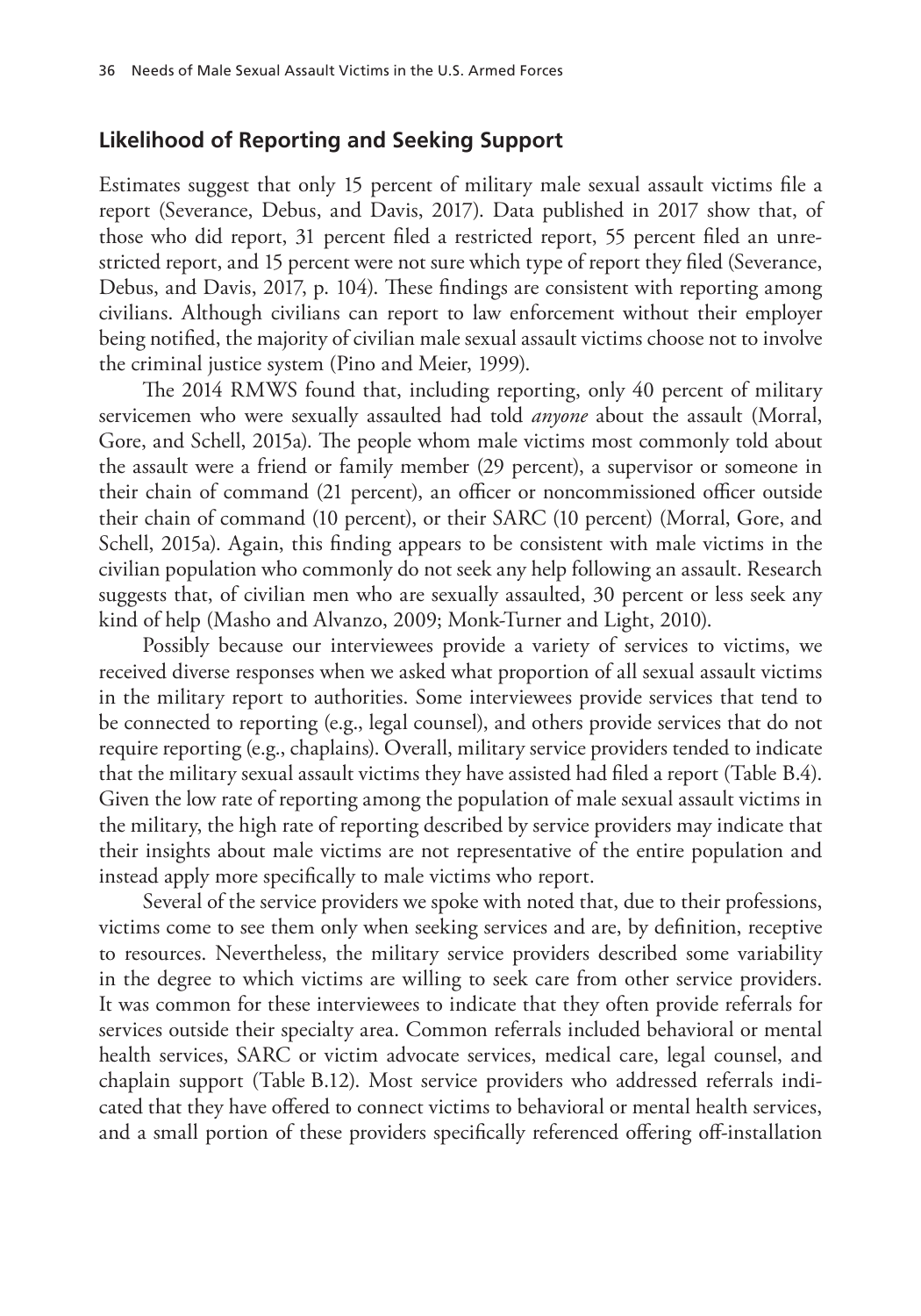behavioral health resources. Many providers indicated that they offer a standard set of services to all sexual assault victims. Legal counsel interviewees commented that they tend to interact with victims after other necessary referrals have already been provided. Military service providers were less likely to mention (1) referrals to the military's Family Advocacy Program or to law enforcement or (2) support with expedited transfers or military protective orders.

Among providers who discussed the resources they offer to male sexual assault victims in the military and compared them with the resources offered to female victims, most providers indicated that they offer similar resources to victims of either gender (Table B.13). Five indicated that they offer gender-specific treatment—for example, support groups that are open only to one gender. Of those who responded, the majority of providers indicated that most victims who were offered a referral were receptive to the referral and subsequently sought the recommended services (Table B.14).

The civilian experts we spoke with were more likely to comment that victims are not receptive to referrals. Five of the seven civilian interviewees who commented on this topic noted that men's reluctance to report an assault or access services is a key challenge to connecting them to resources. Several civilian interviewees indicated that, even among individuals seeking treatment, there may be distrust of the treatment or of other suggested resources. As one civilian mental health care provider observed,

Some people may be very open to the services that are available and benefit from them and do well. And other people, I feel like no matter what the services are, they're still going to be angry and distrustful and might feel that they aren't getting their needs met, even if treatment that's being offered is appropriate to their concerns, because of the betrayal and distrust that they've experienced. . . . It's a range.

## **Gender Differences in Reporting and Help-Seeking**

According to the 2016 WGRA, servicewomen who experienced a sexual assault were significantly more likely to file a report (31 percent) than servicemen were (15 percent) (Severance, Debus, and Davis, 2017). The same is true in the civilian population, where women were more likely than men to report their sexual assault to law enforcement (Pino and Meier, 1999). Servicemen were also less likely to disclose to any support person: Fewer male victims (29 percent) than female victims (56 percent) of a sexual assault in the past year had talked with a friend or family member about the assault (Morral, Gore, and Schell, 2015a).

Both the civilian experts and military service providers with whom we spoke perceived that reporting was less common among men who had been sexually assaulted relative to women (Table B.5). However, one civilian physical health care provider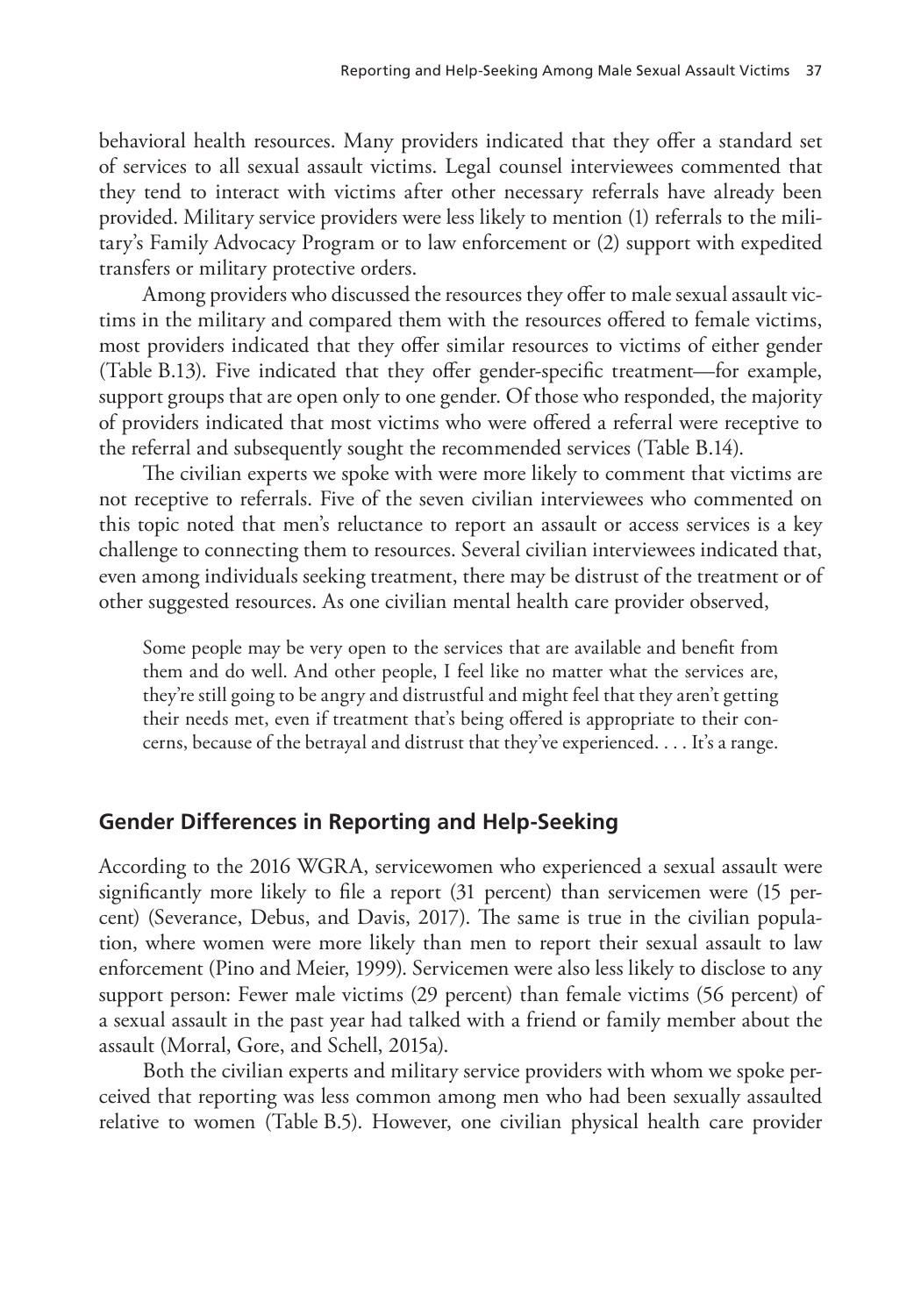observed that the difference may be partially due to the likelihood of men and women being asked about victimization:

People don't ask men whether they've been sexually assaulted, and then, of course, since they don't ask, then it doesn't get measured. And since it doesn't get measured, then we all walk around thinking that only women get sexually assaulted. But in fact, it's [that] we've only asked the women.

Furthermore, six military service providers believed that men file unrestricted reports less frequently than women (Table B.5).

When comparing help-seeking between male and female sexual assault victims, the five civilian experts who responded to this topic commented that men may be less receptive than women to following up with resources. Most military service providers who commented on this topic also believed that male victims were more reluctant than female victims to seek support and services (Table B.3) or to follow up on referrals (Table B.15). However, only a slightly smaller number of military service providers indicated that men and women are equally receptive to resources. Only three service providers indicated that men are more receptive to resources than women.

## **Amount of Time Victims Wait to Report**

Among male and female Army soldiers who filed either an unrestricted or restricted report of sexual assault, and for whom dates on timing of the assault were available, half (50 percent) filed within one month of the assault, 31 percent waited longer than one month but less than one year to officially report the assault, and 19 percent reported the assault more than one year after it occurred (DoD, 2016b). The Defense Sexual Assault Incident Database data that are publicly released in the service branch enclosures to SAPRO annual reports do not include the detail necessary to determine whether there are gender differences in the time to report. When queried, most of the civilian experts we spoke with (six of the seven who commented) indicated that there is a wide range or too much variability across individuals to provide a reasonable estimate on gender differences in the amount of time individuals wait to report. Most military service providers who made a comparison did not perceive a difference in time to report between male and female victims (Table B.7). They did note that victims may wait to report until they are in a location that is away from their perpetrator. When commenting on trends in male sexual assault reporting, one Air Force sexual assault responder said, "Instead of being on site or on station where the individual [perpetrator] was," the victim "waited until they went [on temporary duty] or deployed and then reported because they weren't where the individual was."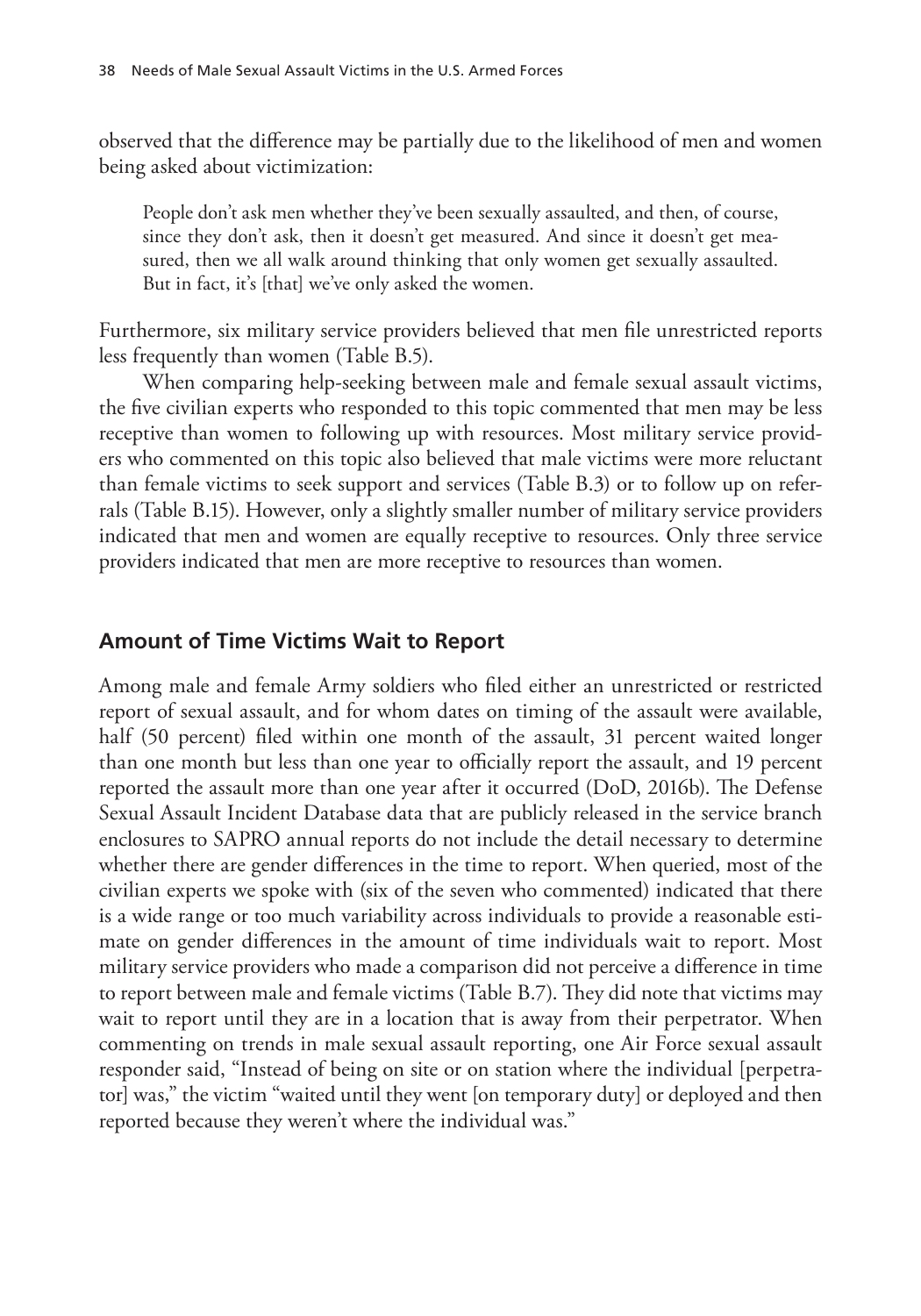## **Predictors of Reporting and Help-Seeking**

Greater severity of sexual assault appears to be associated with greater odds that male victims will seek help. Specifically, male victims were more likely to seek help when the perpetrators used threats during the incident and when the victims believed that they were at risk of being physically injured during the incident (Masho and Alvanzo, 2009). Both men and women were more likely to report their sexual assault to police if the perpetrator was a stranger, something was stolen from them, or a weapon was present. Men, in particular, were eight times more likely to report an assault to police if they needed medical attention (Pino and Meier, 1999). Physical injury may increase the odds of male victims seeking help, but research on this association is mixed (Masho and Alvanzo, 2009; Monk-Turner and Light, 2010; Pino and Meier, 1999).

Among servicemen who experienced a sexual assault in the past year and who chose to report it, the most common motivations for reporting were to stop the offender from hurting others (45 percent) or themselves again (47 percent) or because they believed it was their civil or military duty to report (41 percent). Both men and women gave similar reasons for reporting the sexual assault to DoD, with one exception. Women (44 percent) were significantly more likely than men (22 percent) to indicate that they reported the assault because someone had encouraged them to do so (Severance, Debus, and Davis, 2017).

Among the military service providers we interviewed who commented on possible gender differences in victims' reasons for reporting, the majority indicated that they did not perceive any differences between servicemen and women or that they were unable to judge whether there were any gender differences (Table B.11).

The civilian experts we interviewed believed that victims report for a variety of reasons, including a desire to obtain justice, to prevent the perpetrator from assaulting others, and to access services. One civilian researcher described the desire for justice and the related desire to protect others from assault:

[The victim] wants to get justice, and they don't want this person to get away with hurting them. And they also don't want them to hurt other people. There's a justice component to wanting to report and let the criminal justice system take care of the situation.

I think the more serious the assault is in terms of injury—physical injury aside from the assault— . . . that tends to motivate people to want to report. Again, to get that person off the streets or to bring them to justice and punish them for what they did.

In addition to the motivating factors that civilian experts noted, military service provider interviewees also mentioned encouragement from others to report the assault; the assault having negative effects on the victim's life (e.g., intimate relationships); and,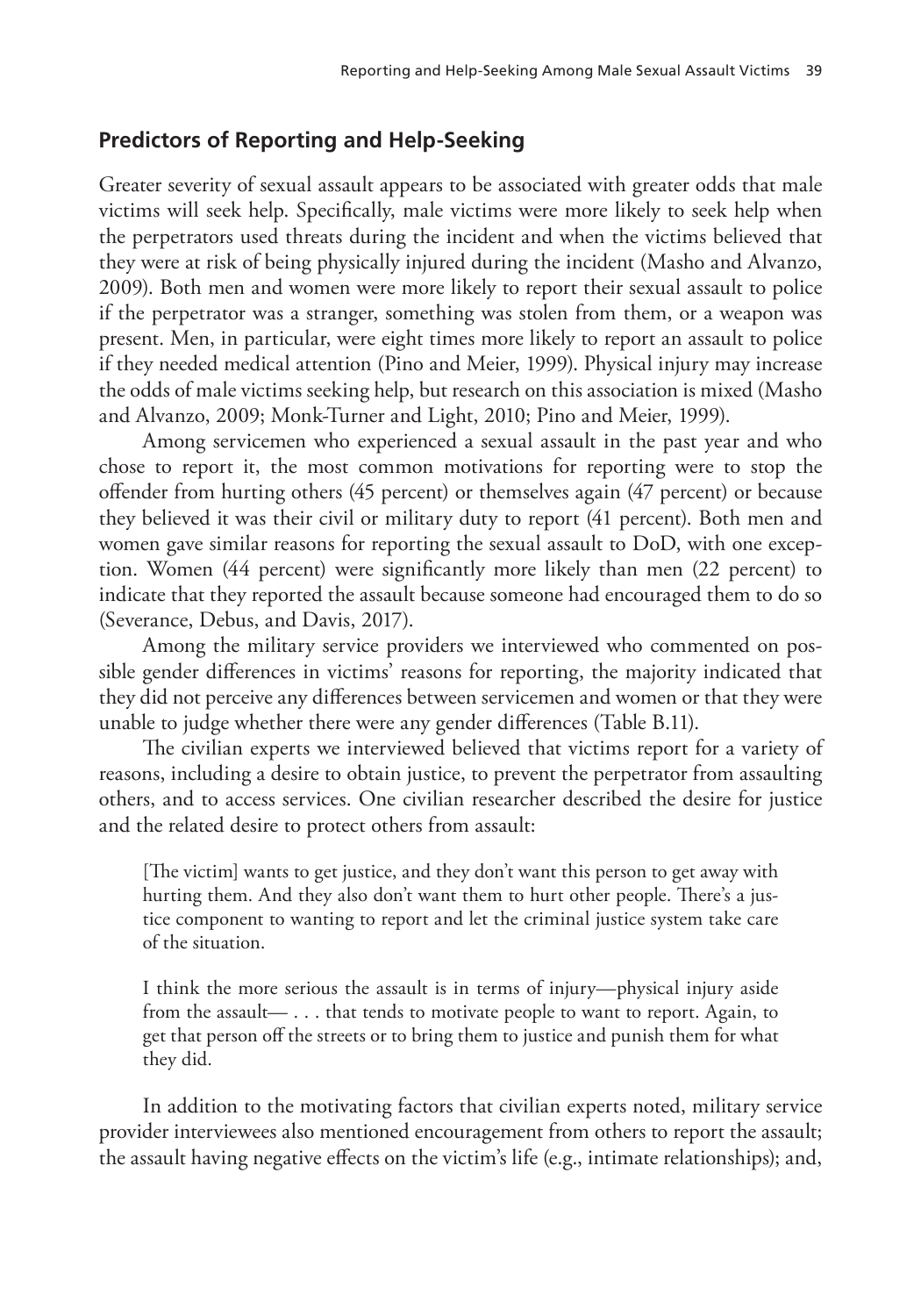for some, unintentional reporting as a consequence of discussing the assault with a mandated reporter (e.g., a commander) or colleagues (Table B.10).

Of these motivators for reporting, the desire to access rights or services was discussed by the largest number of service providers. As one Marine Corps sexual assault responder noted,

For the most part, I feel like [victims report] so they can start seeking services. The ones that do go unrestricted do tend to follow through with the law enforcement piece. . . . Getting services and medical is huge also, being able to have that forensic exam.

Service providers also mentioned seeking justice and preventing the perpetrator from assaulting others as reasons why victims report. A Navy mental health care provider commented, "Some of them have the clarity of thought where they really believe that people [who] do wrong things should be held accountable for their actions." Another Air Force mental health care provider stated,

The most salient reason that I hear is not wanting the assailant to do the same thing to someone else. There's a pretty pervasive sense of selflessness among victims. And on some level maybe even a feeling of responsibility that, yes, this is going to be maybe a difficult and maybe a painful thing to report and to go through, but going along with the military ethos, there's this idea of being a wingman to other people. That if they don't step up and report this and have some action taken, then there could be other victims out there, and that seems to be pretty powerful for them.

## **Barriers to Reporting and Help-Seeking**

There are several reasons that some sexual assault victims choose not to report an assault or not to seek services or support following an assault. In some cases, the victim may not be personally aware of the barriers. For example, victims who do not label the incident as a sexual assault may not be aware that this is preventing them from accessing services that could help them. In other cases, the decision whether to report is based on the victim's calculus about likely outcomes. If sexual assault victims believe that their report will not be believed or acted upon; that they will be shamed, harmed, or retaliated against for reporting; or that the system cannot protect their confidentiality, many will decide that not disclosing will protect their interests better than reporting would.

#### **Event Not Self-Identified as a Sexual Assault**

Among military servicemen who had at least one experience that can be classified as a sexual assault according to the UCMJ (see Schell et al., 2014), 26 percent indicated that the event was hazing-related (Severance, Debus, and Davis, 2017). Service-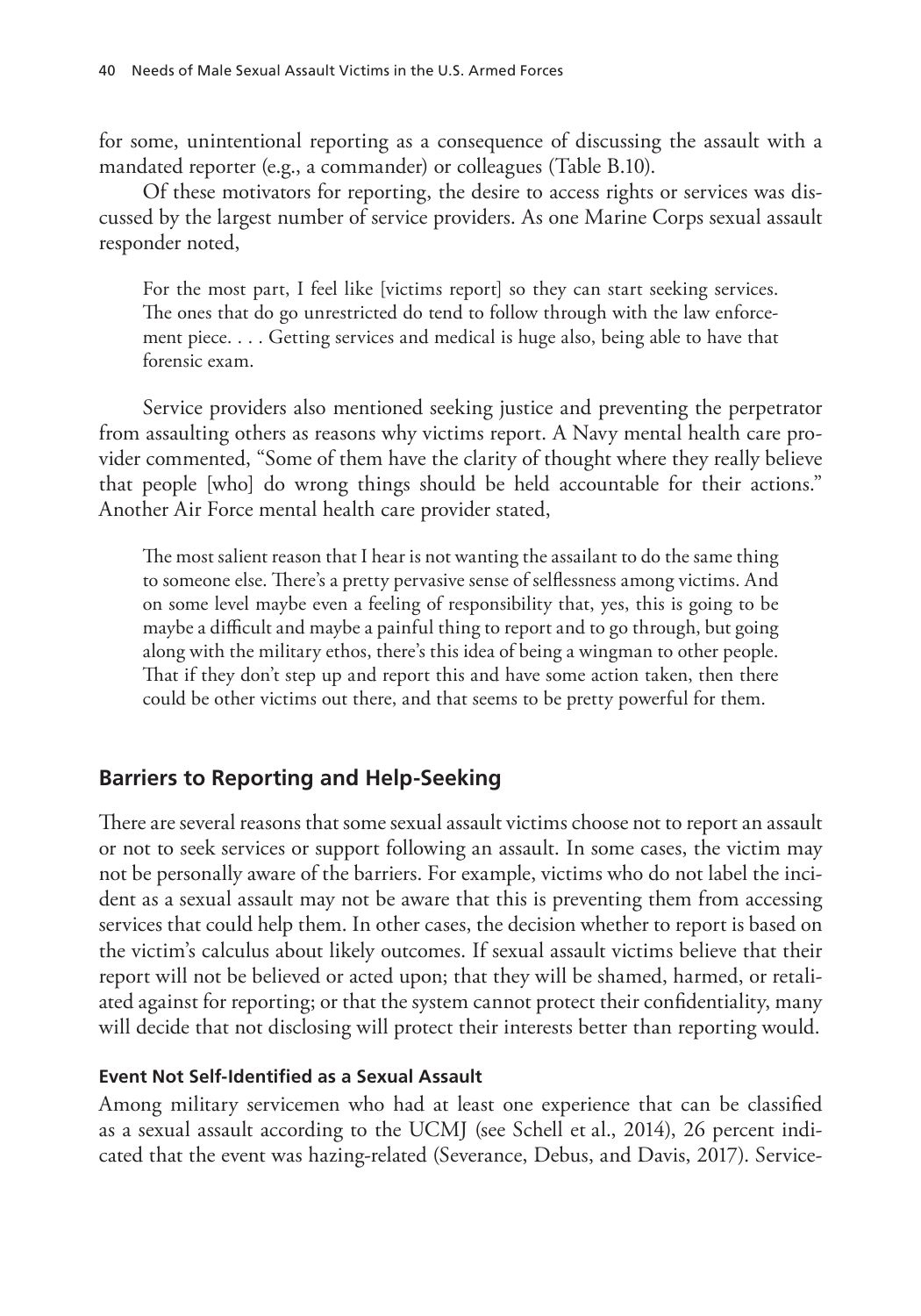men who are penetrated or touched on their private areas during a hazing assault are unlikely to categorize the event as "sex." Because their perpetrator(s) may not have been sexually aroused during the incident, the victims might not classify what happened to them as a "sexual assault."

A civilian mental health care provider expanded on this topic to describe other assaults that the victim may not classify as a sexual assault:

Males tend to not even [label] what is done to them as sexual abuse, particularly if it's done in the context of hazing or any kind of sexual initiation. A lot of times, for instance, gay men who are perpetrated by older . . . men will classify that as, "Well, they taught me about sex," as opposed to they were being perpetrated. . . . The same thing with [female] teachers and males in high school. . . . A lot of them will say, "Oh, I was lucky." They don't frame it at all as sexual trauma. And society, of course, does the same thing. The sympathy goes to the female perpetrator, not to the male victim. It tends to get classified as it was a consensual relationship and that it was "a relationship." When females are sexually traumatized by a teacher, no one in society calls it a relationship. It's automatically labeled as "this is sexual trauma, period."

Two civilian experts referenced the need for men to recognize what happened to them as being sexual assault, noting that male victims may not have the same framework for such an incident as women, because men are not socialized to have such a framework. One researcher commented,

For men, they don't grow up with the idea that someday they may be sexually assaulted. . . . They don't have a framework for evaluating what has happened to them and understanding that something very bad has happened to them and that a violation has indeed occurred. And so, they are kind of in limbo as to coming to terms with what happened to them.

## **Belief That Nothing Will Be Done**

Victims who identify their experience as a sexual assault consider what they know about their social and professional context and make predictions about the outcomes associated with disclosing their victimization experience. Many predict that they will not be believed (Turchik, McLean, et al., 2013) or that nothing will be done in response. Among male sexual assault victims in the military who chose not to report the assault, 29 percent indicated that at least one of their reasons was that "they didn't think anything would be done" (Severance, Debus, and Davis, 2017). Thirty percent did not believe the process would be fair (Severance, Debus, and Davis, 2017). If the perpetrator is a high performer or leader, victims may believe that the charges will simply be dismissed (Castro et al., 2015). A civilian researcher we interviewed told us that victims' beliefs that nothing would be done are expression of their lack of confidence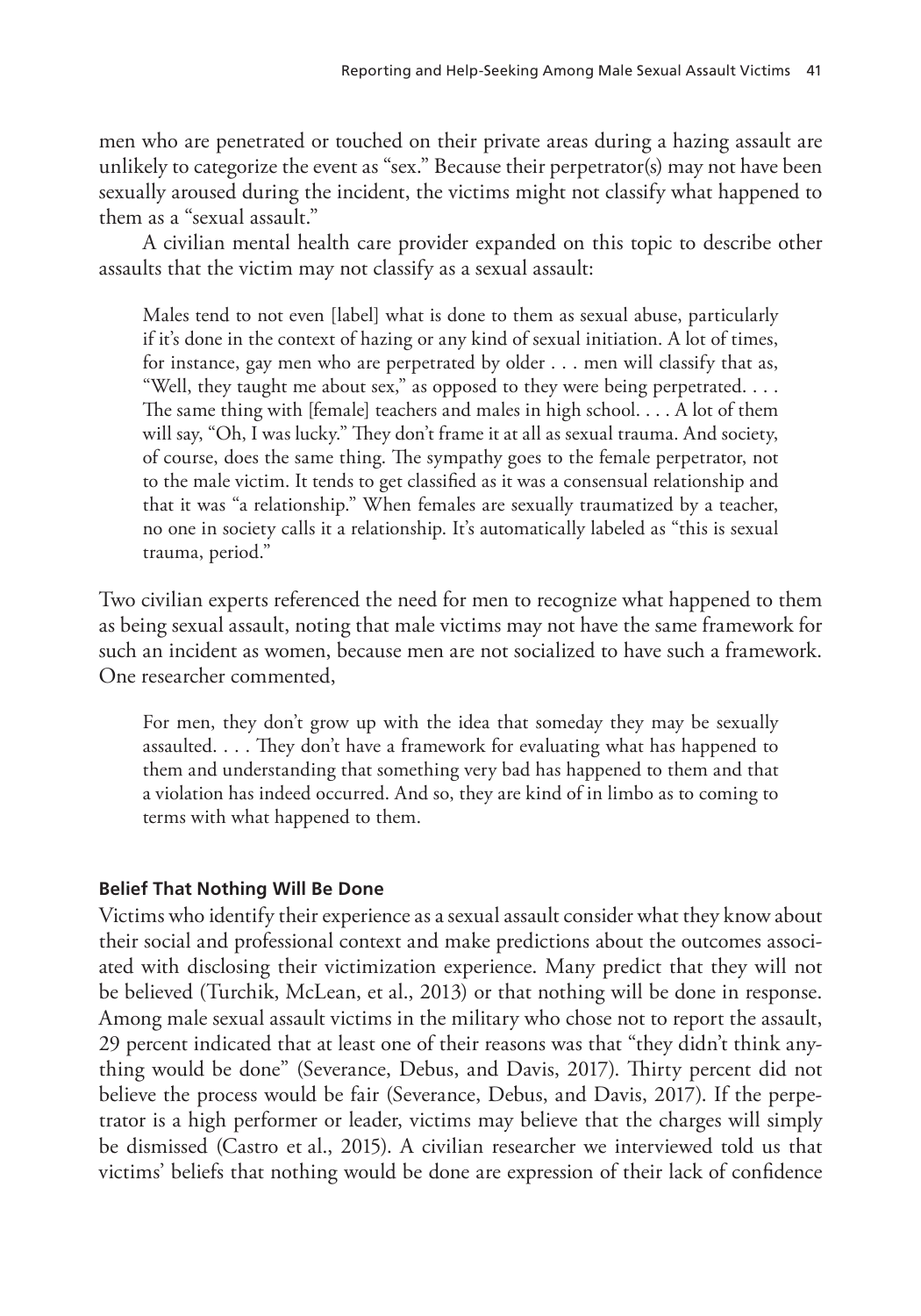in the system. The military service providers we interviewed reiterated this lack of confidence in the system and the common fear among male victims that they will not be believed even if they do come forward. A Navy mental health care provider noted,

For men, I don't think they even think they'll be believed. . . . If they're gay, they think that, "oh, everyone is going to think it was consensual." And then if they're straight, then they think, "oh, everyone is going to think that really I'm gay, and I really wanted it." . . . Whether they're gay or straight, it doesn't seem to matter. They both feel like they're somehow going to be judged to be participants in it and willing participants in it.

#### **Expectations of Negative Consequences for Disclosure**

Many sexual assault victims choose not to report their assault or not to seek advocacy, medical care, or mental health care services because they believe that there will be negative consequences for doing so. This perception might be an accurate reflection of the possible outcomes of reporting: Of military sexual assault victims who reported the assault, 42 percent of men and 28 percent of women experienced reprisal, ostracism, or maltreatment as a consequence (Severance, Debus, and Davis, 2017). Perhaps because they had observed or understood this reality, many male victims of military sexual assaults indicated that they chose not to report because they were worried about negative consequences from the perpetrator(s) (21 percent), their supervisor or chain of command (26 percent), or military coworkers and peers (30 percent) (Severance, Debus, and Davis, 2017). In our interviews, civilian experts and military service providers both frequently mentioned fear of retaliation as a common barrier to reporting (Table B.8).

Victims may also worry that they will be treated poorly by criminal justice, medical, or mental health professionals. There may be a grain of truth to this perception. The published literature suggests that many civilian police officers are not prepared to assist male sexual assault victims and may hold negative attitudes toward male victims (Javaid, 2014, 2017). Medical students view male sexual assault victims more negatively than female victims (Anderson and Quinn, 2009). In addition, qualitative research with male civilian victims reveals that some have negative experiences with service providers, including dismissive treatment from social workers and counselors, insensitivity from police, and poor treatment by medical professionals (Washington, 1999). Among servicemembers who reported a sexual assault, servicemen were significantly less likely than servicewomen to be satisfied with the response and services they received from their unit commander, SARC, special victims' counsel, and chaplain (Severance, Debus, and Davis, 2017). There were no significant gender differences in satisfaction with care from medical care providers, mental health care providers, and law enforcement (Severance, Debus, and Davis, 2017). As a result, some male victims may approach service providers for help with the symptoms or consequences following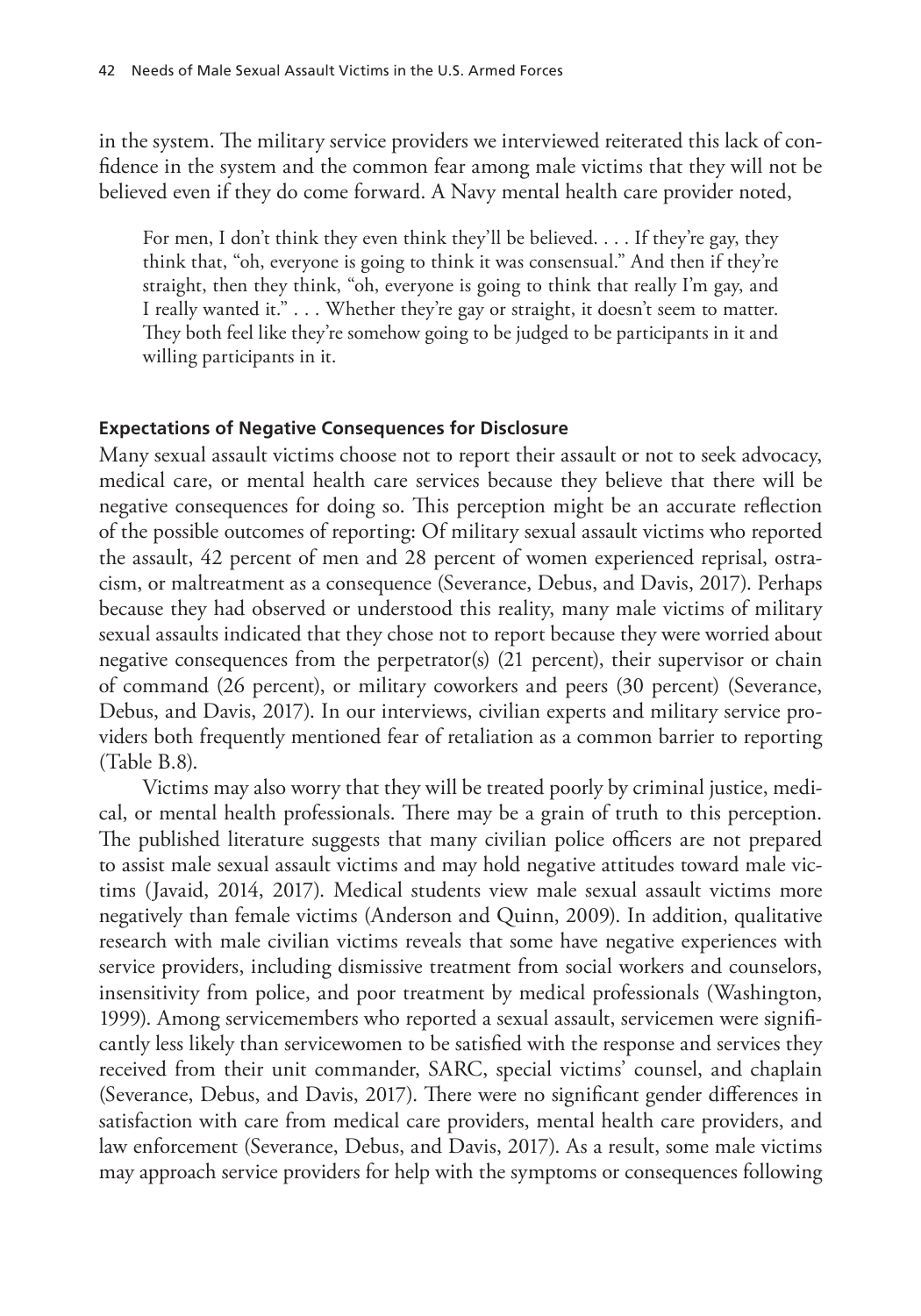an assault but decline to provide information about the assault itself (O'Brien, Keith, and Shoemaker, 2015; Turchik and Edwards, 2012). After interviewing U.S. veterans, researchers found that concern about the sensitivity of providers was a barrier to seeking MST-related services (Turchik, McLean, et al., 2013).

Finally, many victims, both men and women, are concerned about the negative repercussions that being a victim could have on their career. A civilian mental health care provider noted,

Many survivors are afraid that they'll be stigmatized, particularly when you talk about people in the military, or anybody who's now an adult who has any kind of position like working with kids or a position of authority. I mean, the fears are tremendous that . . . "No one will trust me. No one will trust me around children." That there's some kind of belief that this makes them mentally ill.

Military service providers mentioned concerns about possible disciplinary actions for collateral misconduct (e.g., underage drinking prior to the assault) as a barrier and emphasized worry about how reporting sexual assaults could affect military careers (Table B.8). This was mentioned as a barrier for victims of both genders, but four providers believed that servicewomen had more concerns than servicemen did about career harm (Table B.9). Indeed, the perceived gender difference is borne out by survey data from military sexual assault victims. According to the 2016 WGRA, servicewomen (36 percent) were significantly more likely than servicemen (24 percent) to indicate that one of their reasons for not reporting the sexual assault was that they thought it might hurt their career (Severance, Debus, and Davis, 2017).

As one Navy legal counselor commented,

There is still this concern or stigma in the military that if you seek medical assistance, it's going to somehow get you on the track out of the Navy. I see that with all of my victims, men or women—just that they're always a little bit hesitant about, "Okay, if I go see this doctor, it's going to mean I'm going to get kicked out."

Similarly, a Marine Corps mental health care provider noted,

For an active-duty military, they're more resistant to getting medical needs because it's going to go in their record and it's going to follow them. And then the fear is that it will somehow impact their career, their tenure, the ability to promote.

## **Shame, Embarrassment, and Loss of Masculinity**

Among U.S. servicemen, stereotypes about masculinity, including views of men as sexually assertive and powerful, and men's beliefs in male sexual assault myths may hinder reporting and help-seeking among victims (Castro et al., 2015; Morris et al., 2014). U.S. military men can feel humiliated following a sexual assault, particularly if they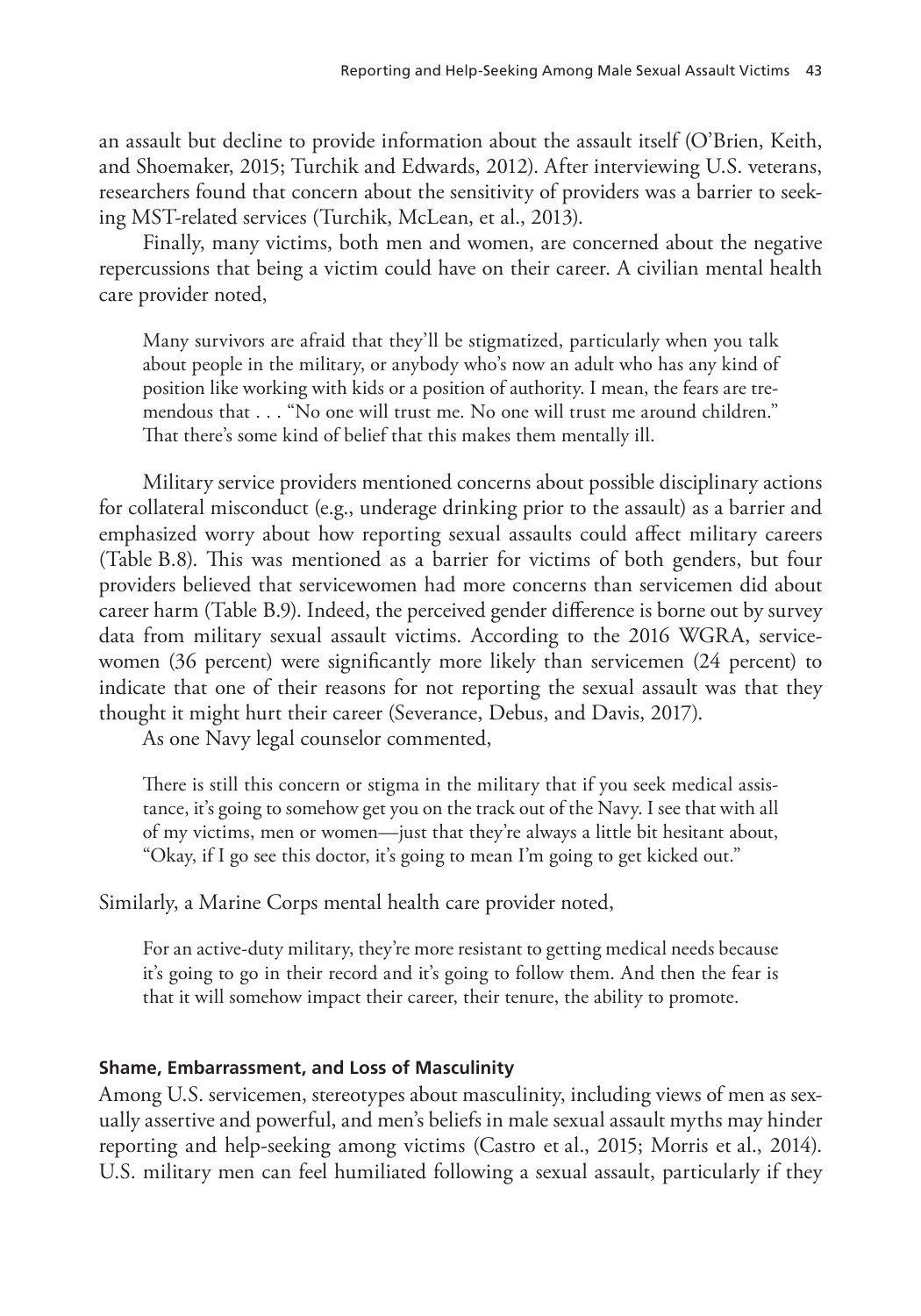had previously believed that men cannot be raped. In interviews with veterans who had experienced MST, many cited embarrassment and shame as barriers to help-seeking among male veterans (Turchik, McLean, et al., 2013). This shame may be reflected in the reasons that sexually assaulted servicemen give for not filing an official report. More than one-third indicated that they did not want to feel shamed or embarrassed (37 percent) or be perceived as weak (44 percent) (Severance, Debus, and Davis, 2017).

The civilian experts we interviewed also cited shame and self-blame as common barriers to reporting among both male and female sexual assault victims. Commenting on both men and women, a mental health care provider noted,

In general, shame is the biggest block to anybody coming forward. They're so embarrassed by it. Because . . . most survivors tend to take some responsibility for being perpetrated, for being violated. They somehow believe that they must have had something to do with it. And, of course, perpetrators do everything in their power to make sure that the victim believes that. So, shame is huge and the lack of understanding that they have zero responsibility for it. Many survivors are afraid that they won't be believed, or that they'll be punished, or that they'll be shamed because people/society will also blame them.

Although experts saw shame as a barrier to reporting and help-seeking for both men and women, six of the eight civilian experts indicated that shame and self-blame are more prevalent among male sexual assault victims than among female victims. One mental health care provider explained,

I think that society is a little more accepting of women coming forward and being victims. It's much more recognized that women get sexually abused. It is much less recognized that males get abused too. It's especially less recognized that males can be abused by females. That's the biggest block—that is, if a man was abused by a female . . . it's so difficult to come forward, because there's so much embarrassment that "I should've been in control, and I wasn't. I should've been able to stop it, and I didn't." . . . Male socialization is all about teaching them that we're supposed to be powerful and strong. And if you're a victim of sexual trauma, then a man or a boy tends to believe that he's weak and powerless, and there's something wrong with him. And generally, women don't think that. They do to some degree, of course, because, unfortunately, the same kind of stigma exists. But I think society is much more willing to help women understand it's not their fault, whereas men tend not to believe that.

The military service providers we interviewed held similar perspectives. They noted that military victims' self-blame, embarrassment, and shame are significant barriers to reporting and connecting them to services (Table B.8), and, like the civilian experts, the military service providers identified embarrassment as a particularly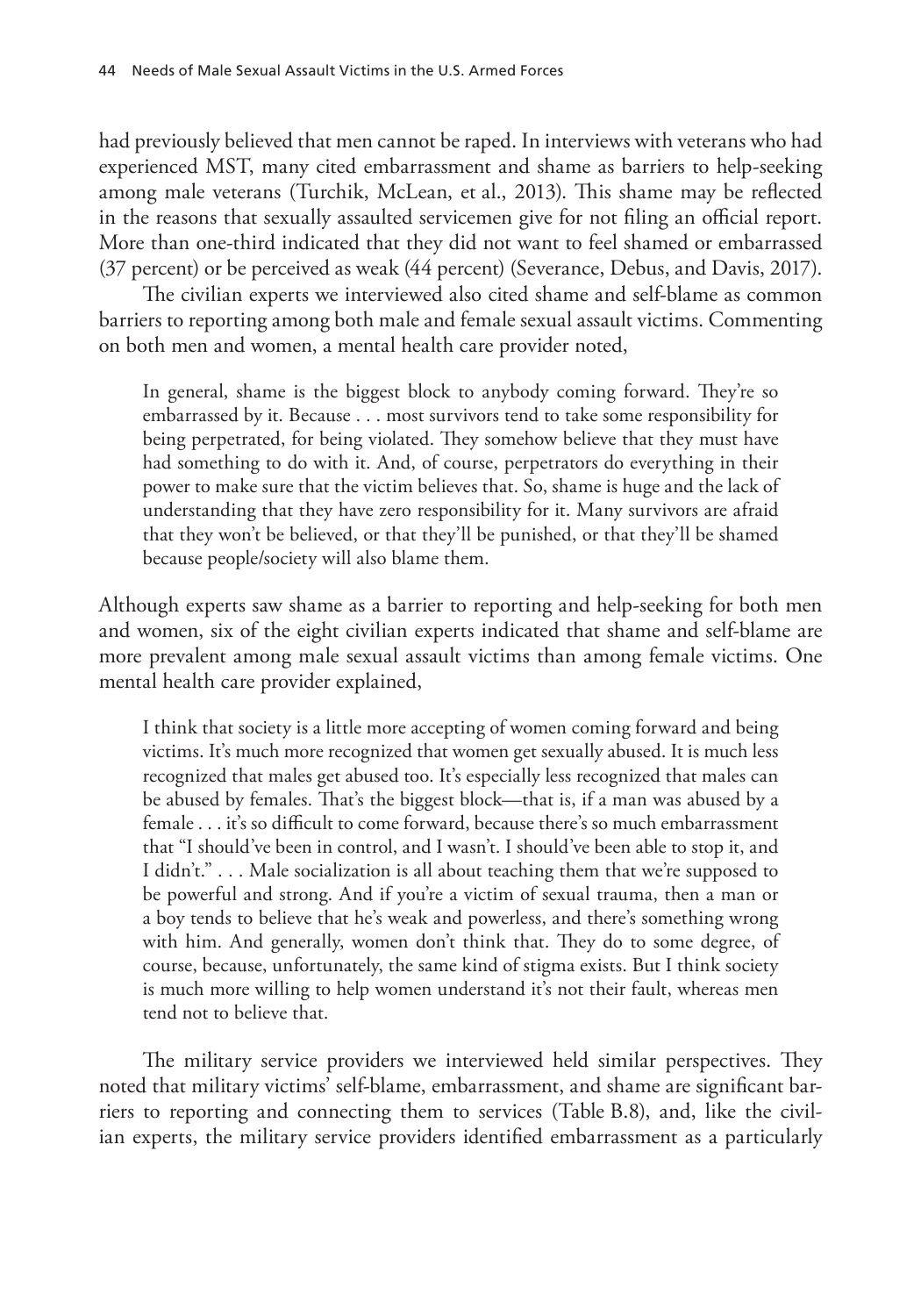potent barrier for male victims (Table B.9). As one Navy physical health care provider commented,

Women, they don't want to be blamed because of maybe the way they dressed or the fact [that people] might look at them [and think], "Well, if you weren't out by yourself," that kind of thing. Men don't want to be looked at as weak or non-masculine, that type of thing. So, stigma plays a major role in both male and female reporting.

Most providers who perceived gender differences described this shame as more prominent in military male victims than in military female victims and highlighted the men's perceived loss of masculinity. For example, one mental health care provider for the Navy indicated that male victims are "going to think somehow that 'I'm tainted in some way' or that 'I'm not going to be like a real man anymore.' . . . The shame is just intensified, I think." An Army physical health care provider told us,

I think it's probably a lot harder for a male to come forward than a female to come forward. Because a male, in all the training that I've received, they associate it with weakness. Well, the stigma that is associated with the feelings they might have: "Am I gay? Am I weak? Is this my fault?" . . . I think that men just have just a harder time processing this than the females do.

Similarly, an Army chaplain told us, "I would say my gentlemen have been more concerned with unrestricted reports because there's more stigma and they may not want people to know and they have been sort of more mortified."

While military service providers noted the role that shame plays in potentially preventing male victims from filing a restricted or an unrestricted report, they also saw shame as a barrier to help-seeking. Service providers indicated that they sometimes struggled to connect servicemen who had experienced a sexual assault to services. Commenting on this, an Army sexual assault responder stated, "I think that offering services to men comes with shame, and it somehow takes a little bit away from who they think they are, and especially behavioral health [services]." Discussing the challenge of convincing male victims to seek specialized care, a Navy chaplain offered a metaphor used with male victims:

It's getting them past the perception that this is for women and that [resources] are there to support you as well, and to try to add perspective to the shame that they feel and to try to explain how they might benefit from those resources that will help them. . . . Sometimes I put it in layman terms that, look, I'm a country doctor, a family doctor, and you need to see a brain surgeon. You wouldn't want your general practitioner doing open heart surgery, because there are specialists for that, and what you're talking about, you really need to have a specialist because . . . it was a damaging thing that was done to you.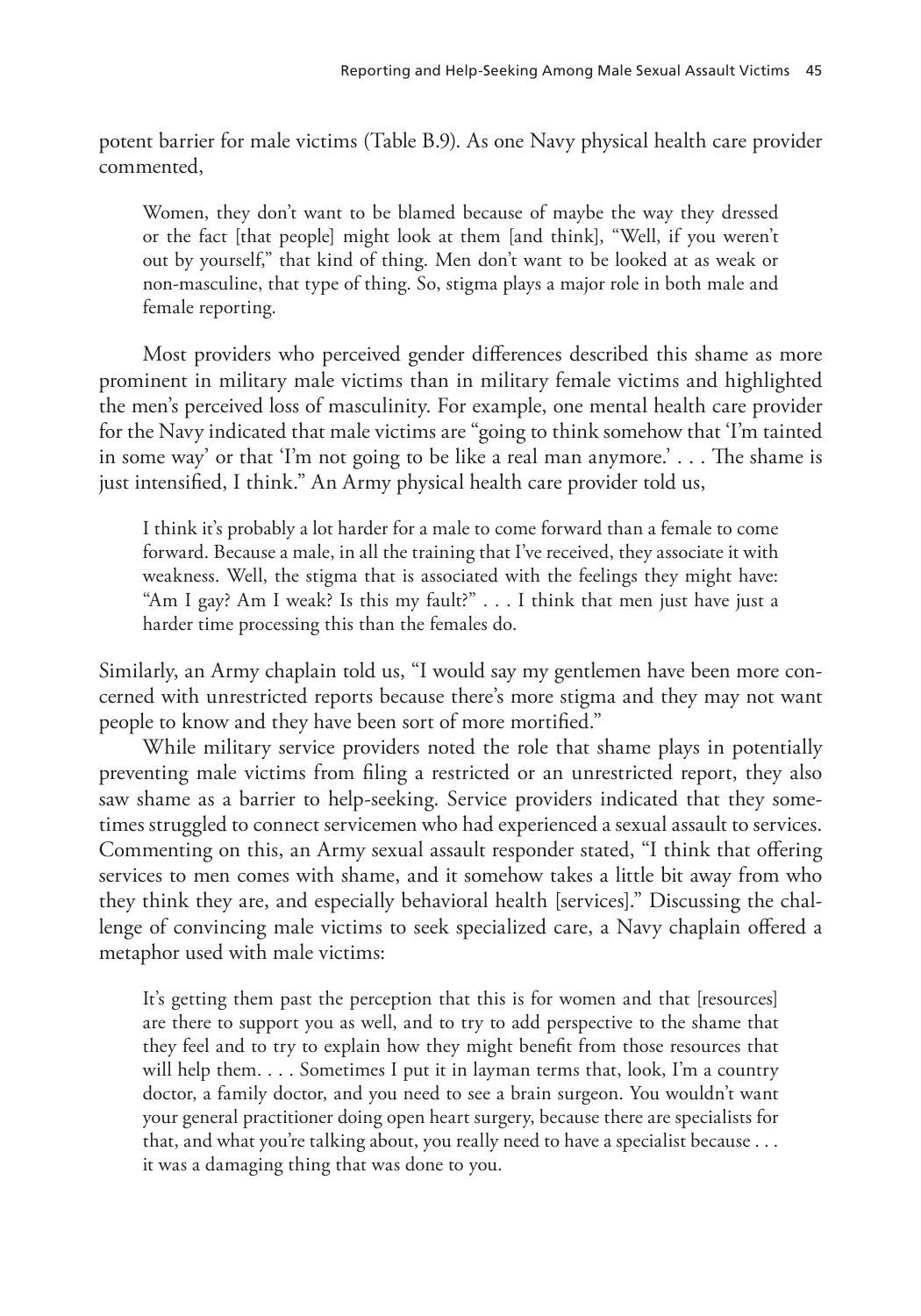#### **Protecting One's Privacy**

Evidence suggests that barriers to reporting and help-seeking, for both veterans and active-duty servicemembers, include the desire to maintain one's privacy and a lack of confidence in the confidentiality of medical, mental health, or other services (Turchik, McLean, et al., 2013). Among military male sexual assault victims who chose not to report, 39 percent cited "did not want more people to know" as one reason, and 25 percent cited "did not think [their] report would be kept confidential" (Severance, Debus, and Davis, 2017).

Privacy concerns were cited as a common barrier to reporting and help-seeking by the military service providers we interviewed (Table B.8). However, only four providers believed that this was a more potent barrier for men than for women (Table B.9). This is a perception that is supported by the most recent WGRA data, which showed that servicewomen who did not report a sexual assault were significantly more likely than men to cite "did not want more people to know" as a reason (Severance, Debus, and Davis, 2017). Servicemen and women did not have significantly different concerns about the confidentiality of their report (Severance, Debus, and Davis, 2017).

When military victims are motivated to protect their privacy, accessing DoD services on base may be perceived as a risky choice. The victims may worry that their discussions with service providers will not be kept confidential, or they may fear that military colleagues will see them entering or in the waiting area of a SARC office or mental health care facility. We asked the military service providers we interviewed whether they believed that male and female sexual assault victims have concerns about accessing DoD or military services, and most providers who responded to this question did not believe that this was a significant concern (Table B.16).<sup>2</sup> Sixteen of the providers who commented, however, perceived that sexual assault victims may have such concerns. When providers discussed potential reasons for concerns about accessing DoD or military services, three primary themes arose (Table B.17). The most commonly discussed theme was that sexual assault victims are concerned about maintaining privacy and confidentiality when accessing DoD or military services. A Marine Corps physical health care provider explained,

Especially when you're at a very small command where we have all these resources available to them, there is a perception that "People are going to see me going there. People are going to see me going to behavioral health and they're going to know I'm in there, and they're going to know why." . . . If we could guarantee that nobody is going to see them walk into behavioral health and wonder why they walk in there, it would be so much easier. But the problem is that I am at this small command. When they walk into behavioral health, they could be seen by a bunch of other people within their unit, and they're like, "Well, what are you going there for?"

<sup>2</sup> However, because military providers see only victims who have chosen to access DoD services, the may not have good visibility into victims who prefer not to use DoD services.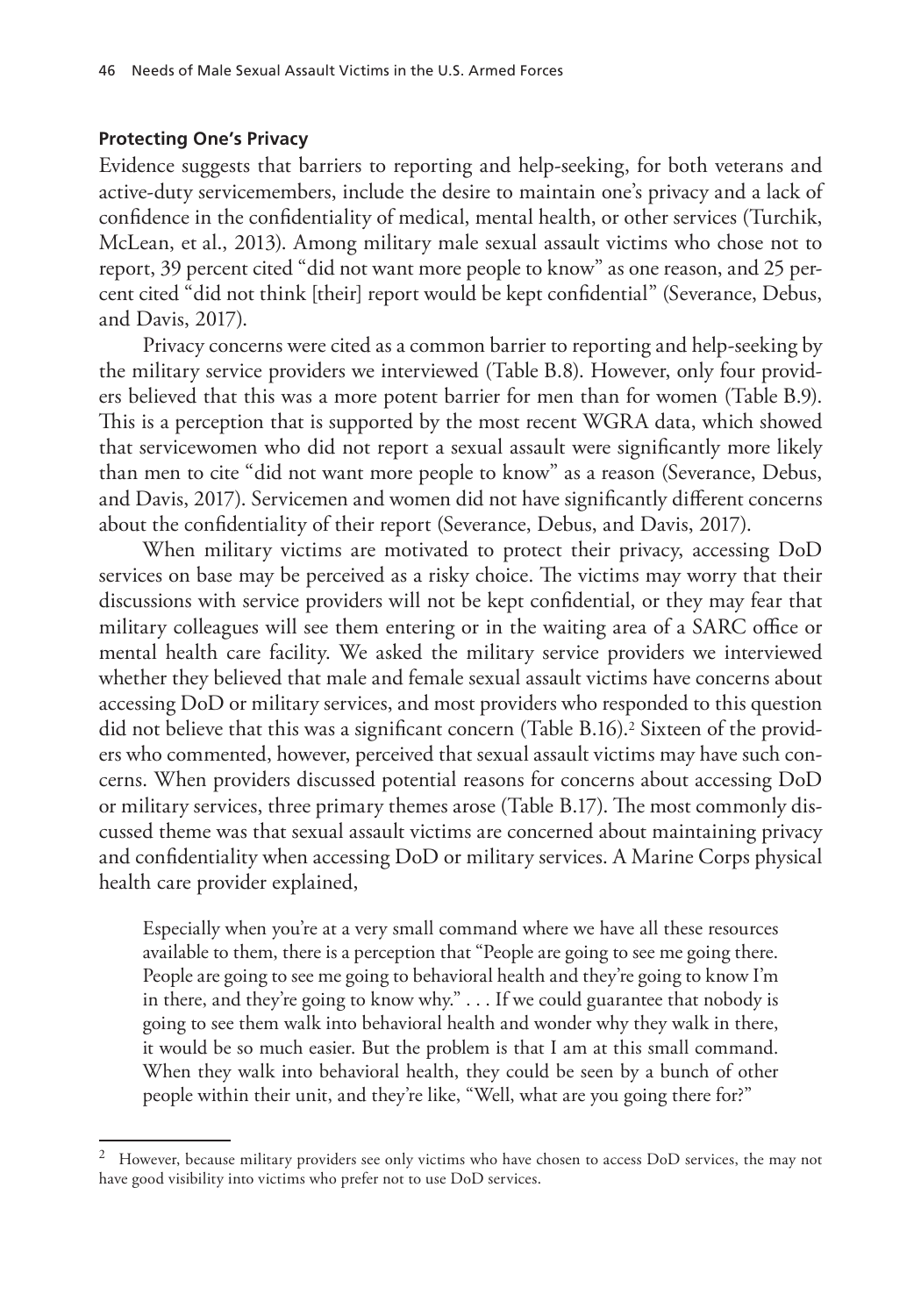A Navy chaplain also noted victims' worry about accessing DoD services but did not perceive off-installation services as necessarily the best answer either:

Now, often . . . they'll say . . . "I really don't want to engage the military community, because it's just too close to home for me." So, I'll also share some resources that are . . . within the municipalities that they can access. But a lot of males don't feel comfortable with that because . . . resources in most of our municipalities are geared towards women and not towards men. And so, it makes them feel even more isolated.

#### **Concern About One's Unit**

Finally, some researchers have proposed that low rates of male sexual assault reporting in the U.S. military may be related to a perceived code of silence regarding these experiences and concern that reporting may be seen as betraying one's unit, particularly if the perpetrator or perpetrators are part of the unit (Castro et al., 2015). It is also notable that sexual assault is one of the few events that is exempt from military guidance to resolve conflict "at the lowest possible level." For example, even service members who are sexually harassed are encouraged to resolve the conflict directly or as low in their own military chain of command as possible. In a culture that trains individuals to prioritize direct conflict resolution, it may be psychologically difficult for male sexual assault victims to elevate their complaint even though they are allowed by policy to do so. The military service providers we spoke with did not mention military or unit commitment as a perceived barrier to reporting and help-seeking among the male victims they had served. Concern about harming one's unit is not included in the WGRA as a survey item.

### **Strategies to Improve Reporting and Help-Seeking**

Belief in myths about male sexual assault may hinder male victims' reporting and help-seeking (Turchik, Pavao, Nazarian, et al., 2012). Thus, one avenue for promoting help-seeking among male servicemembers who have experienced sexual assault is to dispel myths that those in the U.S. military community may believe regarding male sexual assault. To do so, researchers suggest including examples of male sexual assault survivors in educational materials (O'Brien, Keith, and Shoemaker, 2015). These materials should also include accurate information about sexual assault against men and women to begin to replace the inaccurate myths that some servicemembers may believe (Turchik and Edwards, 2012).

The armed services provide annual SAPR training to servicemembers, and some research suggests that the training increases knowledge of available support services and protocols (Holland, Rabelo, and Cortina, 2014). However, SAPR training may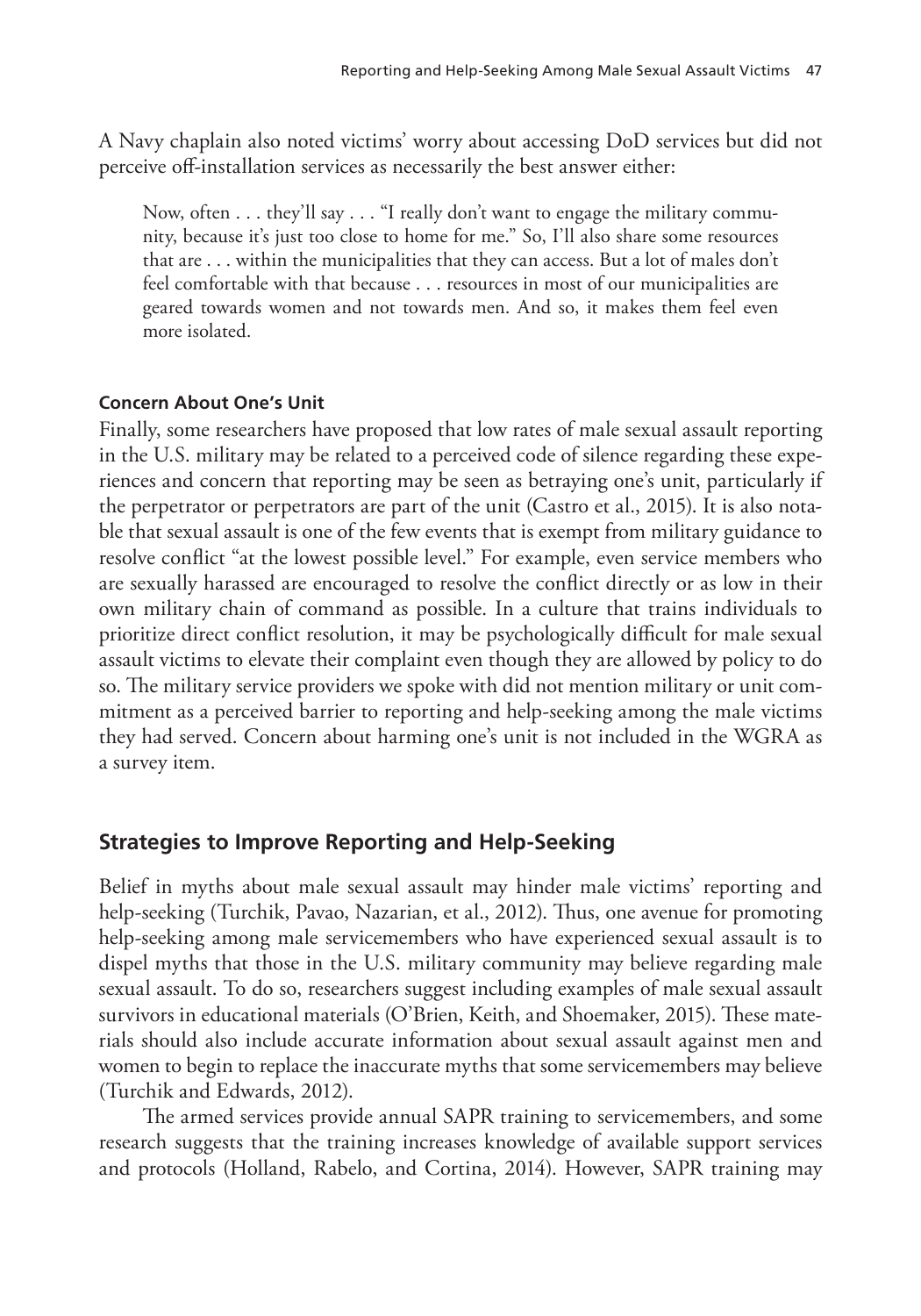focus on female sexual assault victims and male perpetrators. To consider the influence of gender preferences in SAPR materials provided to servicemembers, research has assessed the influence of gender-neutral sexual assault training on perceptions among U.S. Naval Academy midshipmen (Rosenstein, 2015). In this gender-neutral training, gender and sex were not referenced in presented slides, and discussion points emphasized gender equivalence, noting that male or female perpetrators could assault male or female victims. Participation in at least one gender-neutral training was associated with lower acceptance of male and female sexual assault myths among both male and female midshipmen.

Utilization of gender-inclusive, rather than simply gender-neutral, training may also be worthwhile to further reduce belief in male and female sexual assault myths (Rosenstein, 2015). Gender-inclusive training would include explicit discussion of male sexual assault victims. Research has shown that male veterans prefer to obtain gendertargeted information regarding sexual assault (i.e., men who have experienced MST prefer to receive information on male victims), rather than gender-neutral information (Turchik, Rafie, et al., 2014). However, it is not yet clear whether these gender-targeted materials promote greater help-seeking among victims.

When men approach service providers and have indicators suggestive of sexual victimization, researchers suggest that service providers reference the experiences of male sexual assault victims in general and provide information regarding support for male sexual assault victims (Polusny and Murdoch, 2005). Providing this information may help to combat victim perceptions that sexual assault does not happen to men. In addition, instituting routine questions regarding sexual assault experiences for both male and female servicemembers seeking certain mental, medical, or other support services may also encourage servicemembers to disclose their sexual assault experiences (Polusny and Murdoch, 2005).

When the military provides training and educational materials that consider male sexual assault victims, male servicemembers who experience sexual assault may not only be more willing to seek help following an assault but may also be more willing to report their assault through official channels (O'Brien, Keith, and Shoemaker, 2015; Scarce, 1997; Turchik and Edwards, 2012). However, if victims perceive that those to whom they report will react negatively or with disbelief, the victims may be unlikely to report being sexually assaulted. To promote reporting, male sexual assault victims must know that the professionals to whom they disclose will not express negative attitudes toward them or disbelief in their account of the assault (Javaid, 2017).

Six of eight civilian experts we interviewed also commented on ways in which service settings should be made more welcoming of male victims or ways in which service providers should be specially trained on male victim needs, echoing the published suggestions described earlier. One civilian mental health care provider emphasized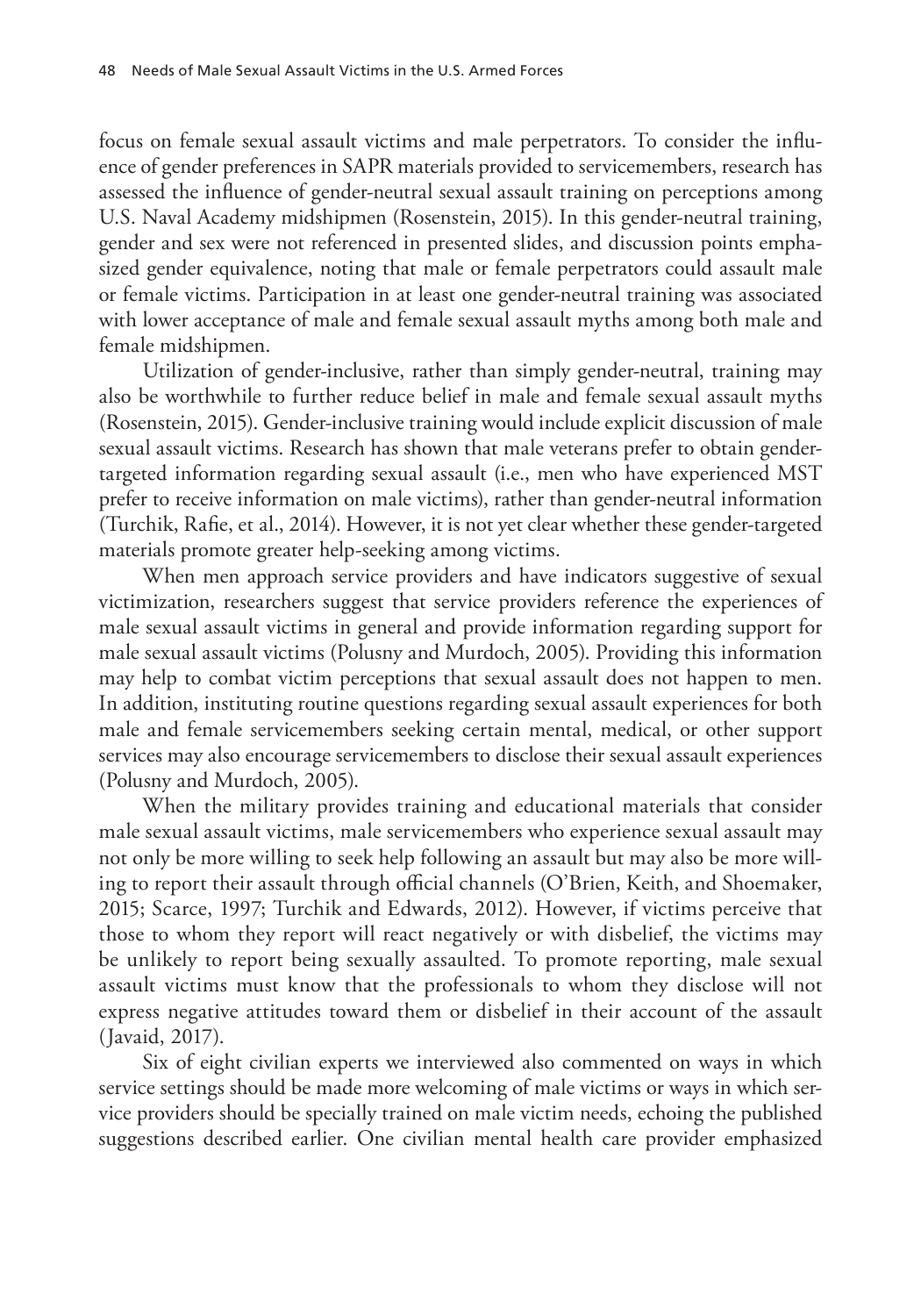that all staff—not only treatment providers but also administrative staff who arrange appointments—should be trained to be sensitive to male victims. A civilian researcher elaborated on this point, saying,

I think the paradigm usually is that men are the offenders and women are the victims. And so I think that men have never felt welcomed to call hotlines or to walk into a rape crisis center. So, somehow things would have to change a bit to make it more welcoming for them, so that they wouldn't feel like people would be a little bit more skeptical of their being there at all.

A civilian mental health care provider commented on supporting client receptivity while making referrals, stating,

I think once people get to me, if I can assure them that wherever I'm referring them to—like if somebody were sexually assaulted and came to me—I would feel comfortable saying there's a specific division in the [city] police department that handles these kinds of things and I can assure you that they're safe people to talk to. So it has to be that I can assure them of that.

Finally, the resources may not need to be different, just welcoming, as another civilian mental health care provider noted:

I don't think the resources need to be different. What needs to be different is that there's an awareness that men are safe there too. I've talked to the military about the . . . quote that "one of a hundred men in the military gets sexually abused." And I said, "Really? Think about it. If you're one out of the hundred, how likely is it you're going to come forward if you think 'I'm the one that was the weakling. I'm the one who didn't fight back'?"

Military service providers offered similar comments but also emphasized the need to protect the privacy of male victims. A Marine Corps chaplain stated,

Men, just because of that factor of what it does to them as men and the way they see themselves—"I'll handle my own problem"—they tend to not report. And so, I'd just go back with they need, more than anything else, someplace that they can go to where they can be anonymous. They need to know what the resources are if they want to take advantage of it, but they also need to know what the resources are outside the institutional organization so that if they won't use the institution for help and the program that's there, that they can go get some sort of private help on the outside.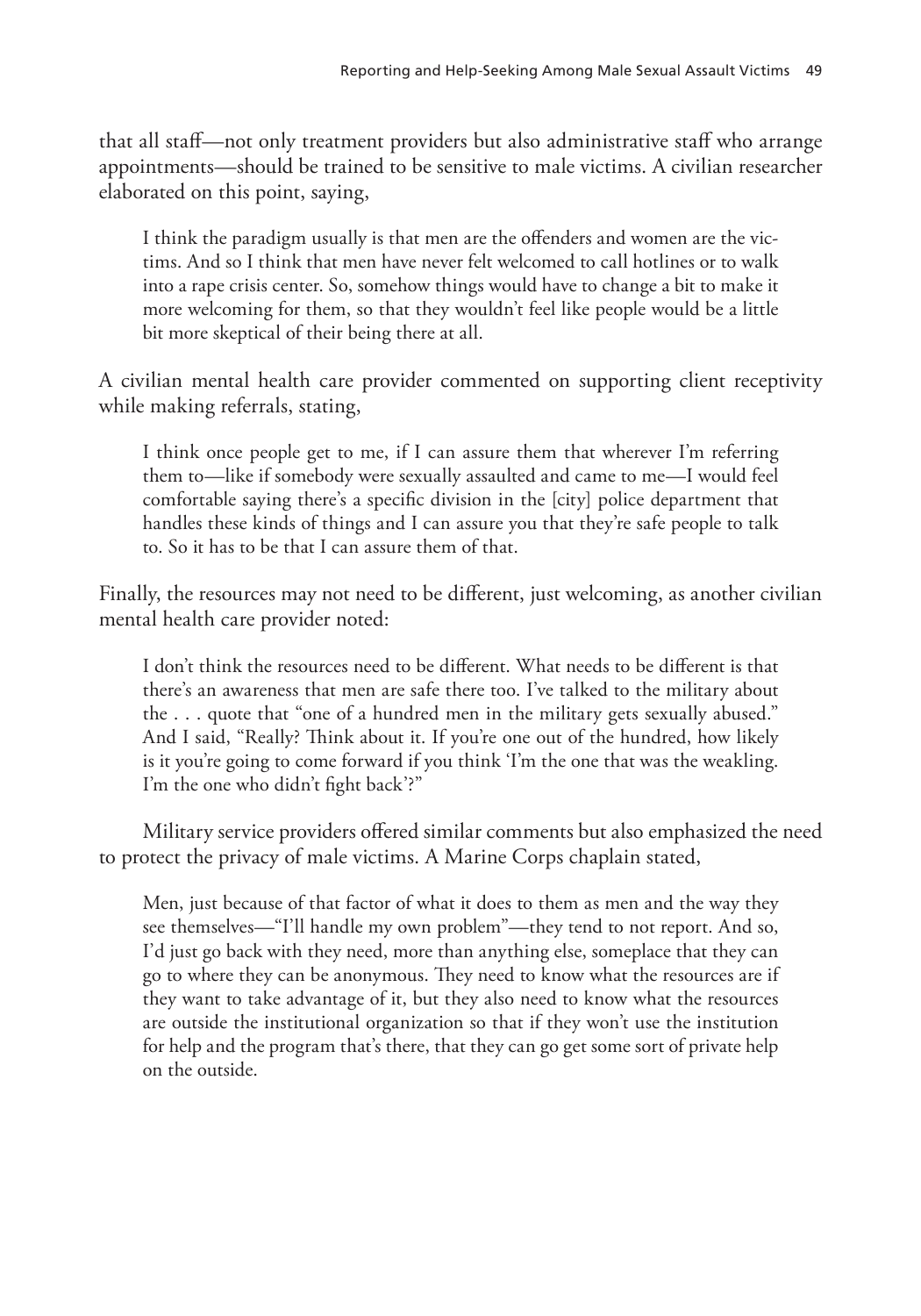#### **Summary**

Previous research suggests that most military male sexual assault victims choose not to file a restricted or an unrestricted report, and many do not seek support services. These choices are influenced by the victims not labeling the incident as "sexual assault" and the beliefs that their report will not be believed or acted upon; that they will be shamed, harmed, or retaliated against for reporting; or that the system cannot protect their confidentiality. For the minority of male victims who do report their assault, motivators include an acute need for services (e.g., to treat injuries), to prevent the offender(s) from hurting others, to obtain justice, and to fulfill their civil or military duty. To encourage reporting and help-seeking among servicemen who have been sexually assaulted, SAPR training should continue to address male sexual assault and include portrayals of male victims, and services and service providers must be welcoming to male victims, treat them with respect, and protect their privacy.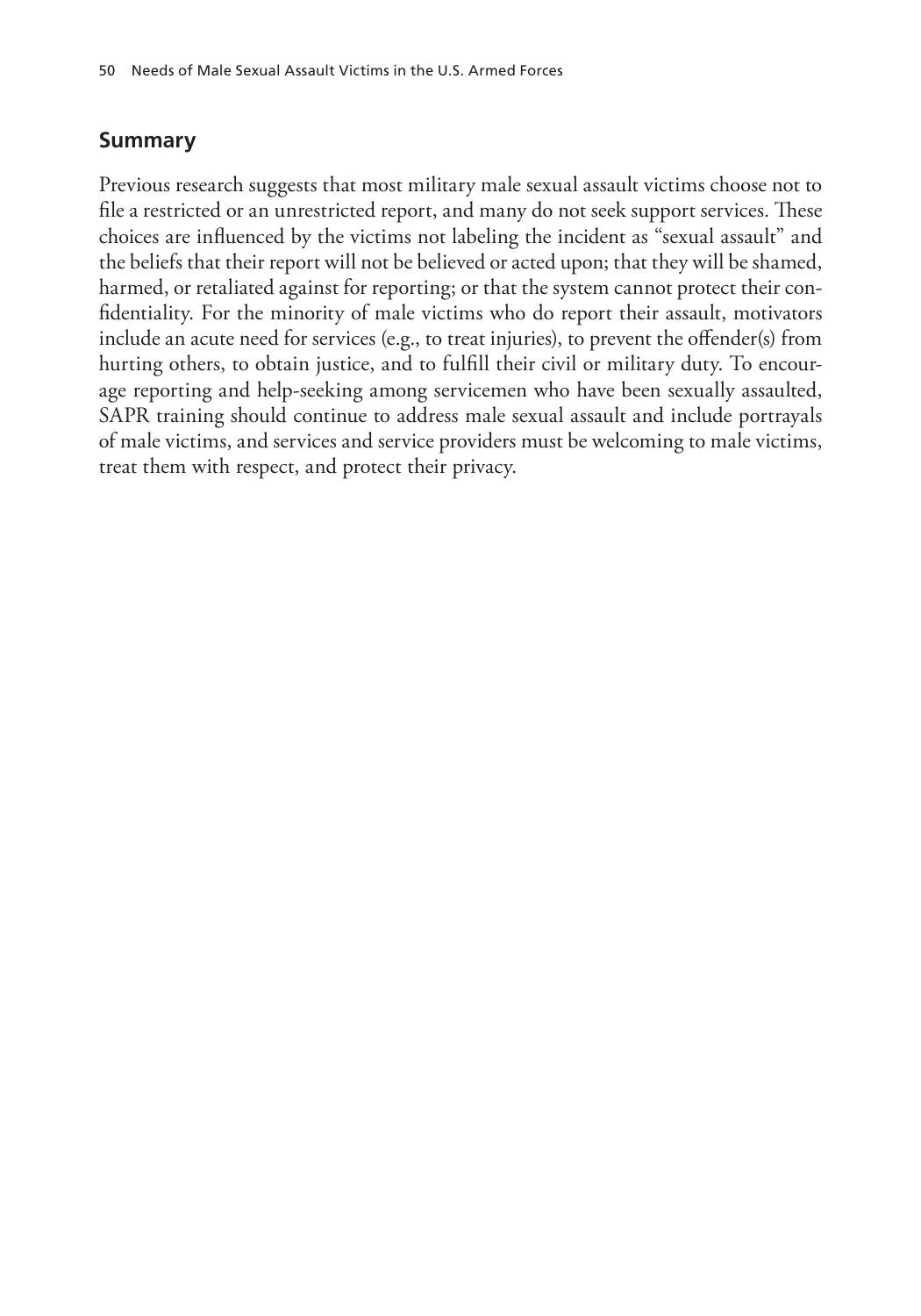## **Improving Knowledge and Correcting Misperceptions About Male Sexual Assault**

Much of the research on male sexual assault has considered public perceptions of such assault, including false and prejudicial beliefs, and the potential impact of these perceptions on male victims (Davies and Rogers, 2006; Light and Monk-Turner, 2009). In this chapter, we review research describing public perceptions of male sexual assault, as well as the public outreach campaigns designed to correct misconceptions. Throughout, we draw on the published literature on military perception of male sexual assault where available, but we also rely heavily on the expertise of the civilian experts and DoD service providers we interviewed to fill gaps in the research literature.

#### **How Male Sexual Assault Victims Are Perceived**

Among all sexual assault victims serving in the military, approximately half are men (Morral, Gore, and Schell, 2015b). Nonetheless, male sexual assault victims continue to be underrecognized and underserved for a variety of reasons (Castro et al., 2015; Turchik and Edwards, 2012). During our interviews, we asked civilian experts and military service providers their thoughts about how the general population and general military population perceived male victims of sexual assault. We were interested in documenting the extent to which perceptions of male victims matched the empirical evidence about their experiences (reviewed in Chapter Two).

Among military service providers, opinions were mixed about whether the general military population had an adequate understanding that men can be victims of sexual assault (Table B.19). Although male sexual assault is addressed in military sexual assault prevention training, some military providers believed that servicemembers maintain their stereotypes regarding male sexual assault even after receiving this training. One Marine Corps legal counselor commented,

I don't know if the average servicemember believes that it really happens. And of course, they've heard people talk about it and we now have DoD SAPR training that includes vignettes with male victims. So, they know that it's discussed, but I don't really see a groundswell of understanding that it's a problem. Because the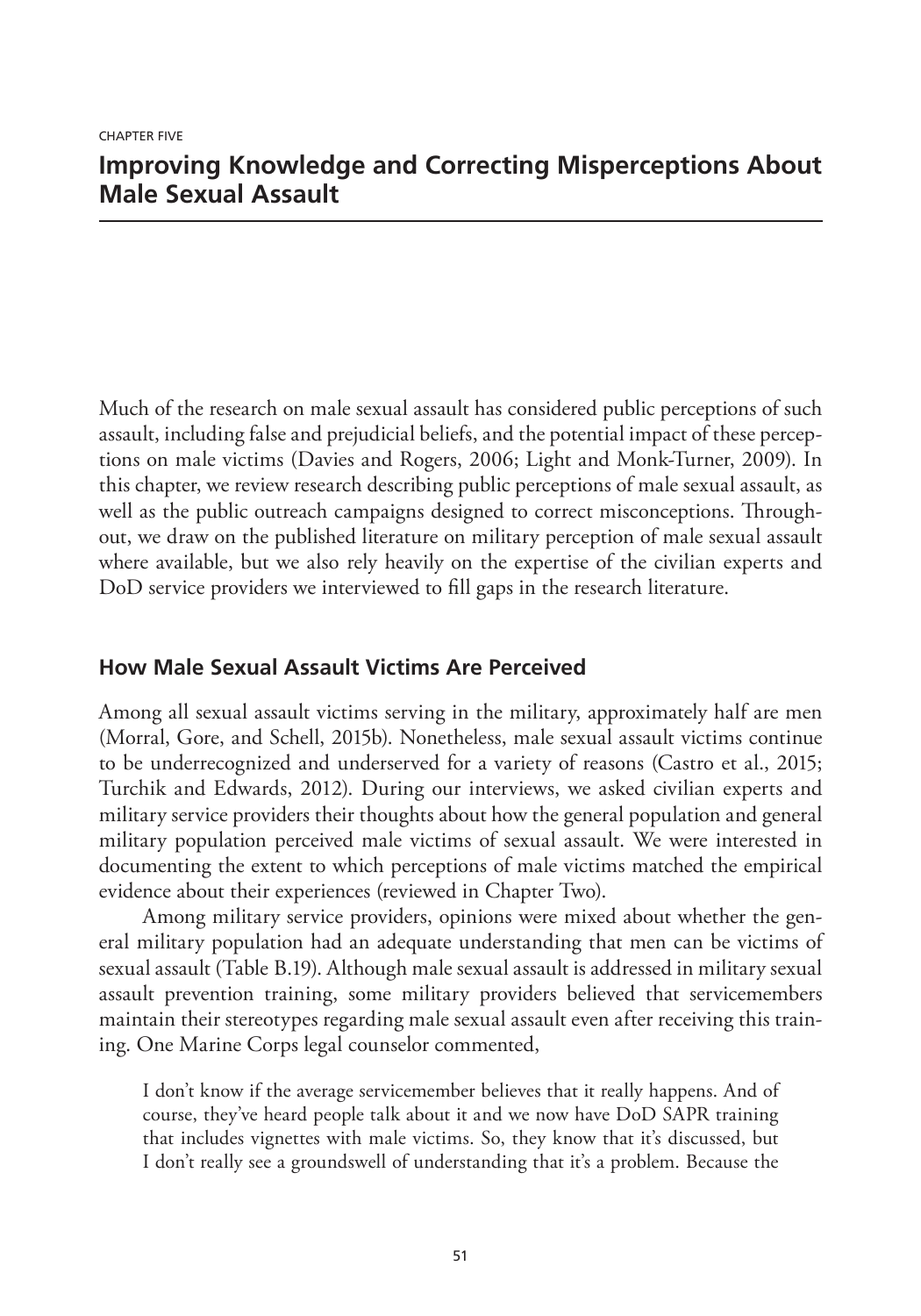cases that I've seen still—command members still treat them with a wary glance. Like, "Oh, really? Is this really a legit thing? Or is this just [the] kind of a problem that we have because we've appealed [to] that? What exactly are we dealing with here, there, legal guy? Explain this to me."

Comparing servicemember knowledge about male and female sexual assault, providers perceived that servicemembers either know less about male sexual assault than about female sexual assault or know an equal amount about both (Table B.20). Commenting on how servicemembers may know less about male than female sexual assault, an Army service provider stated,

When you talk about sexual assault against [a] female, I think people know all kinds of things; like alcohol is typically involved, that most victims are women, most perpetrators are men. I think they know all kinds of statistics. I think they know things like, "no means no." So, there's been a lot of effort into those narratives, but we really haven't talked much about the male side of things. What are the factors involved? Who are the perpetrators of male sexual assault? What kind of situational factors are present? I don't think we ever talk about that stuff.1

In our discussions with research experts on civilian sexual assault, all of the experts who offered a comparison of the general public's understanding of male sexual assault (six) agreed that the public has greater knowledge or understanding of sexual assaults against women than of those perpetrated against men. One expert stated, "I really don't think too many people know, and, honestly, there hasn't really been that much concern about [sexual assaults against men]." A civilian researcher noted,

There's just so many stereotypes involved with all of this stuff and particularly for men just in the idea that . . . real men, if you start getting into the nitty-gritty of the definition of masculinity, that they're not supposed to be victims. And that this is a crime that's been constructed in everybody's mindset as a woman's crime.

#### **Male Rape Myths**

Reduced reporting among men, as well as limited public understanding, may keep the population of male victims more hidden than the population of female victims. The lack of public exposure to men who have survived a sexual assault may explain, in part, some individuals' acceptance of myths about sexual assault against men. *Sexual assault myths*, also known as *rape myths*, include false beliefs about sexual assault and beliefs that hold victims responsible for the assault while justifying the actions of the perpetrator (Chapleau, Oswald, and Russell, 2008). In our review of the literature

 $1$  Per this interviewee's request, we do not state the interviewee's occupation.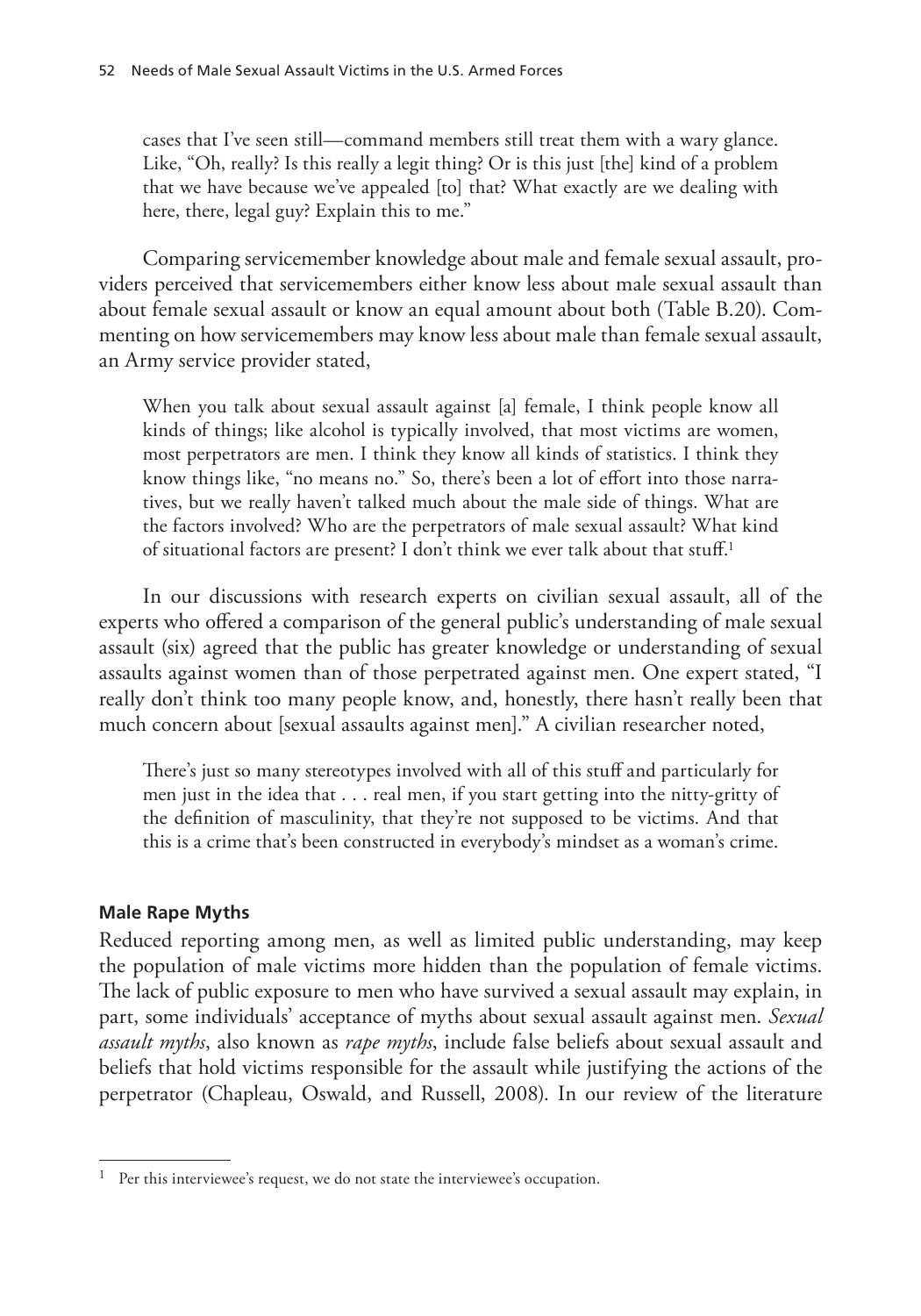(Sivakumaran, 2005; Struckman-Johnson, 1988; Turchik and Edwards, 2012), some commonly held myths regarding male sexual assault include the following:

- Men cannot be sexually assaulted.
- Men who are sexually assaulted are to blame for not being more careful.
- Men who are sexually assaulted are to blame for not escaping from or fighting off their perpetrator.
- Men who are sexually assaulted do not need counseling after the incident.
- Only gay men, not heterosexual men, can be sexual assault victims.
- Only gay men, not heterosexual men, assault male victims.
- Women cannot sexually assault men.
- Men are sexually assaulted only in prison.
- Same-sex sexual assaults cause victims to become gay.
- Victim erection or ejaculation indicates consent.

For civilians, one of the most widely believed sexual assault myths, by both men and women, is that men who are sexually assaulted are partially to blame for not escaping or fighting off their perpetrator (Chapleau, Oswald, and Russell, 2008; Turchik and Edwards, 2012). When male victims who are presumed to be heterosexual are assaulted by a woman, some civilians believe that the victims were more likely to have encouraged or enjoyed the assault and that they experienced less stress following the assault relative to female victims of sexual assault (Smith, Pine, and Hawley, 1988). The legacy of past legal civilian codes that excluded men from definitions of sexual assault victims continues to be reflected in the perception of sexual assault by those in the general population. In the United States, one dominant sexual victimization paradigm is that men are sexual assault perpetrators and women are sexual assault victims (Stemple and Meyer, 2014). This paradigm can lead to disbelief and skepticism toward male victims, particularly if they were victimized by a woman (Sivakumaran, 2005; Struckman-Johnson, 1988; Turchik and Edwards, 2012).

In our interviews with civilian experts and military service providers, we heard this research echoed in their own experiences with victims or victim research. As one civilian researcher explained,

If a man claims that a woman assaulted him . . . there's a lot of disbelief that that could've even happened: "How can a woman overpower a man?" or "Why wouldn't he like it if she did?" And so, there's just this assumption that (a) Men always want sex, so what's the problem? Why should he care? or (b) there's something wrong with him that even allowed an assault to have happened. And if the offender is a man, then you get into issues where there are still homophobic . . . responses if he's not gay, and if he is gay and he doesn't want people to know, that could be a problem.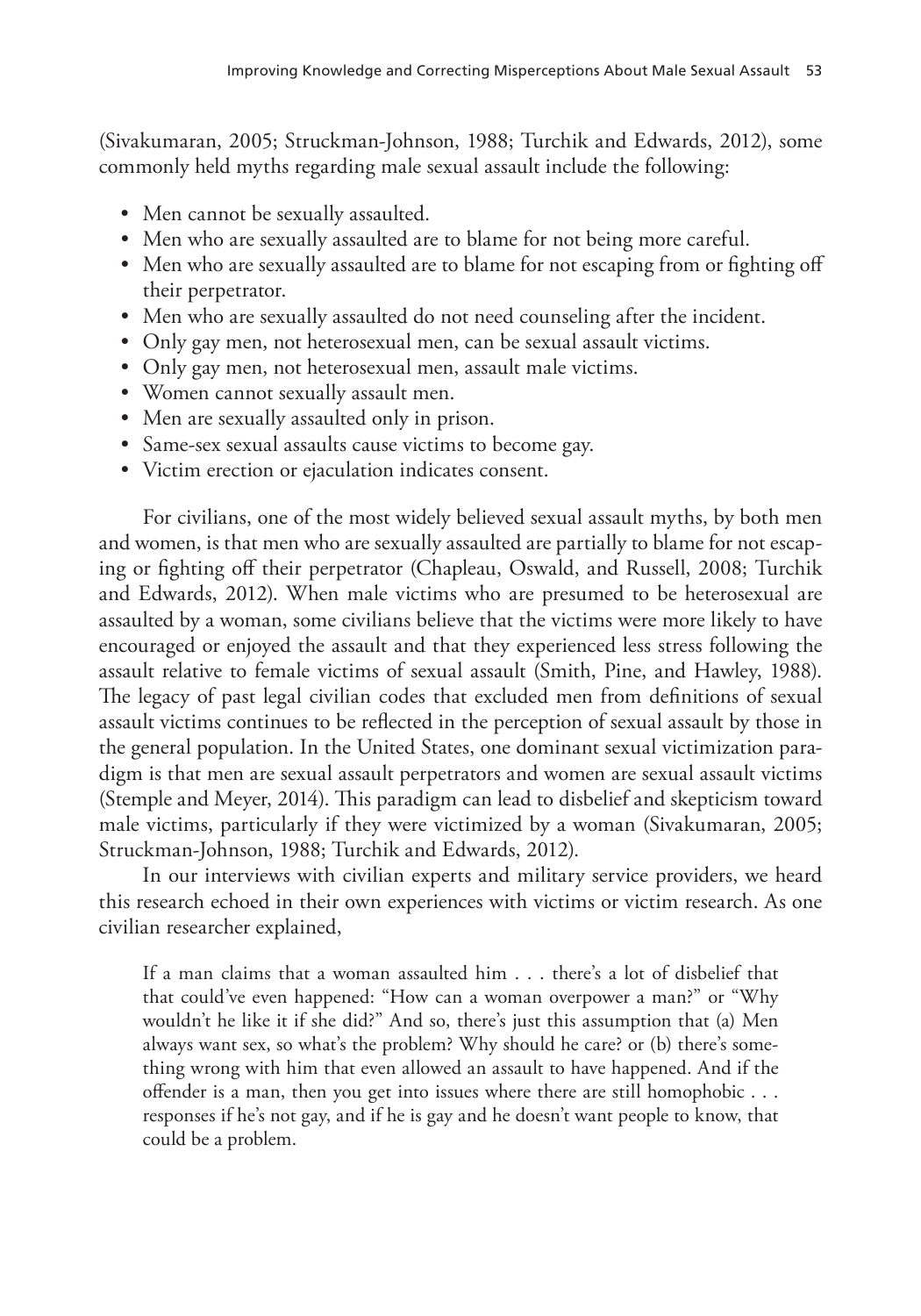As this expert alluded to, some individuals believe that gay men who are sexually assaulted by a male perpetrator hold more responsibility for the assault and experience less-severe trauma following the assault than heterosexual men who are sexually assaulted by a male perpetrator; some also believe that gay men might derive pleasure from being assaulted (Doherty and Anderson, 2004; Mitchell, Hirschman, and Nagayama Hall, 1999).

Participants in civilian research are more likely to blame male victims for being sexually assaulted when they do not fight back, do not resist, or appear scared or when the perpetrator is an acquaintance of the victim (Davies and Rogers, 2006; Sleath and Bull, 2010). Sleath and Bull (2010) notes that these findings are consistent with the research on victim-blaming against female victims. Overall, relative to women, men are less sympathetic toward victims and hold victims more accountable for the assault (Davies and Rogers, 2006; Davies, Gilston, and Rogers, 2012). In addition, people who are older, less educated, and have negative attitudes toward gay men show more support for sexual assault myths (Davies, Gilston, and Rogers, 2012; Kassing, Beesley, and Frey, 2005).

When we asked military service providers about the general military population's perception of male victims, providers described several misperceptions that echoed those described in the civilian literature, including the following:

- Men cannot be sexually assaulted.
- Male victims are to blame for being sexually assaulted.
- Male victims are weak.
- Only gay men can be victims.
- Only gay men are perpetrators.
- Male sexual assault is funny.

The fact that servicemen who identify as gay, bisexual, or transgender are more vulnerable to sexual assault may contribute to the public misconception that most or all male victims are gay (Davis, Vega, and McLeod, 2017). It is a common innumeracy to assume that if a group is at higher risk than another, then they necessarily make up a large proportion of those who experience the risk (see Villejoubert and Mandel, 2002, for review), which is usually not true unless both groups are similar in size.

Unique to the themes described by military service providers (relative to the civilian literature), and also the most commonly mentioned theme (Table B.21), was that sexual assaults against men are funny. One Army sexual assault responder offered the following description:

A perfect example: They're out at a party. They're drinking. Somebody's like, "Oh hey, this is going to be funny. Let me tea bag [press my testicles on] this guy." They don't realize that that is not a joke. . . . They don't seem to comprehend quite as well as a female that anything involving particular body parts or doing something to another person can actually be a sexual assault versus "hey, this is funny."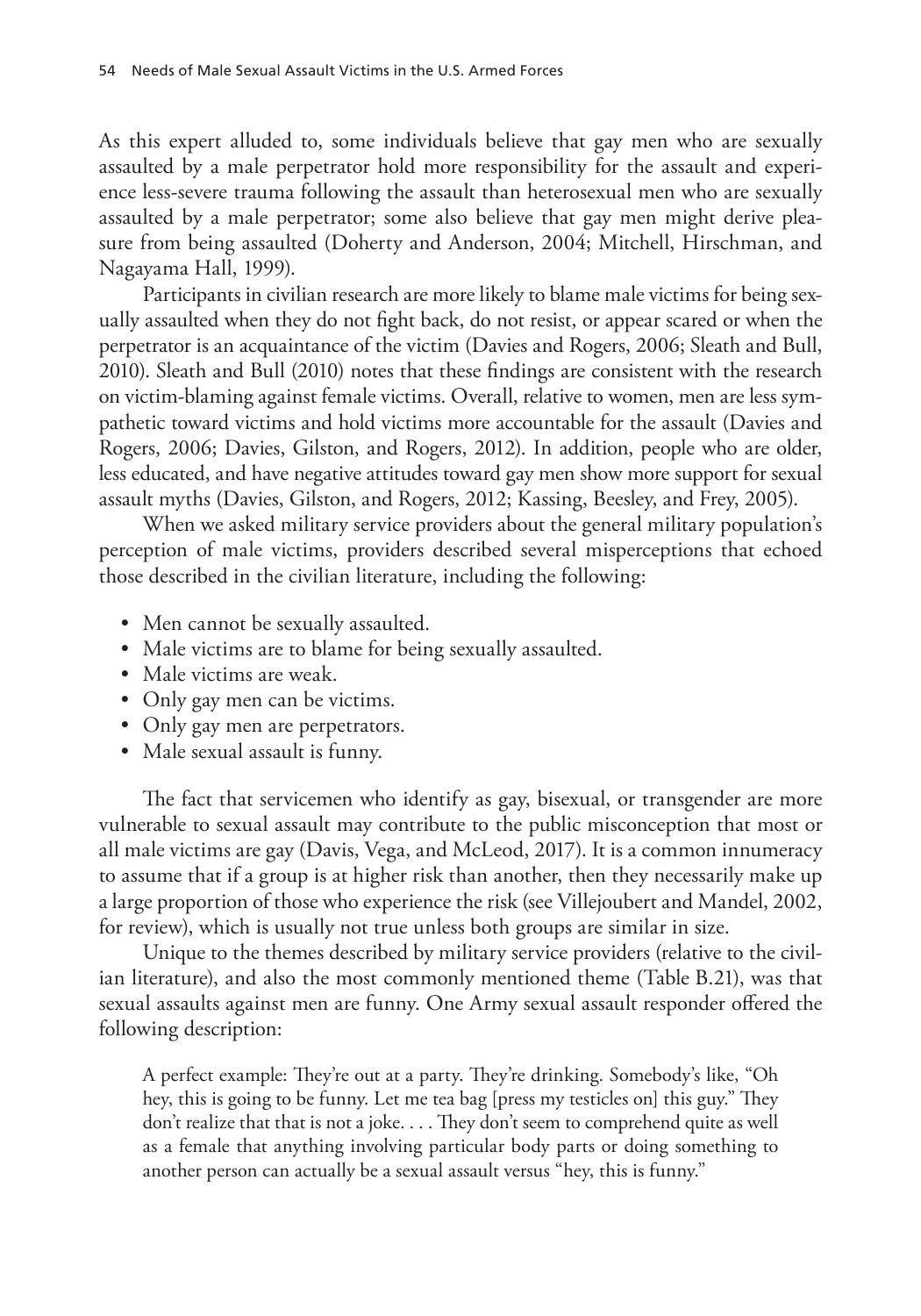Another great example is the stupid nut-tap game they're always doing. . . . They'll walk by each other and backhand each other in the nuts. And everybody's like, "ha ha, funny," because the guy is on the ground in pain or whatever. But they don't realize that's aggravated sexual contact. I think it's more difficult for them to differentiate between what they consider typical male behavior and actual sexual assault.

Another provider, a legal counselor with the Marine Corps, touched on this theme in the context of hazing assaults:

There's a lot of hazing-type things that go on, indoctrination-type things that happen. And a lot of times those things meet the legal elements of sexual assault, but those men don't think of themselves as a victim of sexual assault. . . . So, I think there's still probably an attitude [that's] dismissive of it. . . . Just Marines horsing around and they take it too far.

To the extent that male sexual assault victims are aware of culturally shared beliefs that discredit victims, they may understand that they will not be believed or will be blamed for the assault (in different ways) whether their perpetrator was a man or woman. Men who believe sexual assault myths and are subsequently victimized may have particular difficulty after their assault. In a study of U.S. veterans, higher rape myth acceptance among victims was associated with decreased self-efficacy and increased psychiatric symptoms (Voller et al., 2015). Additional research on sexual assault myth acceptance among U.S. military samples, particularly those who have and have not experienced sexual assault, is needed to better understand the potential impact on coping among male victims.

#### **Perceptions of Campaigns to Educate Servicemembers About Male Sexual Assault**

Given evidence that servicemembers may not recognize that male sexual assault can occur and may have other misconceptions about such assaults, it seems clear that efforts to improve servicemembers' understanding are needed. In the published literature, researchers have advocated for education that would dispel myths about sexual assault against men (Turchik and Edwards, 2012) and have encouraged inclusion of examples of male sexual assault survivors in educational materials (O'Brien, Keith, and Shoemaker, 2015). The U.S. military services provide annual SAPR training to all servicemembers (see, for example, DoD, 2013), and it appears to increase knowledge of available support services and protocols (Holland, Rabelo, and Cortina, 2014). In the past, these annual trainings focused heavily on female sexual assault victims and male perpetrators, but they now include male-specific sexual assault scenarios, and DoD is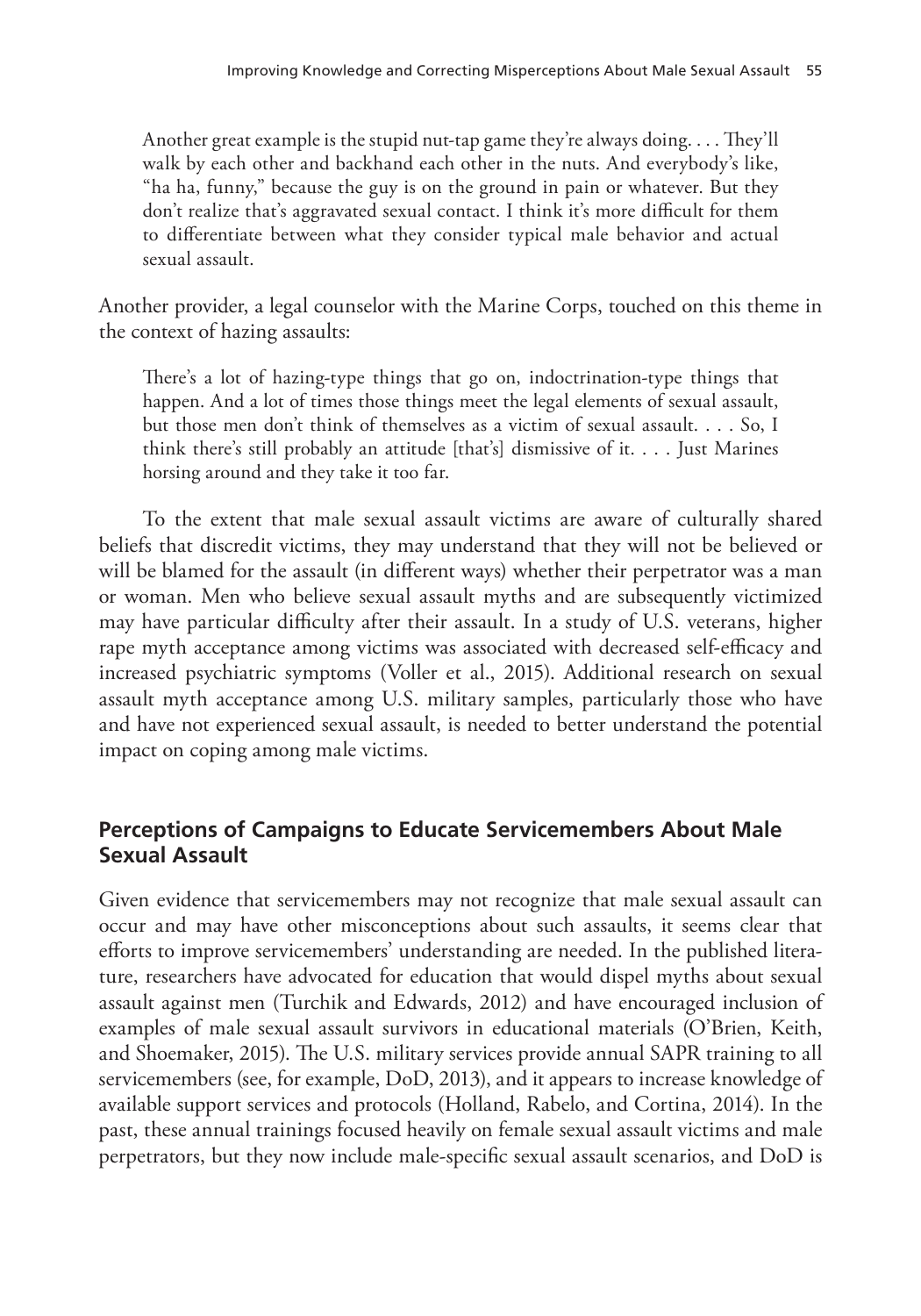working to develop "learning objectives to improve Servicemembers' understanding of male sexual assault" (DoD, 2016b, p. 11).

Rosenstein (2015) showed that U.S. Naval Academy midshipmen who were exposed to introductory SAPR trainings that used gender-neutral language shifted toward lower endorsement of male sexual assault myths following the training.2 The evaluation did not contrast the training with gender-inclusive training (e.g., training that includes examples of male victims or provides education specifically about male sexual assault), and Rosenstein (2015) suggests that doing so would be useful to determine whether gender-inclusive training might have an added benefit. Indeed, the DoD *Plan to Prevent and Respond to Sexual Assault of Military Men* specifically states,

The creation and issuance of gender-neutral communication materials alone is not sufficient. Sexual assault victimization is so strongly associated with women that gender-neutral materials often do not resonate with men. Communication materials must directly acknowledge the broad experiences of males who experience sexual assault and bolster their confidence in the reporting process. (DoD, 2016b, p. 12)

Other research has shown that male veterans prefer to receive gender-targeted sexual assault materials (e.g., a brochure designed specifically for male victims of MST) rather than gender-neutral information (e.g., a brochure that does not reference the gender of MST victims) (Turchik, Rafie, et al., 2014). However, it is not yet clear whether these gender-targeted materials successfully increase help-seeking among male victims.

Although the military sexual assault prevention trainings that are delivered to all servicemembers are the primary vehicle by which information is disseminated to both victims and the general military population, the military services have also supported other outreach activities to increase the public's awareness of and empathy toward sexual assault victims. When we asked the military service providers we interviewed whether they were aware of outreach campaigns, most referenced annual trainings from the SAPR or Sexual Harassment/Assault Response and Prevention programs or the Sexual Assault Awareness and Prevention Month activities that are sponsored by these programs. Beyond these efforts, service providers also mentioned

- lin6.org
- A Voice Unheard Is an Army Defeated
- Alcohol De-Glamorization
- Bystander Intervention (e.g., Green Dot)
- Clothesline Project

<sup>&</sup>lt;sup>2</sup> The gender-neutral materials avoided referencing gender in the presented slides, and discussion points noted that a man or woman could sexually assault either a man or woman.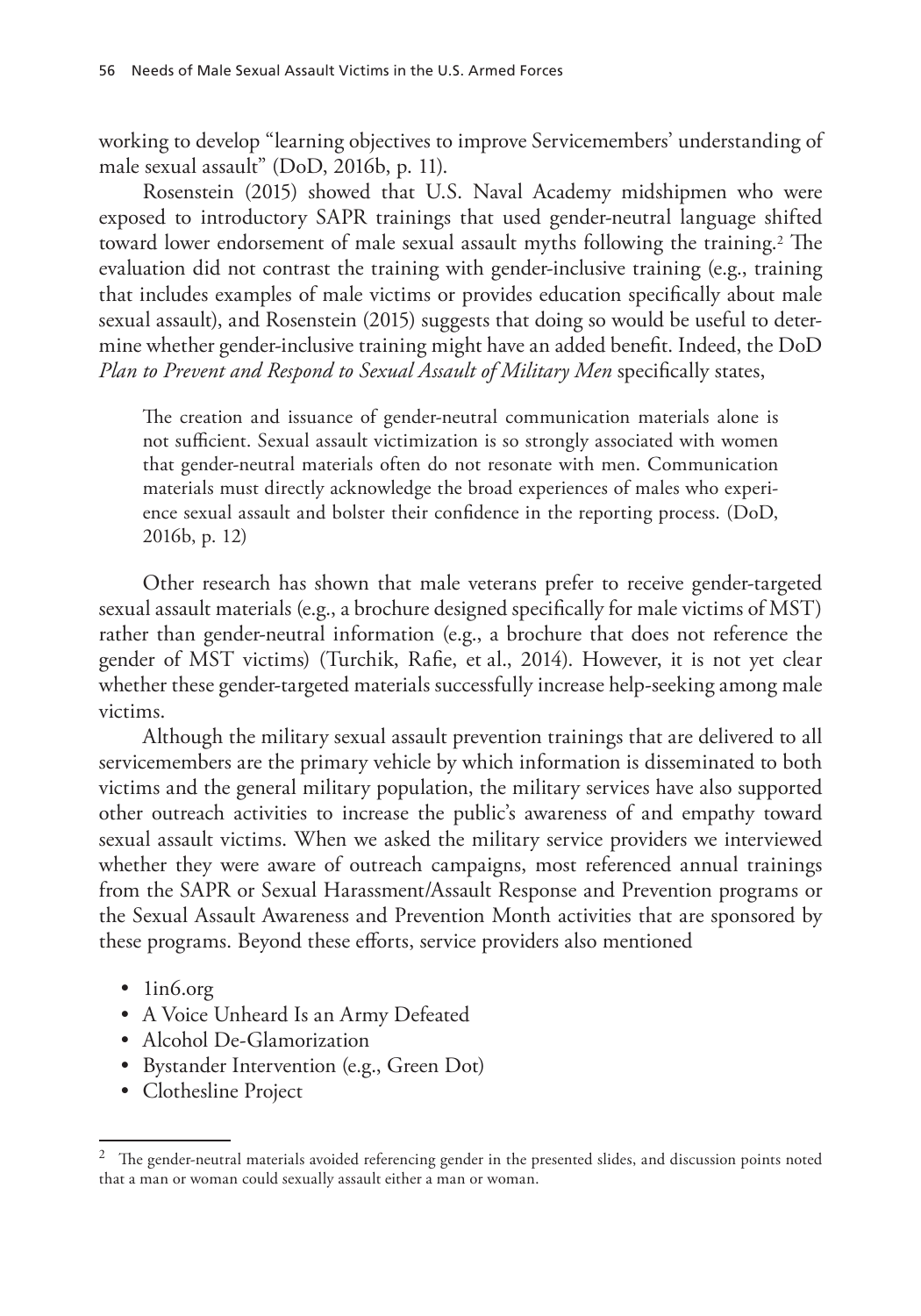- DenimDayUSA.org
- I.A.M. Strong
- National Sexual Assault Conference
- No Means No
- Not on My Team
- Protecting Our People Protects Our Mission
- Texas Association Against Sexual Assault
- Walk in Her Shoes.

Notably, several of these outreach efforts are not administered by military offices responsible for SAPR or by the military more broadly, and several of these efforts are not specifically targeted to military personnel.

We asked whether any outreach efforts addressed male sexual victims specifically, and of the interviewees who commented on this, the most frequently discussed theme was that the campaigns were designed to address sexual assault more broadly, without a focus on either male or female victims (Table B.22). Several interviewees indicated that male sexual assault was not specifically addressed in the outreach campaigns that they had been exposed to. An Army sexual assault responder offered, "I think that's an area the DoD needs some improvement on—getting the male-on-male message out there more. Because even now when I teach classes, . . . people have a tendency to equate sexual assault with a male-on-female situation." Six interviewees indicated awareness of outreach campaigns that specifically focused on male sexual assault (Table B.22).

In our interviews, we queried the perceived efficacy of outreach efforts.<sup>3</sup> The largest number of service providers who responded to this question indicated that they believed that the outreach campaigns were effective (Table B.23). Expanding on why they perceived these efforts to be effective, service providers often noted that they believed that the campaigns had promoted sexual assault awareness or sexual assault reporting in the military population. One Marine Corps sexual assault responder commented,

When I talk to Marines and sailors, they're tired of getting SAPR briefs, because we give them so much. "Oh, we know sexual assault. We know. We know. We know." But the reality is, for those people who say they know, there's a lot of people who don't know. It's always a privilege to get out and talk about the program—give information out—because every time you go out and do [a] training, there's somebody who didn't know it. Because they'll come up and tell you, "Oh, I didn't know we could do that!" or "I didn't know that resource was available on installation." The more we get out, the better.

<sup>3</sup> We did not provide a definition of *efficacy*. Rather, we encouraged service providers to comment based on their own conceptualizations.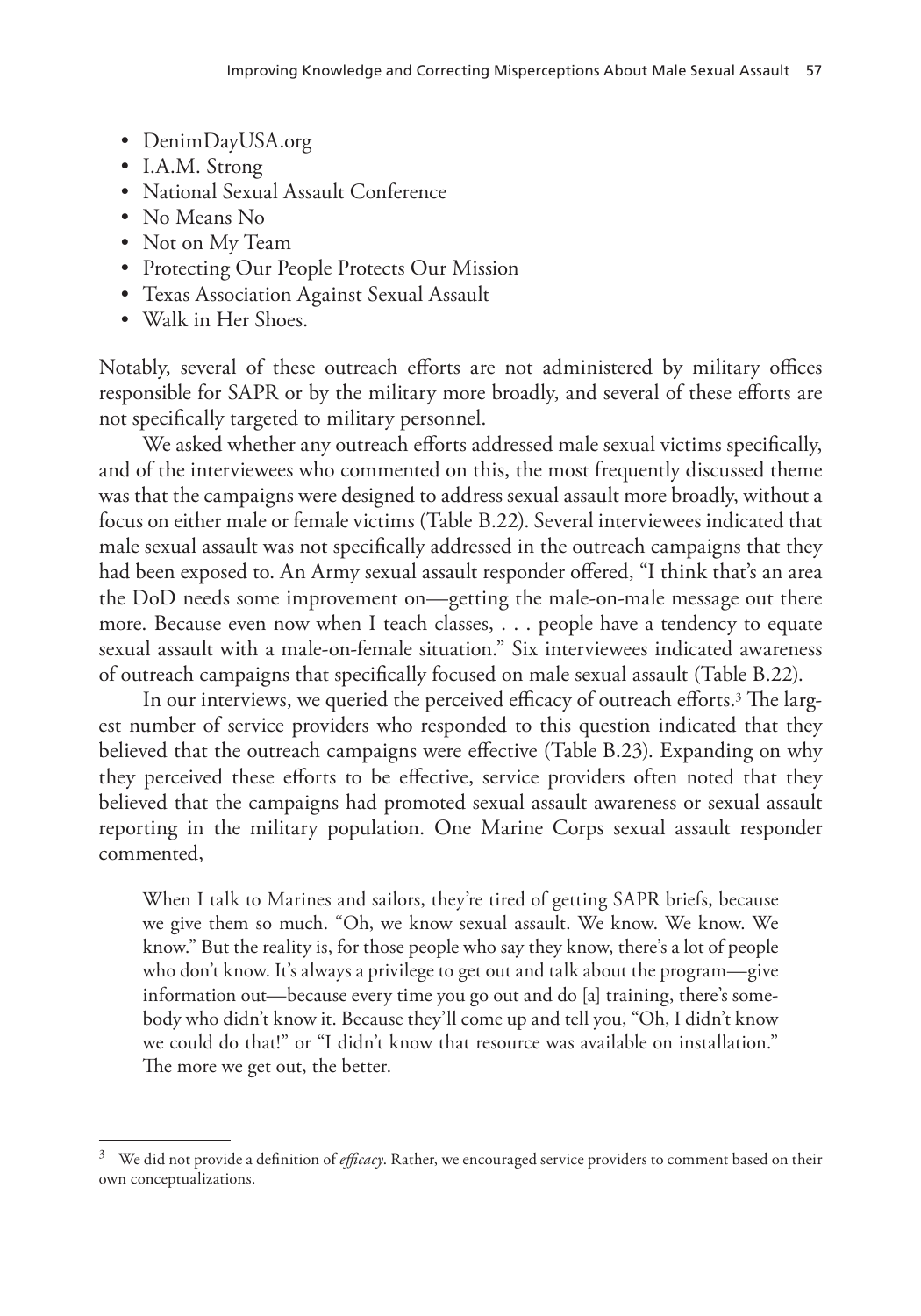However, the opinion that outreach efforts are effective was not universal, and some interviewees indicated that they perceived the campaigns as only somewhat effective or were not certain how effective the campaigns were. Four providers indicated that the campaigns were not at all effective. Interviewees tended to discuss general perceptions of efficacy or provide anecdotal evidence regarding efficacy. They did not discuss systematic evaluations of any campaigns.

#### **Interviewees' Suggestions on How to Improve Education Campaigns Addressing Male Sexual Assault**

The civilian experts we interviewed provided a range of recommendations for improving sexual assault outreach campaigns. Two of the six civilian experts who commented on this topic noted that there are lessons to be learned from successful safety and public health campaigns that have shifted societal norms (e.g., seatbelt use, breastfeeding). Other recommendations included the following:

- Address sexual harassment alongside sexual assault.
- Conduct research to better understand the problem.
- Implement campaigns more often and more visibly.
- Increase demographic diversity represented in campaigns.
- Incorporate both male and female victims as a focus in campaigns.
- Address myths about male victims.

Describing the need for increased demographic diversity, one civilian mental health care provider stated,

[Campaigns] need to show diverse survivors so that it's not just white survivors, but African Americans, and Latino, and transgender, gay, and bisexual [survivors]. And . . . that's what will be effective in helping people know that anybody can be sexually abused. . . . That's what I think is effective.

Discussing the recommendations that messaging should address myths about male victims and that research support is necessary, one interviewee described the potential value of aligning conceptions of masculinity with the courage required to come forward as a survivor. As noted earlier, some members of the public believe that male victims are weak, and this civilian mental health care provider noted that it will be important to look at

research that evaluates how you actually debunk some of the myths about male rape effectively. I think another related . . . but still very important area is just research on masculinity and how that impacts male survivors' responses to sexual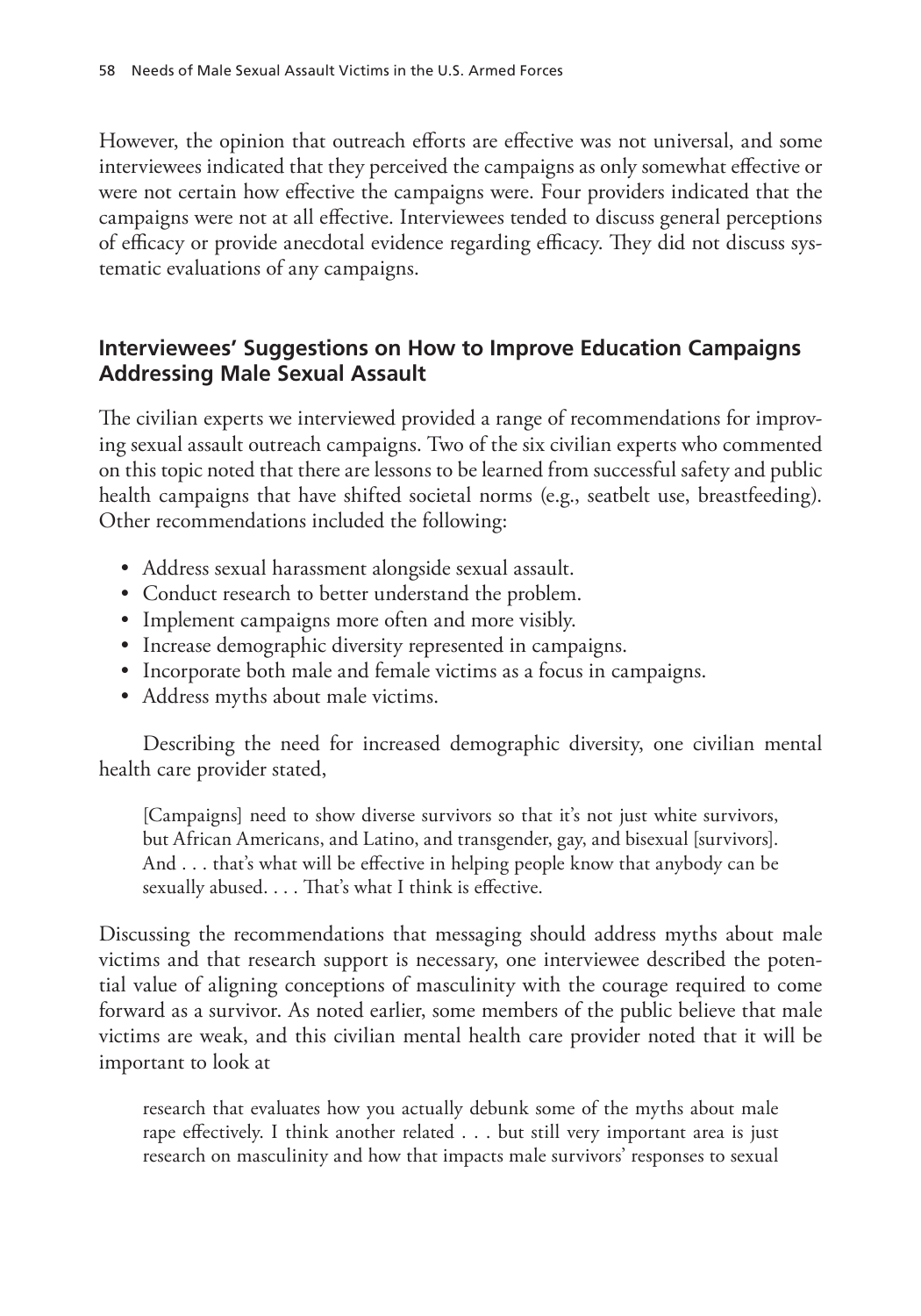assault. . . . What kinds of campaigns or messages, or even treatments, can help men reclaim their masculinity or define a healthy masculinity for themselves? For example, to realize that it's not weak to ask for help but, in fact, it takes a lot of bravery and strength to do that. . . . I think it needs to be much more researched and better understood first, and then absolutely needs to make it into trainings and campaigns and practices after that.

The military service providers we interviewed heavily emphasized the importance of using engaging materials and presentations and specifically suggested avoiding PowerPoint presentations that do not promote audience engagement. They believed that servicemembers learn very little during these presentations.

With respect to educating the military public about male sexual assault in particular, military service providers suggested several options (Table B.24). For example, they recommended providing servicemembers with specific information about the characteristics of male sexual assault. One Navy mental health care provider expanded on this suggestion, saying,

I always think that the results of [male sexual assault] cases need to be made public. . . . I think that helps a lot when people can see the consequences of cases. You don't even have to include names, but you can say a male perpetrator and a male victim and this is what happened. Those are the things . . . that help people realize that the program is working when they see that there are consequences. And especially with males when they see, yes, these things do happen but look at what happened to the people that [committed the assault]. Look at the consequences they got. The military is on top of it. They are working, and they are punishing people who are doing these things. That helps to make people more comfortable coming forward.

In addition, three service providers recommended developing outreach material that specifically addresses male sexual assault. For example, a Navy physical health care provider commented on the need to include "some of the real [male sexual assault] stories that are out there. . . . This is 2017, and there are still things that we're afraid to talk about, which is unbelievable." Providers also recommended including content that would correct misconceptions about male sexual assault victims. Other topics that service providers suggested addressing in the context of male sexual assault included masculinity and male identity, the potential influence of alcohol misuse, and the importance of addressing related unprofessional behaviors (e.g., sexual harassment, hazing). Some providers also recommended holding small group sessions with male servicemembers, which they believed might better promote open discussion.

Although not noted by interviewees, we note the previously reviewed research that shows that, for military men, many sexual assaults occur as part of hazing incidents (Severance, Debus, and Davis, 2017). Researchers in the published literature have suggested that male-focused sexual assault prevention efforts specifically address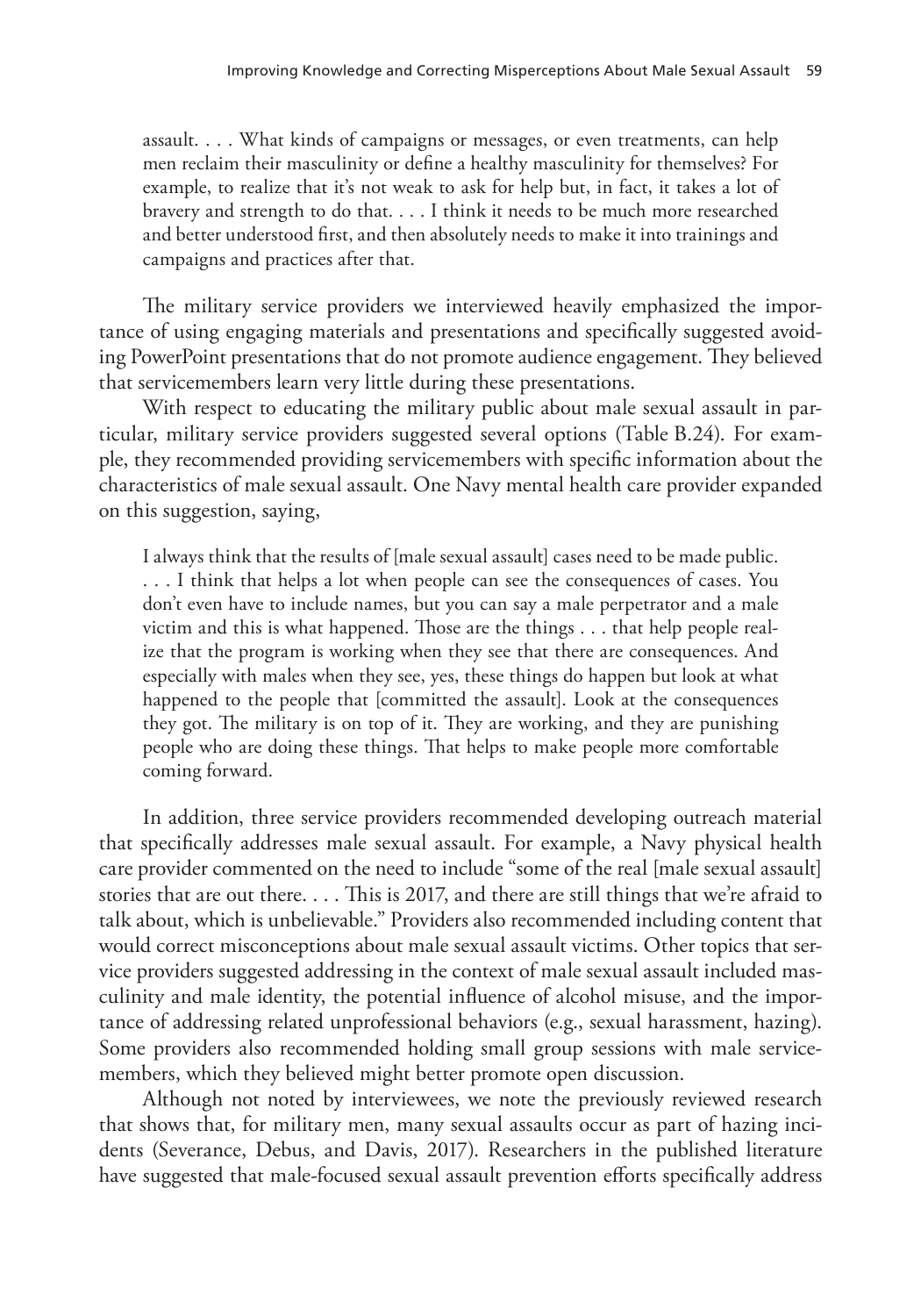the lack of tolerance for hazing and hazing-related sexual assaults (Scarce, 1997). Promoting leadership engagement, including lack of tolerance for misconduct, may also assist with reducing hazing and male sexual assaults that may occur during these activities (Keller, Matthews, and Hall, 2015).

#### **Summary**

In this chapter, we summarized public misconceptions of male sexual assaults, which sometimes fail to acknowledge that male victims exist, blame victims for being weak or "letting" the assault happen, and assume a stereotypical assailant. In some cases, these misperceptions are based on a kernel of truth. For example, the substantially increased risk for sexual assault among gay servicemen is misinterpreted by some individuals to mean that all male victims are gay. Other misperceptions seem to arise from shared cultural norms, such as the belief that sexual contact crimes that men perpetrate against other men are funny jokes as opposed to criminal actions. Given these misperceptions (and for other reasons), the military service branches have implemented annual SAPR trainings, as well as other outreach activities, to improve understanding of military sexual assaults and to try to mitigate common sexual assault myths. The civilian experts and military service providers we interviewed shared several recommendations to improve these outreach activities. Civilian experts recommended that the military draw insight from the lessons learned from successful public outreach campaigns related to public health. Military service providers recommended that any outreach activities use engaging formats, provide information that counters male sexual assault myths, and include portrayals of male sexual assault survivors.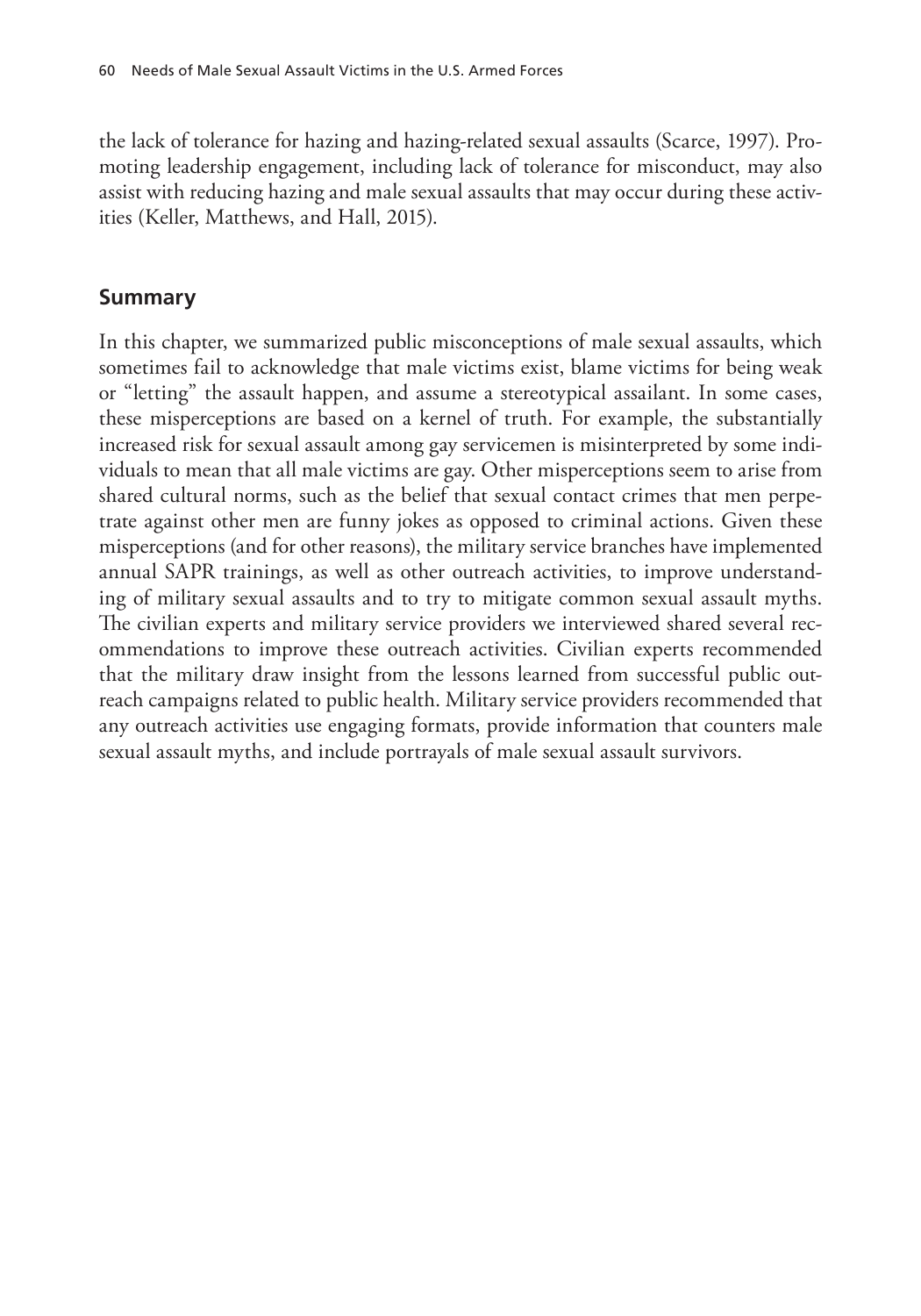Information from previous research and our interviews with experts and service providers suggest several potential avenues for DoD to consider as part of its efforts to improve response to sexual assaults against men. In this chapter, we provide several recommendations, and we briefly summarize the collected information that supports their implementation. Specifically, these recommendations draw from the previous research and interviews described in this report.

#### *Better educate military service providers on how to provide gender-responsive support to male sexual assault victims.*

Previous research regarding services available to sexual assault victims who are not in the military suggests that civilian service providers often focus on assisting female victims of sexual assault and can be ill-prepared to assist male victims (e.g., Donnelly and Kenyon, 1996). The experts we interviewed also raised concerns about the preparation of service providers and their support staff. Furthermore, many of the military service providers with whom we spoke noted that they had received little or no training on male sexual assault. Chaplains, in particular, indicated that individuals in their profession were not well informed about male sexual assault.

Overall, this suggests that military service providers who might interact with male sexual assault victims should receive specific training on how to assist these individuals. This training should inform service providers of the concerns and needs of male victims, including feelings of shame, feelings of self-blame, confusion regarding sexual identity, perceived loss of masculinity, and concerns over privacy.

To address common myths about male sexual assault, a training for service providers might be designed to describe and then dispel each myth; however, a growing body of evidence shows that this approach can *increase* the belief in myths (Schwarz, Newman, and Leach, 2016). To avoid this negative outcome, a better approach is to focus on the facts without repeating the myth. For example, dispelling the myth that "men can't be raped" could involve providing education about the number of servicemen who are sexually assaulted and reinforcing this new information by showing a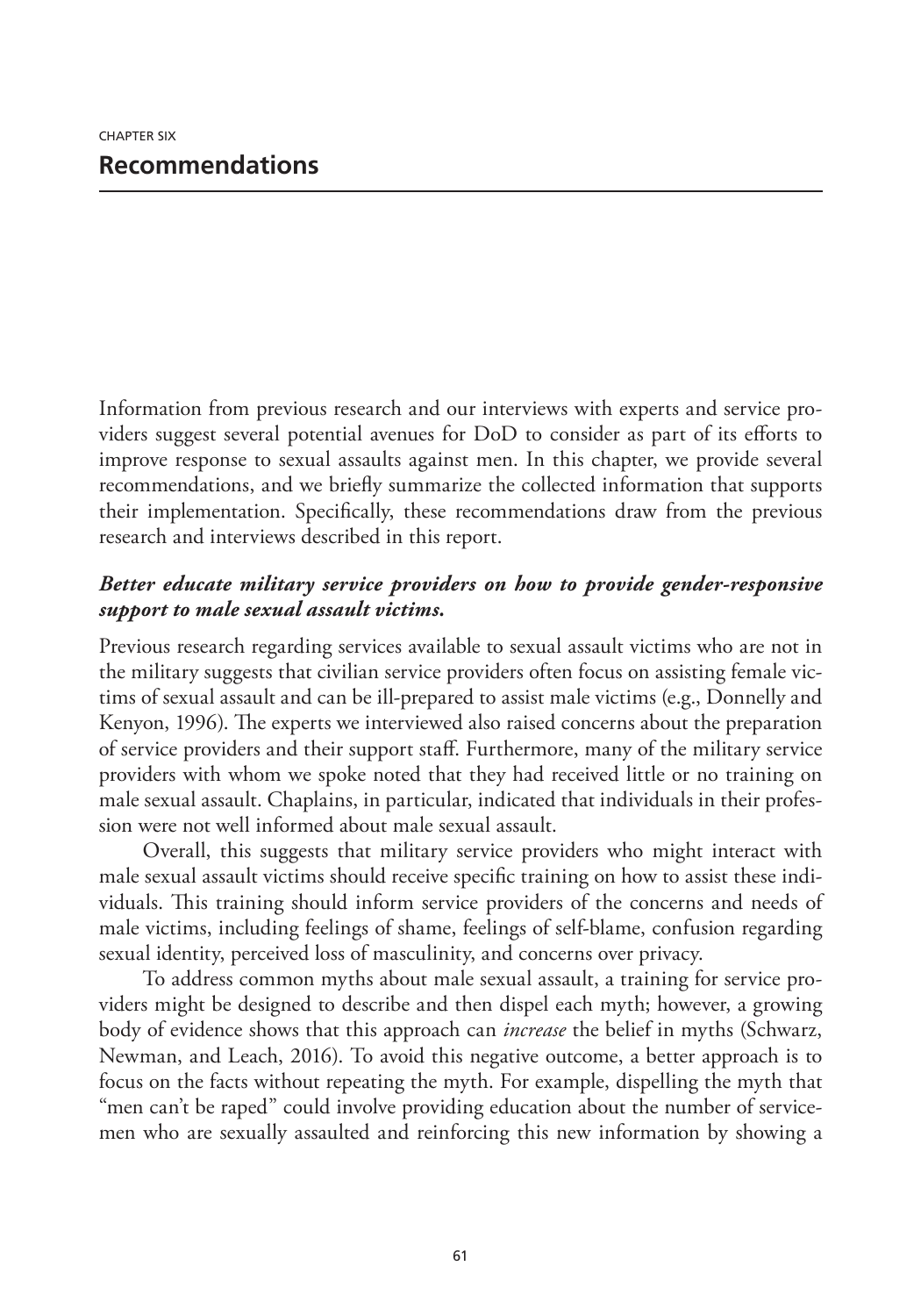video of a victim describing his experience. To dispel the myth that only gay men are raped, it could be important to include victim testimonial from a heterosexual man.

Training should also provide a grounding in the common experiences of male victims and the variance in male victim thoughts and actions following the assault. In addition, the training should include practice and role-play. This would give service providers some practice talking about the topic and the opportunity to receive feedback from a trainer about areas of strength and areas requiring additional practice. To the extent possible, training given to service providers on how to interact with male victims should be supported by previous research on effective techniques for assisting these victims (e.g., Vearnals and Campbell, 2001).

#### *Promote male victim reporting by ensuring that reporting is safe and confidential.*

An issue raised in previous research and during our interviews with experts and service providers is that the majority of male sexual assault victims are disinclined to report. In the military, this can include a disinclination to file restricted or unrestricted reports. These reports provide access to a variety of services for victims, but reporting is also related to a considerable risk of perceived professional reprisal, ostracism, and maltreatment (Severance, Debus, and Davis, 2017) and potential harm to the individual's career. In other words, victims make an individual calculus that weighs the benefits of reporting against the risks, and many decide that the risks are too considerable and the benefits too limited. Therefore, improving reporting rates will need to be a twopronged approach. First, the reporting system must be improved until reassurances that reporting will not lead to retaliation or career harm are true. Second, victims should be encouraged to report. In the interim, victims should be provided with accurate information about the likely outcomes of their report and trusted to make the best, evidence-informed decision for themselves.

According to the service providers we interviewed, male victims are disinclined to report, in part, because of concerns about confidentiality. In fact, careful protection of confidentiality was highlighted as a primary need of victims. Providers indicated that male victims fear that their experience will be spread among providers and among commanders; that the assault or related help-seeking will be documented in a record following them through their career; and that even seemingly innocuous actions, such as entering a mental health clinic, will be observed by others and dispersed through their professional network. Not surprisingly, this fear of their confidentiality being broken represents a barrier to seeking services.

Despite considerable efforts to publicize the restricted reporting option and to educate all servicemembers about confidential reporting, it appears that, for many male victims, this messaging has not been heard or has not been believed. Specifically, servicemen might not receive sufficient information on confidential reporting options during the SAPR training they receive. Alternatively, they might receive the information but have difficulty recalling it. Another possibility is that men receive the infor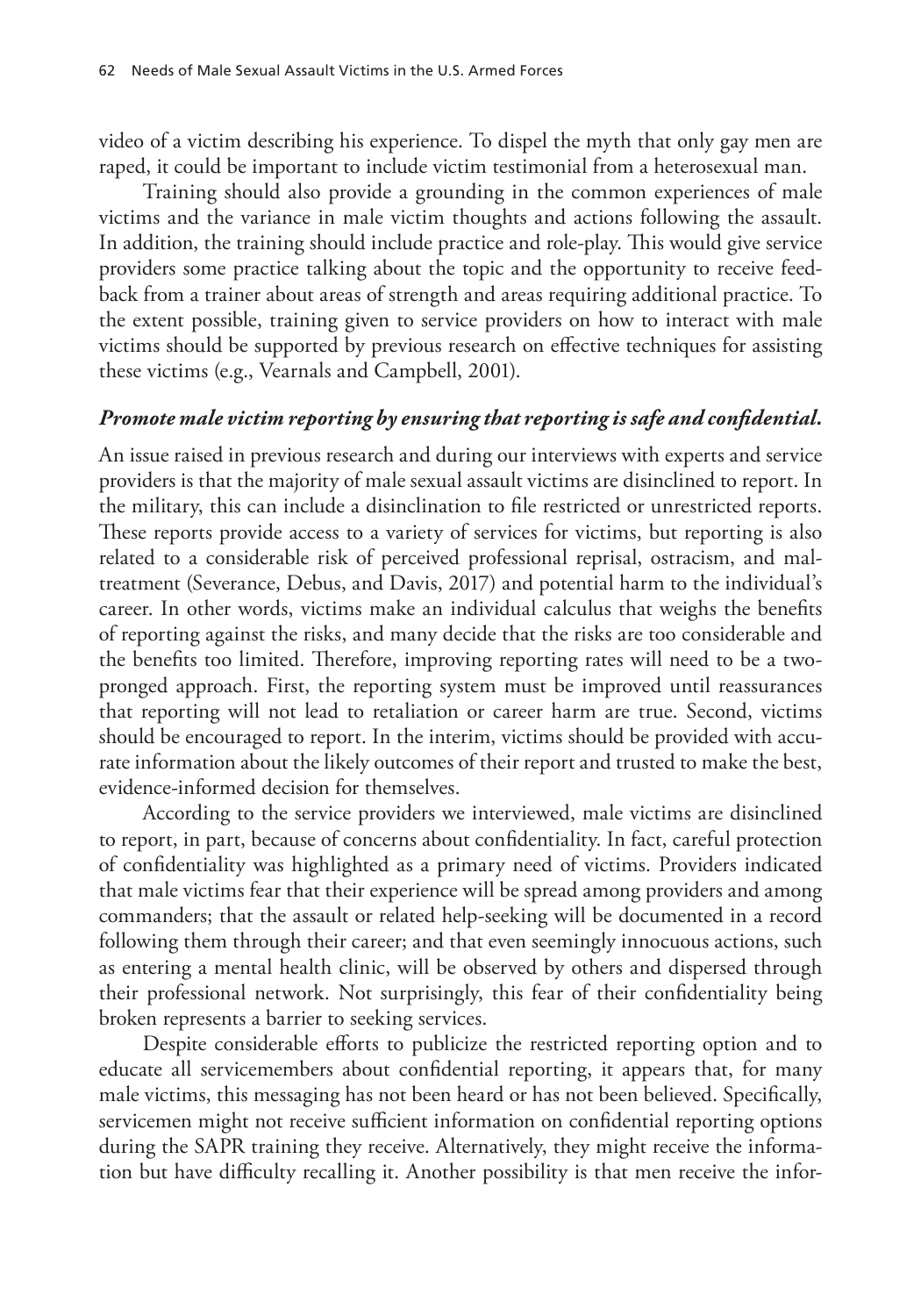mation but distrust its veracity. Finally, if they are victimized, men may be disinclined to label their experience as a sexual assault because of feelings of shame, or they may genuinely believe that their experience was not a sexual assault because it was so different from the public perception of a typical sexual assault.

DoD may consider pursuing different options to promote reporting. One option is to address these potential issues in the training that servicemembers receive, which may include greater emphasis on DoD's intolerance for retaliation (DoD, 2016a). Additional options are to modify service provider intake forms and servicemember reporting options to better address the concerns of male sexual assault victims. For example, service provider intake forms may be modified to avoid reference to "sexual assault" and instead reference behaviorally specific experiences that would be categorized as sexual assault. This change to the language may assist with addressing the concerns that male victims appear to have regarding labeling their experience as a sexual assault. Furthermore, DoD might modify its Safe Helpline outreach materials to target military victims who may not label their experience as a sexual assault. Individuals could use this hotline to access a knowledgeable intake professional, and this professional could then direct the victims to others who could provide appropriate assistance and information. These modified outreach materials, however, should not replace existing outreach specific to a servicemember's experience, such as Safe Helpline's services to address sexual assault (Safe Helpline, undated-a).

Even in a system in which the confidentiality of those filing restricted reports is carefully guarded, it is also important to consider all the ways that victim confidentiality may be threatened and address these potential barriers. For example, even when the communication inside a SARC office is guarded, if the door to that office is in a public space where individuals may be seen entering or exiting, male victims could remain unwilling to use the service. In addition, the SARC office can provide assistance to men and women, but if it is seen as primarily catering to female needs and interests, male victims may be disinclined to go there.

#### *Change outreach to better address the needs and concerns of male sexual assault victims.*

Additional outreach campaigns that are targeted specifically to male sexual assault victims, rather than those that are gender-neutral or targeted to female victims, might better promote male victim reporting and help-seeking, as suggested by several experts and service providers. Being sexually assaulted can be interpreted by male victims as a threat to their masculinity. For example, providers commented that victims believe that they should have been able to stop the attack and that a "real man" would never have "allowed" it to happen. When the perpetrator is also a man, victims might be confused about the effect of the assault on their sexual orientation. Victims may turn these beliefs inward, or others who share the beliefs may express them to male victims. Thus, victims may experience self-blame and feel shamed by others. This shame may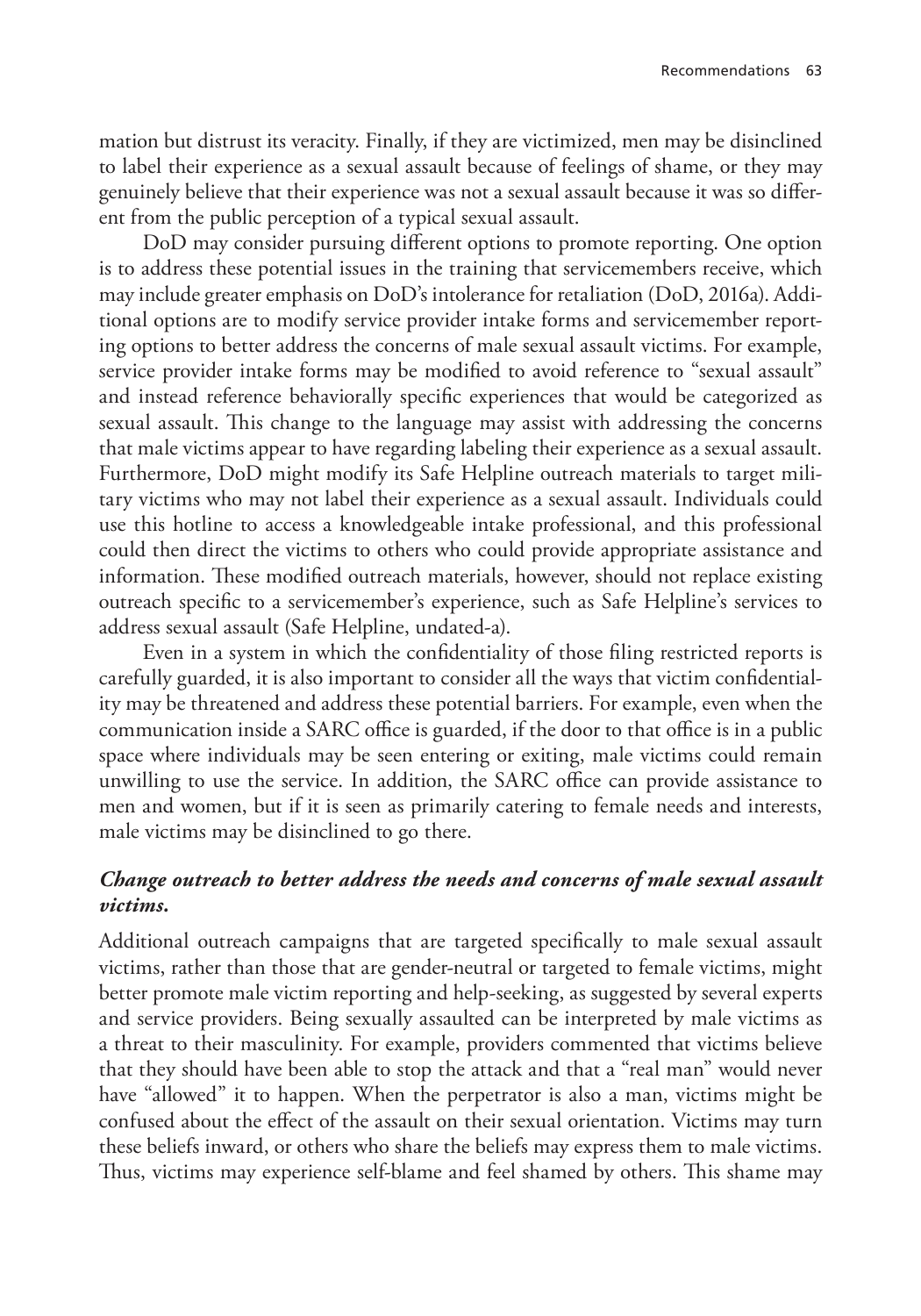not only serve as a barrier to seeking services but also make it difficult for male victims to utilize mixed-gender services. Victims who feel shame, perceive stigma, and experience doubts about masculinity may find it challenging to absorb the information from a brochure or poster that primarily depicts women.

Nonetheless, service providers with whom we spoke commented that access to services was an important factor contributing to sexual assault victim reporting in the military. Therefore, additional or modified outreach campaigns can highlight the services available to male sexual assault victims who report. Given the difficulty that male victims have bearing the shame they associate with victimization and with helpseeking in general, it may be useful to highlight the easiest access points. Reaching out to a SARC or mental health care provider appears to be too high a hurdle for many male victims. To address this barrier, campaigns for men could emphasize services that do not require telephone conversations or in-person appointments. These access points include such services as text-based contact with the Safe Helpline and the DoD Safe HelpRoom, which is an anonymous online support board for victims that offers special sessions for men (Safe Helpline, undated-b).

 Interviewees also indicated that obtaining justice and preventing others from being victimized are additional motivating factors for reporting. Outreach campaigns could highlight these factors. For example, highlighting that a victim who comes forward has the potential to stop other people from being assaulted may help men in particular regain a sense of healthy masculinity by reasserting a protector role. Messaging that reformulates help-seeking as a sign of strength and as a commitment to the mission may help male victims conceptualize help-seeking as being consistent with their masculinity rather than a threat to it. DoD has used these kinds of messages in programs to reduce stigma about mental health care and may be able to build on lessons learned when translating this expertise to sexual assault efforts (Acosta et al., 2014).

Finally, our interviewees noted that service providers should focus on providing assistance to victims, not pressuring individuals to report their assault through formal channels. Furthermore, campaigns to promote reporting among male sexual assault victims should not rely on military service providers to pressure victims to report.

#### *When educating servicemembers on SAPR, use an engaging format that includes information on the characteristics of male sexual assault.*

Servicemembers receive annual SAPR training. DoD Instruction 6495.02 requires that such training "shall incorporate adult learning theory, which includes interaction and group participation" (DoD, 2013). However, service providers with whom we spoke believed that the training often involves the use of didactic lectures that are complemented by PowerPoint presentations, which servicemembers do not find engaging. As required by DoD Instruction 6495.02, interactive discussion sessions with smaller groups of servicemembers and increased use of teaching techniques that promote active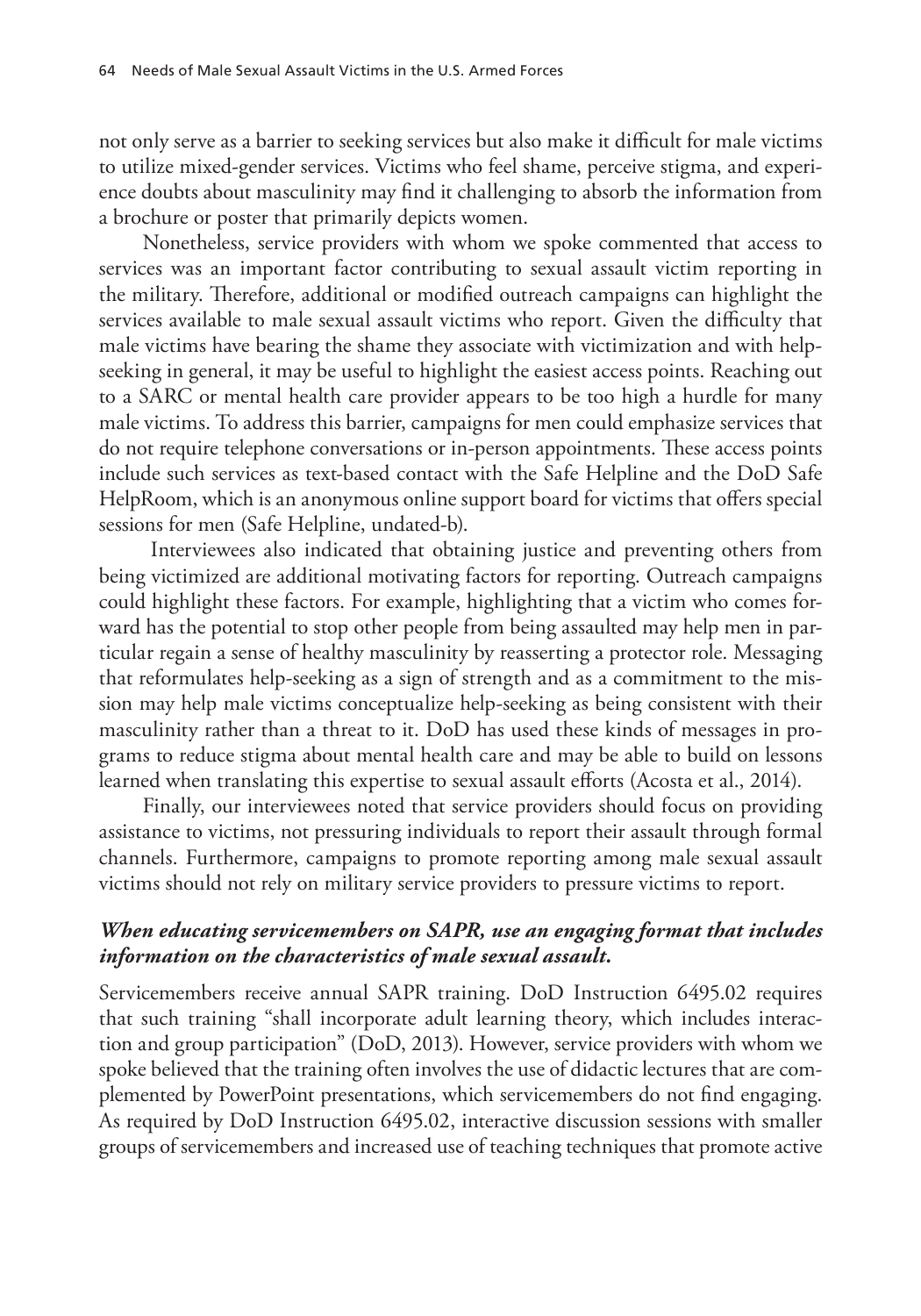rather than passive learning may instill more knowledge and better promote information retention (Burke and Hutchins, 2007; Deslauriers, Schelew, and Wieman, 2011).

Based on the information provided by our interviewees, it is not clear whether additional SAPR training sessions that address only male sexual assault are needed. However, substantial portions of the training and education provided to servicemembers should specifically address male sexual assault. In particular, training and education should include information about the characteristics of male sexual assault among servicemembers, which may reference the occurrence of sexual assault during acts of hazing. To dispel common myths, education and training should focus on providing and reinforcing accurate information about the characteristics and experiences of victims as a way of reducing common misconceptions and stereotypes. Presentations from military male sexual assault victims, if possible, or presentations describing real stories of male sexual assault victims may maintain audience interest and knowledge retention.

#### *Educate commanders on how to respond to male sexual assault and how to interact with male victims.*

Our interviewees noted that, in order for male sexual assault victims to receive services (such as counseling or medical services), the victims may need support from their chain of command, and they need commanders to respect and help maintain victim privacy and confidentiality. Interviewees also indicated that victims are concerned about command and unit members retaliating against them, and some commanders may not believe that a male servicemember can be sexually assaulted. Some commanders might alienate male victims by, for example, failing to maintain confidentiality and privacy regarding the victim and assault or inquiring about the victim's sexual orientation.

To better address the needs of male sexual assault victims and their concerns regarding stigma, commanders should receive training that specifically addresses the sexual assault of male servicemembers. This training content should include common characteristics of male sexual assault in the military, needs and concerns of male sexual assault victims, and appropriate and inappropriate ways to interact with and assist these victims. This training should also emphasize the importance of maintaining victim privacy and confidentiality.

#### *Consider development and evaluation of additional counseling services that address the mental health care needs of male sexual assault victims in the military.*

Male sexual assault victims in the military may pursue many different support services. Service providers we interviewed indicated that they informed both male and female sexual assault victims of a variety of potential services available. Service providers also suggested that DoD could devote more resources to the development and implementation of counseling resources for male sexual assault victims in the military. In addition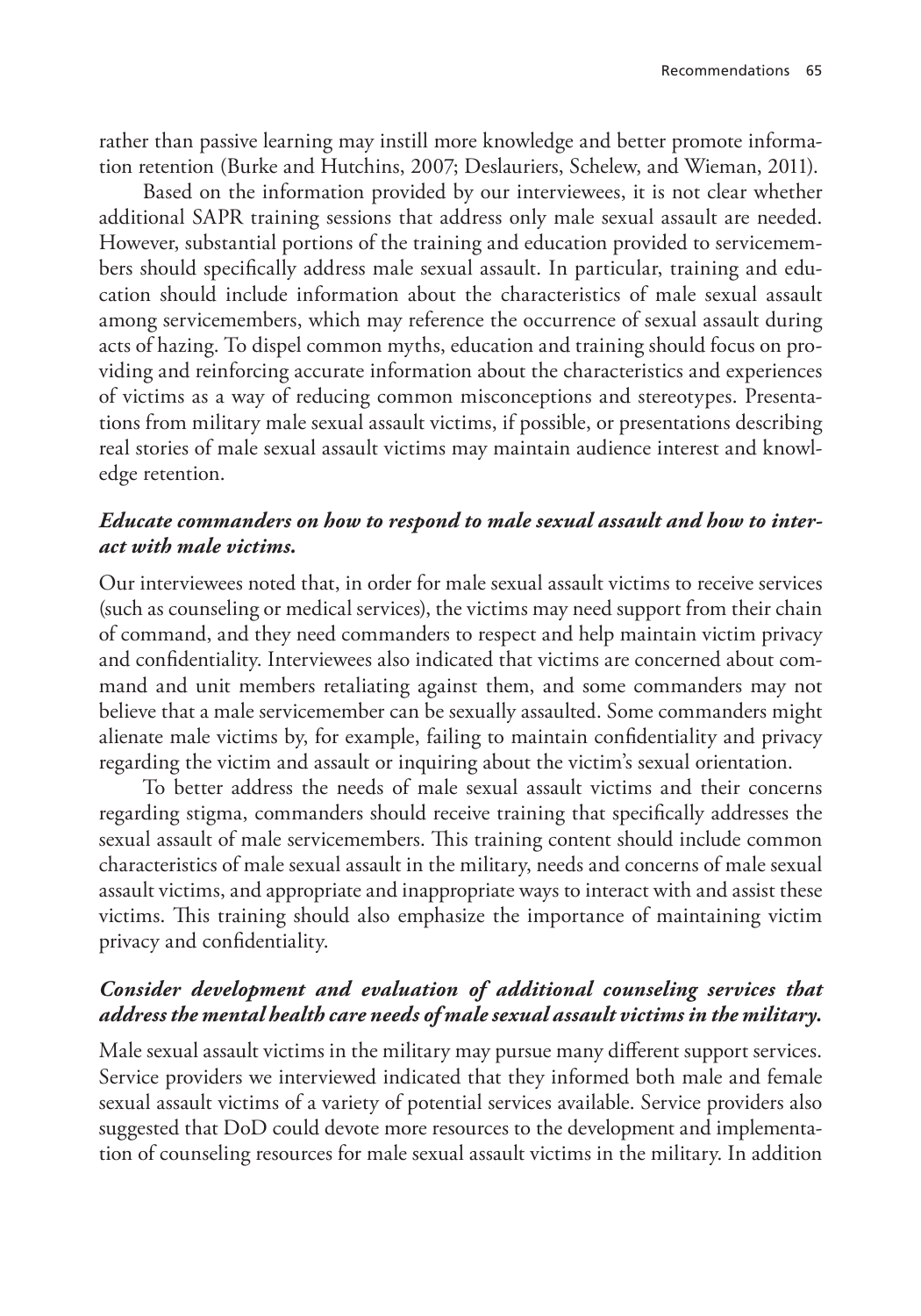to assisting those assaulted while in the military, these resources may assist men who were victimized prior to joining the military.

Potential counseling services that DoD could consider developing, implementing, and evaluating include small, structured support groups with male sexual assault victims in the military. These victims may be particularly concerned about maintaining privacy and minimizing career effects. Furthermore, at any particular location, the number of reported male sexual assaults is limited. Therefore, DoD could consider increased use of online support groups or telephone-based support groups for these victims. Male sexual assault victims may also participate in support groups for others who have experienced different traumatic experiences in the military.

DoD may have difficulty assembling a large group of service providers with expertise in male sexual assault. For example, many service providers may assist only a small number of male sexual assault victims during their career. Following their service provider training on male sexual assault, discussed previously, service providers who see either a limited number of male sexual assault victims or no such victims might eventually have difficulty recalling appropriate treatment of and available services for these victims. Therefore, DoD may consider developing an established group of service providers who have experience with and are particularly knowledgeable about male sexual assault. These individuals could serve as moderators for online support groups and could be available to respond to the questions of service providers across various locations.

DoD might also consider expanding the available duty hours of installation clinics, such as mental health clinics. If counseling services are available for longer hours, male sexual assault victims may require less time away from their jobs to seek services, and this might, for example, reduce victim concerns regarding questions from peers and supervisors about why they require time away from work.

#### *Support additional research that addresses the effects of training, outreach, and services addressing male sexual assault.*

Very little research has examined the effects of training programs, counseling services, and outreach efforts that address male sexual assault. DoD should consider tracking service utilization among sexual assault victims who file an unrestricted report. By linking reports with medical and mental health records, researchers could determine whether victims are receiving appropriate follow-up care and investigate any differences in the quality of care that male and female victims receive following an assault. Given victims' desire for privacy and lack of confidence in the confidentiality associated with service-seeking, such a research project would have to be conducted under the highest standards for protection of human subjects data.

When implementing a new effort or modifying a current effort to better address male sexual assault in the armed forces, DoD should devote time and resources to evaluating the effectiveness of these efforts. For example, changes to service provider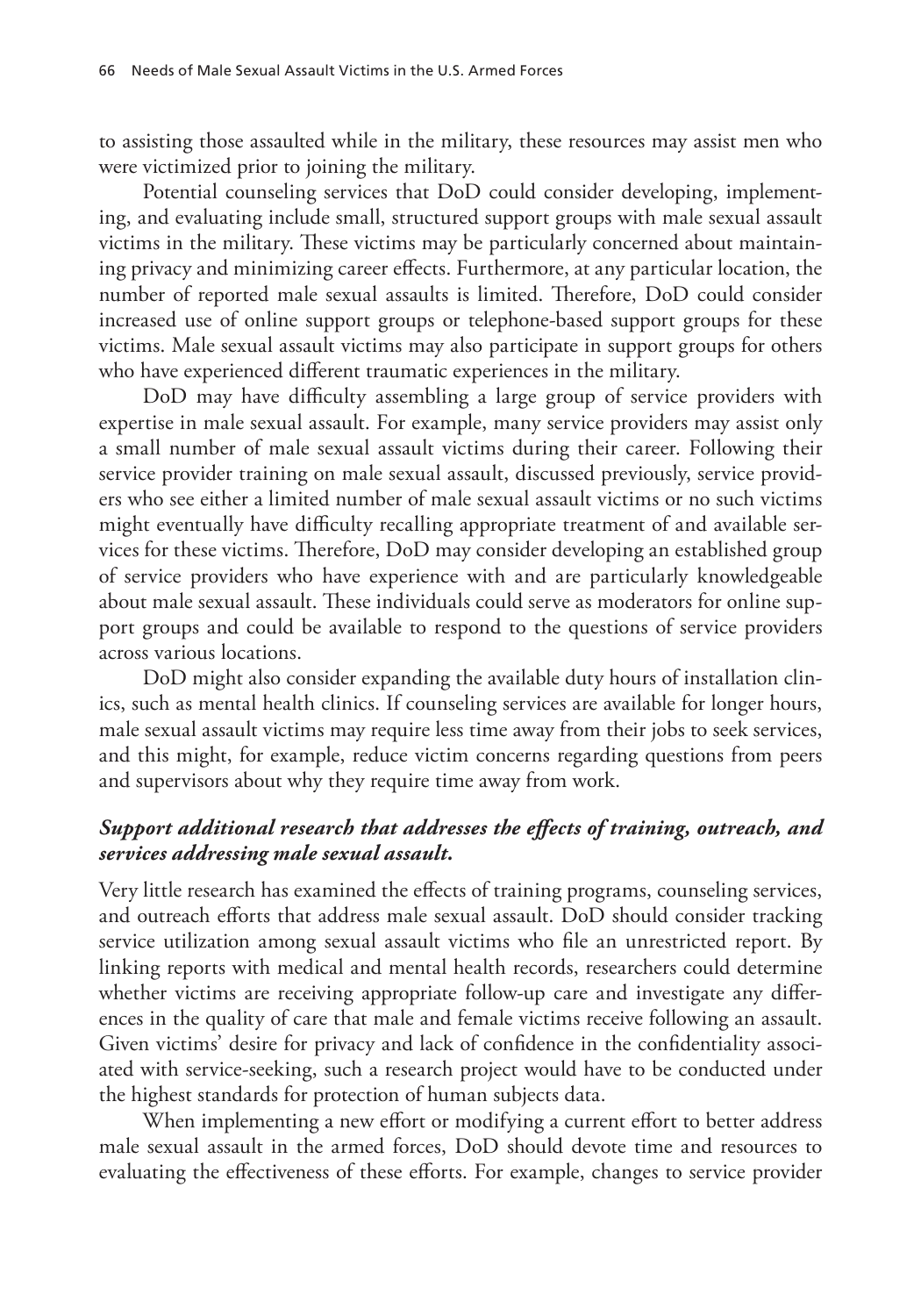training should be evaluated to assess the effectiveness of these changes in preparing military service providers to support male sexual assault victims. Changes to servicemember training and outreach should be evaluated to assess the impact of these new or modified efforts on servicemember knowledge, perceptions, and reporting behaviors relevant to male sexual assault. Assessments of counseling efforts can provide valuable information on the counseling format and structure preferred by male sexual assault victims and the effects of different forms of counseling on the psychological health of these individuals. Overall, systematic data collection and analysis can provide information about which elements are effective and which elements may need to be modified to better address the needs of servicemembers broadly and male sexual assault victims specifically.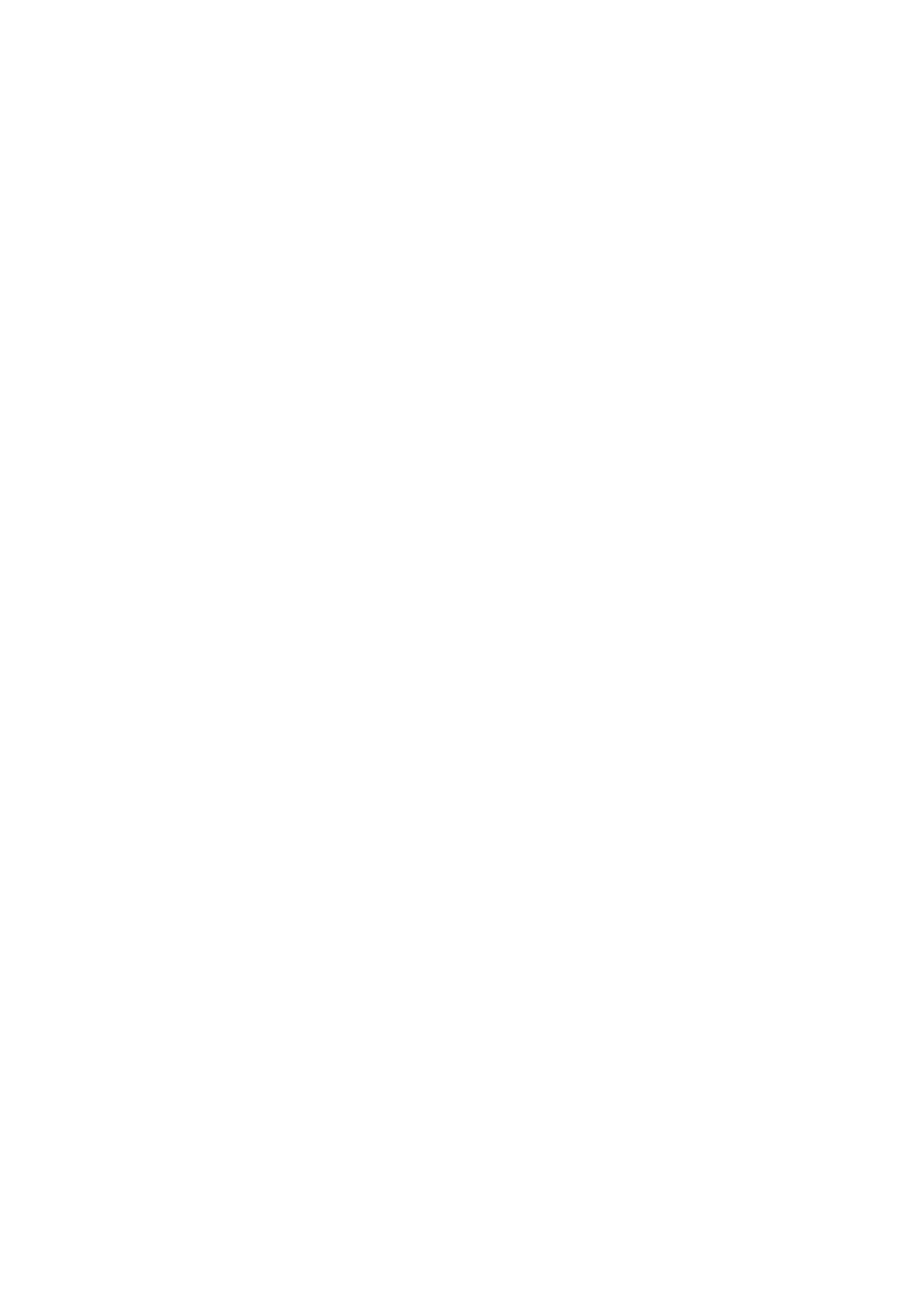Acosta, Joie D., Amariah Becker, Jennifer Cerully, Michael P. Fisher, Laurie T. Martin, Raffaele Vardavas, Mary Ellen Slaughter, and Terry Schell, *Mental Health Stigma in the Military*, Santa Monica, Calif.: RAND Corporation, RR-426-OSD, 2014. As of January 30, 2018: [https://www.rand.org/pubs/research\\_reports/RR426.html](https://www.rand.org/pubs/research_reports/RR426.html)

Anderson, Eric, Mark McCormack, and Harry Lee, "Male Team Sport Hazing Initiations in a Culture of Decreasing Homohysteria," *Journal of Adolescence Research*, Vol. 27, No. 4, 2012, pp. 427–448.

Anderson, Irina, and Alison Quinn, "Gender Differences in Medical Students' Attitudes Towards Male and Female Rape Victims," *Psychology, Health, and Medicine*, Vol. 14, No. 1, 2009, pp. 105–110.

Anderson, RaeAnn E., Shan P. Cahill, and Douglas L. Delahanty, "The Psychometric Properties of the Sexual Experiences Survey–Short Form Victimization (SES-SFV) and Characteristics of Sexual Victimization Experiences in College Men," *Psychology of Men and Masculinity*, September 2016.

Bachman, Ronet, *Measuring Rape and Sexual Assault: Successive Approximations to Consensus*, paper presented at National Academy of Sciences, Washington, D.C., June 6, 2012.

Bernard, H. Russell, and Gery W. Ryan, *Analyzing Qualitative Data: Systematic Approaches*, Washington D.C.: Sage, 2010.

Blosnich, John R., Melissa E. Dichter, Catherine Cerulli, Sonja V. Batten, and Robert M. Bossarte, "Disparities in Adverse Childhood Experiences Among Individuals with a History of Military Service," *JAMA Psychiatry*, Vol. 71, No. 9, 2014, pp. 1041–1048.

Breiding, Matthew J., Sharon G. Smith, Kathleen C. Basile, Mikel L. Walters, Jieru Chen, and Melissa T. Merrick, *Prevalence and Characteristics of Sexual Violence, Stalking, and Intimate Partner Violence Victimization—National Intimate Partner and Sexual Victimization Survey, United States, 2011*, Atlanta, Ga.: Centers for Disease Control and Prevention, 2014.

Bullock, Clayton M., and Mace Beckson, "Male Victims of Sexual Assault: Phenomenology, Psychology, and Physiology," *Journal of the American Academy of Psychiatry and the Law*, Vol. 39, No. 2, 2011, pp. 197–205.

Burke, Lisa A., and Holly M. Hutchins, "Training Transfer: An Integrative Literature Review," *Human Resource Development Review*, Vol. 6, No. 3, September 2007, pp. 263–296.

Campbell, Rebecca, "What Really Happened? A Validation Study of Rape Survivors' Help-Seeking Experiences with Legal and Medical Systems," *Violence and Victims*, Vol. 20, No. 1, 2005, pp. 55–68.

Castro, Carl Andrew, Sara Kintzle, Ashley C. Schuyler, Carrie L. Lucas, and Christopher H. Warner, "Sexual Assault in the Military," *Current Psychiatry Reports*, Vol. 17, No. 7, May 2015.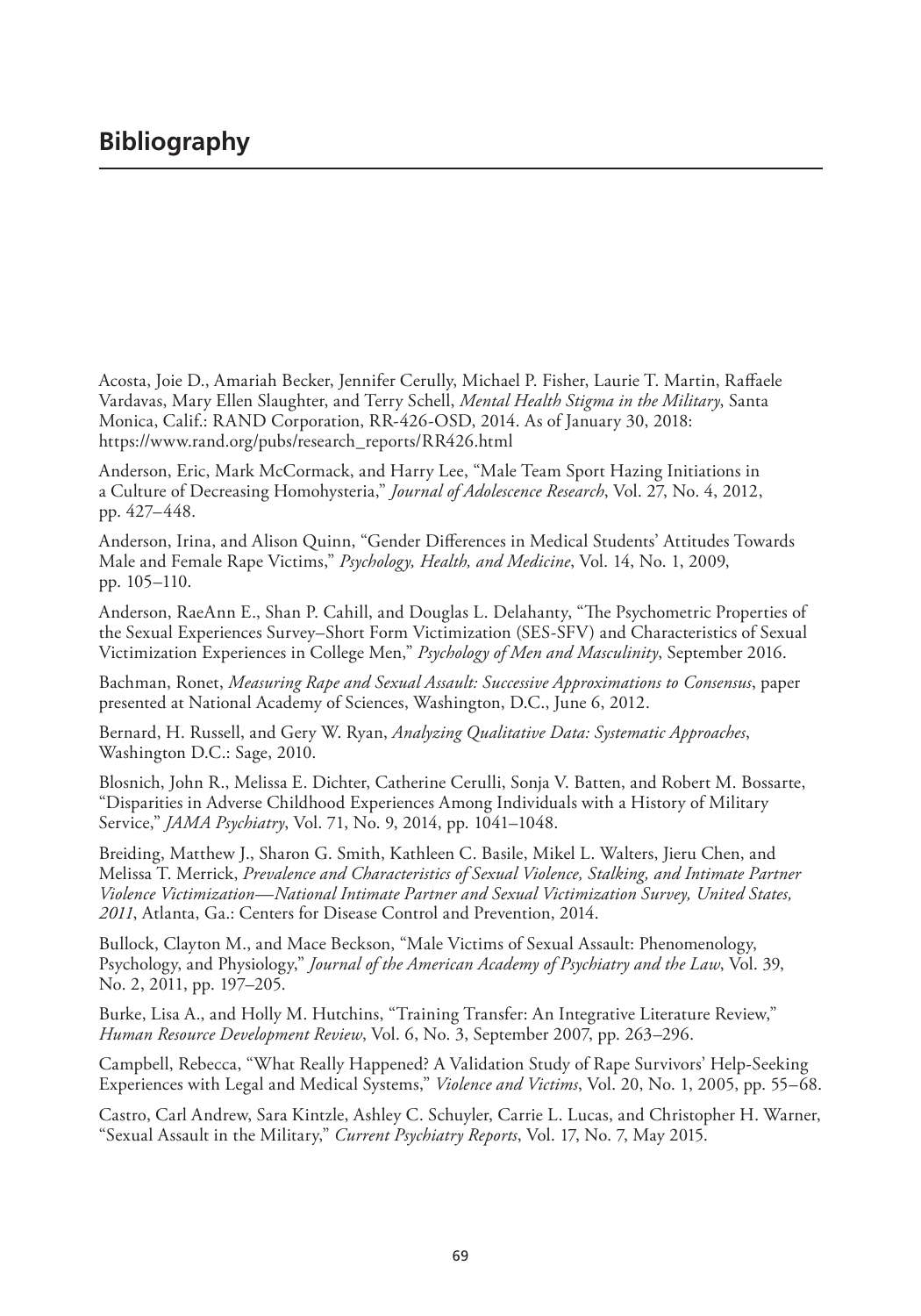Chang, Bei-Hung, Katherine M. Skinner, Chunmei Zhou, and Lewis E. Kazis, "The Relationship Between Sexual Assault, Religiosity, and Mental Health Among Male Veterans," *International Journal of Psychiatry in Medicine*, Vol. 33, 2003, No. 3, pp. 223–239.

Chapleau, Kristine M., Debra L. Oswald, and Brenda L. Russell, "Male Rape Myths: The Role of Gender, Violence, and Sexism," *Journal of Interpersonal Violence*, Vol. 23, No. 5, 2008, pp. 600–615.

Choudhary, Ekta, Douglas Gunzler, Xin Tu, and Robert M. Bossarte, "Epidemiological Characteristics of Male Sexual Assault in a Criminological Database," *Journal of Interpersonal Violence*, Vol. 27, No. 3, 2012, pp. 523–546.

Cook, Mekeila C., Donald E. Morisky, John K. Williams, Chandra L. Ford, and Gilbert C. Gee, "Sexual Risk Behaviors and Substance Abuse Among Men Sexually Victimized by Women," *American Journal of Public Health*, Vol. 106, No. 7, 2016, pp. 1263–1269.

Cucciare, Michael A., Sharfun Ghaus, Kenneth R. Weingerdt, and Susan M. Frayen, "Sexual Assault and Substance Use in Male Victims Receiving a Brief Alcohol Intervention," *Journal of Studies on Alcohol and Drugs*, Vol. 72, No. 5, 2011, pp. 693–700.

Davies, Michelle, "Male Sexual Assault Victims: A Selective Review of the Literature and Implications for Support Services," *Aggression and Violent Behavior*, Vol. 7, No. 3, 2002, pp. 203–214.

Davies, Michelle, Jennifer Gilston, and Paul Rogers, "Examining the Relationship Between Male Rape Myth Acceptance, Female Rape Myth Acceptance, Victim Blame, Homophobia, Gender Roles, and Ambivalent Sexism," *Journal of Interpersonal Violence*, Vol. 27, No. 14, 2012, pp. 2807–2823.

Davies, Michelle, and Paul Rogers, "Perceptions of Male Victims in Depicted Sexual Assaults: A Review of the Literature," *Aggression and Violent Behavior*, Vol. 11, No. 4, 2006, pp. 367–377.

Davis, Lisa, Eric Falk, and Jeff Schneider, "Survey Methodology," in Lisa Davis, Amanda Grifka, Kristin Williams, and Margaret Coffey, eds., *2016 Workplace and Gender Relations Survey of Active Duty Members: Overview Report*, Alexandria, Va.: U.S. Department of Defense, Office of People Analytics, 2017, pp. 19–30. As of September 20, 2017:

[http://www.sapr.mil/public/docs/reports/FY16\\_Annual/Annex\\_1\\_2016\\_WGRA\\_Report.pdf](http://www.sapr.mil/public/docs/reports/FY16_Annual/Annex_1_2016_WGRA_Report.pdf)

Davis, Lisa, and Amanda Grifka, "Estimated Sexual Assault Prevalence Rates," in Lisa Davis, Amanda Grifka, Kristin Williams, and Margaret Coffey, eds., *2016 Workplace and Gender Relations Survey of Active Duty Members: Overview Report*, Alexandria, Va.: U.S. Department of Defense, Office of People Analytics, 2017a, pp. 31–50. As of September 20, 2017: [http://www.sapr.mil/public/docs/reports/FY16\\_Annual/Annex\\_1\\_2016\\_WGRA\\_Report.pdf](http://www.sapr.mil/public/docs/reports/FY16_Annual/Annex_1_2016_WGRA_Report.pdf)

–, "One Situation of Sexual Assault with Biggest Effect," in Lisa Davis, Amanda Grifka, Kristin Williams, and Margaret Coffey, eds., *2016 Workplace and Gender Relations Survey of Active Duty Members: Overview Report*, Alexandria, Va.: U.S. Department of Defense, Office of People Analytics, 2017b, pp. 51–102. As of September 20, 2017: [http://www.sapr.mil/public/docs/reports/FY16\\_Annual/Annex\\_1\\_2016\\_WGRA\\_Report.pdf](http://www.sapr.mil/public/docs/reports/FY16_Annual/Annex_1_2016_WGRA_Report.pdf)

Davis, Lisa, Amanda Grifka, Kristin Williams, and Margaret Coffey, eds., *2016 Workplace and Gender Relations Survey of Active Duty Members: Overview Report*, Alexandria, Va.: U.S. Department of Defense, Office of People Analytics, 2017. As of September 20, 2017: [http://www.sapr.mil/public/docs/reports/FY16\\_Annual/Annex\\_1\\_2016\\_WGRA\\_Report.pdf](http://www.sapr.mil/public/docs/reports/FY16_Annual/Annex_1_2016_WGRA_Report.pdf)

Davis, Lisa, Ronald P. Vega, and Jeffrey McLeod, "Additional Descriptive Analyses and Future Directions," in Lisa Davis, Amanda Grifka, Kristin Williams, and Margaret Coffey, eds., *2016 Workplace and Gender Relations Survey of Active Duty Members: Overview Report*, Alexandria, Va.: U.S. Department of Defense, Office of People Analytics, 2017, pp. 355–367. As of September 20, 2017:

[http://www.sapr.mil/public/docs/reports/FY16\\_Annual/Annex\\_1\\_2016\\_WGRA\\_Report.pdf](http://www.sapr.mil/public/docs/reports/FY16_Annual/Annex_1_2016_WGRA_Report.pdf)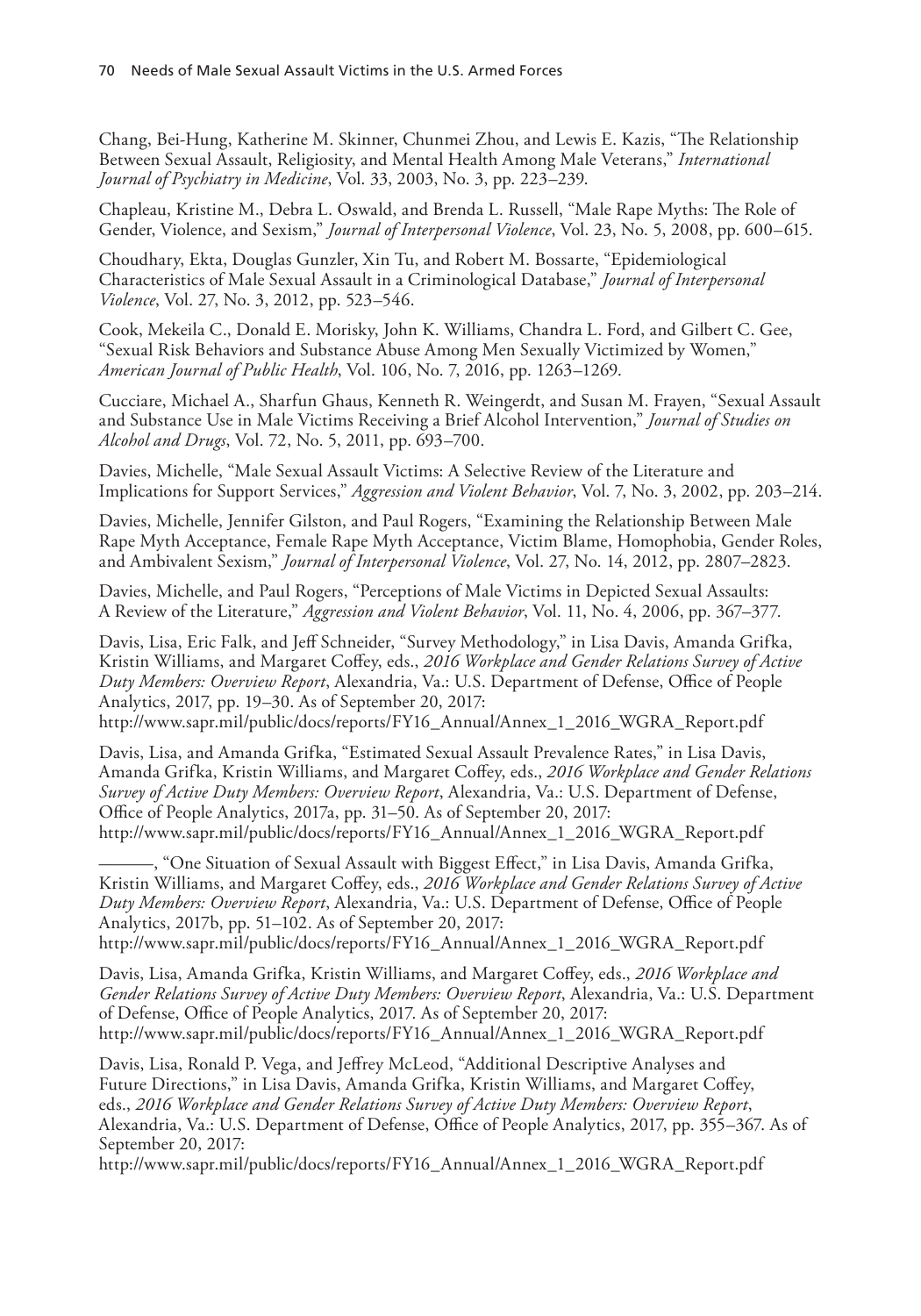Dedoose, web application, Version 7.5.30, Los Angeles, Calif.: SocioCultural Research Consultants, LLC, 2017.

Department of the Army, *Fiscal Year 2016 Annual Report on Sexual Assault: U.S. Army*, Washington, D.C., 2013. As of September 27, 2017:

[http://www.sapr.mil/public/docs/reports/FY16\\_Annual/Enclosure\\_1\\_Army\\_Annual\\_Report.pdf](http://www.sapr.mil/public/docs/reports/FY16_Annual/Enclosure_1_Army_Annual_Report.pdf)

Deslauriers, Louis, Ellen Schelew, and Carl Wieman, "Improved Learning in a Large-Enrollment Physics Class," *Science*, Vol. 332, No. 6031, May 2011, pp. 862–864.

DoD—*See* U.S. Department of Defense.

Doherty, Kathy, and Irina Anderson, "Making Sense of Male Rape: Constructions of Gender, Sexuality, and Experience of Rape Victims," *Journal of Community and Applied Social Psychology*, Vol. 14, No. 2, February 2004, pp. 85–103.

Donnelly, Denise A., and Stacy Kenyon, "'Honey, We Don't Do Men': Gender Stereotypes and the Provision of Services to Sexually Assaulted Males," *Journal of Interpersonal Violence*, Vol. 11, No. 3, 1996, pp. 441–448.

Elliott, Diana M., Doris S. Mok, and John Briere, "Adult Sexual Assault: Prevalence, Symptomatology, and Sex Differences in the General Population," *Journal of Traumatic Stress*, Vol. 17, No. 3, 2004, pp. 203–211.

Ernst, A. A., E. Green, M. T. Ferguson, S. J. Weiss, and W. M. Green, "The Utility of Anoscopy and Colposcopy in the Evaluation of Male Sexual Assault Victims," *Annals of Emergency Medicine*, Vol. 36, No. 5, 2000, pp. 432–437.

Farris, Coreen, Amy Street, Andrew R. Morral, Lisa Jaycox, and Dean Kilpatrick, "Measurement of Sexual Harassment and Sexual Assault," in Andrew R. Morral, Kristie L. Gore, and Terry L. Schell, eds., *Sexual Assault and Sexual Harassment in the U.S. Military: Volume 1. Design of the 2014 RAND Military Workplace Study*, Santa Monica, Calif.: RAND Corporation, RR-870/1-OSD, 2014, pp. 7–25. As of December 20, 2017:

[https://www.rand.org/pubs/research\\_reports/RR870z1.html](https://www.rand.org/pubs/research_reports/RR870z1.html)

Fisher, Bonnie S., "Measuring Rape Against Women: The Significance of Survey Questions," in Bonnie S. Fisher, ed., *Violence Against Women and Family Violence: Developments in Research, Practice, and Policy*, Washington, D.C.: U.S. Department of Justice, Office of Justice Programs, NCJ 199701, 2004, pp. I-4-1–I-4-16.

Fisher, Bonnie S., and Francis T. Cullen, "Measuring the Sexual Victimization of Women: Evolution, Current Controversies, and Future Research," in D. Duffee, ed., *Criminal Justice 2000*, Vol. 4, *Measurement and Analysis of Crime and Justice*, Washington, D.C.: U.S. Department of Justice, Office of Justice Programs, 2000, pp. 317–390.

Fuchs, Siegmund Fred, "Male Sexual Assault: Issues of Arousal and Consent," *Cleveland State Law Review*, Vol. 51, No. 1, 2004, pp. 93–121.

Franklin, Karen, "Enacting Masculinity: Antigay Violence and Group Rape as Participatory Theater," *Sexuality Research and Social Policy*, Vol. 1, No. 2, April 2004, pp. 26–40.

Frazier, Patricia A., "A Comparative Study of Male and Female Rape Victims Seen at a Hospital-Based Rape Crisis Program," *Journal of Interpersonal Violence*, Vol. 8, No. 1, March 1993, pp. 64–76.

Frazier, Patricia A., and Beth Haney, "Sexual Assault Cases in the Legal System: Police, Prosecutor, and Victim Perspectives," *Law and Human Behavior*, Vol. 20, No. 6, December 1996, pp. 607–628.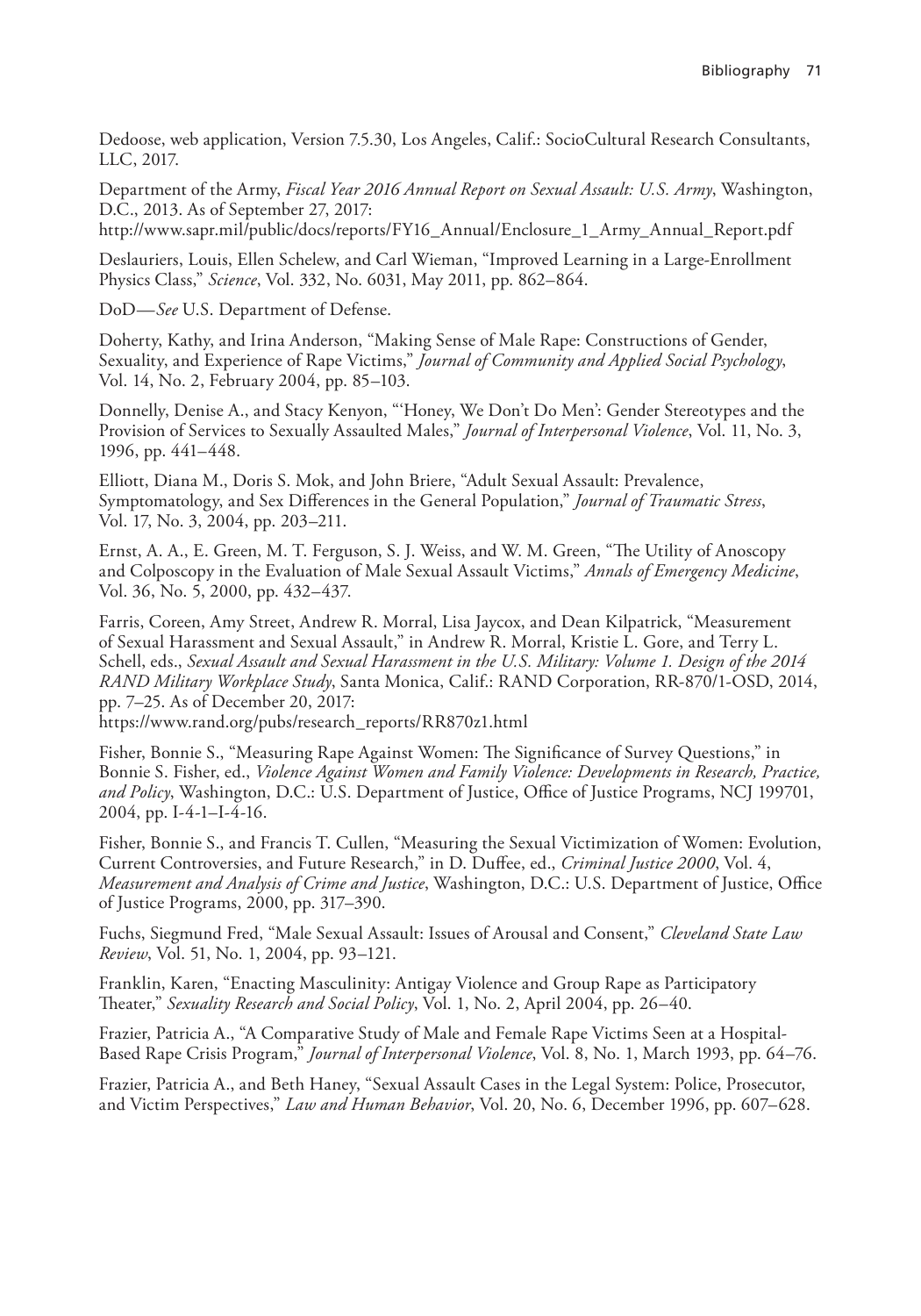Ghosh-Dastidar, Bonnie, Terry L. Schell, Andrew R. Morral, and Marc N. Elliott, "The Efficacy of Sampling Weights for Correcting Nonresponse Bias," in Andrew R. Morral, Kristie L. Gore, and Terry L. Schell, eds., *Sexual Assault and Sexual Harassment in the U.S. Military: Volume 4. Investigations of Potential Bias in Estimates from the 2014 RAND Military Workplace Study*, Santa Monica, Calif.: RAND Corporation, RR-870/6-OSD, 2016, pp. 21–70. As of December 20, 2017: [https://www.rand.org/pubs/research\\_reports/RR870z6.html](https://www.rand.org/pubs/research_reports/RR870z6.html)

Gold, Sari D., Brian P. Marx, and Jennifer M. Lexington, "Gay Male Sexual Assault Survivors: The Relations Among Internalized Homophobia, Experiential Avoidance, and Psychological Symptom Severity," *Behaviour Research and Therapy*, Vol. 45, No. 3, 2007, pp. 549–562.

Guina, Jeffrey, Ramzi W. Nahhas, Kevin Kawalec, and Seth Farnsworth, "Are Gender Differences in DSM-5 PTSD Symptomology Explained by Sexual Trauma?" *Journal of Interpersonal Violence*, November 2016.

Hillman, Richard, Nigel O'Mara, David Tomlinson, and J. R. William Harris, "Adult Male Victims of Sexual Assault: An Underdiagnosed Condition," *International Journal of STD & AIDS*, Vol. 2, No. 1, 1991, pp. 22–24.

Hines, Denise A., "Predictors of Sexual Coercion Against Women and Men: A Multilevel, Multinational Study of University Students," *Archives of Sexual Behavior*, Vol. 36, No. 3, 2007, pp. 403–422.

Hodge, Samantha, and David Canter, "Victims and Perpetrators of Male Sexual Assault," *Journal of Interpersonal Violence*, Vol. 13, No. 2, 1998, pp. 222–239.

Holland, Kathryn J., Veronica Caridad Rabelo, and Lilia M. Cortina, "Sexual Assault Training in the Military: Evaluating Efforts to End the 'Invisible War,'" *American Journal of Community Psychology*, Vol. 54, No. 3–4, 2014, pp. 289–303.

Hoyt, Tim, Jennifer Klosterman Rielage, and Lauren F. Williams, "Military Sexual Trauma in Men: A Review of Reported Rates," *Journal of Trauma & Dissociation*, Vol. 12, No. 3, 2011, pp. 244–260.

———, "Military Sexual Trauma in Men: Exploring Treatment Principles," *Traumatology*, Vol. 18, No. 3, 2012, pp. 29–40.

Isely, Paul J., "Sexual Assault of Men: American Research Supports Studies from the UK," *Medicine, Science, and the Law*, Vol. 38, No. 1, 1998, pp. 74–80.

Isely, Paul J., and David Gehrenbeck-Shim, "Sexual Assault of Men in the Community," *Journal of Community Psychology*, Vol. 25, No. 2, March 1997, pp. 159–166.

Javaid, Aliraza, "Male Rape: The Unseen World of Male Rape," *Internet Journal of Criminology*, 2014, pp. 1–42.

———, "Male Rape Myths: Understanding and Explaining Social Attitudes Surrounding Male Rape," *Masculinities and Social Change*, Vol. 4, No. 3, 2015, pp. 270–294.

———, "Male Rape, Stereotypes, and Unmet Needs: Hindering Recovery, Perpetuating Silence," *Violence and Gender*, Vol. 3, No. 1, March 2016, pp. 7–13.

———, "Giving a Voice to Voiceless: Police Responses to Male Rape," *Policing*, Vol. 11, No. 2, June 2017, pp. 146–156.

Jaycox, Lisa H., Terry L. Schell, Coreen Farris, Amy Street, Dean Kilpatrick, Andrew R. Morral, and Terri Tanielian, "Questionnaire Development," in Andrew R. Morral, Kristie L. Gore, and Terry L. Schell, eds., *Sexual Assault and Sexual Harassment in the U.S. Military: Volume 1. Design of the 2014 RAND Military Workplace Study*, Santa Monica, Calif.: RAND Corporation, RR-870/1-OSD, 2014, pp. 37–56. As of December 20, 2017:

[https://www.rand.org/pubs/research\\_reports/RR870z1.html](https://www.rand.org/pubs/research_reports/RR870z1.html)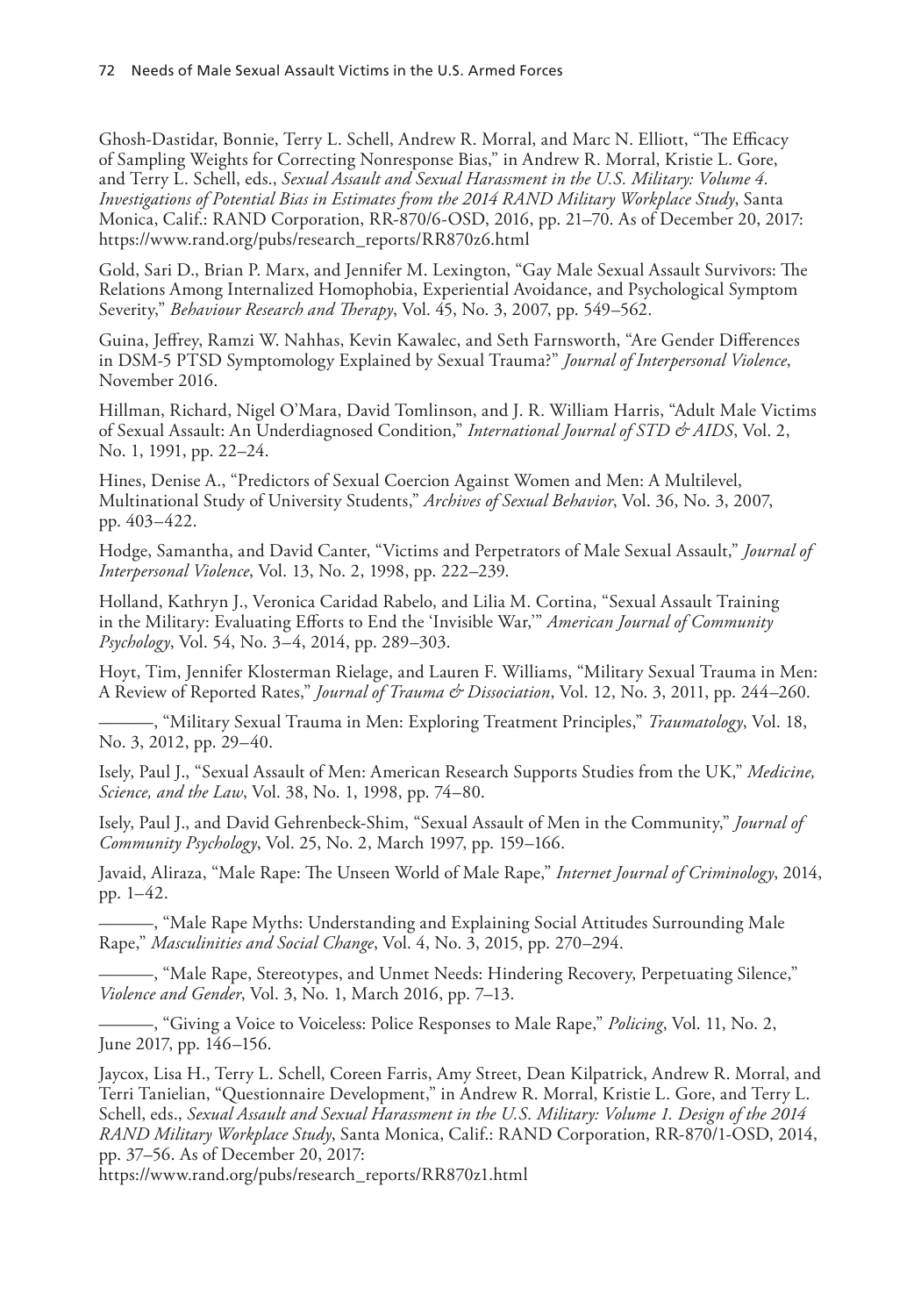Jaycox, Lisa H., Terry L. Schell, Andrew R. Morral, Amy Street, Coreen Farris, Dean Kilpatrick, and Terri Tanielian, "Sexual Assault Findings: Active Component," in Andrew R. Morral, Kristie L. Gore, and Terry L. Schell, eds., *Sexual Assault and Sexual Harassment in the U.S. Military: Volume 2. Estimates for Department of Defense Servicemembers from the 2014 RAND Military Workplace Study*, Santa Monica, Calif.: RAND Corporation, RR-870/2-1-OSD, 2015, pp. 9–30. As of December 20, 2017:

[https://www.rand.org/pubs/research\\_reports/RR870z2-1.html](https://www.rand.org/pubs/research_reports/RR870z2-1.html)

Kassing, Leslee R., Denise Beesley, and Lisa L. Frey, "Gender Role Conflict, Homophobia, Age, and Education as Predictors of Male Rape Myth Acceptance," *Journal of Mental Health Counseling*, Vol. 27, No. 4, 2005, pp. 311–328.

Kassing, Leslee R., and Loreto R. Prieto, "The Rape Myth and Blame-Based Beliefs of Counselors in Training Toward Male Victims of Rape," *Journal of Counseling and Development*, Vol. 81, No. 4, 2003, pp. 455–461.

Keller, Kirsten M., Miriam Matthews, Kimberly Curry Hall, William Marcellino, Jacqueline A. Mauro, and Nelson Lim, *Hazing in the U.S. Armed Forces: Recommendations for Hazing Prevention Policy and Practice*, Santa Monica, Calif.: RAND Corporation, RR-941-OSD, 2015. As of December 20, 2017:

[https://www.rand.org/pubs/research\\_reports/RR941.html](https://www.rand.org/pubs/research_reports/RR941.html)

Kilpatrick, Dean G., "What Is Violence Against Women? Defining and Measuring the Problem," *Journal of Interpersonal Violence*, Vol. 19, No. 11, 2004, pp. 1209–1234.

Kimerling, Rachel, Amy E. Street, Joanne Pavao, Mark W. Smith, Ruth C. Cronkite, Tyson H. Holmes, and Susan M. Frayne, "Military-Related Sexual Trauma Among Veterans Health Administration Patients Returning from Iraq and Afghanistan," *American Journal of Public Health*, Vol. 100, No. 8, August 2010, pp. 1409–1412.

King, Michael, and Earnest Woollett, "Sexually Assaulted Males: 115 Men Consulting a Counseling Service," *Archives of Sexual Behavior*, Vol. 26, No. 6, December 1997, pp. 579–588.

Kirby, Sandra L., and Glen Wintrup, "Running the Gauntlet: An Examination of Initiation/Hazing and Sexual Abuse in Sport," *Journal of Sexual Aggression*, Vol. 8, 2002, pp. 49–68.

Lamothe, Dan, "Male on Male Sexual Assault in the Military: Overlooked and Hard to Fix, Investigation Finds," *Washington Post*, March 20, 2015.

Langenderfer-Magruder, Lisa, N. Eugene Walls, Shanna K. Kattari, Darren L. Whitfield, and Daniel Ramos, "Sexual Victimization and Subsequent Police Reporting by Gender Identity Among Lesbian, Gay, Bisexual, Transgender, and Queer Adults," *Violence and Victims*, Vol. 31, No. 2, 2016, pp. 320–331.

Lapp, Kathleen G., Hayden B. Bosworth, Jennifer L. Strauss, Karen M. Stechuchak, Ron D. Horner, Patrick S. Calhoun, Keith G. Meador, Steven Lipper, and Marian I. Butterfield, "Lifetime Sexual and Physical Victimization Among Male Veterans with Combat-Related Post-Traumatic Stress Disorder," *Military Medicine*, Vol. 170, September 2005, pp. 787–790.

Light, David, and Elizabeth Monk-Turner, "Circumstances Surrounding Male Sexual Assault and Rape: Findings from the National Violence Against Women Survey," *Journal of Interpersonal Violence*, Vol. 24, No. 11, 2009, pp. 1849–1858.

Maguen, Shira, Beth Cohen, Li Ren, Jeane Bosch, Rachel Kimerling, and Karen Seal, "Gender Differences in Military Sexual Trauma and Mental Health Diagnoses Among Iraq and Afghanistan Veterans with Posttraumatic Stress Disorder," *Women's Health Issues*, Vol. 22, No. 1, 2012, pp. e61–e66.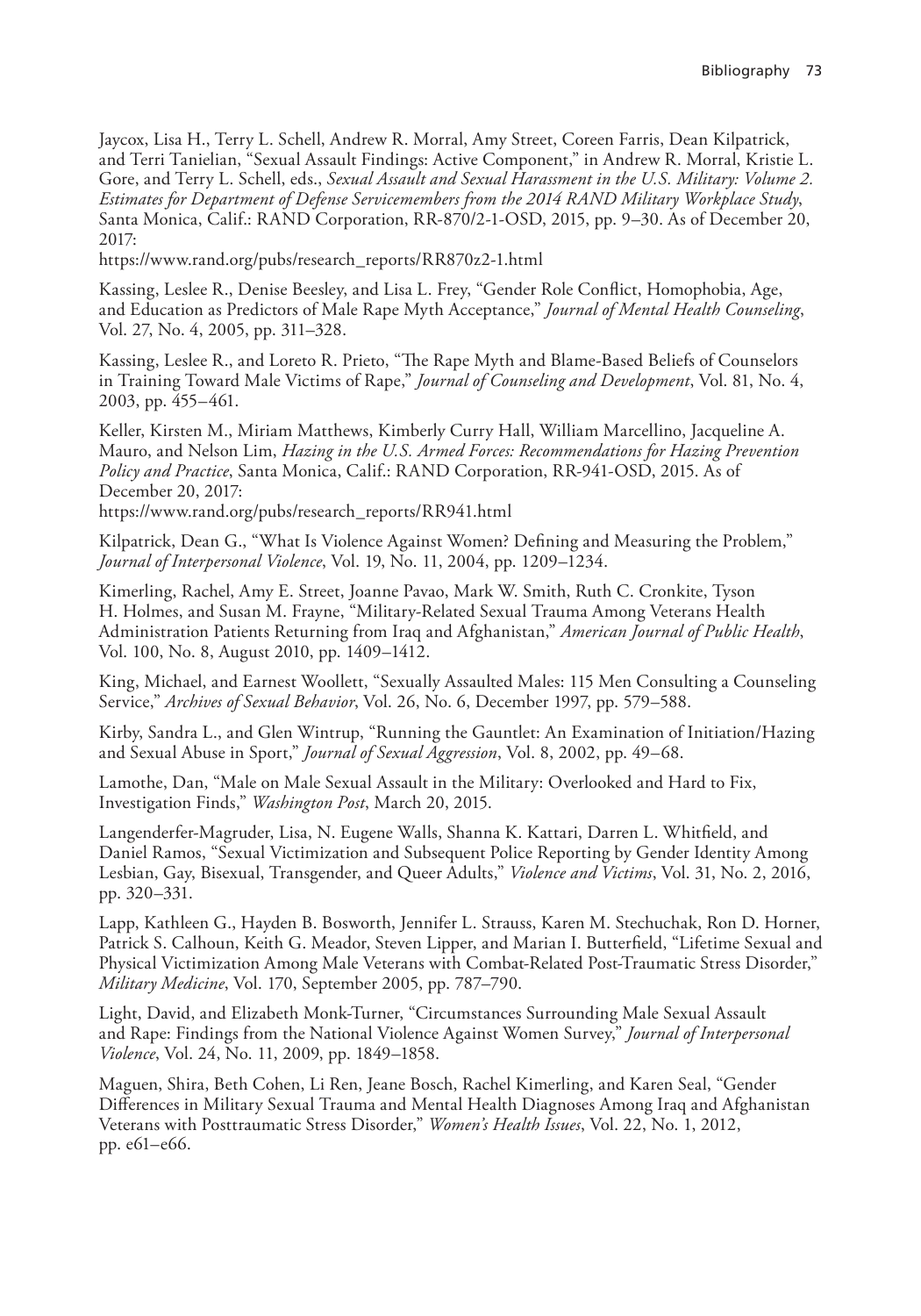Management of Major Depressive Disorder Working Group, *VA/DoD Clinical Practice Guideline for the Management of Major Depressive Disorder*, Washington, D.C.: U.S. Department of Veterans Affairs and U.S. Department of Defense, Version 3.0, April 2016. As of January 27, 2017: <https://www.healthquality.va.gov/guidelines/MH/mdd/VADoDMDDCPGFINAL82916.pdf>

Management of Post-Traumatic Stress Working Group, *VA/DoD Clinical Practice Guideline for Management of Post-Traumatic Stress*, Washington, D.C.: U.S. Department of Veterans Affairs and U.S. Department of Defense, Version 2.0, October 2010. As of January 27, 2017: <http://www.healthquality.va.gov/PTSD-full-2010c.pdf>

Martin, Lee, Leora Rosen, and Doris Briley Durand, "Prevalence and Timing of Sexual Assaults in a Sample of Male and Female U.S. Army Soldiers," *Military Medicine*, Vol. 163, No. 4, April 1998, pp. 213–216.

Martin, Lee, Leora Rosen, Doris B. Durand, Kathryn H. Knudson, and Robert H. Stretch, "Psychological and Physical Health Effects of Sexual Assaults and Nonsexual Traumas Among Male and Female United States Army Soldiers," *Behavioral Medicine*, Vol. 26, No. 1, 2000, pp. 23–33.

Masho, Saba W., and Anika Alvanzo, "Help-Seeking Behaviors of Men Sexual Assault Survivors," *American Journal of Men's Health*, Vol. 4, No. 3, September 2009, pp. 237–242.

McLean, Iain, "The Male Victim of Sexual Assault," *Best Practice & Research Clinical Obstetrics and Gynecology*, Vol. 27, No. 1, 2013, pp. 39–46.

McMahon, Pamela M., "The Public Health Approach to the Prevention of Sexual Assault," *Sexual Abuse: A Journal of Research and Treatment*, Vol. 12, No. 1, 2000, pp. 27–36.

Mezey, Gillian, and Michael King, "Male Victims of Sexual Assault," *Medicine, Science, and the Law*, Vol. 27, No. 2, April 1987, pp. 122–124.

Millegan, Jeffrey, Lawrence Wang, Cynthia A. LeardMann, Derek Miletich, and Amy E. Street, "Sexual Trauma and Adverse Health and Occupational Outcomes Among Men Serving in the U.S. Military," *Journal of Traumatic Stress*, Vol. 29, No. 2, April 2016, pp. 132–140.

Mitchell, Damon, Richard Hirschman, and Gordon C. Nagayama Hall, "Attributions of Victim Responsibility, Pleasure, and Trauma in Male Rapes," *Journal of Sex Research*, Vol. 36, No. 4, 1999, pp. 369–373.

Modi, Danbaba Enoch, and Ojo Matthias Olufemi Dada, "Myths and Effects of Rape on Male Victims," *American Journal of Psychology and Cognitive Science*, Vol. 1, No. 1, 2015, pp. 1–5.

Mondragon, Sasha A., David Wang, Loniquw Pritchett, David P. Graham, M. Leili Plasencia, and Ellen J. Teng, "The Influence of Military Sexual Trauma on Returning OEF/OIF Male Veterans," *Psychological Services*, Vol. 12, No. 4, 2015, pp. 402–411.

Monk-Turner, Elizabeth, and David Light, "Male Sexual Assault and Rape: Who Seeks Counseling?" *Sexual Abuse: A Journal of Research and Treatment*, Vol. 22, No. 3, August 2010, pp. 255–265.

Morral, Andrew R., Kristie L. Gore, and Terry L. Schell, eds., *Sexual Assault and Sexual Harassment in the U.S. Military: Volume 1. Design of the 2014 RAND Military Workplace Study*, Santa Monica, Calif.: RAND Corporation, RR-870/1-OSD, 2014. As of December 20, 2017: [https://www.rand.org/pubs/research\\_reports/RR870z1.html](https://www.rand.org/pubs/research_reports/RR870z1.html)

———, eds., *Sexual Assault and Sexual Harassment in the U.S. Military: Annex to Volume 2. Tabular Results from the 2014 RAND Military Workplace Study for Department of Defense Servicemembers*, Santa Monica, Calif.: RAND Corporation, 2015a. As of December 20, 2017: [https://www.rand.org/pubs/research\\_reports/RR870z3.html](https://www.rand.org/pubs/research_reports/RR870z3.html)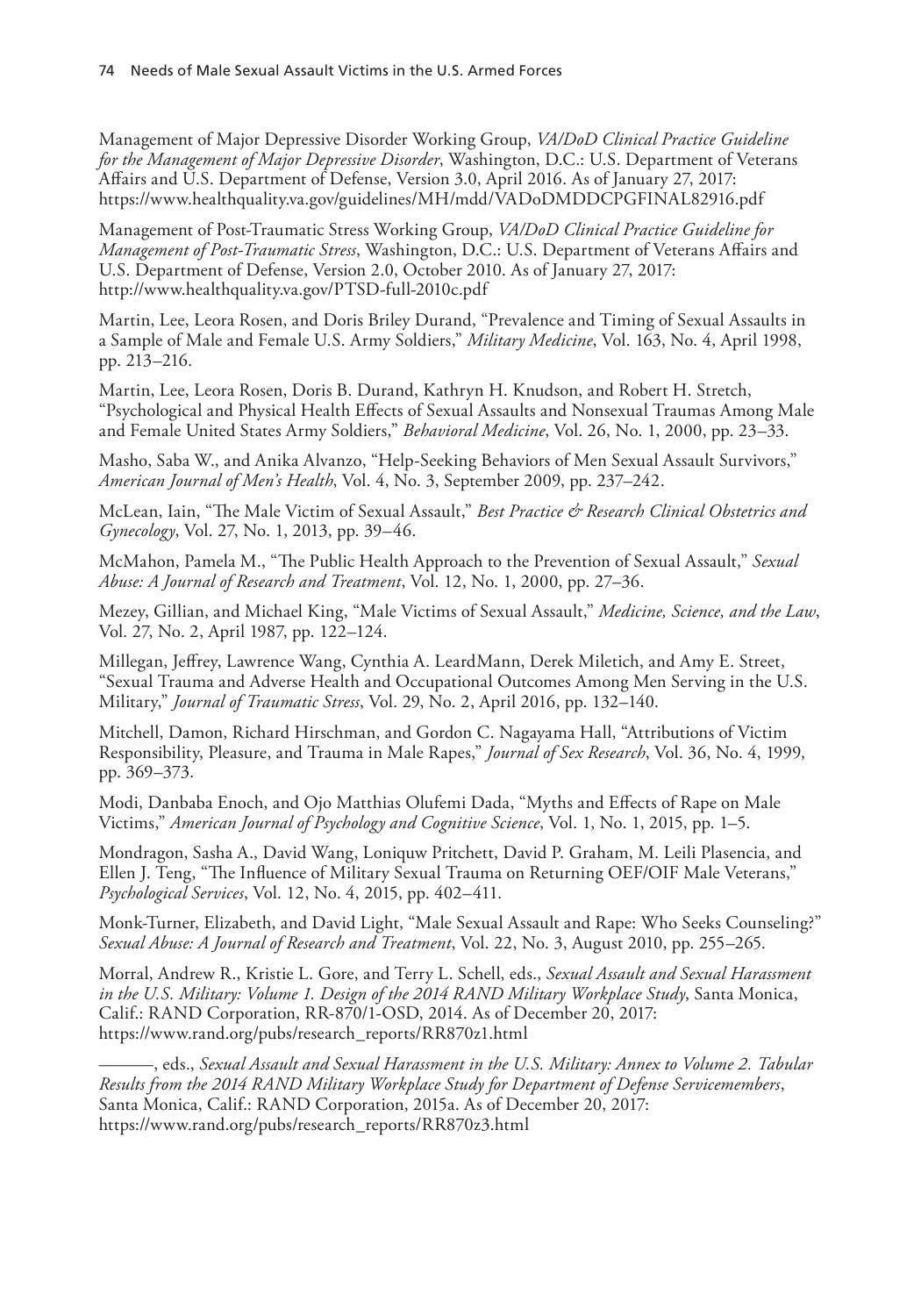———, eds., *Sexual Assault and Sexual Harassment in the U.S. Military: Volume 2. Estimates for Department of Defense Servicemembers from the 2014 RAND Military Workplace Study*, Santa Monica, Calif.: RAND Corporation, RR-870/2-1-OSD, 2015b. As of December 20, 2017: [https://www.rand.org/pubs/research\\_reports/RR870z2-1.html](https://www.rand.org/pubs/research_reports/RR870z2-1.html)

Morral, Andrew R., Terry L. Schell, Matthew Cefalu, Jessica Hwang, and Andrew Gelman, *Sexual Assault and Sexual Harassment in the U.S. Military: Volume 5. Estimates for Installationand Command-Level Risk of Sexual Assault and Sexual Harassment from the 2014 RAND Military Workplace Study*, Santa Monica, Calif.: RAND Corporation, RR-870/7-OSD, forthcoming.

Morris, E. Ellen, Julia C. Smith, Sharjeel Yonus Farooqui, and Alina M. Suris, "Unseen Battles: The Recognition, Assessment, and Treatment Issues of Men with Military Sexual Trauma (MST)," *Trauma, Violence, and Abuse*, Vol. 15, No. 2, 2014, pp. 94–101.

Muehlenhard, Charlene M., and Stephen W. Cook, "Men's Self-Reports of Unwanted Sexual Activity," *Journal of Sex Research*, Vol. 24, 1988, pp. 58–72.

Mullen, Kacy, Ryan Holliday, Ellen Morris, Annia Raja, and Alina Suris, "Cognitive Processing Therapy for Male Veterans with Military Sexual Trauma-Related Posttraumatic Stress Disorder," *Journal of Anxiety Disorders*, Vol. 28, Vol. 8, December 2014, pp. 761–764.

Murdoch, Maureen, Melissa A. Polusny, James Hodges, and Nancy O'Brien, "Prevalence of In-Service and Post-Service Sexual Assault Among Combat and Noncombat Veterans Applying for Department of Veterans Affairs Posttraumatic Stress Disorder Disability Benefits," *Military Medicine*, Vol. 169, No. 5, May 2004, pp. 392–395.

Murdoch, Maureen, Melissa A. Polusny, Amy Street, Siamak Noorbaloochi, Alisha B. Simon, Ann Bangerter, Joseph Grill, and Emily Voller, "Sexual Assault During the Time of Gulf War I: A Cross-Sectional Survey of U.S. Service Men Who Later Applied for Department of Veterans Affairs PTSD Disability Benefits," *Military Medicine*, Vol. 179, Vol. 3, March 2014, pp. 285–293.

Murdoch, Maureen, John Barron Pryor, Melissa Anderson Polusny, and Gary Dean Gackstetter, "Functioning and Psychiatric Symptoms Among Military Men and Women Exposed to Sexual Stressors," *Military Medicine*, Vol. 172, Vol. 7, July 2007, pp. 718–725.

National Research Council, "Estimating the Incidence of Rape and Sexual Assault," in Candace Kruttschnitt, William D. Kalsbeek, and Carol C. House, eds., *Panel on Measuring Rape and Sexual Assault in Bureau of Justice Household Surveys*, Washington, D.C.: National Academies Press, 2014.

O'Brien, Carol, Jessica Keith, and Lisa Shoemaker, "Don't Tell: Military Culture and Male Rape," *Psychological Services*, Vol. 12, No. 4, 2015, pp. 357–365.

Patton, Michael Quinn, *Qualitative Research and Evaluation Method*s, 4th ed., Washington D.C.: Sage, 2015.

Pesola, Gene R., Richard E. Westfal, and Carol A. Kuffner, "Emergency Department Characteristics of Male Sexual Assault," *Academic Emergency Medicine*, Vol. 6, No. 8, 1999, pp. 792–798.

Peterson, Zoe, and Charlene L. Muehlenhard, "Was It Rape? The Function of Women's Rape Myth Acceptance and Definition of Sex in Labeling Their Own Experiences," *Sex Roles*, Vol. 51, No. 3–4, 2004, pp. 129–144.

Peterson, Zoe, Emily K. Voller, Melissa A. Polusny, and Maureen Murdoch, "Prevalence and Consequences of Adult Sexual Assault of Men: Review of Empirical Findings and State of the Literature," *Clinical Psychology Review*, Vol. 31, No. 1, 2011, pp. 1–24.

Pino, Nathan W., and Robert F. Meier, "Gender Differences in Rape Reporting," *Sex Roles*, Vol. 40, No. 11–12, June 1999, pp. 979–990.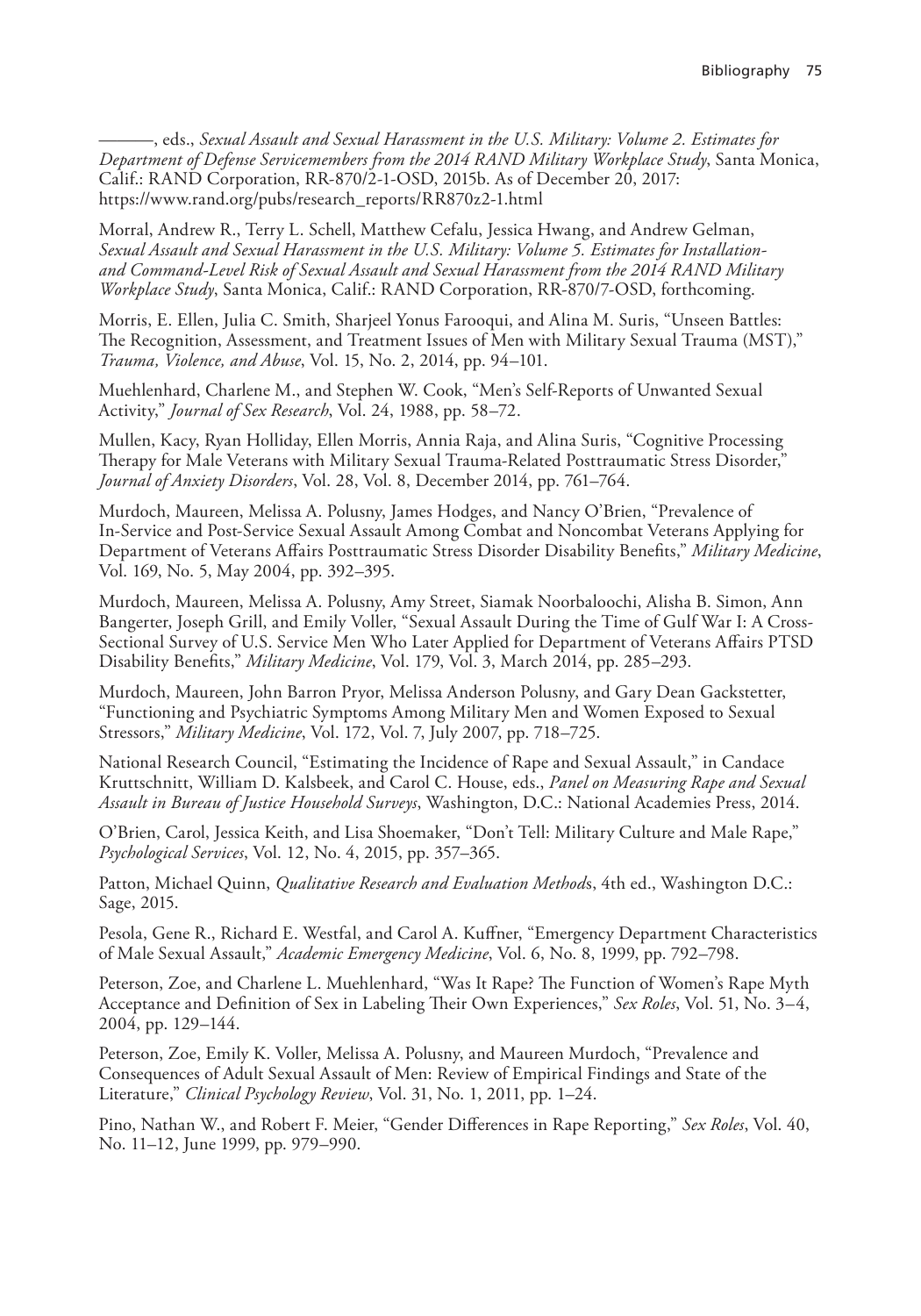Polusny, Melissa A., and Maureen Murdoch, "Sexual Assault Among Male Veterans," *Psychiatric Times*, Vol. 22, No. 4, April 2005.

Public Law 114-92, National Defense Authorization Act for Fiscal Year 2016, November 25, 2015.

Rape, Abuse, and Incest National Network, "Key Terms and Phrases," webpage, 2016. As of May 30, 2017:

<https://www.rainn.org/articles/key-terms-and-phrases>

Rentoul, Lynette, and N. Appleboom, "Understanding the Psychological Impact of Rape and Serious Sexual Assault of Men: A Literature Review," *Journal of Psychiatric and Mental Health Nursing*, Vol. 4, No. 4, August 1997, pp. 267–274.

Riggs, N., D. Houry, G. Long, V. Markovchick, and K. M. Feldhaus, "Analysis of 1,076 Cases of Sexual Assault," *Annals of Emergency Medicine*, Vol. 35, No. 4, April 2000, pp. 358–360.

Romano, Elisa, and Rayleen De Luca, "Male Sexual Abuse: A Review of Effects, Abuse Characteristics, and Links with Later Psychological Functioning," *Aggression and Violent Behavior*, Vol. 6, No. 1, 2001, pp. 55–78.

Rosenstein, Judith E., "Military Sexual Assault Prevention and Male Rape Myth Acceptance," *Military Behavioral Health*, Vol. 3, No. 4, May 2015, pp. 207–211.

Sable, Marjorie, Fran Danis, Denise L. Mauzy, and Sarah K. Gallagher, "Barriers to Reporting Sexual Assault for Women and Men," *Journal of American College Health*, Vol. 55, No. 3, 2006, pp. 157–162.

Sadler, Anne G., Brenda M. Booth, Brian L. Cook, James C. Torner, and Bradley N. Doebbeling, "The Military Environment: Risk Factors for Women's Non-Fatal Assault," *Journal of Occupational and Environmental Medicine*, Vol. 43, No. 4, April 2001, pp. 325–334.

Safe Helpline, homepage, undated-a. As of June 27, 2017: <https://www.safehelpline.org/>

———, "About Safe HelpRoom," webpage, undated-b. As of January 22, 2018: <https://www.safehelpline.org/about-safe-helproom>

Scarce, Michael, "Same-Sex Rape of Male College Students," *Journal of American College Health*, Vol. 45, No. 4, 1997, pp. 171–173.

Schell, Terry L., Coreen Farris, Lisa H. Jaycox, Dean G. Kilpatrick, and Amy E. Street, "Correspondence Between the RMWS Measure of Sexual Assault and Title 10 USC § 920 (UCMJ Article 120)," in Andrew R. Morral, Kristie L. Gore, and Terry L. Schell, eds., *Sexual Assault and Sexual Harassment in the U.S. Military: Volume 1. Design of the 2014 RAND Military Workplace Study*, Santa Monica, Calif.: RAND Corporation, RR-870/1-OSD, 2014, pp. 81–90. As of December 20, 2017:

[https://www.rand.org/pubs/research\\_reports/RR870z1.html](https://www.rand.org/pubs/research_reports/RR870z1.html)

Schry, Amie R., Rachel Hibbard, H. Ryan Wagner, Jessica A. Turchik, Nathan A. Kimbrel, Madrianne Wong, Eric E. Elbogen, Jennifer L. Strauss, Veterans Affairs Mid-Atlantic Mental Illness Research, Education and Clinical Center Workgroup, and Mira Brancu, "Functional Correlates of Military Sexual Assault in Male Victims," *Psychological Services*, Vol. 12, No. 4, November 2015, pp. 384–393.

Schwarz, Norbert, Eryn Newman, and William Leach, "Making the Truth Stick and the Myths Fade: Lessons from Cognitive Psychology," *Behavioral Science and Policy*, Vol. 2, No. 1, 2016, pp. 85–95.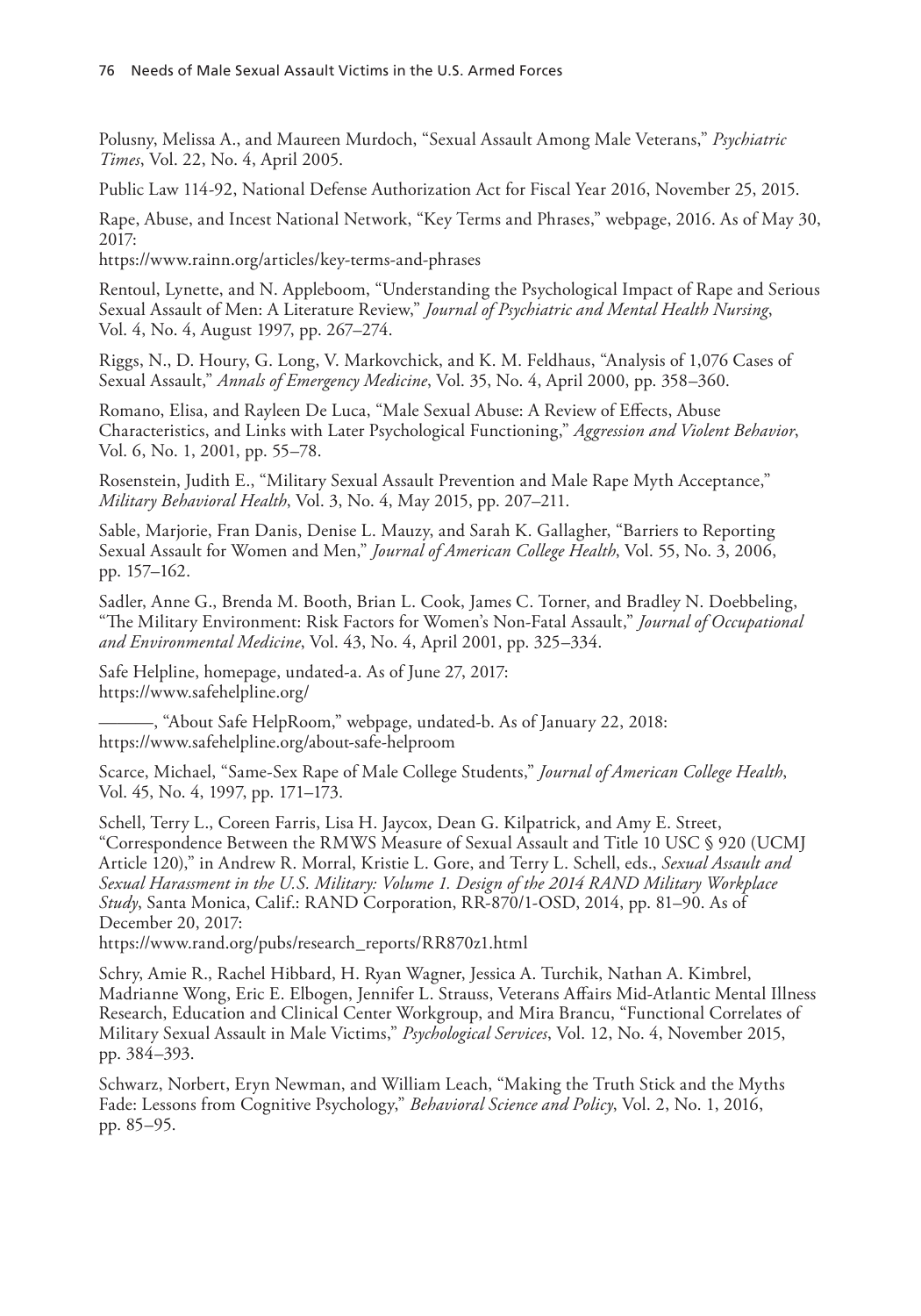Severance, Laura, Jason Debus, and Lisa Davis, "An Analysis of Men Who Indicate Experiencing Sexual Assault," in Lisa Davis, Amanda Grifka, Kristin Williams, and Margaret Coffey, eds., *2016 Workplace and Gender Relations Survey of Active Duty Members: Overview Report*, Alexandria, Va.: U.S. Department of Defense, Office of People Analytics, 2017, pp. 313–344. As of September 20, 2017:

[http://www.sapr.mil/public/docs/reports/FY16\\_Annual/Annex\\_1\\_2016\\_WGRA\\_Report.pdf](http://www.sapr.mil/public/docs/reports/FY16_Annual/Annex_1_2016_WGRA_Report.pdf)

Sivakumaran, Sandesh, "Male/Male Rape and the 'Taint' of Homosexuality," *Human Rights Quarterly*, Vol. 27, No. 4, 2005, pp. 1274–1306.

Sleath, Emma, and Ray Bull, "Male Rape Victim and Perpetrator Blaming," *Journal of Interpersonal Violence*, Vol. 25, No. 6, 2010, pp. 969–988.

Smith, Philip H., Marc N. Potenza, Carolyn M. Mazure, Sherry A. McKee, Crystal L. Park, and Rani A. Hoff, "Compulsive Sexual Behavior Among Male Military Veterans: Prevalence and Associated Clinical Factors," *Journal of Behavioral Addictions*, Vol. 3, No. 4, December 2014, pp. 214–222.

Smith, Ronald E., Charles J. Pine, and Mark E. Hawley, "Social Cognitions About Adult Male Victims of Female Sexual Assault," *Journal of Sex Research*, Vol. 24, No. 1, January 1988, pp. 101–112.

Stemple, Lara, and Ilan H. Meyer, "The Sexual Victimization of Men in America: New Data Challenge Old Assumptions," *American Journal of Public Health*, Vol. 104, No. 6, 2014, pp. e19–e26.

Stermac, Lana, Giannetta del Bove, and Mary Addison, "Stranger and Acquaintance Sexual Assault of Adult Males," *Journal of Interpersonal Violence*, Vol. 19, No. 8, August 2004, pp. 901–915.

Stotzer, Rebecca, "Violence Against Transgender People: A Review of United States Data," *Aggression and Violent Behavior*, Vol. 14, No. 3, 2009, pp. 170–179.

Struckman-Johnson, Cindy, "Forced Sex on Dates: It Happens to Men Too," *Journal of Sex Research*, Vol. 24, 1988, pp. 234–241.

Tewksbury, Richard, "Effects of Sexual Assault on Men: Physical, Mental, and Sexual Consequences," *International Journal of Men's Health*, Vol. 6, No. 1, Spring 2007, pp. 22–35.

Tiet, Quyen Q., John W. Finney, and Rudolf H. Moos, "Recent Sexual Abuse, Physical Abuse, and Suicide Attempts Among Male Veterans Seeking Psychiatric Treatment," *Psychiatric Services*, Vol. 57, No. 1, 2006, pp. 107–113.

Tiet, Quyen Q., Yani E. Leyva, Kathy Blau, Jessica A. Turchik, and Craig S. Rosen, "Military Sexual Assault, Gender, and PTSD Treatment Outcomes of U.S. Veterans," *Journal of Traumatic Stress*, Vol. 28, No. 2, April 2015, pp. 92–101.

Tomlinson, D. R., and J. Harrison, "The Management of Adult Male Victims of Sexual Assault in the GUM Clinic: A Practical Guide," *International Journal of STD & AIDS*, Vol. 9, No. 12, December 1998, pp. 720–725.

Tracy, Carol E., Terry L. Fromson, Jennifer G. Long, and Charlene Whitman, *Rape and Sexual Assault in the Legal System*, Washington, D.C.: U.S. Department of Justice, Bureau of Justice Statistics, 2012.

Turchik, Jessica A., and Katie M. Edwards, "Myths About Male Rape: A Literature Review," *Psychology of Men & Masculinity*, Vol. 13, No. 2, 2012, pp. 211–226.

Turchik, Jessica A., Caitlin McLean, Samantha Rafie, Tim Hoyt, Craig S. Rosen, and Rachel Kimerling, "Perceived Barriers to Care and Provider Gender Preferences Among Veteran Men Who Have Experienced Military Sexual Trauma: A Qualitative Analysis," *Psychological Services*, Vol. 10, No. 2, May 2013, pp. 213–222.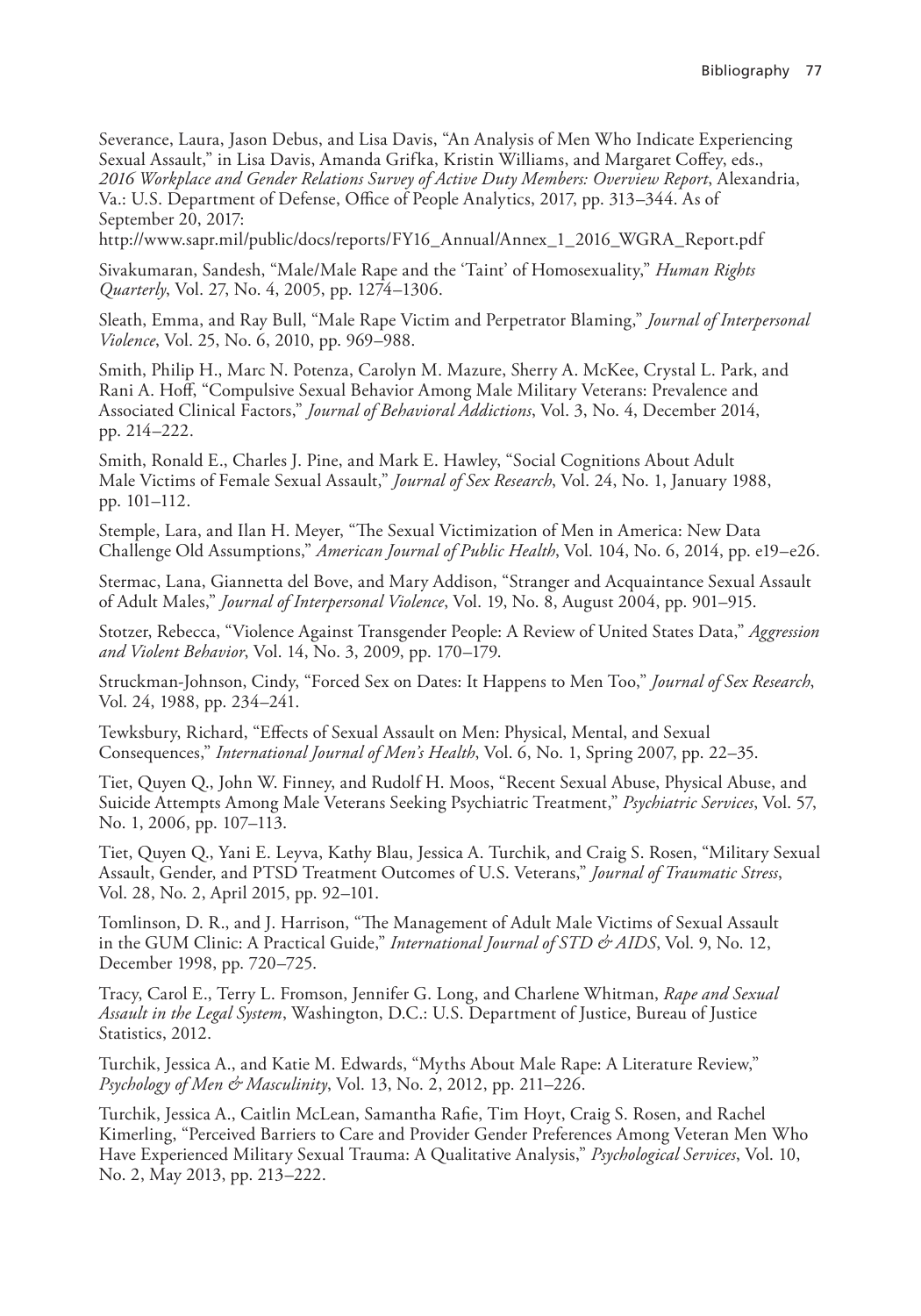Turchik, Jessica A., Joanne Pavao, Jenny Hyun, Hanna Mark, and Rachel Kimerling, "Utilization and Intensity of Outpatient Care Related to Military Sexual Trauma for Veterans from Afghanistan and Iraq," *Journal of Behavioral Health Services & Research*, Vol. 39, No. 3, July 2012, pp. 220–233.

Turchik, Jessica A., Joanne Pavao, Deborah Nazarian, Samina Iqbal, Caitlin McLean, and Rachel Kimerling, "Sexually Transmitted Infections and Sexual Dysfunctions Among Newly Returned Veterans With and Without Military Sexual Trauma," *International Journal of Sexual Health*, Vol. 24, No. 1, 2012, pp. 45–59.

Turchik, Jessica A., Samantha Rafie, Craig S. Rosen, and Rachel Kimerling, "Preferences for Gender-Targeted Health Information: A Study of Male Veterans Who Have Experienced Military Sexual Trauma," *American Journal of Men's Health*, Vol. 8, No. 3, May 2014, pp. 240–248.

Turchik, Jessica A., and Susan M. Wilson, "Sexual Assault in the U.S. Military: A Review of the Literature and Recommendations for the Future," *Aggression and Violent Behavior*, Vol. 15, No. 4, 2010, pp. 267–277.

Ullman, Sarah E., and Henrietta H. Filipas, "Predictors of PTSD Symptom Severity and Social Reactions in Sexual Assault Victims," *Journal of Traumatic Stress*, Vol. 14, No. 2, April 2001, pp. 369-389.

United States Code, Title 10, Section 920, Rape and Sexual Assault Generally.

U.S. Department of Defense, *Sexual Assault Prevention and Response (SAPR) Program*, Washington, D.C., DoD Directive 6495.01, January 23, 2012. As of January 17, 2018: <http://www.vi.ngb.army.mil/html/sapr/docs/DoD%20Directive%206495.01.pdf>

———, *Sexual Assault Prevention and Response (SAPR) Program Procedures*, Washington, D.C., DoD Instruction 6495.02, March 28, 2013. As of September 25, 2017: <http://www.sapr.mil/public/docs/directives/649502p.pdf>

———, *DoD Retaliation Prevention and Response Strategy: Regarding Sexual Assault and Harassment Reports*, Washington, D.C., April 2016a. As of July 26, 2017: [http://sapr.mil/public/docs/reports/Retaliation/DoD\\_Retaliation\\_Strategy.pdf](http://sapr.mil/public/docs/reports/Retaliation/DoD_Retaliation_Strategy.pdf)

———, *Plan to Prevent and Respond to Sexual Assault of Military Men*, Washington, D.C., October 2016b. As of September 25, 2017: http://sapr.mil/public/docs/prevention/

[DoD-Plan-to-Prevent-and-Respond-to-Sexual-Assault-of-Military-Men\\_Approved.pdf](http://sapr.mil/public/docs/prevention/DoD-Plan-to-Prevent-and-Respond-to-Sexual-Assault-of-Military-Men_Approved.pdf)

Vearnals, Simon, and Tomas Campbell, "Male Victims of Male Sexual Assault: A Review of Psychological Consequences and Treatment," *Sexual and Relationship Therapy*, Vol. 16, No. 3, 2001, pp. 279–286.

Villejoubert, Gaëlle, and David R. Mandel, "The Inverse Fallacy: An Account of Deviations from Bayes's Theorem and the Additivity Principle," *Memory and Cognition*, Vol. 30, No. 2, 2002, pp. 171–178.

Voelkel, Emily, Nicole D. Pukay-Martin, Kristin H. Walter, and Kathleen M. Chard, "Effectiveness of Cognitive Processing Therapy for Male and Female U.S. Veterans With and Without Military Sexual Trauma," *Journal of Traumatic Stress*, Vol. 28, No. 3, June 2015, pp. 174–182.

Voller, Emily, Melissa A. Polusny, Siamak Noorbaloochi, Amy Street, Joseph Grill, and Maureen Murdoch, "Self-Efficacy, Male Rape Myth Acceptance, and Devaluation of Emotions in Sexual Trauma Sequelae: Findings from a Sample of Male Veterans," *Psychological Services*, Vol. 12, No. 4, November 2015, pp. 420–427.

Walker, Jayne, John Archer, and Michelle Davies, "Effects of Rape on Men: A Descriptive Analysis," *Archives of Sexual Behavior*, Vol. 34, No. 1, February 2005, pp. 69–80.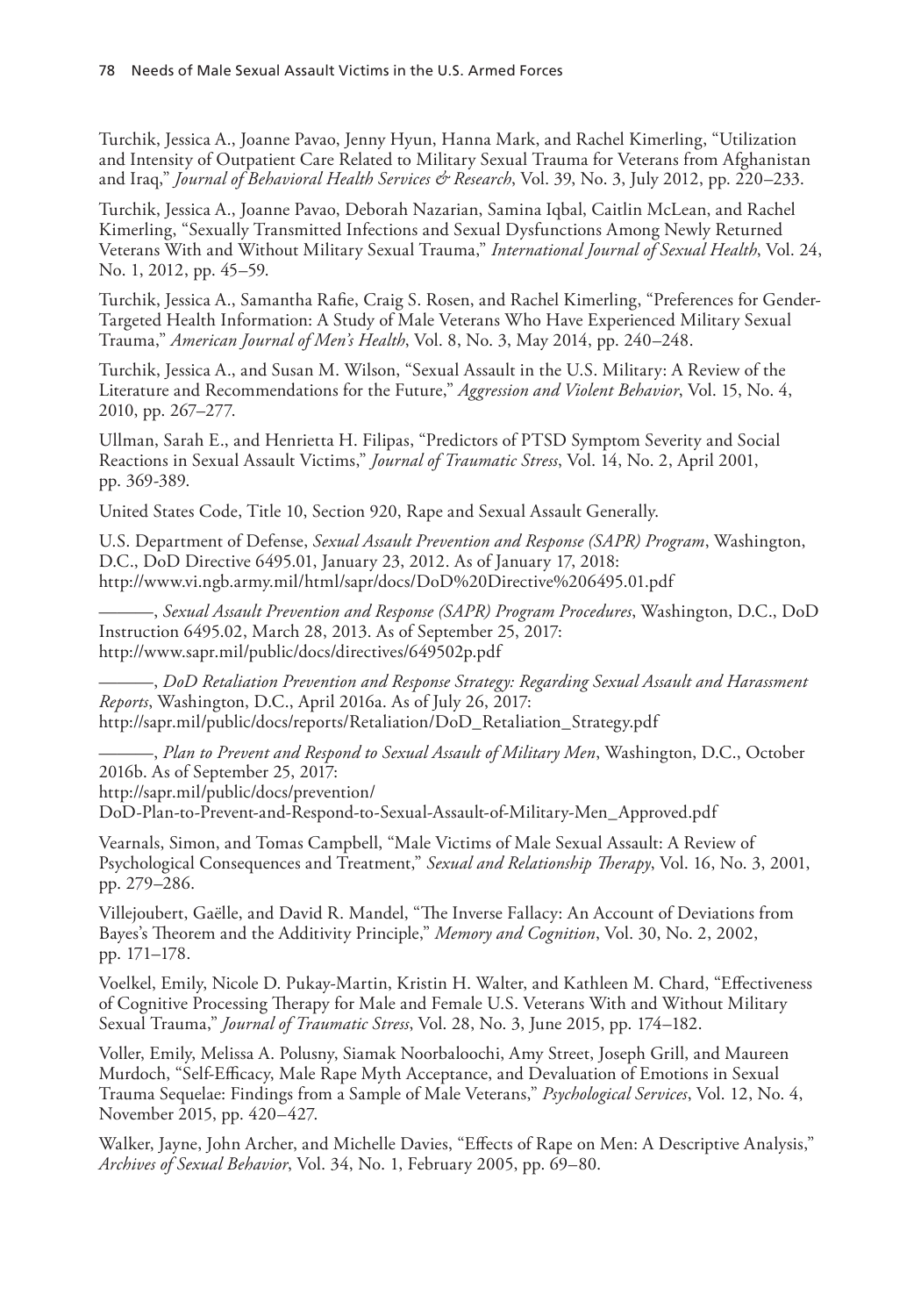Wall, Barry W., "Commentary: Causes and Consequences of Male Adult Sexual Assault," *Journal of the American Academy of Psychiatry and the Law*, Vol. 39, No. 2, 2011, pp. 206–208.

Washington, Patricia A., "Second Assault of Male Survivors of Sexual Violence," *Journal of Interpersonal Violence*, Vol. 14, No. 7, 1999, pp. 713–730.

Weiss, Karen G., "Male Sexual Victimization: Examining Men's Experiences of Rape and Sexual Assault," *Men and Masculinities*, Vol. 12, No. 3, 2010, pp. 275–298.

Williams, D. J., Emily Prior, and Jenna Wegner, "Resolving Social Problems Associated with Sexuality: Can a Sex-Positive Approach Help?" *Social Work*, Vol. 58, No. 3, July 2013, pp. 273–276.

WorldCat, homepage, Online Computer Library Center, undated. As of April 26, 2017: <http://www.oclc.org/en/worldcat-org.html>

Zweig, Janine M., Bonnie L. Barber, and Jacquelynne Eccles, "Sexual Coercion and Well-Being in Young Adulthood: Comparisons by Gender and College Status," *Journal of Interpersonal Violence*, Vol. 12, No. 2, 1997, pp. 291–308.